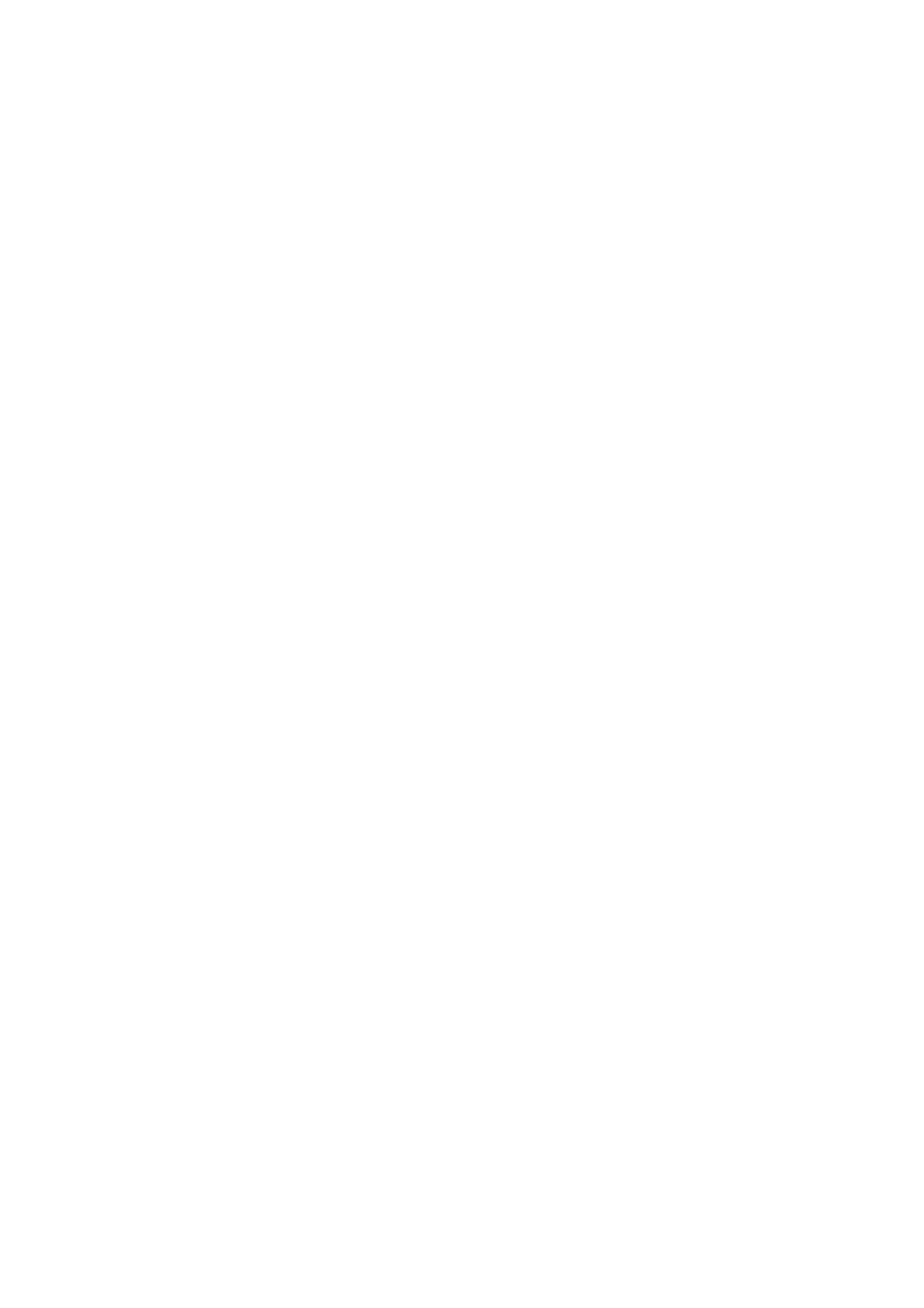## Table of Contents

| 1.  |                                                                      |  |
|-----|----------------------------------------------------------------------|--|
| 1.1 |                                                                      |  |
| 1.2 |                                                                      |  |
| 1.3 |                                                                      |  |
| 2.  |                                                                      |  |
| 3.  |                                                                      |  |
| 3.1 |                                                                      |  |
| 3.2 |                                                                      |  |
| 3.3 |                                                                      |  |
| 3.4 |                                                                      |  |
| 3.5 |                                                                      |  |
| 3.6 |                                                                      |  |
| 3.7 | The Office for Nuclear Regulation and the approach to de-licensing10 |  |
|     |                                                                      |  |
| 4.  |                                                                      |  |
| 4.1 |                                                                      |  |
| 4.2 |                                                                      |  |
| 4.3 | Principle 1: Level of protection against radiological hazards12      |  |
| 4.4 | Principle 2: Optimisation (as low as reasonably achievable)13        |  |
| 4.5 | Principle 3: Level of protection against non-radiological hazards14  |  |
| 4.6 |                                                                      |  |
| 4.7 |                                                                      |  |
|     |                                                                      |  |
| 5.  | Requirements: management, radiological and technical 17              |  |
| 5.1 |                                                                      |  |
| 5.2 |                                                                      |  |
| 5.3 |                                                                      |  |
| 5.4 |                                                                      |  |
| 6.  | Site wide environmental safety case (SWESC) (Requirement R3)39       |  |
| 6.1 |                                                                      |  |
| 6.2 |                                                                      |  |
| 6.3 |                                                                      |  |
| 7.  |                                                                      |  |
| 7.1 |                                                                      |  |
| 7.2 |                                                                      |  |
|     |                                                                      |  |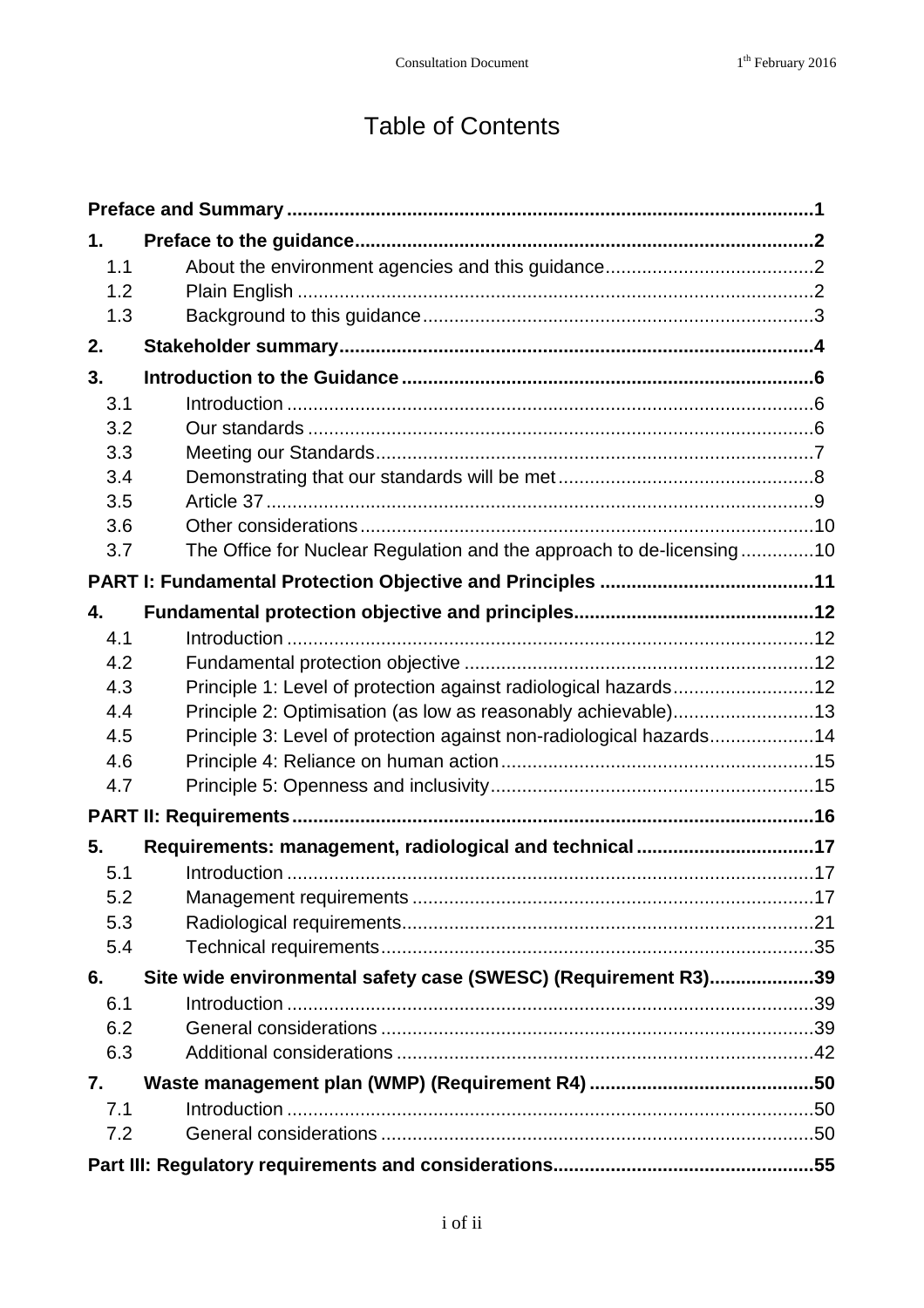| <b>Figures 67</b> |              |  |
|-------------------|--------------|--|
|                   |              |  |
|                   |              |  |
|                   |              |  |
|                   |              |  |
|                   |              |  |
|                   | 11.1<br>11.2 |  |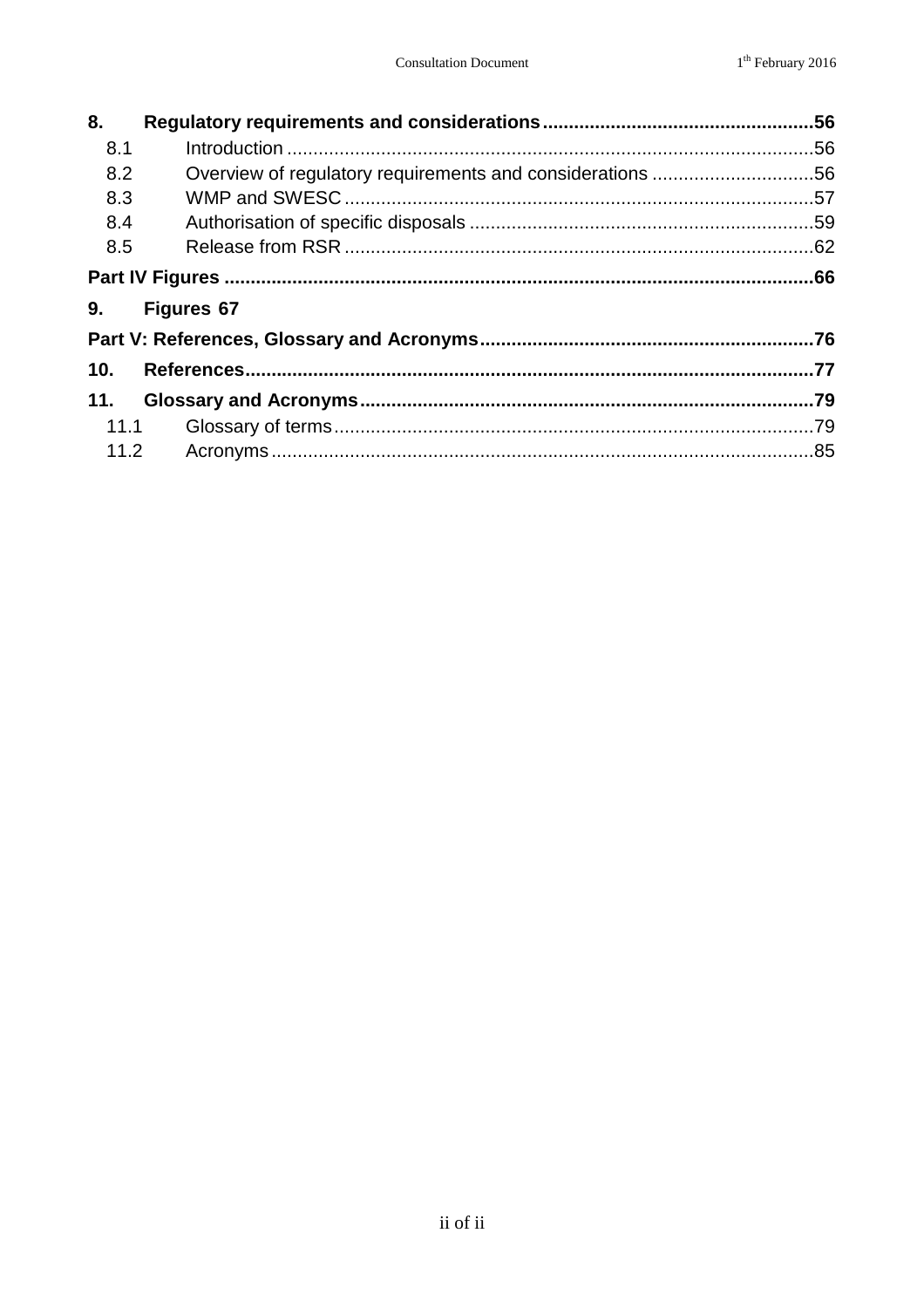## <span id="page-4-0"></span>*Preface and Summary*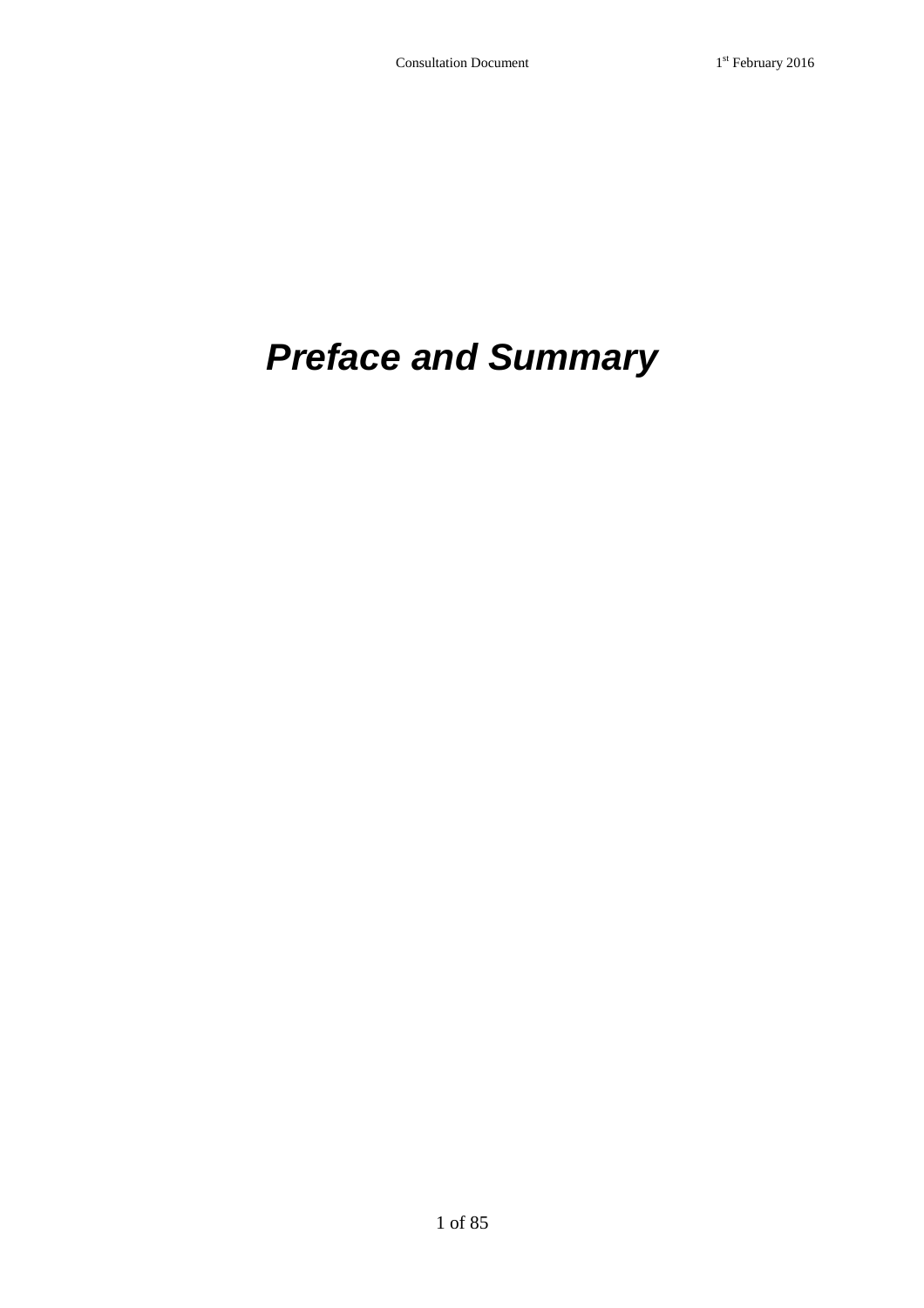### <span id="page-5-0"></span>**1. Preface to the guidance**

#### <span id="page-5-1"></span>**1.1 About the environment agencies and this guidance**

- 1.1.1 The Scottish Environment Protection Agency (SEPA), the Environment Agency (EA) and Natural Resources Wales (NRW) are responsible for regulating the disposal of radioactive waste on and from nuclear sites in Scotland, England and Wales respectively. For simplicity, we have used the terms 'the environment agencies' and 'we', 'us', or 'our' throughout this document when we refer to these organisations collectively.
- 1.1.2 The Radioactive Substances Act 1993 (RSA 93; HMSO 1993) in Scotland, and the Environmental Permitting Regulations 2010 (EPR 10; HMSO 2010) in England and Wales, give us legal powers and duties to authorise the disposal of radioactive waste. When we grant authorisations, we include limitations and conditions to protect people and the environment from the hazards presented by radioactive waste.
- 1.1.3 Changes to legislation in Scotland over the next few years will mean that RSA 93 will be replaced in Scotland by new regulations made under the Regulatory Reform (Scotland) Act 2014 (HMSO 2014). The new regulations will include provisions broadly similar to those of RSA 93 but are likely to provide further clarification of SEPA's powers for the regulation of nuclear sites. In addition a common framework for environmental permitting across different environmental regulatory regimes is being adopted in Scotland (a common framework already exists in England and Wales under EPR 10).
- 1.1.4 Different terminology is used in RSA 93 and EPR 2010. For example, a document defining the conditions and limitations that an operator must comply with when disposing of radioactive waste is termed an 'authorisation' under RSA 93, and a 'permit' under EPR 2010. This guidance uses the term 'authorise', when describing the act of authorising or permitting a disposal and 'permit' when referring to the document that defines the conditions and limitations that an operator must comply with. Similarly, under RSA 93 an authorisation may be 'revoked', while under EPR 2010 a permit may be 'revoked' or 'surrendered'. This guidance uses the phrase 'release from radioactive substances regulation (RSR)' to describe the act of revoking or surrendering an authorisation or permit.
- 1.1.5 This guidance is intended principally for the operators of proposed or existing nuclear sites. It explains the requirements that we expect operators to fulfil when developing their plans for the management of radioactive waste and when demonstrating, through a site wide environmental safety case, how those plans will leave their site in a state that is suitable for release from RSR.

#### <span id="page-5-2"></span>**1.2 Plain English**

1.2.1 Our main audience, the operators of nuclear sites, is a specialist one. We need to make our requirements as clear and unambiguous as possible for them. This guidance therefore contains many specialist terms that have a precise meaning. We recognise that this may make the document less accessible to a wider audience, but we have tried to overcome this difficulty as far as possible. In particular, we have provided an introductory section to each chapter, so that everyone can understand what the chapter is about. We have also included a glossary of significant specialist terms.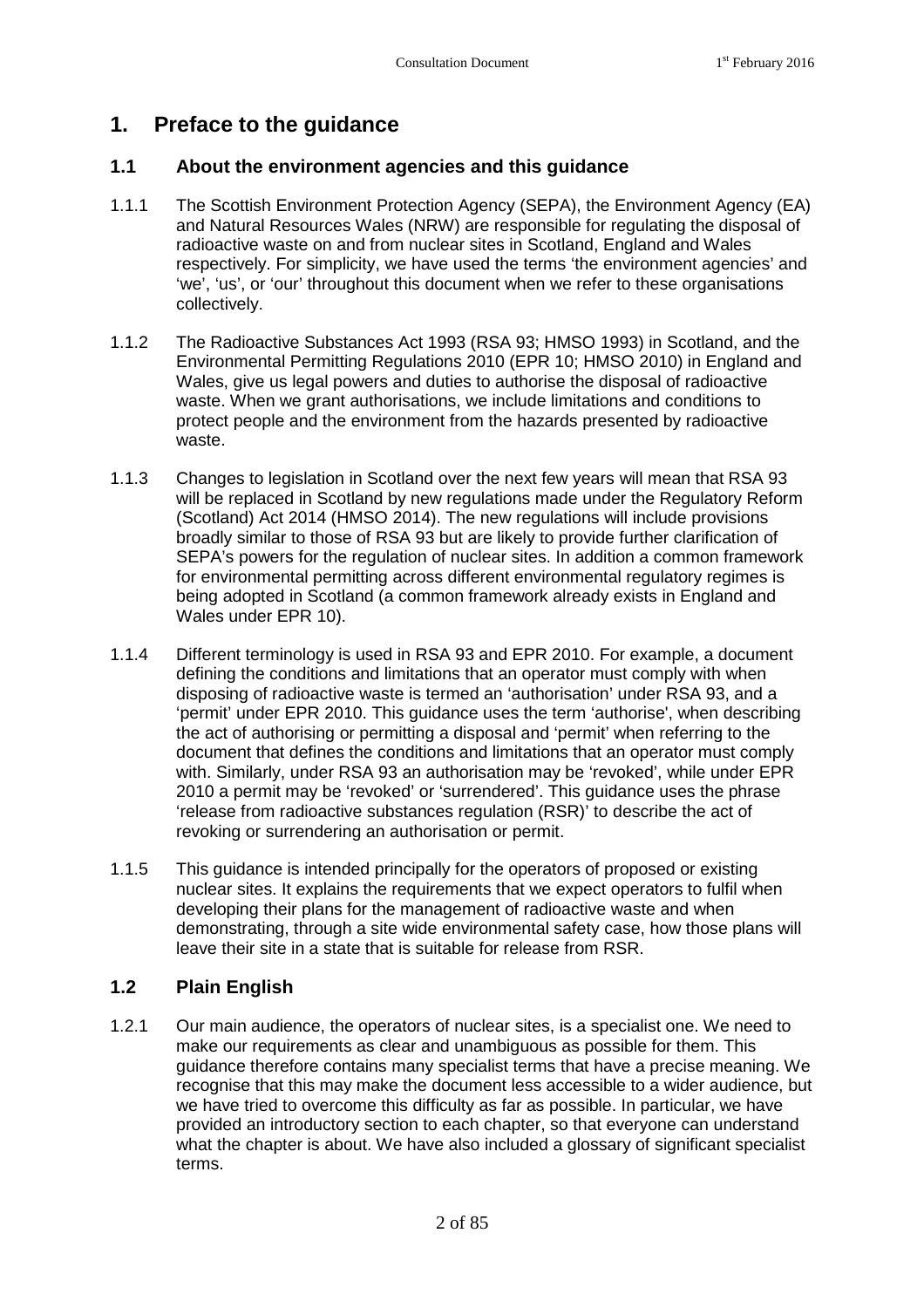#### <span id="page-6-0"></span>**1.3 Background to this guidance**

- 1.3.1 There are many nuclear sites in Great Britain that are currently undergoing decommissioning and clean up. Although in some cases it will be many years before all this work is completed, decisions are needed now about the level of clean-up required and whether to leave some radioactive waste in situ. This guidance provides a set of requirements to enable site operators to make the decisions they need to bring a site to a state in which it can then be made available for other uses, and eventually released from RSR for unrestricted use.
- 1.3.2 The proposed guidance aims to provide a common standard that can be applied to all nuclear sites throughout Great Britain, to enable them to be released from RSR. It seeks to provide a clear explanation of what the environment agencies expect a nuclear site operator to do to demonstrate that all necessary work on site involving radioactive waste has been completed and that the public and the environment will be adequately protected.
- 1.3.3 The proposed guidance applies to all types of nuclear sites at all stages of their lifecycles. This has been achieved by ensuring that optimisation and a proportionate approach lie at the heart of the requirements and process for releasing a site from RSR.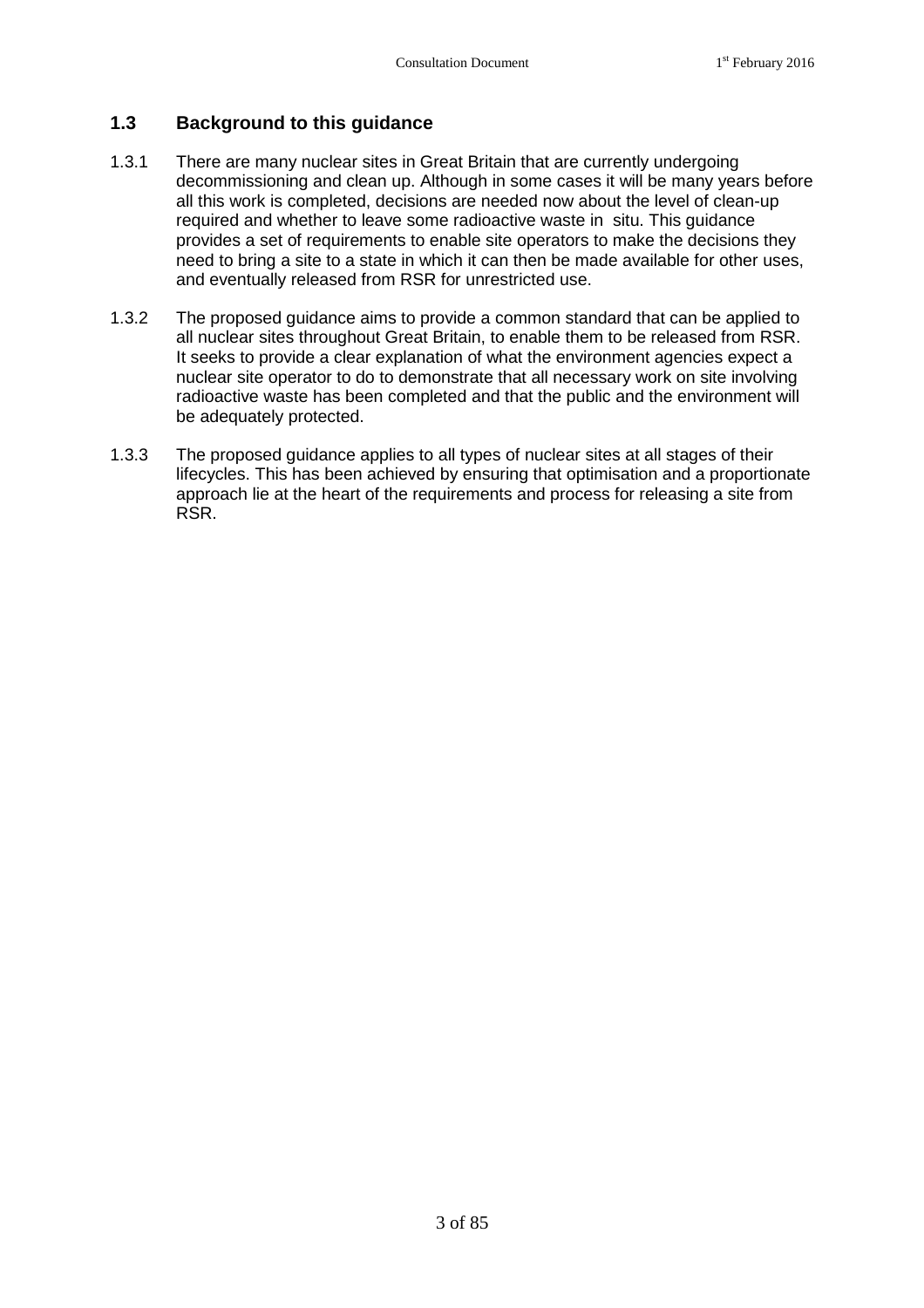### <span id="page-7-0"></span>**2. Stakeholder summary**

- 2.1.1 The Environment Agency, Natural Resources Wales, and the Scottish Environment Protection Agency (the environment agencies) are the environmental regulators for England, Wales and Scotland, respectively. Our responsibilities include regulating the disposal of radioactive waste on or from nuclear sites, so that the health of people and the integrity of the environment are protected. All disposals of radioactive waste must comply with conditions and limits set out in permits granted by the relevant environment agency.
- 2.1.2 Throughout Great Britain, many nuclear sites are being decommissioned and cleaned up. Eventually, an operator will wish to apply to the relevant environment agency for all, or part, of a site to be released from radioactive substances regulation. The environment agencies will only agree to release a nuclear site from our regulation if we are satisfied that radioactive waste disposal has ended and that the site is in a state that will ensure a satisfactory standard of protection for people and the environment.
- 2.1.3 Past operations at nuclear sites have produced large amounts of radioactive waste. Decommissioning will result in greater amounts, as facilities contaminated by radioactivity are dismantled and demolished. Buried structures, such as foundations, drains and pipes, if they are sufficiently contaminated, will become radioactive waste once they are no longer in use. Although areas of undisturbed ground or groundwater contaminated by radioactivity are not themselves radioactive waste, their clean-up may produce radioactive waste.
- 2.1.4 In regulating radioactive waste disposal, the environment agencies are obliged, by international and domestic standards and law, to ensure that exposures of people to radiation are kept below certain limits and constraints.
- 2.1.5 Moreover, below these limits and constraints, exposures must be kept as low as reasonably achievable, taking account of economic and societal factors. This is referred to as optimisation, an essential principle in radiological protection. Optimisation should seek to keep the radiological exposure of people as low as possible, consistent with keeping the detriments (environmental, societal, economic, etc.) of managing that exposure at acceptable levels.
- 2.1.6 This consideration of many factors means that a process of optimisation should ensure a suitably low level of risk from radiological exposure, but does not necessarily require the lowest possible risk. Applying optimisation to nuclear site decommissioning and clean-up should ensure that radioactive waste and contamination are managed in a way that is safe, but may not necessarily lead to all radioactivity being removed from a site.
- 2.1.7 Operators of different nuclear sites may therefore make different decisions about the amounts and types of radioactive waste or contamination they propose to remove for disposal at facilities elsewhere, or to leave on or adjacent to their site.
- 2.1.8 However, the primary objective must be the satisfactory protection of people and the environment. That is why the environment agencies have published this guidance document, to explain the principles, requirements and regulatory process we will apply to nuclear sites in all stages of decommissioning and clean-up. Our aim is to ensure that radioactive waste and contamination is managed in a way that is safe, and that strikes an appropriate balance between human health, environmental,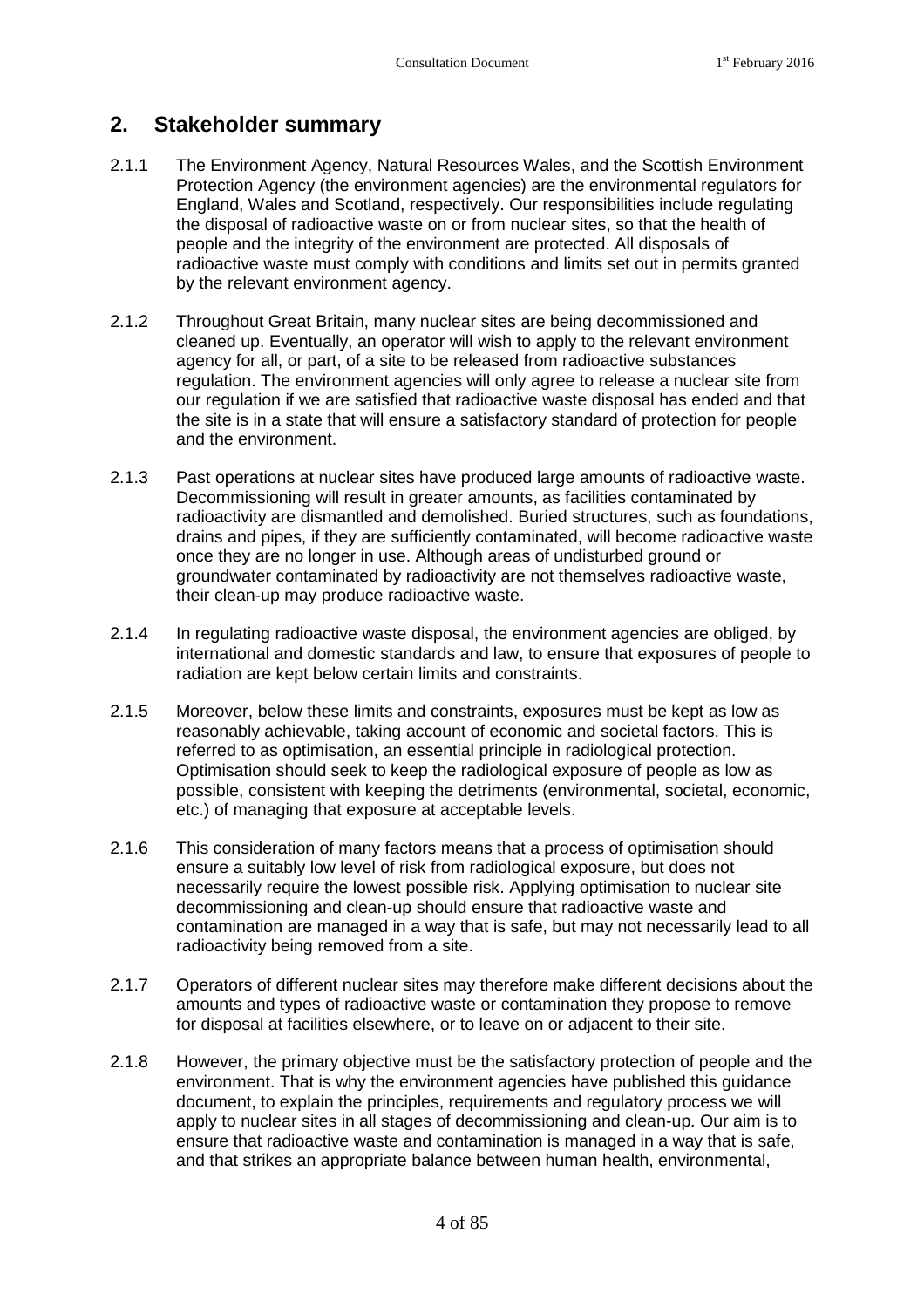societal, economic and other relevant factors, so that nuclear sites may eventually be released from regulation under radioactive substance legislation.

- 2.1.9 Part 1 of the guidance describes the environment agencies' principles for protection of people and the environment from radioactivity remaining on or adjacent to nuclear sites.
- 2.1.10 Part 2 of the guidance sets out the environment agencies' detailed requirements which, if met in full by an operator, will satisfy our principles.
- 2.1.11 Part 3 of the guidance describes how we expect an operator to implement our requirements over the lifetime of a site, and, ultimately, satisfy the relevant environment agency that a site can be released from radioactive substances regulation.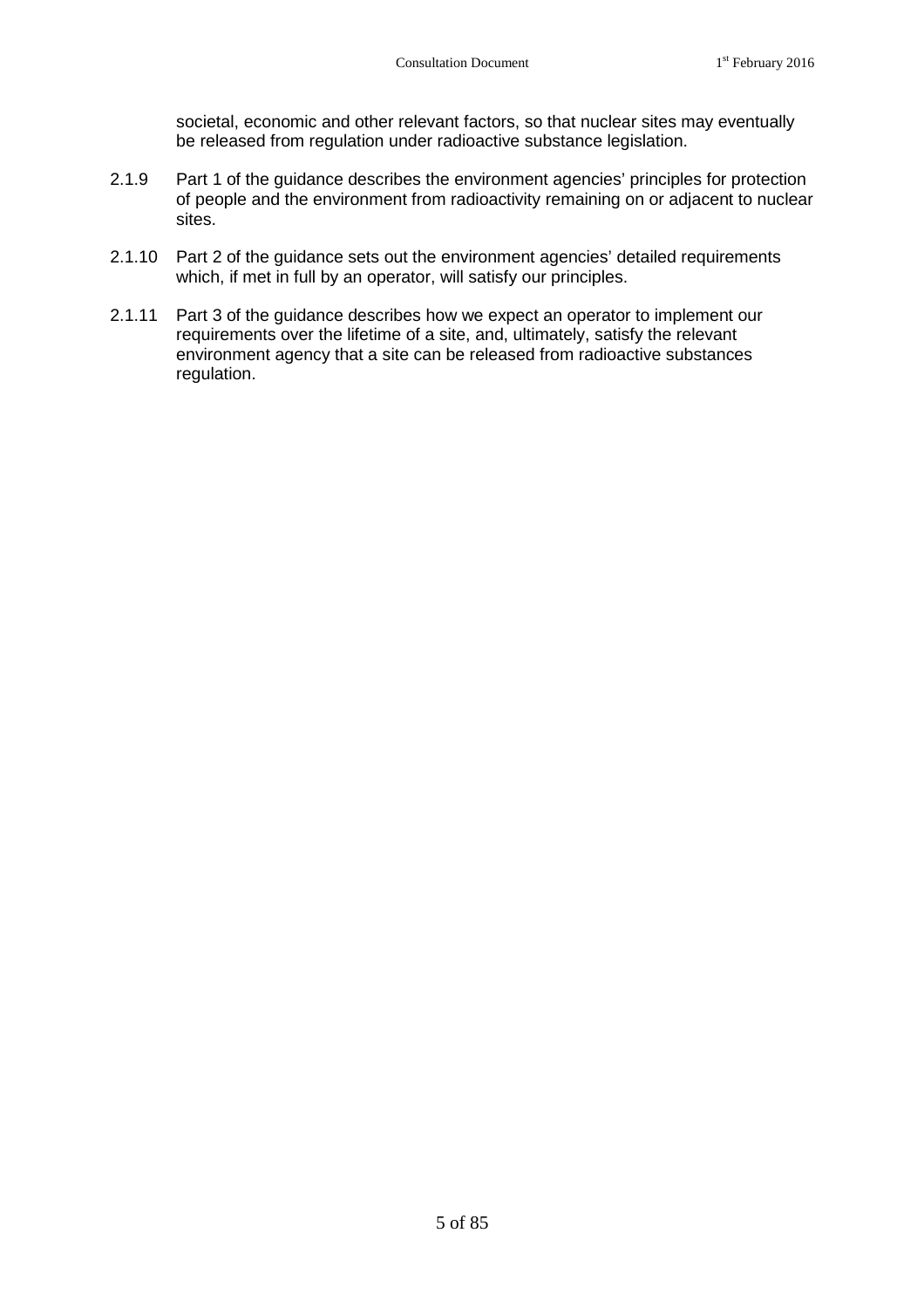### <span id="page-9-0"></span>**3. Introduction to the Guidance**

#### <span id="page-9-1"></span>**3.1 Introduction**

- 3.1.1 In this document we describe what the operator of a nuclear site needs to do over the lifetime of a site, so that the site can be released from radioactive substances regulation  $(RSR)^1$  $(RSR)^1$  when all activities involving the generation and disposal of radioactive waste have ceased. We specify the condition of the site to be achieved and how the operator should achieve that condition. We have done this through a fundamental protection objective, a set of principles, and more detailed requirements describing how the objective and principles should be met. This is largely a risk-based approach.
- 3.1.2 In this chapter we present an overview of our approach to the release of nuclear sites from RSR. Chapters 4 and 5 set out the standards to be achieved both before and after the release from regulation. Chapters 6 and 7 describe how the operator demonstrates that these standards are being met and how the associated programme of waste disposals is being managed. Chapter 8 covers associated regulatory requirements on operators under their permits during the lifetime of the facility leading to release from regulation.
- 3.1.3 Operators need to read and apply this guidance within a wider context. This includes:
	- all relevant environmental legislation;
	- relevant Government policy, in particular the policy statement *The decommissioning of the UK Nuclear Industry's Facilities* (UK Government and the Devolved Administrations 2004)
	- other RSR guidance
- 3.1.4 We expect **all** the requirements set out in this guidance to be met in a manner proportionate to the radiological, and any associated non-radiological, hazards that the operator's decommissioning and clean-up plans are intended to reduce or remove, and to any such hazards that remain on or adjacent to the site when all planned operations are complete.

#### <span id="page-9-2"></span>**3.2 Our standards**

- 3.2.1 Our fundamental protection objective is "*to ensure that a nuclear site is brought to a condition at which it can be released from radioactive substances regulation, through a process which protects the health and interests of people and the integrity of the environment both during the period of regulation and afterwards, and which inspires public confidence and takes account of costs*". We specify that condition through Principles 1 and 3 and through Requirements R7, R8, R9 and R10.
- 3.2.2 The operator should bring the site to a condition at which it can be released from radioactive substances regulation *"through a process that will keep the radiological risks to individual members of the public and the population as a whole as low as reasonably achievable (ALARA) throughout the period of regulation and afterwards, as far as can be judged at the time when relevant actions are taken. Such optimisation shall take into account economic and societal factors and the need to*

<span id="page-9-3"></span><sup>&</sup>lt;sup>1</sup> "Release from regulation" means either surrender of the permit under EPR10 in England and Wales, or revocation of an RSA93 authorisation in Scotland.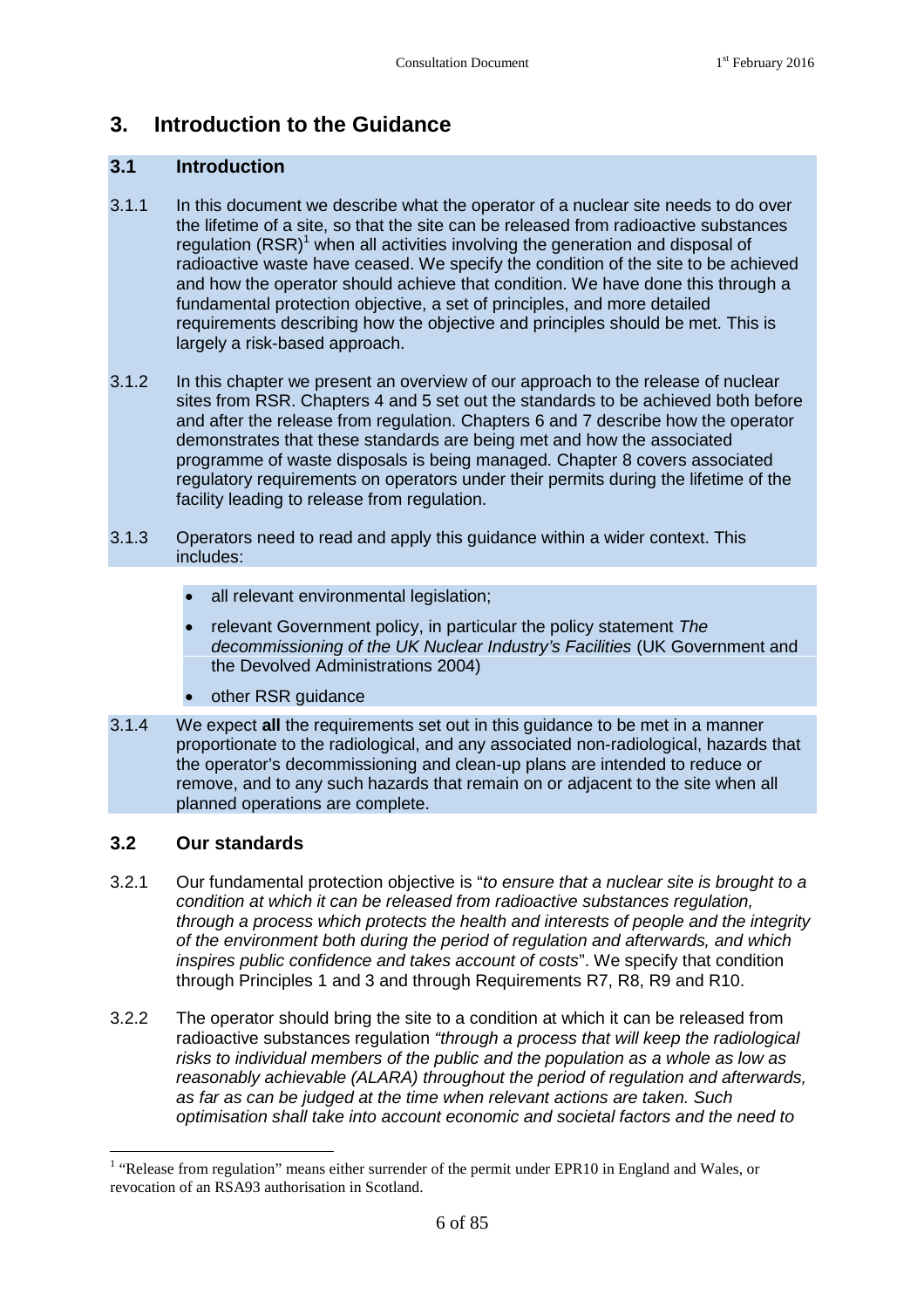*manage radiological risks to other living organisms and any associated nonradiological hazards".*

- 3.2.3 This is the optimisation requirement([Requirement R10\)](#page-34-0) which flows directly from our optimisation principle (Principle 2). "Optimisation" is a main principle and requirement determining the residual levels of activity that may be acceptable to remain on site after completion of all work involving radioactive substances, subject to meeting other relevant requirements, such as R7 (risk guidance level) and R8 (human intrusion dose guidance level). For the avoidance of doubt, an "inventory-based" approach, which is focused only on assessing the amount of residual activity consistent with requirements R7 and R8, is not acceptable, as it does not take account of optimisation.
- 3.2.4 Radioactive waste and contamination must be managed in a way that is safe, and optimised, so that nuclear sites may eventually be released from regulation under radioactive substance legislation.

#### <span id="page-10-0"></span>**3.3 Meeting our Standards**

- 3.3.1 The actions necessary to bring a site to a condition at which it can be released from RSR are not limited to decommissioning sites. We expect the operators of new facilities to have regard from the outset to how they intend to design, build, operate and decommission the facilities so as to meet out standards for release of the site from RSR. We expect the operators of existing facilities to do the same at the earliest practicable opportunity. Operators should ensure the site is characterised before construction commences and that an appropriate WMP and SWESC are in place when applying for authorisation for any new facility.
- 3.3.2 Our permits require operators to minimise the amount of radioactive waste needing disposal and to avoid contamination of the site so as to minimise the extent and duration of work to bring the site to a condition at which it can be released from RSR. We have separate, general guidance on our requirements in relation to the management of the generation and disposal of waste; these requirements are not repeated in this guidance.
- 3.3.3 The operator will need to take into account a number of factors to determine the optimised process to bring the site to a condition where it can be released from RSR. In particular, the operator will need to consider how much radioactivity will remain on site at the end of all work involving radioactive substances, consistent with the site being capable of subsequent release from RSR. That radioactivity may be a combination of residual contamination remaining at the end of decommissioning and clean-up, and waste that has been authorised to be disposed of on site during operation, decommissioning and clean-up of the site. Such waste may have been disposed of by being emplaced in engineered disposal facilities, used for a purpose such as void filling, or deliberately left in situ permanently. This is illustrated in Figure 1.
- 3.3.4 An operator may dispose of waste from decommissioning and clean-up on site, including leaving waste in situ, provided that:
	- this is shown to be the optimised disposal option;
	- it is consistent with our standards, taking account of all waste and contamination intended to remain on or adjacent to the site; and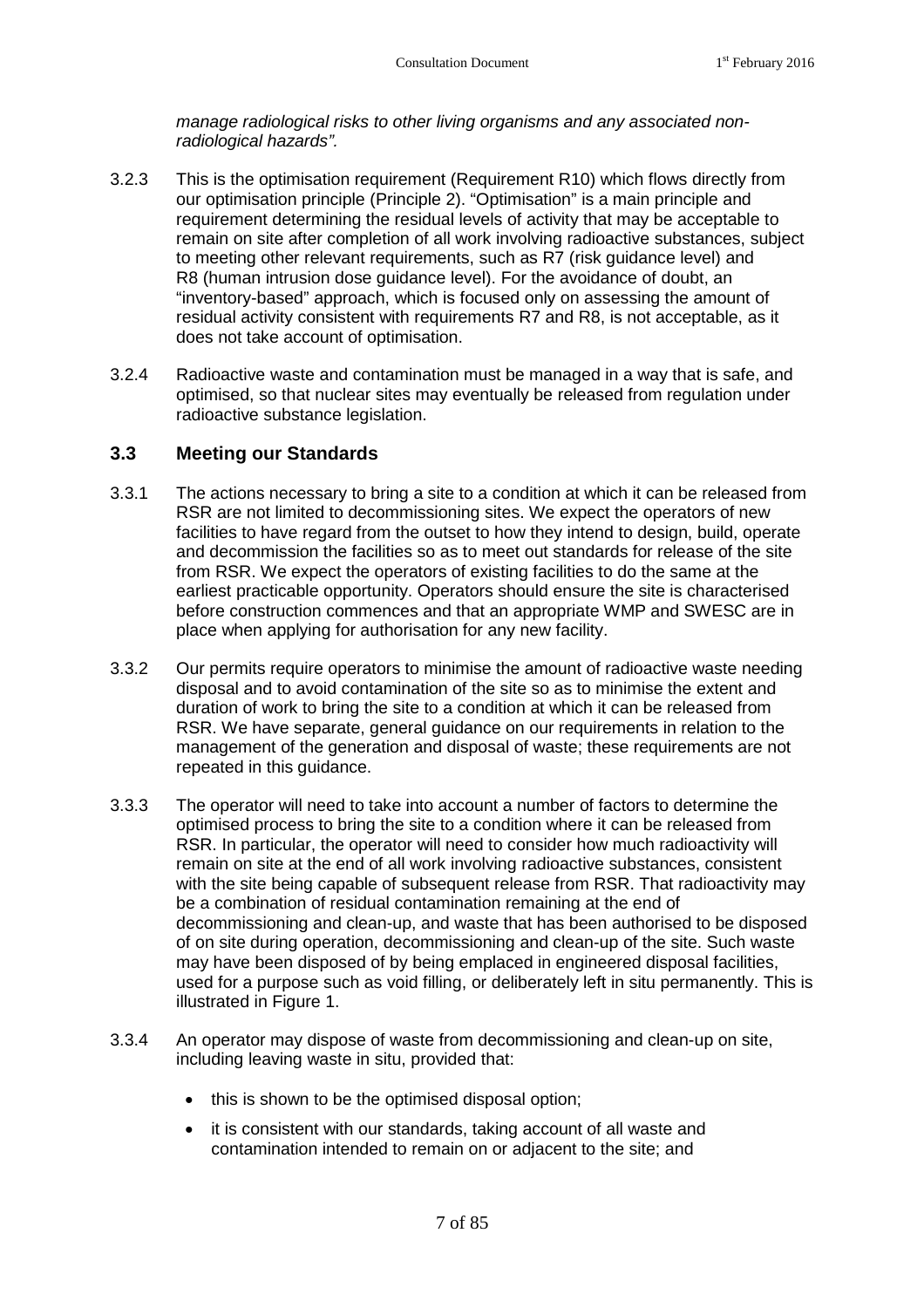- the operator has obtained timely regulatory approval for the waste disposal concerned.
- 3.3.5 All such disposals will require authorisation under RSR and are subject to the normal requirements of RSR legislation.
- 3.3.6 The optimised approach may result in a site being in a condition at the end of decommissioning and clean-up that either
	- immediately meets our standards for unrestricted use; or
	- requires a period of restricted use to protect people and the environment until radioactive decay and other attenuation processes allow unrestricted use of the site.
- 3.3.7 This is illustrated in Figure 2. We use the term "site reference state" to refer to the condition in which a site is available for unrestricted use. Even if this state is achieved immediately on completion of all planned work, we anticipate there will be a minimum period before release from RSR for the purposes of validation monitoring (see R13). This is shown as the "earliest release" in Figure 2.
- 3.3.8 The extent of controls during any period of restricted use and their duration will depend on a number of issues, such as the amount of residual radioactivity and the potential for exposure in the accessible environment. Our general view is illustrated in Figure 3.
- 3.3.9 An operator wishing to rely on a period of restricted use will need to provide assurance that the controls proposed will be sufficient to meet the relevant requirements and that the arrangements for applying the controls can be relied on to be implemented as planned and maintained as long as necessary.. Such controls might take a variety of forms, such as RSR permits, local authority planning controls and other legal instruments. The existence of an RSR permit does not itself preclude use of the site for other purposes, but permit conditions might be used to provide appropriate controls.
- 3.3.10 The operator will need to assess and specify the required duration of any period of restricted use and the associated controls as part of the optimisation process. We are, however, unlikely to accept a claim for a period of restricted use of longer than 300 years from the end of planned operations, because of the major social changes that may take place over long periods of time.
- 3.3.11 An operator may seek release from RSR when the site reaches the site reference state as that is, by definition, when our standards are met without the need for restrictions or controls. This is shown as the latest surrender in Figure 2. Alternatively, an operator may seek earlier release by demonstrating that adequate controls will be put in place to ensure that our standards are met, and will continue to be met, without any reliance on controls under RSR. This is the period between earliest and latest surrender in Figure 2. The actual timing of release during this period will be site specific depending on when the operator applies for and successfully makes the case for release.

#### <span id="page-11-0"></span>**3.4 Demonstrating that our standards will be met**

3.4.1 The operator will need to establish and maintain, as a condition of the RSR permit: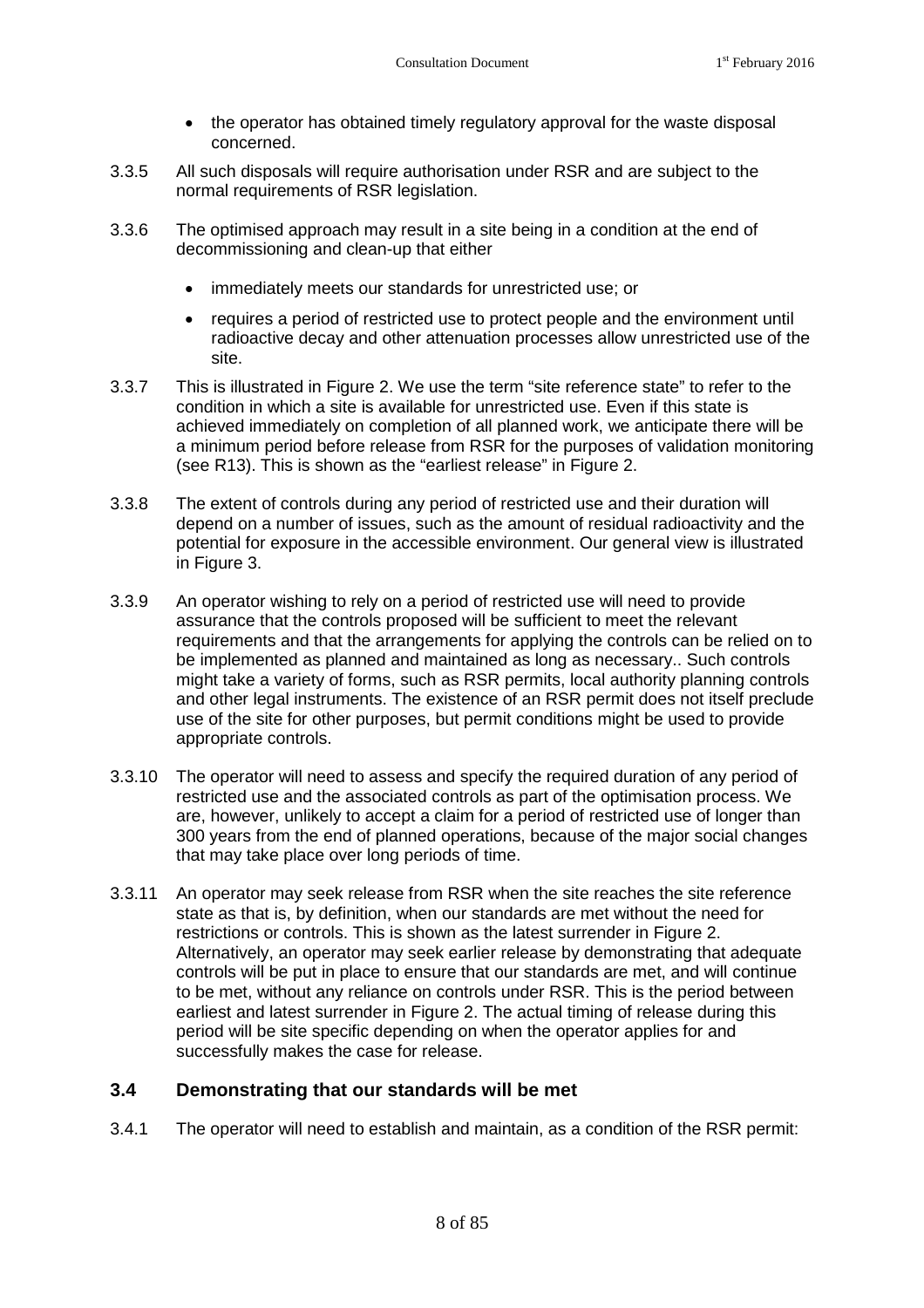- a site-wide environmental safety case (SWESC) demonstrating that people and the environment are, and at all future times will continue to be, adequately protected from the radiological hazard and any non-radiological hazards associated with all the anthropogenic radioactivity (excluding background) remaining on or adjacent to the site; and
- a waste management plan (WMP) setting out the current intent for dealing with this anthropogenic radioactivity. The waste management plan (WMP) may be regarded as part of the wider decommissioning and clean-up plan for the site.
- 3.4.2 The operator should prepare the SWESC and WMP at the earliest practicable opportunity, and review and, where appropriate, revise them to maintain up to date documentation.
- 3.4.3 The operator will need to submit a WMP, supported by a SWESC, if applying for a variation to dispose of waste on-site, including leaving waste in situ. We encourage operators to make a single application based on their WMP for all planned waste disposals, recognising that may be subject to review and revision over time. We will only authorise the disposal of radioactive waste on site if the operator demonstrates, through the WMP and the SWESC, that such disposals are both safe and optimised. We will normally authorise all such disposals within the existing site permit. We may require a separate authorisation for a dedicated waste disposal facility, that is a facility subject to our *Near-surface disposal facilities on land for solid radioactive wastes: Guidance on requirements for authorisation* ("NS-GRA"; Environment Agency et al 2009.
- 3.4.4 The operator will need to provide a complete and up to date SWESC in support of an application for release from regulation. We will not release the site from regulation unless and until we are satisfied with the SWESC.

#### <span id="page-12-0"></span>**3.5 Article 37**

- 3.5.1 Article 37 of the Euratom Treaty (European Atomic Energy Community 1957) specifies that each Member State shall submit to the European Commission such general data concerning any plan for the disposal of radioactive waste as will enable the Commission to give its opinion on whether the implementation of such a plan is liable to result in the radiological contamination (significant from the point of view of health) in another Member State. Relevant operations for consideration include "the emplacement of radioactive waste above or under the ground without the intention of retrieval". Thus, if the waste management plan (WMP) for a nuclear site contains a proposal to dispose of radioactive waste on site (including leaving radioactive waste in situ), the submission of general data under Article 37 must be considered. In most cases a submission of general data will be needed (unless it can be clearly demonstrated that Article 37 does not apply in a particular case). The UK Government's Department for Energy and Climate Change (DECC), on whom Article 37 places a duty, should be consulted should there be any doubt about the application of Article 37. Permitting any such disposal must await a positive decision on the Article 37 submission.
- 3.5.2 The dismantling of nuclear reactors, mixed oxide fuel fabrication plants and reprocessing plants requires an Article 37 submission. If proposals to dispose of radioactive waste on site are included in the Article 37 submission for such dismantling, a separate Article 37 submission for the WMP is not needed.
- 3.5.3 If the WMP for the site is revised such that the radiological consequences from unplanned releases in another Member State become greater than those assessed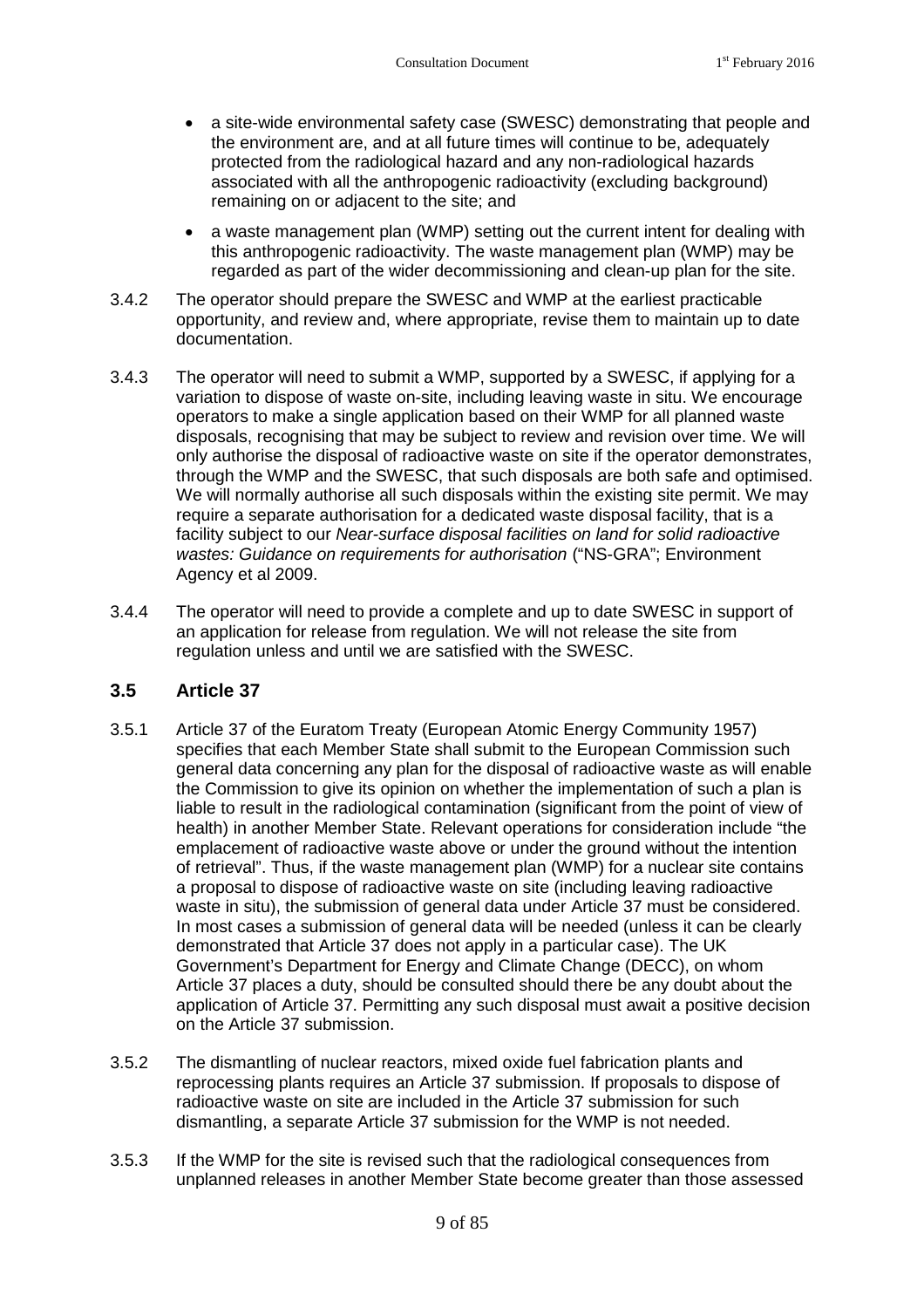in the original Article 37 submission, or the authorised limits or associated requirements become less restrictive, then an updated Article 37 submission is required and any permit variation needed to allow the revised WMP to be put into effect must await a positive decision on the updated Article 37 submission.

#### <span id="page-13-0"></span>**3.6 Other considerations**

- 3.6.1 The principles and requirements in this guidance refer to radioactive contamination and radioactive waste; that is waste whose levels of radioactivity exceed the out of scope value in RSR legislation. This is explained further in Chapter 7 and in Figure 8. Our requirements include consideration of the chemotoxic properties associated with radioactive contamination and waste (Requirement R12) but do not directly extend to the chemotoxicity of, or any other hazards related to, nonradioactive contaminants and wastes on site. But we encourage operators to extend the WMP and the SWESC to consider all hazards on site, both radiological and nonradiological, so as to develop a single integrated approach that takes account of and meets all relevant regulatory expectations in relation to protection of people and the environment.
- 3.6.2 In particular operators should take an integrated approach to the management of the generation and disposal of wastes from contaminated structures, for example demolition wastes, to ensure that there is an integrated plan that best addresses all regulatory requirements. That plan should be in place before demolition commences.
- 3.6.3 Another consideration is the duty placed upon operators and the environment agencies to protect groundwater by Council Directive 2006/118/EC (EC 2006). It applies to all pollutants including radioactive substances. Guidance on the application of EC 2006 to radioactive substances and to other pollutants is provided for England and Wales by DEFRA (2011) and for Scotland by SEPA (2014).

#### <span id="page-13-1"></span>**3.7 The Office for Nuclear Regulation and the approach to de-licensing**

3.7.1 The Office for Nuclear Regulation (ONR) regulates nuclear site safety and security under the Nuclear Installations Act 1965 (NIA 65), and is responsible for granting nuclear site licences to operators. ONR has provided guidance on nuclear site delicensing on its website. There is currently no direct statutory link between release from RSR regulation and the ONR de-licensing process. Recognising that these are separate regulatory processes with separate requirements, the environment agencies have entered into Memoranda of Understanding with ONR, which set out a commitment to coordinate regulatory activities on nuclear licensed sites, to improve the effectiveness with which public sector resources are deployed and avoid the difficulties which might otherwise arise. The environment agencies are liaising with ONR in the development and implementation of this guidance, and will continue to do so in its implementation.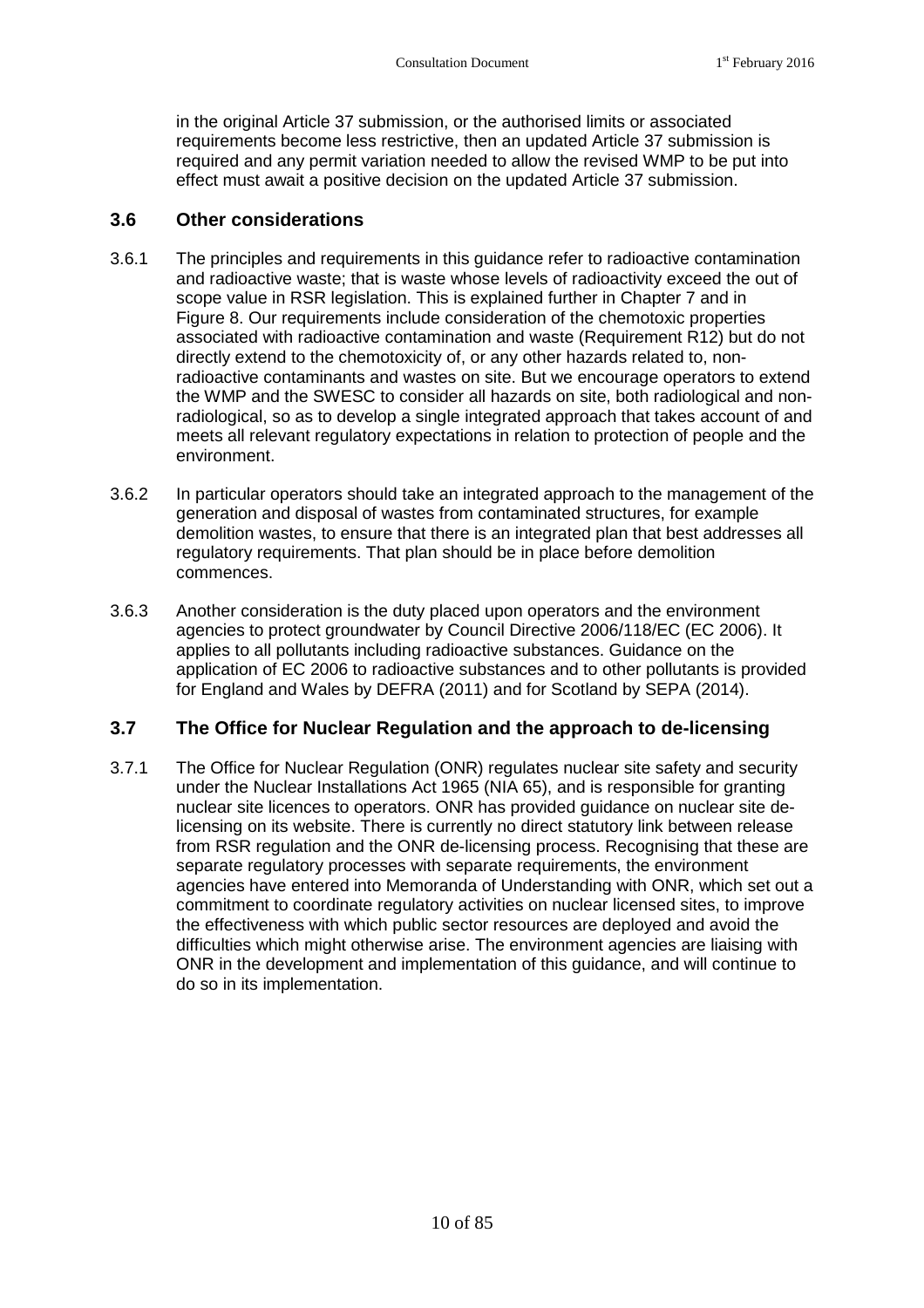## <span id="page-14-0"></span>*PART I: Fundamental Protection Objective and Principles*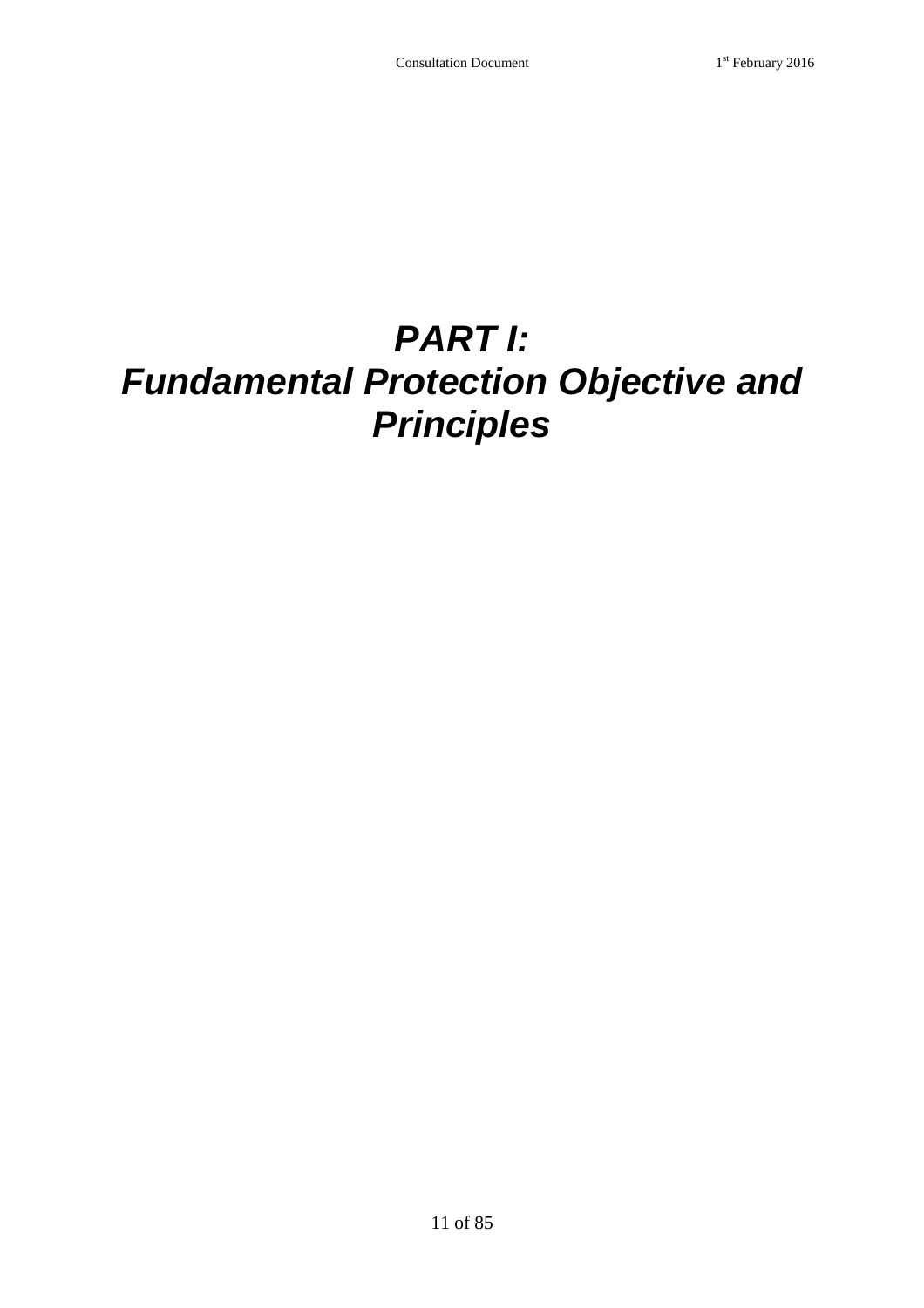## <span id="page-15-0"></span>**4. Fundamental protection objective and principles**

#### <span id="page-15-1"></span>**4.1 Introduction**

- 4.1.1 In this chapter we describe our fundamental protection objective, and five principles that will guide operators on how to achieve that objective during the decommissioning and clean-up of nuclear sites. We have chosen the fundamental protection objective and the principles as far as possible to be of an enduring nature.
- 4.1.2 The principles set out below lead on to the requirements in the next chapter of this document. The requirements are deliberately more specific than the principles, so that the operator can provide evidence that they have been met.
- 4.1.3 The environment agencies expect the requirements to be met in a manner proportionate to the radiological, and any associated non-radiological, hazards that:
	- an operator's decommissioning and clean-up programme is intended to reduce or remove; and
	- remain on or adjacent to a site when all planned operations involving radioactive substances are complete.
- 4.1.4 The principles recognise that decisions are based on the understanding and information available at the time the decisions are taken, and according to standards and accepted practices at that time.

#### <span id="page-15-2"></span>**4.2 Fundamental protection objective**

- 4.2.1 **The fundamental protection objective is to ensure that a nuclear site is brought to a condition at which it can be released from radioactive substances regulation, through a process which protects the health and interests of people and the integrity of the environment both during the period of regulation and afterwards, and which inspires public confidence and takes account of costs.**
- <span id="page-15-3"></span>**4.3 Principle 1: Level of protection against radiological hazards**
- 4.3.1 **The site shall be brought to a condition at which it can be released from radioactive substances regulation, through a process that will provide protection to people and the environment, to the national standard applicable at the time when relevant actions are taken, against the radiological hazards during the period of regulation, and against any residual radiological hazards afterwards.**
- 4.3.2 This principle is consistent with the concept of intergenerational equity, including the availability of a clean environment to future generations. We can only judge what constitutes a clean environment according to present-day standards.
- 4.3.3 Radiological risks are not confined within national borders and may remain for a long time. When working out how to control radiation risks, the consequences, both now and in the future, of current actions have to be taken into account. In particular:
	- safety standards not only apply locally, but also far from a site;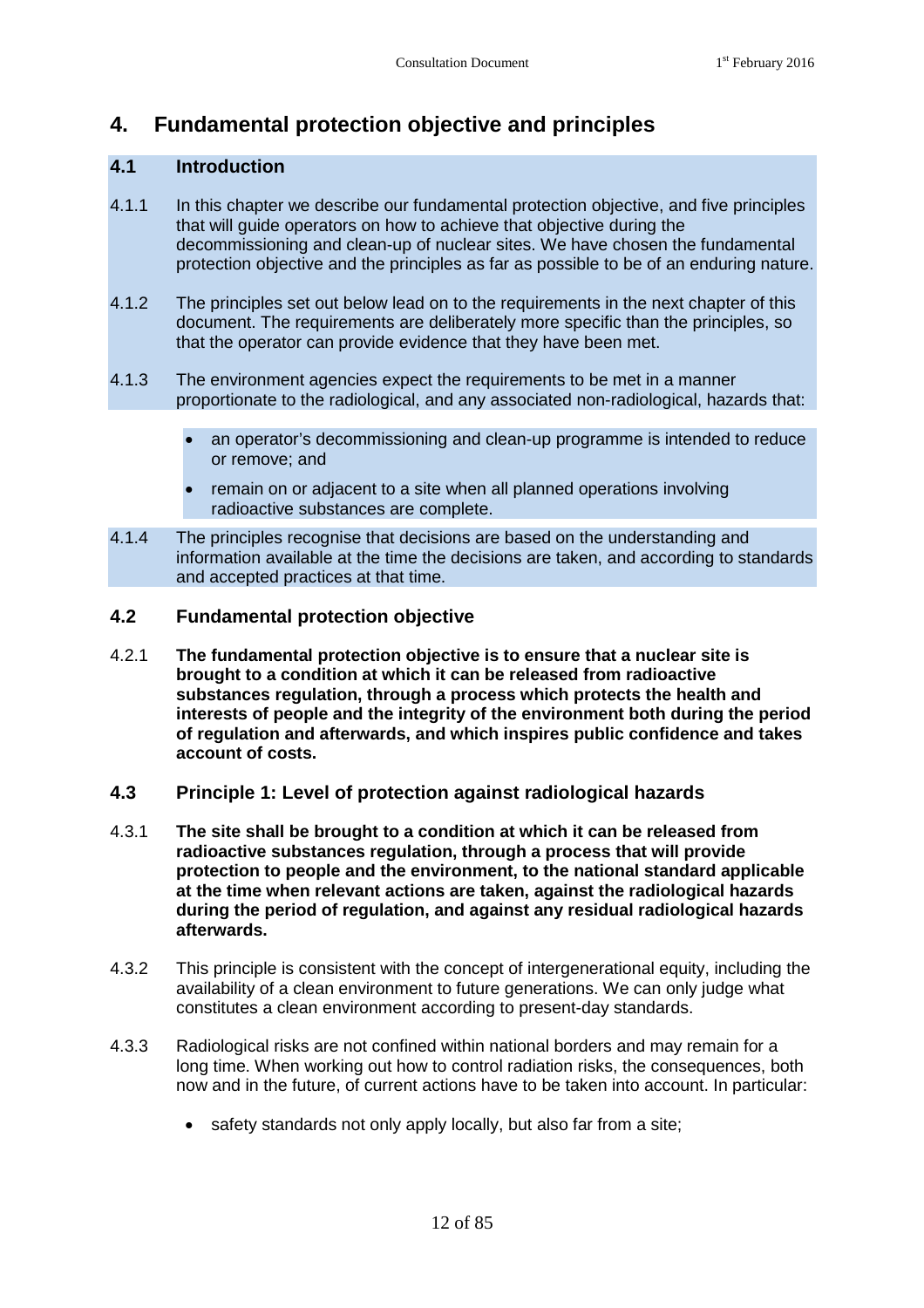- where future generations could be affected, they are afforded the same level of protection as that applied at the time of surrender, without needing to take significant protective actions.
- 4.3.4 Measures are needed not only to protect people but also to protect the environment. The aim is to maintain biological diversity, conserve species, and protect the health and status of natural habitats and communities of living organisms. For non-human species the general intent is to protect ecosystems against radiation exposure that would have adverse consequences for a population as a whole, as distinct from protecting individual members of the population.
- 4.3.5 Where a standard of protection is numerical, the operator will need to carry out quantitative assessments to show conformity with it. This applies to, for example, the numerical standards of protection to people that are provided for the period of RSR by the dose constraints and after release from RSR by the risk guidance level and dose guidance levels for human intrusion.
- 4.3.6 Standards are continually being reviewed and protection standards may change with greater scientific understanding of the effects of radiation on human health and the environment. Such changes might lead to future revisions to the requirements set out in this document.
- 4.3.7 The International Committee on Radiological Protection (ICRP) provides recommendations and guidance on radiation protection. This principle (level of protection against radiological hazards) relates to the principle of optimisation of protection taken from ICRP's recommendations (ICRP 2007). The ICRP principle includes the statement that: "In order to avoid severely inequitable outcomes of this optimisation procedure, there should be restrictions on the doses or risks to individuals from a particular source (dose or risk reference levels and constraints)." The environment agencies have chosen to apply a risk guidance level (a reference level,see [Requirement R7](#page-25-0)) rather than a risk constraint.
- 4.3.8 The environment agencies regard the advice from the International Atomic Energy Agency (IAEA) as a statement of good practice. This principle relates to IAEA Principle 6, *Limitation of risks to individuals*, taken from the IAEA's principles (IAEA 2006). The IAEA principle states that: "Measures for controlling radiation risks must ensure that no individual bears an unacceptable risk of harm." It also relates to IAEA Principle 7, *Protection of present and future generations* (IAEA 2006). The IAEA principle states that: "People and the environment, present and future, must be protected against radiation risks."

#### <span id="page-16-0"></span>**4.4 Principle 2: Optimisation (as low as reasonably achievable)**

- 4.4.1 **The site shall be brought to a condition at which it can be released from radioactive substances regulation, through a process that will keep the radiological risks to individual members of the public and the population as a whole as low as reasonably achievable (ALARA) throughout the period of regulation and afterwards, as far as can be judged at the time when relevant actions are taken. Such optimisation shall take into account economic and societal factors and the need to manage radiological risks to other living organisms and any associated non-radiological hazards.**
- 4.4.2 This principle applies specifically to radiological risks to people in every situation where radiation could cause damage or harm. 'Optimisation' (keeping risks as low as reasonably achievable) applies only to radiological risks to people. Other living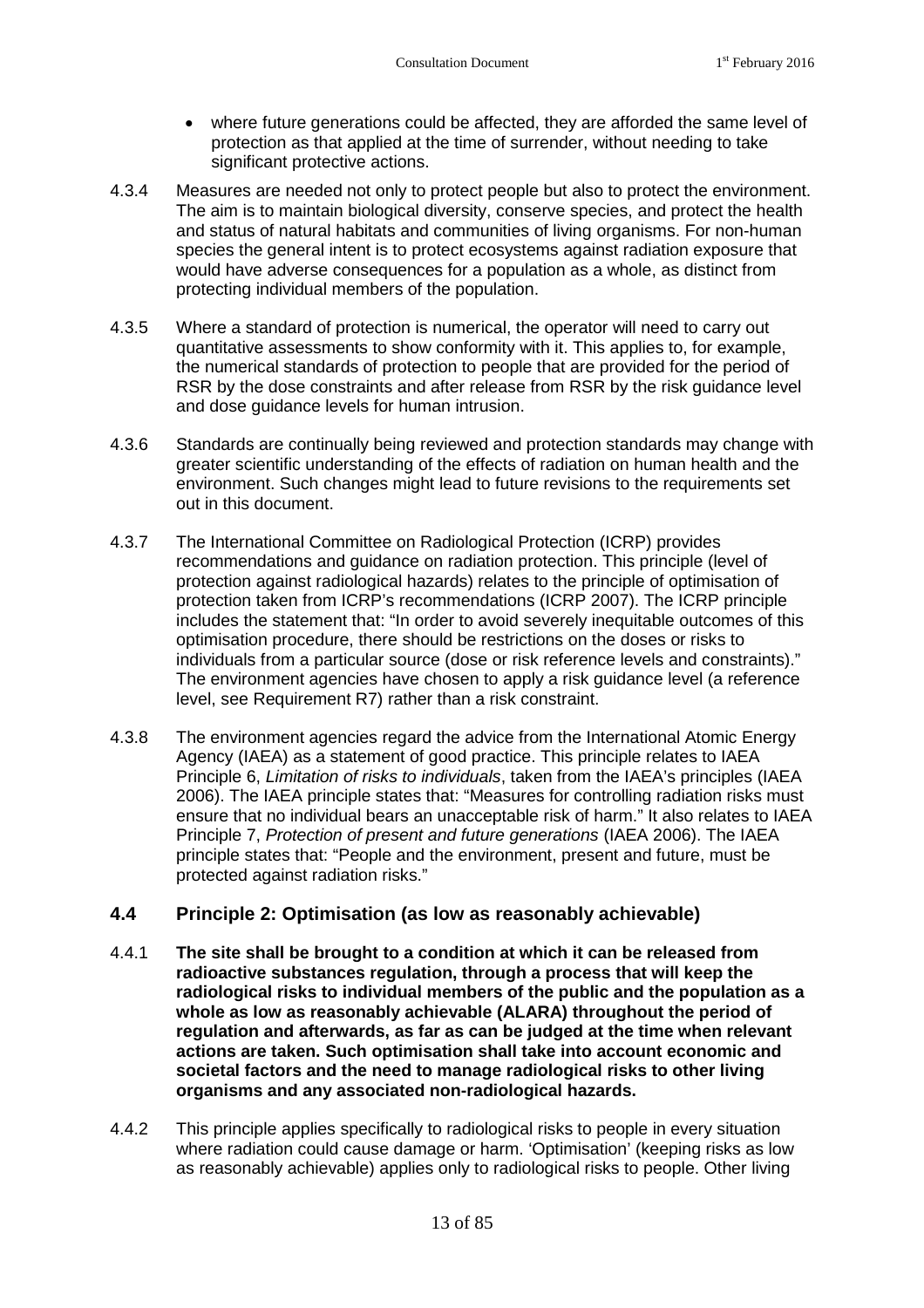organisms must also be protected from radiological hazards but there is no optimisation requirement. People and other living organisms must also be protected from non-radiological hazards, in compliance with applicable legislation and taking relevant guidance into account.

- 4.4.3 For decommissioning sites optimisation decisions will need to balance a number of competing risks to the public, workers and different geographically dispersed groups. The option to "do nothing" particularly in the case where a decision is made to leave radioactive waste in situ clearly has a consequential risk for people in the local area but avoids exposures to other groups.
- 4.4.4 Optimisation is a continuing, forward-looking and iterative process aimed at maximising the margin of benefit over harm. It takes into account both technical and socio-economic factors, and requires qualitative as well as quantitative judgements. It involves continually questioning whether everything reasonable has been done to reduce risks. In every organisation concerned, it requires commitment at all levels, together with adequate procedures and resources.
- 4.4.5 Optimisation decisions balance the detriment or harm associated with the radiological risk, together with other benefits and detriments (economic, human, societal, political, etc.) associated with the process of approaching and achieving the site reference state, both at the time the decisions are taken and in the future, and the resources available for protecting people and the environment. Optimisation decisions are constrained by the circumstances prevailing at the time. Optimisation needs to be viewed as part of a bigger picture, recognising that there will be competing claims for limited funds, and that nothing is completely risk free. The result of optimisation provides a radiological risk at a suitably low level, but not necessarily the option with the lowest possible radiological risk. The dose constraints and risk guidance level under Principle 1 are aimed at ensuring that the radiological risk is at a suitably low level.

#### <span id="page-17-0"></span>**4.5 Principle 3: Level of protection against non-radiological hazards**

- 4.5.1 **The site shall be brought to a condition at which it can be released from radioactive substances regulation, through a process that will provide protection to people and the environment against any non-radiological hazards associated with the radiological hazards during the period of regulation, and against any such residual non-radiological hazards afterwards, to a level consistent with that provided by the national standard applicable at the time when relevant actions are taken.**
- 4.5.2 This principle recognises that there may be non-radiological hazards associated with radioactive substances remaining on or adjacent to a site, and that there needs to be an appropriate level of protection from these hazards. There are national standards for non-radiological hazardous substances. This principle does not require these standards necessarily to be applied, but requires a level of protection to be provided against these hazards that is consistent with the level of protection that would be provided if the standards were applied.
- 4.5.3 For example, radioactive wastes may contain residues of substances such as uranium and plutonium. These are heavy metals and as such are chemically toxic as well as being radioactive. Such wastes would present both a radiological and a non-radiological hazard. Non-radioactive substances containing residues of heavy metals such as mercury and lead, which present a non-radiological but not a radiological hazard, would be consigned to a specialised disposal facility for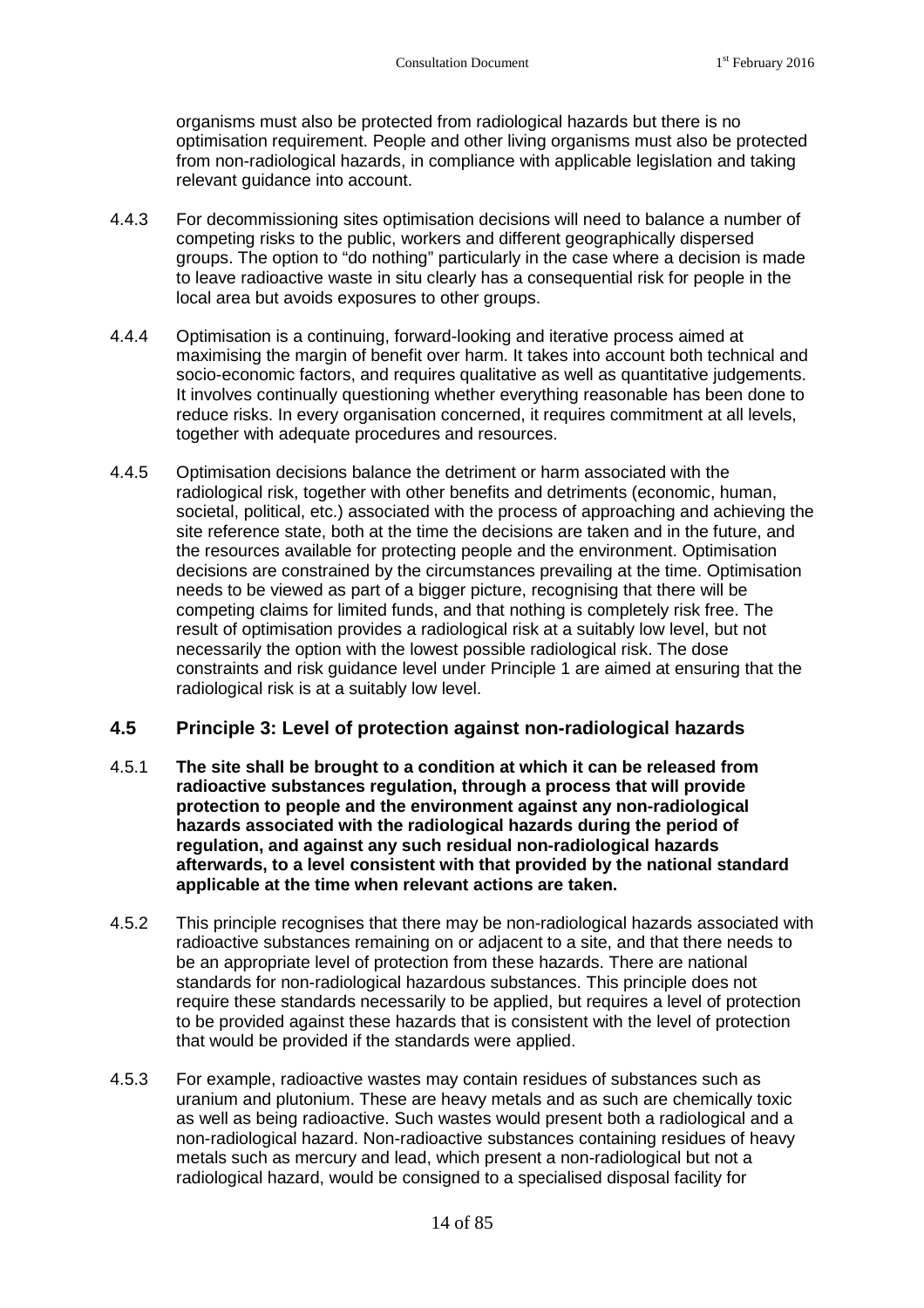hazardous waste, which must meet the national standards for such a facility. This principle does not ask for the specified national standards for non-radiological hazards to be applied, but asks for non-radiological hazards such as chemical toxicity to be taken into account when managing radioactive substances. Any suitable means can be used to protect against the non-radiological hazards. providing the protection against these hazards is as great as it would be if the wastes were not radioactive.

#### <span id="page-18-0"></span>**4.6 Principle 4: Reliance on human action**

- 4.6.1 **The site shall be brought to a condition at which it can be released from radioactive substances regulation, in a manner such that unreasonable reliance on human action to protect people and the environment against radiological and any associated non-radiological hazards is avoided both before and after the site is released.**
- 4.6.2 Protection of the public and the environment may be provided through passive measures, i.e. measures that do not depend on human intervention, or by controls that rely on people. Protection may be confirmed by monitoring, which also relies on people. After any possible period of restricted use, the SWESC should not place reliance on controls that require future human actions.

#### <span id="page-18-1"></span>**4.7 Principle 5: Openness and inclusivity**

#### 4.7.1 **A process that is open and inclusive shall be used to bring the site to a condition at which it can be released from radioactive substances regulation.**

- 4.7.2 The relevant environment agency shall consult where appropriate and shall:
	- establish ways of informing interested parties and the public about regulatory goals, processes and issues;
	- consult in an open and inclusive way.
- 4.7.3 While carrying out our work, we shall seek to:
	- Explain the basis for our regulatory decisions:
	- Explain how we reach our judgements about the significance of uncertainties; and
	- Provide an audit trail of regulatory decision-making.
- 4.7.4 We shall carry out our role in a proportionate way. For example, we shall involve stakeholders in considering significant changes but not necessarily consult separately about every individual issue.
- 4.7.5 Operators and other organisations will also need to work in a way that is consistent with this principle and our approach to ensure a fully open and inclusive process.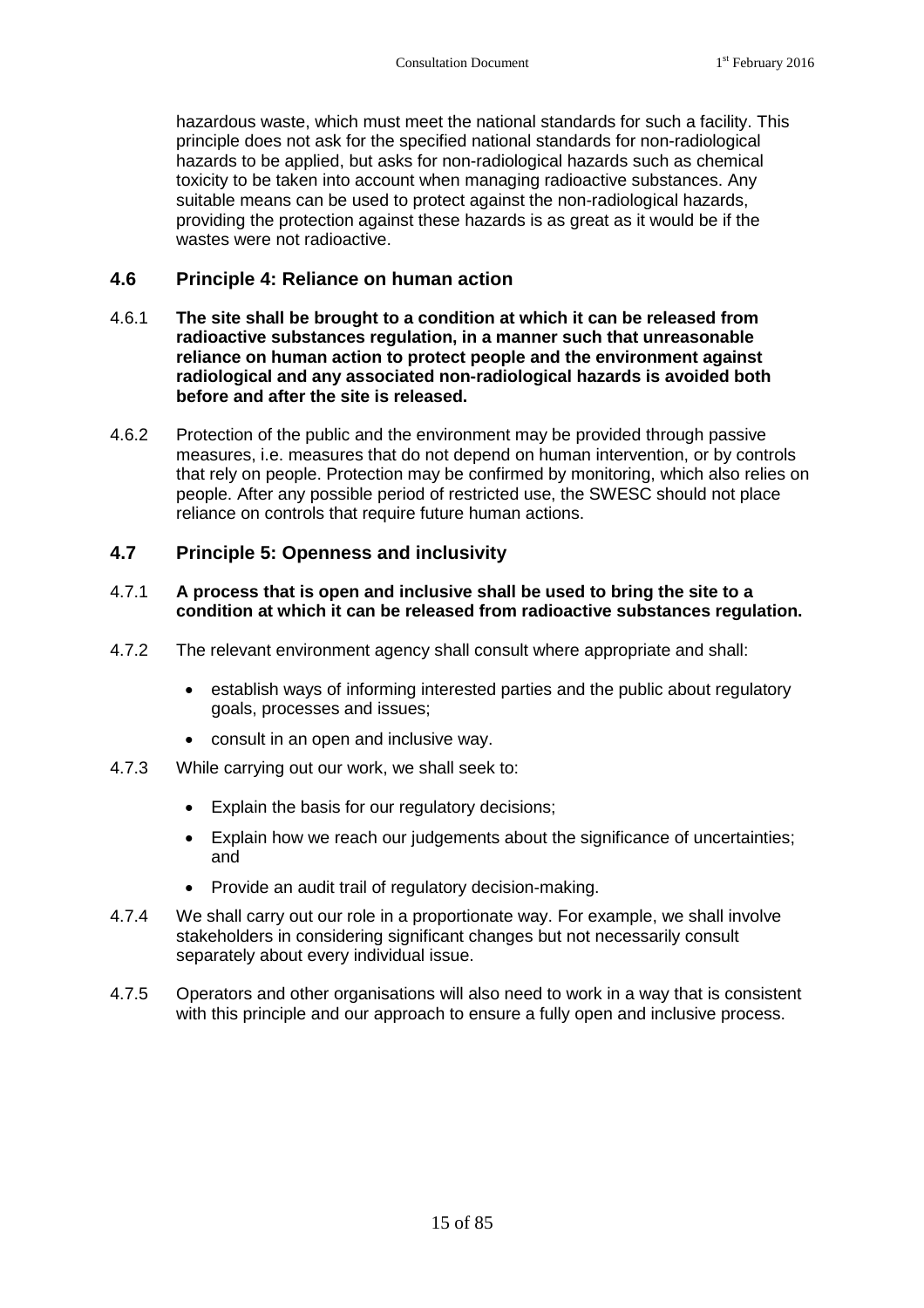## <span id="page-19-0"></span>*PART II: Requirements*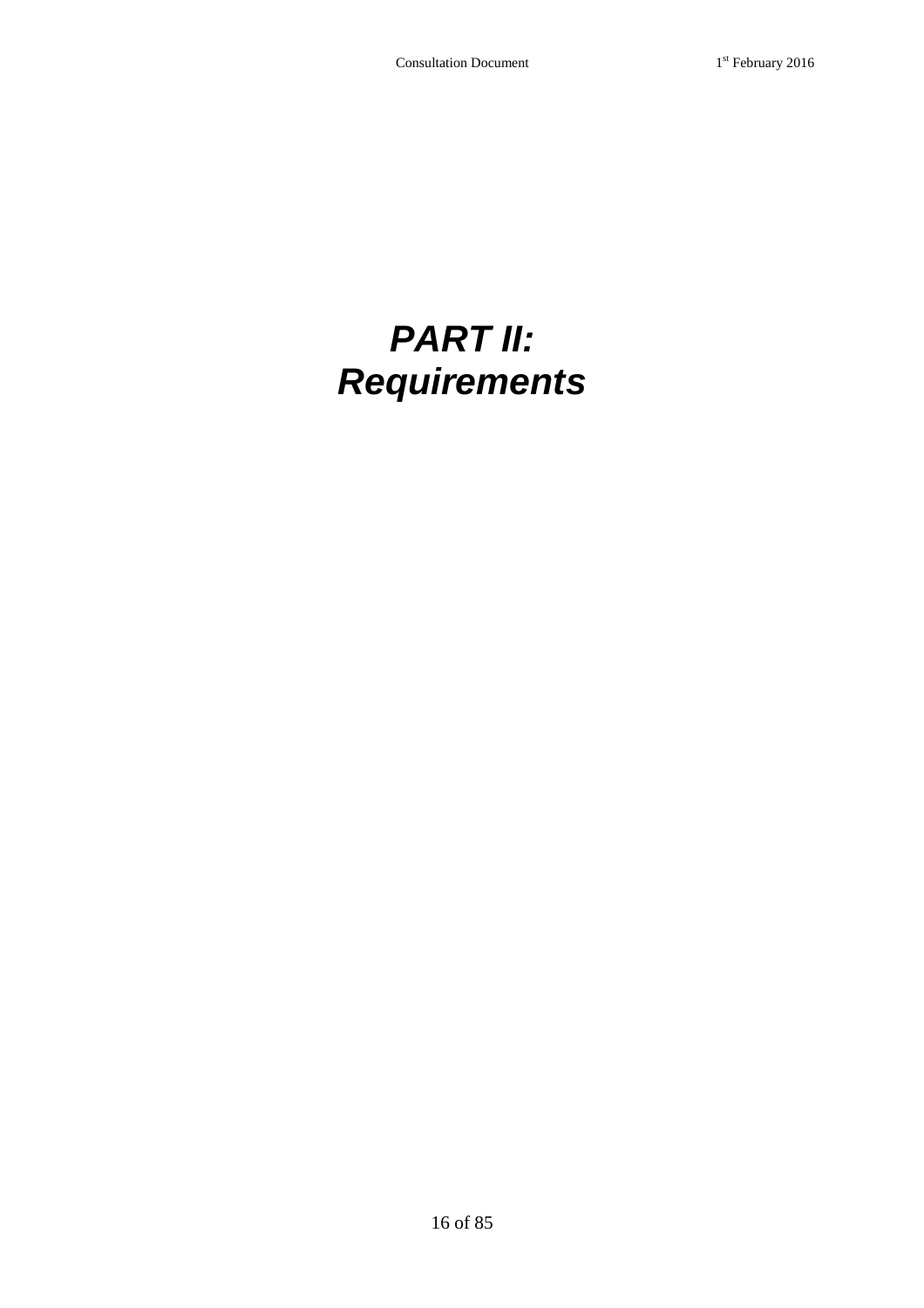### <span id="page-20-0"></span>**5. Requirements: management, radiological and technical**

#### <span id="page-20-1"></span>**5.1 Introduction**

- 5.1.1 This part sets out the environment agencies' requirements for the operator to demonstrate that decommissioning and clean-up relating to radioactive substances, and any radioactivity remaining on a nuclear site after completion of this work, will not present an unacceptable risk to people and the environment, both during and after the period of radioactive substance regulation (RSR).
- 5.1.2 The operator will need to take account of **all** the requirements when managing the work to prepare a site for release from RSR. The operator will need to maintain a site wide environmental safety case (SWESC) showing that all the requirements have been met. The operator will also need to maintain a suitable waste management plan (WMP) to ensure that radioactive waste can be disposed of lawfully during the decommissioning and clean-up process. The SWESC and the WMP support one another, and the operator will need to maintain consistency between them.
- 5.1.3 Our requirements are set out below in three sub-sections; management, radiological and technical requirements.

#### **5.2 Management requirements**

#### <span id="page-20-2"></span>**Requirement R1.** *Early engagement*

#### 5.2.1 **The operator should engage as early as possible with the environmental regulator.**

- 5.2.2 We consider that early discussions will provide significant benefits for both the operator and us. Although we cannot provide regulatory certainty, discussions would help to ensure sufficient attention is focused on regulatory requirements in the early planning stages. In particular, we could comment on any proposals for on-site disposals, and on the potential suitability of decommissioning and clean-up projects and give early advice on possible environmental concerns.
- 5.2.3 Early discussions with us could also offer benefits to the operator under the land-use planning process; in particular, when considering what land-use planning conditions or controls over potential uses of the site that the relevant environment agency would recommend to the planning authority when consulted under the planning regime (also see Requirement R2).
- 5.2.4 Another advantage of early discussions is that we could publish our advice and comments on the operator's proposals for the site reference state. This would allow open discussion of the operator's proposals and the regulator's views with stakeholders such as local communities, other interested parties and the public.

#### **Requirement R2.** *Engagement with local communities and others*

5.2.5 **The operator should engage with the Office for Nuclear Regulation (ONR), planning authority, local community, other interested parties and the general public on its developing site wide environmental safety case (SWESC) and waste management plan (WMP).**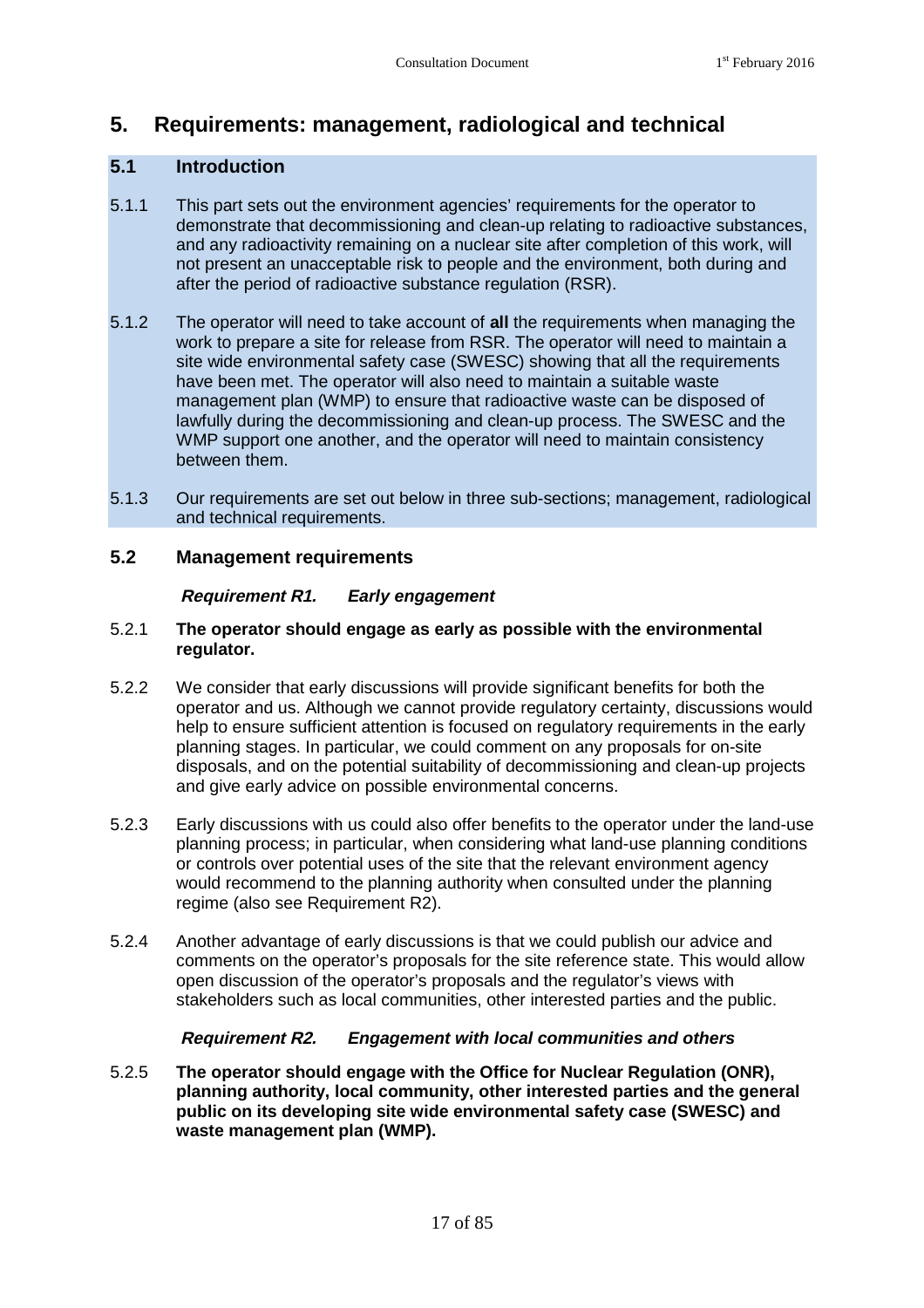5.2.6 Generally, we expect the operator to engage widely in discussion of its plans to achieve the site reference state and its developing SWESC and WMP. The planning authority and local communities are likely to have an important role in any such discussions.

#### **Requirement R3.** *Site Wide Environmental Safety Case*

- 5.2.7 **The operator should maintain a site wide environmental safety case (SWESC) to demonstrate that people and the environment will be adequately protected, both before and after the site is released from radioactive substances regulation.**
- 5.2.8 The SWESC (see Glossary for definition) is a set of claims concerning the environmental safety of the nuclear site as a whole. It should address the present state and all envisaged future states of the site, both during the lifetime of the permit and during the indefinite period after the permit has been surrendered. The SWESC should consider all the relevant anthropogenic radioactivity remaining on and adjacent to the site, seeking to demonstrate that people and the environment will be protected from the radiological hazard and any non-radiological hazards associated with this radioactivity. The SWESC should consider evolution of the site without operator control in the period after the permit has been surrendered. The SWESC is closely linked to the waste management plan (WMP - see Requirement R4) and the operator should develop the SWESC and the WMP together, and maintain consistency between them.
- 5.2.9 The operator should maintain, and provide to the relevant environment agency when required, a SWESC that demonstrates conformity with the principles and each requirement set out in this document. It should be technically sound, but also proportionate, in terms of complexity and the level of detail it provides, to:
	- the radiological and any associated non-radiological hazards that an operator's WMP is intended to reduce or remove; and
	- the radiological hazards of anthropogenic origin and any associated nonradiological hazards that will remain on or adjacent to the site when the operator has completed all planned operations involving radioactive substances.
- 5.2.10 The SWESC should describe the site reference state (see Glossary for definition).
- 5.2.11 The SWESC should also describe the state of the site at the time when all planned work on site involving radioactive substances has ceased. That state may, or may not, be the same as the site reference state. If it is not the same, the SWESC should demonstrate that the site reference state will be reached from that state through natural processes including radioactive decay, dilution and dispersion, within a claimed period of time. During this claimed period of time (the 'period of restricted use'), there will be controls on the use of the site. The SWESC should identify these controls and substantiate that they are sufficient. It is unlikely that the environment agencies would accept a claim for a period of restricted use lasting longer than 300 years, because of the major social changes that may take place over long periods of time.
- 5.2.12 The SWESC should identify whether validation monitoring is needed after the time when all planned work on site involving radioactive substances has ceased and, if so, specify the nature and duration of that validation monitoring. Validation monitoring is monitoring to confirm that the state and behaviour of the site is in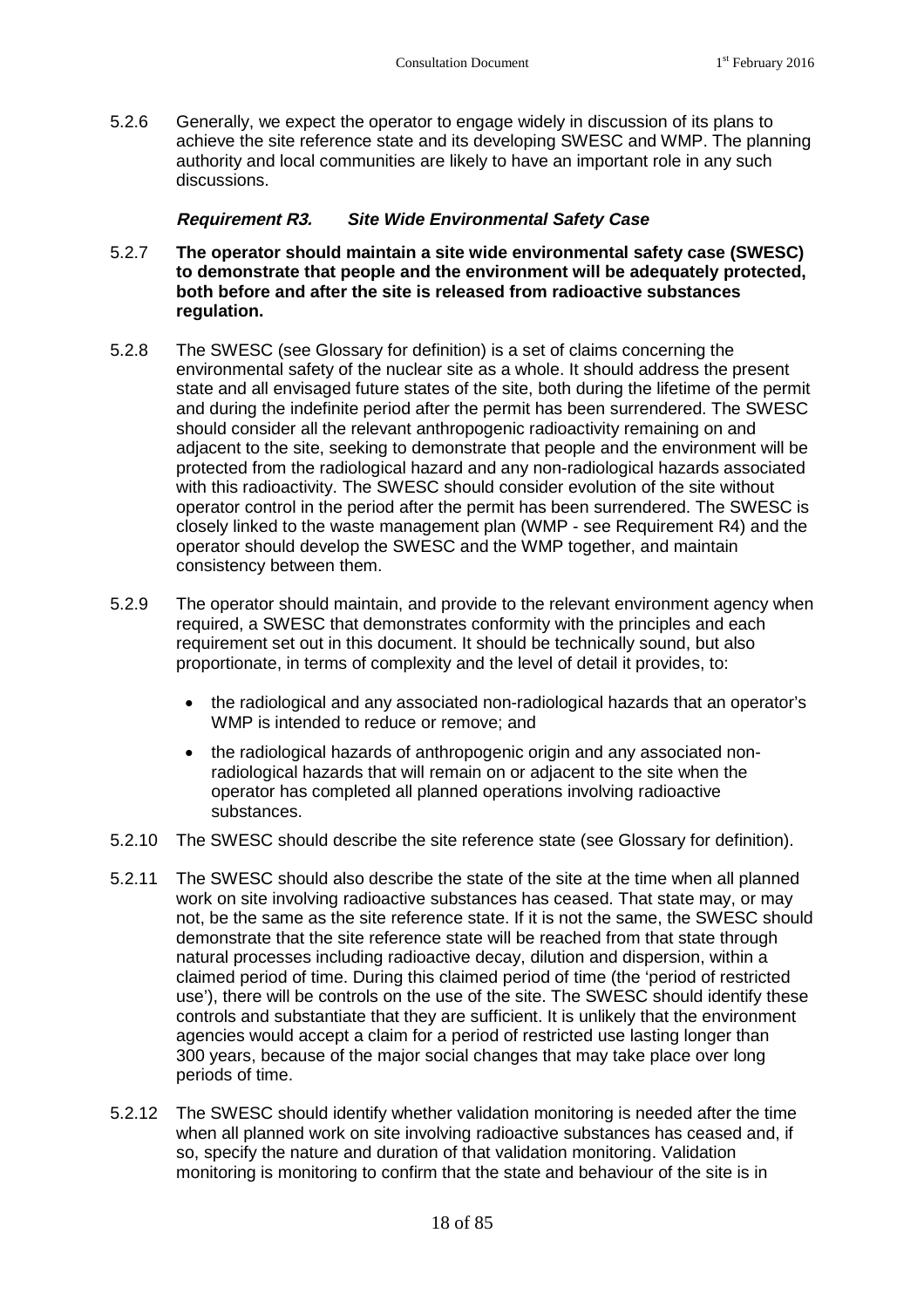accordance with the assumptions of the SWESC. The period of restricted use cannot be less than any period of validation monitoring.

- 5.2.13 In addition, the SWESC should demonstrate that people and the environment will be adequately protected while work on site involving radioactive substances is still continuing. As well as considering the progress of the work in accordance with the WMP, the SWESC should consider unplanned, but reasonably foreseeable, events and faults. It need not consider extreme faults and accidents.
- 5.2.14 The claims made in the SWESC should be substantiated by a structured collection of arguments and evidence. The SWESC need not be a stand-alone document or suite of documents, and can make reference to any documentation that provides evidence to support the case. However, there needs at least to be a top level, or 'head', document that provides a focus for the SWESC. We provide further advice on the structure and content of the SWESC in Chapter [6](#page-42-0).
- 5.2.15 The SWESC should support any application from an operator to seek release from radioactive substances regulation.
- 5.2.16 Figure 4 provides a timeline showing the progressive development of the SWESC and also when in the SWESC the dose constraint under Requirement R5 applies and when the risk guidance level under Requirement R6 applies.
- 5.2.17 The environment agencies recognise the possibility that one or more near-surface disposal facilities (either purpose-built or adapted from existing structures) may be constructed on a nuclear site, in addition to radioactivity being left in situ on the site. Figure 5 illustrates the relationship between the common principles and requirements that apply for the purpose of the SWESC and the NS-GRA for a range of possible dispositions of anthropogenic radioactivity that may remain upon or adjacent to a decommissioned site, any combination of which may describe the circumstances of a given site. To deal with such cases there is a need for a consistent approach to assessing the impacts of the total inventory of anthropogenic radioactivity remaining on the site. We consider that the principles and requirements set out in this document provide the basis for such an approach.

#### **Requirement R4.** *Waste management plan*

#### 5.2.18 **The operator should provide a waste management plan (WMP) to set out the approach to achieving release of the site from radioactive substances regulation.**

- 5.2.19 We expect the operator to assess, plan and begin to undertake the work necessary to bring the site into a condition that meets the other requirements in this chapter. This should commence as soon as practicable during the operational phase of a nuclear site.
- 5.2.20 To achieve this, the operator should develop and maintain a waste management plan (WMP) (see Glossary for definition), as part of its wider decommissioning plans. The WMP is closely linked to the SWESC (see Requirement R3) and the operator should develop them together, and maintain consistency between them.
- 5.2.21 As a minimum the WMP needs to:
	- identify all current and prospective disposals of radioactive waste on site;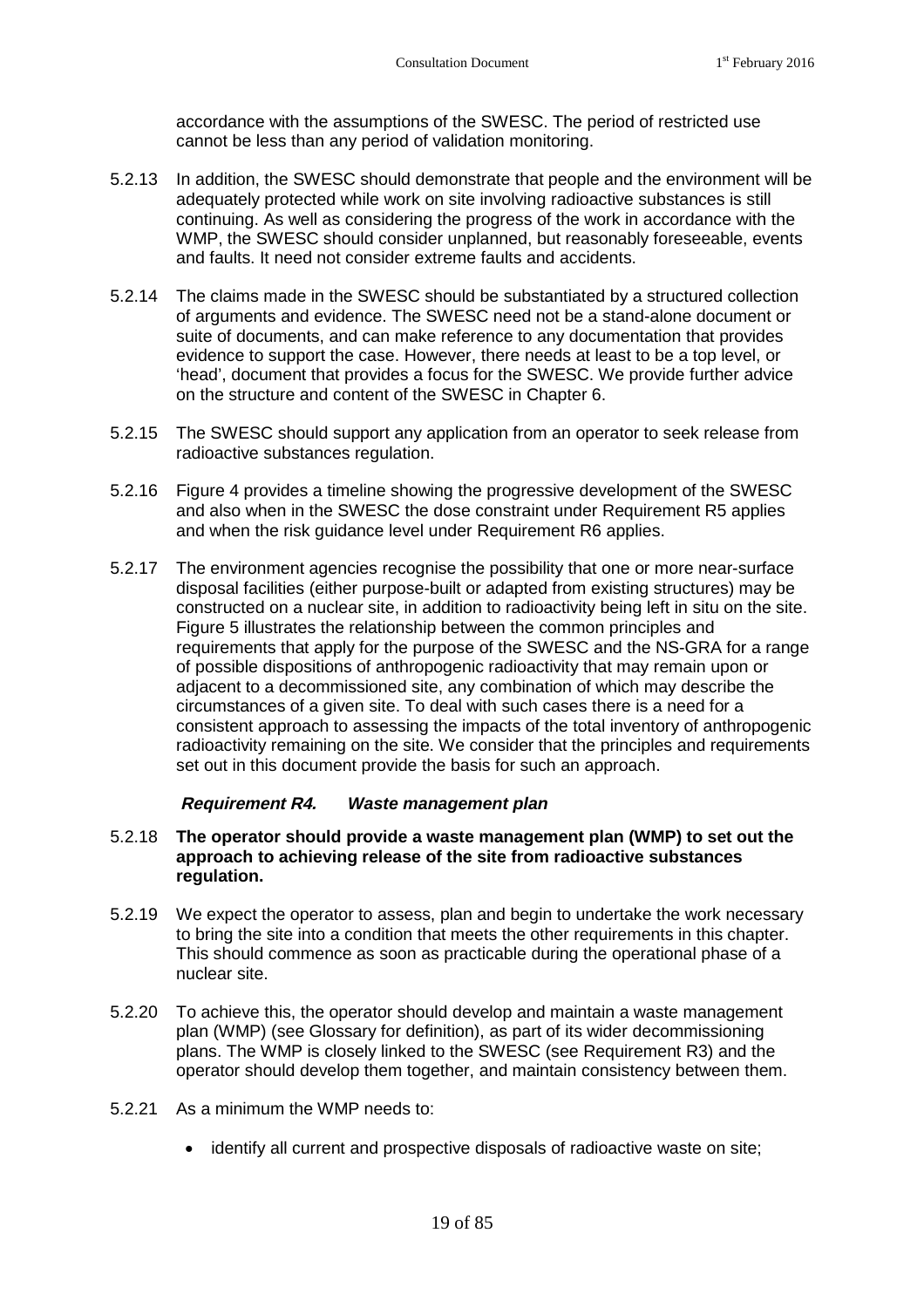- demonstrate that any proposed on-site disposals of radioactive waste are optimised;
- demonstrate that the disposals are consistent with the evidence and arguments presented in the SWESC; and
- demonstrate an integrated approach to the management of all waste, both radioactive and non-radioactive, over the lifetime of the facility.
- 5.2.22 The waste management plan must cover all forms of radioactive waste, including:
	- existing waste;
	- waste anticipated to arise; and
	- waste in situ:

and all forms of disposal such as:

- disposal by transfer off site;
- disposal by emplacement on site, e.g. into an on-site waste disposal facility or for a purpose, such as void filling; and
- disposal by deliberately leaving waste in situ.
- 5.2.23 The operator will need to apply for, and be granted, authorisation under the permit before physically emplacing waste into or onto the ground, or to allow waste already in situ to remain there permanently. A WMP and a SWESC, that are comprehensive, credible and mutually consistent, are prerequisites for granting such authorisation.
- 5.2.24 We provide further guidance on the purpose and content of a WMP in Chapter 7.

#### **Requirement R5.** *Environmental safety culture and management system*

- 5.2.25 **The operator should continue to nurture a positive environmental safety culture suitable for the activities being undertaken on the site and should have a management system, organisational structure and resources sufficient to provide the following functions: (a) planning and control of work; (b) the application of sound science and good engineering practice; (c) commissioning of appropriate research and development; (d) provision of information; (e) documentation and record-keeping (see also Requirement R14); (f) quality management.**
- 5.2.26 We shall expect the operator to nurture a positive environmental safety culture, such as appropriate individual and collective attitudes and behaviours, and require its suppliers to do the same. This culture needs to be reflected in and reinforced by the operator's management system.
- 5.2.27 The operator's management system should ensure that sufficient protection is provided to people and the environment against radiological and associated nonradiological hazards during decommissioning and clean-up and subsequently. In other words, the management system should reflect a proportionate approach.
- 5.2.28 The operator needs to demonstrate to us that, throughout the changes on site leading towards release from RSR, its organisation will remain fully capable of assuring environmental safety by implementing a management system that includes effective leadership, proper arrangements for policy and decision making, a suitable range of competencies, provision of sufficient resources, a commitment to continuous learning and proper arrangements for succession planning and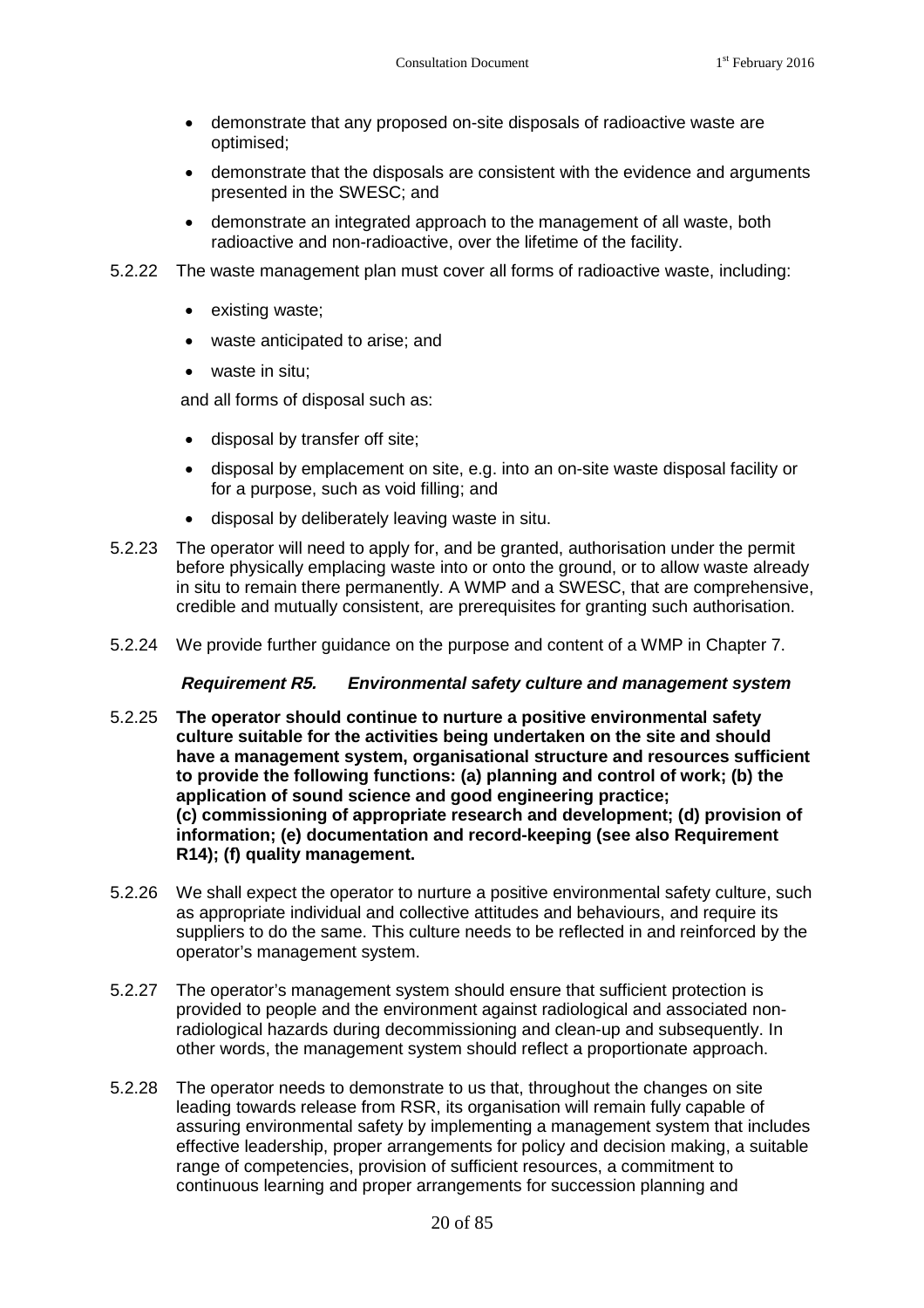knowledge and records management. The management system should be progressively adapted to provide suitable corporate governance of the organisation during the whole process of decommissioning and clean-up.

- 5.2.29 The written management arrangements supporting the management system should show how, with an appropriate environmental safety culture, environmental safety is directed and controlled. They should also show how the management system is maintained "live" through regular review, progressive updating and implementation of the management arrangements.
- 5.2.30 Throughout the permit lifetime, the operator should have a management system in place that provides a level of control proportionate to the hazard. The management arrangements for a site undergoing decommissioning and clean-up, and approaching surrender of the permit, can thus change with the stage of the work reached. While we expect the management arrangements to become broadly simpler over time, they should always be fit for the purposes that are current.
- 5.2.31 For more detail on the factors that the environment agencies will consider in our evaluation of an operator's management system, see Requirement 4 in the NS-GRA (Environment Agency et al 2009) and the Environment Agency's guidance on arrangements at nuclear sites (2010).

#### **5.3 Radiological requirements**

#### <span id="page-24-1"></span><span id="page-24-0"></span>**Requirement R6.** *Dose constraints during the period of radioactive substances regulation*

- 5.3.1 **During the period of radioactive substances regulation the effective dose to a representative member of the critical group from the whole site should not exceed a source-related dose constraint and a site-related dose constraint.**
- 5.3.2 The environment agencies are required (Scottish Executive 2000 and EPR 10) to have regard to the following maximum doses to individuals which may result from a defined source, for use at the planning stage in radiation protection:
	- 0.3 mSv per year from any source from which radioactive discharges are made; and
	- 0.5 mSv per year from the discharges from any single site.
- 5.3.3 The dose constraints place upper bounds on optimisation that apply during the period of RSR. They cease to apply when the site is released from RSR.
- 5.3.4 For comparison with the source-related dose constraint, the assessment of effective dose should take into account both direct radiation from each source on site and radiation from current discharges attributable to that source. Clearly defined individual facilities, whether operating or decommissioning, and including ancillary plant, should be regarded as sources. As a general guide, whatever was regarded as a single source during operation should also be regarded as a single source during decommissioning. For example, all the reactors forming part of a single power station, whether or not all have reached the decommissioning stage, should be regarded as a single source, but A and B nuclear power stations on the same site should be regarded as separate sources. A dedicated disposal facility on a nuclear site should also be regarded as a single source.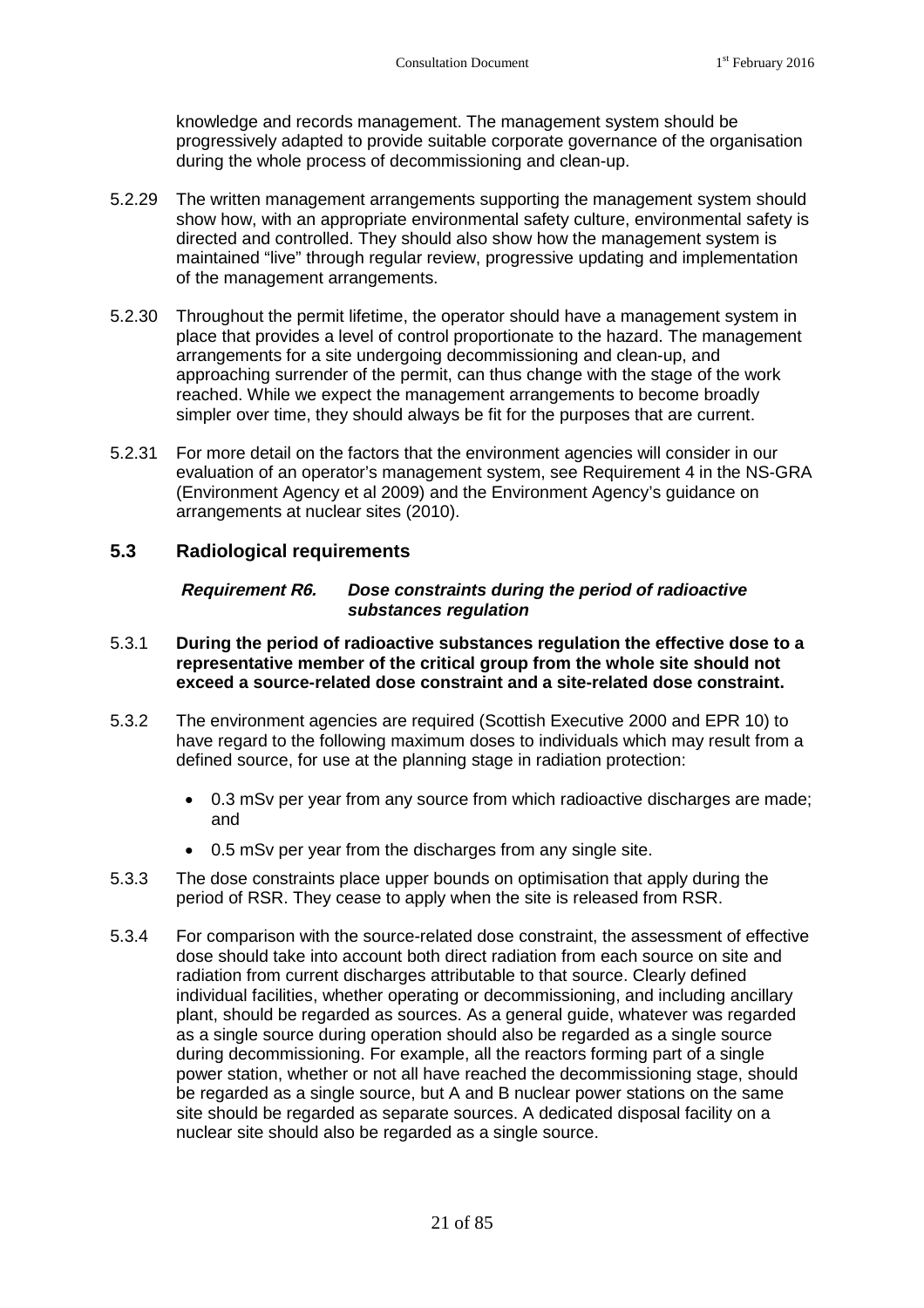- 5.3.5 For comparison with the site-related dose constraint, the assessment of effective dose should take into account radiation from current discharges from the site as a whole. The site-related dose constraint applies to the aggregate exposure from a number of sources with contiguous boundaries at a single location, i.e. the sources may be on the same site (including tenants) or on adjoining sites (e.g. A and B nuclear power stations). It applies where some of the sources are undergoing decommissioning and clean-up while others remain operational. It also applies irrespective of whether different sources on the site are operated by the same or different organisations.
- 5.3.6 The operator should carry out decommissioning, clean-up and radioactive waste disposal in accordance with a WMP, which the operator has determined beforehand. The WMP should be consistent with the SWESC. The SWESC should demonstrate conformity with the source constraint and the site constraint both in the present and looking forward throughout the envisaged lifetime of the permit.
- 5.3.7 The permit will include limits on operational discharges and disposals. During the lifetime of the permit our regulatory approach regarding current radioactive discharges and disposals will be the same as for any other authorised site. We shall expect the operator, in accordance with the permit, to:
	- monitor and assess radioactive discharges from the site and levels of radioactivity in the environment;
	- have plans for action if monitoring suggests an unexpected release from the site;
	- put into action remediation plans if any adverse anomalies are identified as a consequence of monitoring;
	- carry out dose assessments based on the levels of radioactive discharge permitted by the authorisation (prospective assessments) and assessments based on the levels of radioactivity measured in the environment (retrospective assessments);
	- report this information to us.

#### <span id="page-25-0"></span>**Requirement R7.** *Risk guidance level after release from radioactive substances regulation*

- 5.3.8 **After release from radioactive substances regulation, the assessed risk from the remaining radiological hazards to a person representative of those at greatest risk should be consistent with a risk guidance level of 10-6 per year (that is, a risk of death of 1 in a million per year due to exposure to ionising radiation).**
- 5.3.9 We use the term "risk guidance level" (see Glossary) to describe the assessment standard for natural evolution of the system after the site has been released from RSR, because it indicates the standard of environmental safety we are seeking, but does not suggest that there is an absolute requirement for the stated level to be met. The value of  $10^{-6}$  per year is consistent with advice given in the Health and Safety Executive (HSE) publication "Reducing Risks, Protecting People" (HSE 2001). The HSE publication identifies this value as "a very low level of risk" which should be used as a guideline for the boundary above which people are prepared to tolerate risks in order to secure the benefits from the activities giving rise to the risks and below which risks are broadly accepted by society because they are generally regarded as insignificant.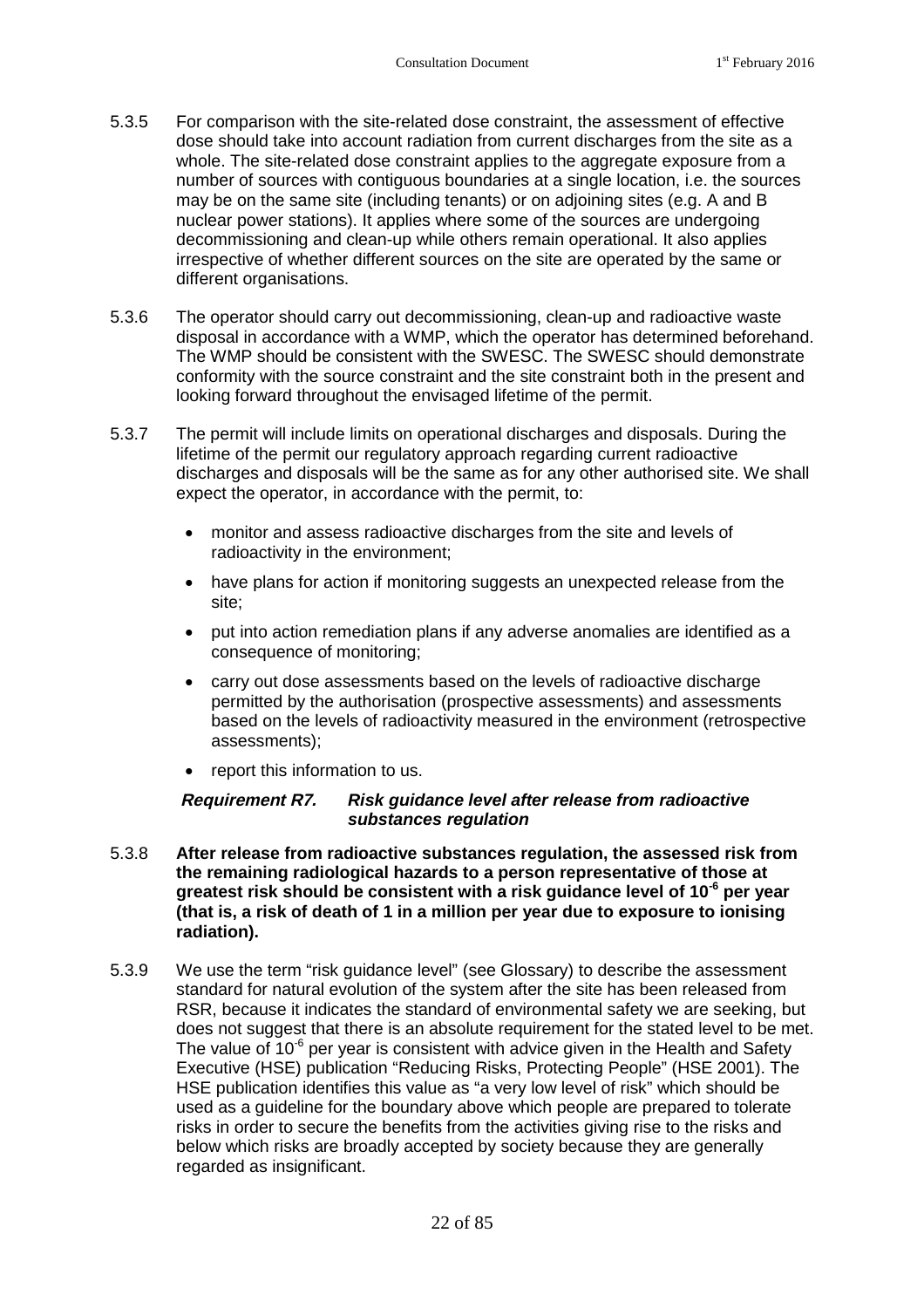- 5.3.10 The risk guidance level applies to assessed risks from radioactivity dispersed in the accessible environment due to the migration or uncovering of radioactivity by natural processes. The period for assessing these risks should be chosen to ensure that peak risks are considered. This period will vary depending on the hazard presented by the radioactivity and the processes acting on the system.
- 5.3.11 The assessed radiological risk associated with a potential exposure situation corresponds to the product of the estimated effective dose that could be received, the estimated probability (as a quantified uncertainty – see below) that this dose will be received and the estimated probability that detriment would occur as a consequence to the person exposed. For comparison with the risk guidance level, assessed risks need to be summed over all situations that could give rise to exposure of the same person to radiation.
- 5.3.12 For situations in which only stochastic effects of radiation exposure need to be considered (i.e. when the estimated annual effective dose is less than 100 mSv and the estimated equivalent dose to each tissue is below the relevant threshold for deterministic effects), a risk coefficient of 0.06 per Sv should be used. This corresponds to recommendations set out in advice given by Public Health England (PHE, formerly the Health Protection Agency (HPA)) in its publication on the disposal of solid radioactive waste (HPA 2009).
- 5.3.13 For further discussion see paragraphs 3.6.15-16 of the Near-Surface GRA.

#### Risk assessment

- 5.3.14 Risk assessment aimed at showing consistency with the risk guidance level helps to inform the operator about how models and research should be directed and developed, by highlighting which model components dominate risk and to which parameters risk is sensitive. It also has the important role of informing our regulatory decision making.
- 5.3.15 We have chosen a cautiously low value for our risk guidance level. It is not necessary when expressing the aggregate risk for comparison with the risk guidance level to include an additional conservative bias. The expectation (mean) value of risk is an example of a measure that does not include such a bias, but other measures could also be devised that might be more suitable in particular circumstances. We shall expect the operator to demonstrate that the measure chosen is reasonable. Information about the sensitivity of the chosen measure to important parameter values should also be presented.
- 5.3.16 The complexity or sophistication of a risk assessment should be proportionate to the radiological hazard. For some nuclear sites, the operator may be able to avoid using complex models in the risk assessment by making simple conservative assumptions.
- 5.3.17 In setting up a risk assessment, in general the operator should aim for data and assumptions that represent realistic or best estimates of the system behaviour. However, where the data do not support this approach or where the assessment can usefully be simplified, the operator may choose some data and assumptions to be conservative as long as the requirements are still shown to be met.
- 5.3.18 In cases where the hazard remaining on or adjacent to a site warrants a detailed assessment of risks, we shall expect a probability distribution of dose to be one of the outputs from each risk assessment that the operator undertakes. The probability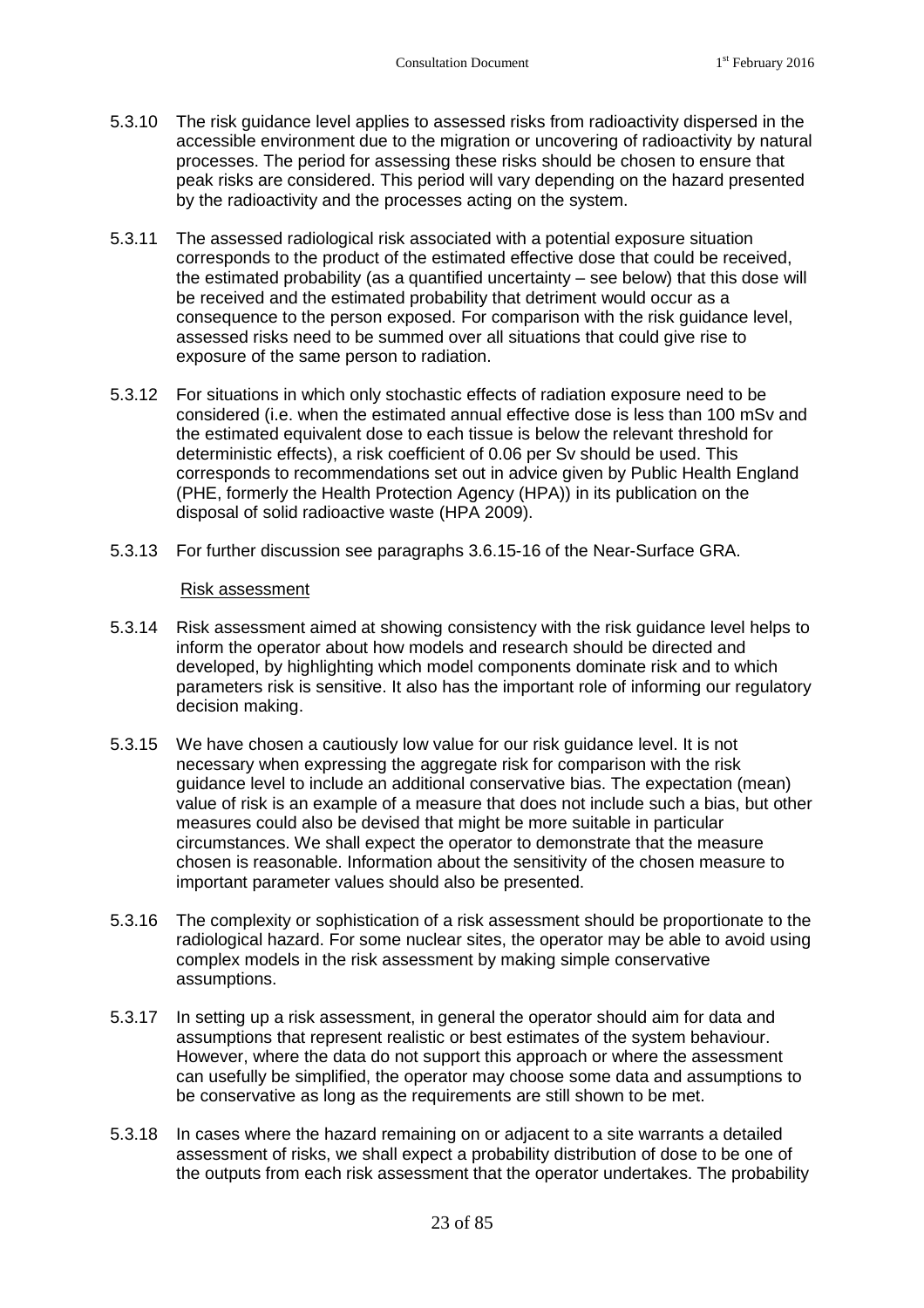distribution will cover the range of possible doses that a person representative of each potentially exposed group may receive and will provide the probability that this person receives any given dose. The probability distribution will vary with time into the future. Various different probability distributions of dose could give the same aggregate risk, and hence could be equal in terms of acceptability against the risk guidance level.

#### **Uncertainties**

- 5.3.19 Uncertainties arise from diverse sources and have a number of different characteristics. They are caused, for example, by natural variability, practical limitations on sampling relevant processes and data, alternative interpretations of data, and natural events and future human behaviour that may affect radionuclide release, transport and exposure pathways. How significant they are depends on the effect they could have on the arguments used in the SWESC.
- 5.3.20 After the permit has been surrendered, the evolution of the site becomes increasingly uncertain with time. An important distinction can be made between two types of uncertainty: those that can reliably be quantified and those that cannot. Whatever the origin and nature of an uncertainty, the same basic issue arises as to whether the uncertainty can reliably be quantified. If an uncertainty is quantified without a reliable basis, it will devalue a numerical risk assessment into which it is introduced and it thus needs to be dealt with by other means.
- 5.3.21 An uncertainty cannot reliably be quantified if, for example, it is not possible to acquire relevant data, or if acquiring enough data to evaluate it statistically could only be done at disproportionate cost. Important examples of uncertainties that cannot reliably be quantified (i.e. that are effectively unquantifiable) include those associated with future human actions and with certain rare events for which the data available historically do not provide an adequate basis for statistical evaluation. An example of such a rare event might be a severe earthquake at a particular location in a region of generally low seismicity (see Figure 6).
- 5.3.22 We expect that quantifiable uncertainties will be considered within a numerical risk assessment developed as part of a site wide environmental safety case (see Chapter [6\)](#page-42-0). Unquantifiable uncertainties will also need to be taken into account in developing the case, but should be kept apart from the quantifiable uncertainties and given separate consideration. Taking into account unquantifiable uncertainties will inevitably involve judgement. Identifying significant unquantifiable uncertainties is a necessary first step, since judgements about them cannot be made until this is done. The judgements should then be based on 'balance of likelihood' rather than on 'beyond reasonable doubt', so that outcomes are not unduly influenced by remote possibilities.
- 5.3.23 One way of exploring unquantifiable uncertainties about future events is through the use of separate risk assessments for each set of possible events. Each set of events, or scenario, is assigned a nominal probability of one and a risk assessment that accounts for the remaining, quantifiable, uncertainties is carried out. There may be several risk assessments because there may be several scenarios. The resulting calculated risks are compared to the risk guidance level, bearing in mind how likely it might be that the assumptions made in setting up the scenarios would correspond to circumstances arising in practice.
- 5.3.24 Some scenarios will involve future events so uncertain that it may not be appropriate to undertake numerical risk assessments for comparison with the risk guidance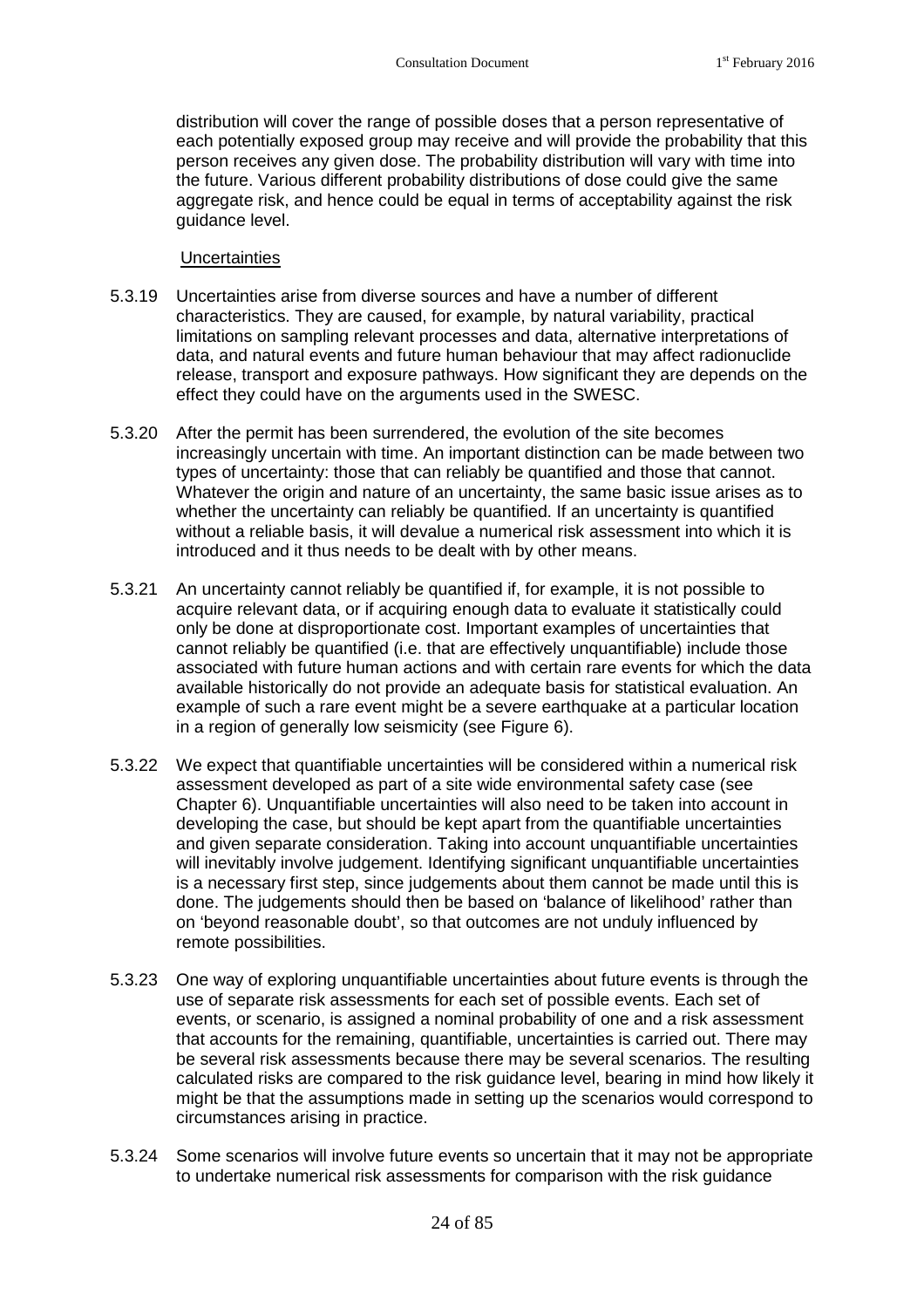level, as this could distort the overall picture of risks. These scenarios might include a range of "what-if" scenarios. Such scenarios may affect whether or not the environmental safety case overall is judged acceptable and the environment agencies will need to consider them one by one. Advice on human actions that affect the SWESC is given under [Requirement R8](#page-29-0) below, while advice on natural disruptive processes is given under [Requirement R9](#page-32-0).

#### Exposed groups

- 5.3.25 Risk assessments will need to consider different groups of people that could be at risk of exposure (potentially exposed groups) in order to identify a person representative of those people at greatest risk at a given time. There is a range of possible doses that each group might receive and, for each dose, an assessed probability of their receiving that dose.
- 5.3.26 The operator will need to substantiate the choice of potentially exposed groups as being reasonable and suited to the particular circumstances. The location and characteristics of the groups considered should be based on the assessed releases of radioactivity and on assumptions about changing environmental conditions. The habits and behaviour assumed for people in potentially exposed groups should be based on present and past habits and behaviour that have been observed and that are judged relevant. Metabolic characteristics similar to those of present-day populations should be assumed. The other parameters used to characterise a representative member of a potentially exposed group should be generic enough to give confidence that the assessment of risk will apply to a range of possible future populations.

#### Combining risks from different nuclear sites

5.3.27 If two or more separate nuclear sites present significant risks to the same potentially exposed groups, consideration will need to be given to the combined risks to those exposure groups. An unacceptably large total for the assessed risks from different nuclear sites affecting the same exposure group at the same time could indicate an unacceptably large assessed risk from one or more of the sites taken individually. This would require attention from the operator(s) and ourselves. We would also not accept an approach in which the assessed risks from multiple different hazards associated with the same nuclear site were put forward individually in order to show that each hazard, taken alone, presented a risk consistent with the risk guidance level.

#### Regulators' considerations

- 5.3.28 When considering the merits of a SWESC for the purpose of regulatory decisionmaking, we shall use all the information put forward in the SWESC to inform our decision. We shall make a judgement about whether the degree of consistency that the operator is able to demonstrate with the risk guidance level is good enough. This judgement will take account of the uncertainties that have been included in the risk assessment as well as information from the operator on the uncertainties that have not been included in the risk assessment.
- 5.3.29 We are likely to be satisfied with a risk assessment if we judge that: (a) it is unlikely to be presenting an optimistic picture; (b) the consistency with the risk guidance level is good enough; and (c) the probability distributions of dose presented for different future times show that larger doses are, in broad terms, matched by correspondingly smaller probabilities.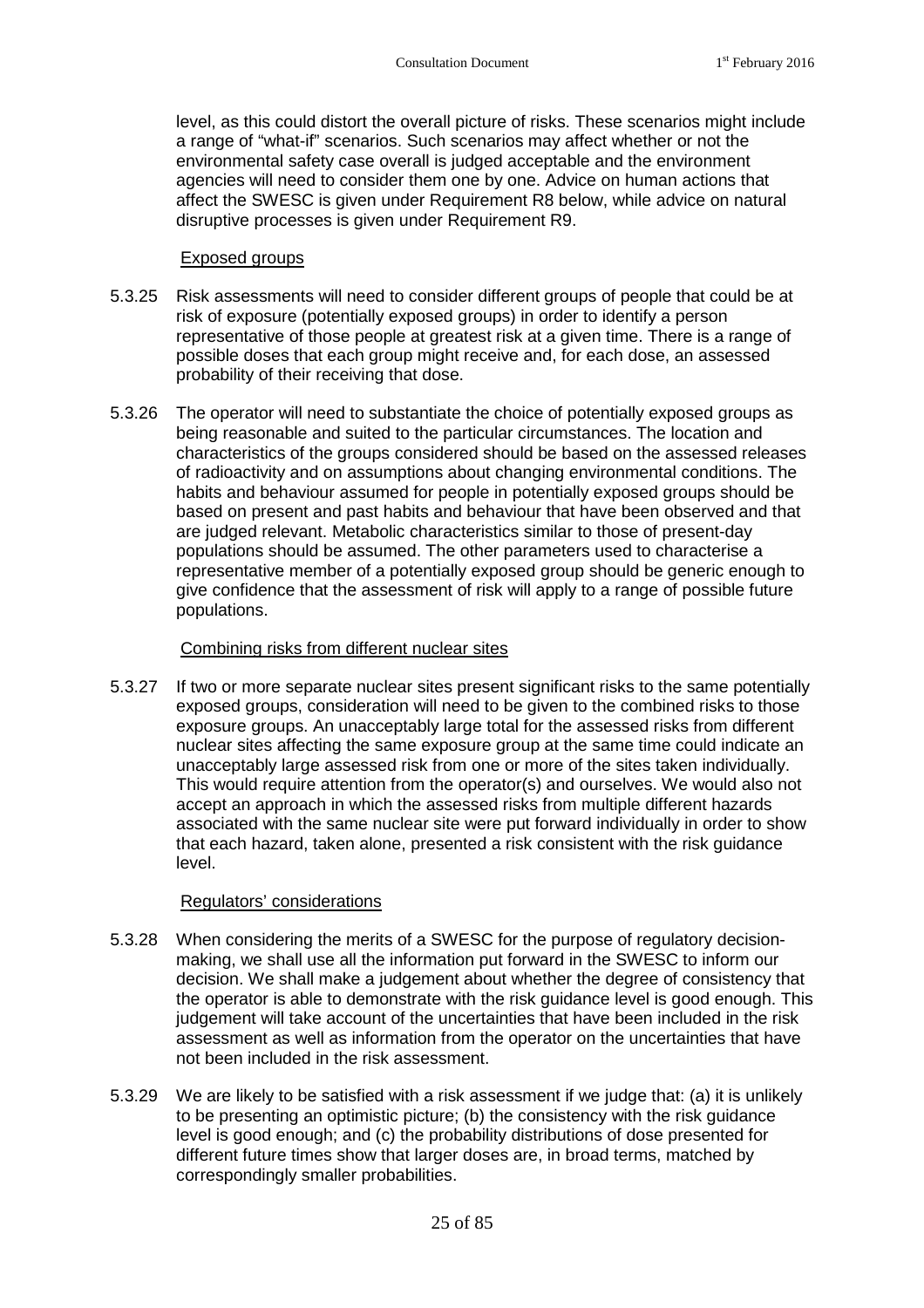5.3.30 If we judge that there is a significant discrepancy between the results of a risk assessment and the risk guidance level, or if the probability distribution of dose at some future time causes us concern, we shall need additional assurance from other information presented in the SWESC to satisfy us that an appropriate level of environmental safety is assured.

#### <span id="page-29-0"></span>**Requirement R8.** *Human intrusion dose guidance level after the site reference state has been reached*

- 5.3.31 **The operator should assess the potential consequences of human intrusion into any part of the site after the site reference state has been reached (that is, once the site is available for unrestricted use) on the basis that it is likely to occur. The operator should, however, consider and implement any practical measures that might reduce the chance of its happening. The assessed effective dose to any person during and after the assumed intrusion should not exceed a dose guidance level in the range of around 3 mSv/year to around 20 mSv/year. Values towards the lower end of this range are applicable to assessed exposures continuing over a period of years (prolonged exposures), while values towards the upper end of the range are applicable to assessed exposures that are only short term (transitory exposures).**
- 5.3.32 The standard against which human intrusion should be assessed is specified in terms of dose, not risk. Because the likelihood of human intrusion cannot reliably be assessed in terms of a numerical value of probability, dose is in effect being used as a surrogate for risk when considering intrusion. We use the term *dose guidance level* (see Glossary) in this document to describe the assessment standard, because it indicates the standard of environmental safety we are looking for, but does not suggest that there is an absolute requirement for this level to be met. The range of around 3 mSv/year to around 20 mSv/year that we specify for our dose guidance level is the same as the advice issued by the Public Health England (PHE, formerly the Health Protection Agency (HPA)) in its publication on the disposal of solid radioactive waste (HPA 2009).
- 5.3.33 The operator needs to assess potential exposures of possible intruders to the radiological dose that might arise from a range of possible exposure scenarios. These scenarios should consider exposures that might arise from the radioactive substances remaining on or adjacent to a site including any gaseous emissions from these substances such as radon; this should not include exposures to naturally occurring radon. Due to the large uncertainties associated with exposures to radon the operator should present these both aggregated with other exposures and individually.
- 5.3.34 Dose assessments carried out for the purpose of comparison with the dose guidance level should take into account discrete, individually-contaminated items that people might encounter as a result of human intrusion. Such items might range in size from particles to large objects that would be visually identifiable and might be of a recognisable type (such as a hand tool). For smaller items, the operator should consider the possibility that people, including children, might ingest them or inhale them.
- 5.3.35 The operator should also carry out assessments to show that the consequential effects of human intrusion on non-human species are acceptable.
- 5.3.36 The operator will need to show that dose thresholds for severe deterministic injury to individual body tissues are unlikely to be exceeded as a result of human intrusion.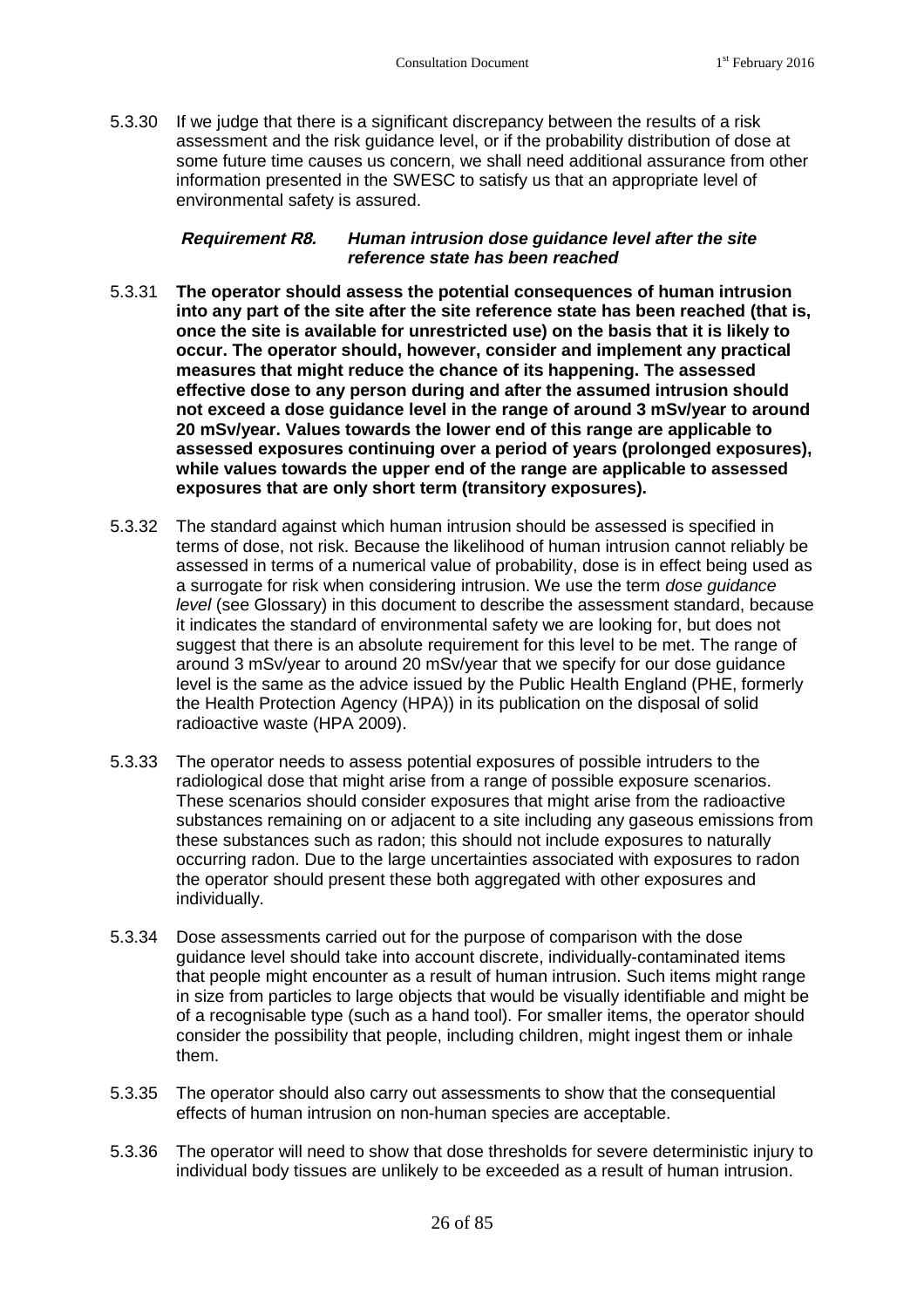Severe deterministic injury means injury that is directly attributable to the radiation exposure, that is irreversible in nature and that severely impairs health and/or the quality of life of that individual, for example, lung morbidity and early death.

#### Applicability of dose guidance level

- 5.3.37 Human intrusion may be regarded as falling into three classes: (i) intrusion with full knowledge of the existence, location, nature and contents of the former nuclear site; (ii) intrusion without prior knowledge of the site; and (iii) intrusion with knowledge of the existence of a former site but without understanding its nature. We do not expect the operator to consider the first of these classes because we take the view that a society that preserves full knowledge of the nuclear site will be capable itself of exercising proper control over any intrusions into the site. We expect the operator to consider the second and third of these classes. Examples of the second class would be exploratory drilling for mineral resources because the local geology appears promising, and excavation during future development of the site. An example of the third class would be an archaeological investigation carried out without knowing about or understanding radioactivity, but recognising that there has been human activity at the site in the past.
- 5.3.38 We regard the following as events for which our dose guidance level of around 3 mSv/year to around 20 mSv/year is the standard that applies after the site reference state has been reached:
	- human intrusion directly into radioactive substances remaining on or adjacent to a site ;
	- other human actions that damage barriers or degrade their functions, such as removing material from the cap of any disposal facility on site. Barriers considered to be affected by these human actions may be engineered, natural, or a combination of both.
- 5.3.39 Beyond the region where these kinds of event might happen, the risk guidance level of [Requirement R7](#page-25-0) is the standard that applies to future human actions. The risk guidance level applies where radionuclides have spread beyond barriers and are subject to mechanisms of dilution and dispersion, including where there has been disturbance by human action. An example of a future human action to which the risk guidance level applies is the sinking of a well into an aquifer contaminated by radionuclides from a nuclear site.
- 5.3.40 Where barriers that provide environmental safety functions are natural, rather than engineered, they may have a considerable spatial extent. In this case, we would discuss with the site operator how far from any radiological hazard remaining on or adjacent to a site it is reasonable to apply the dose guidance level rather than the risk guidance level, recognising that the circumstances in every case may be different. The value of invoking barriers that are natural in origin and their associated environmental safety functions needs to be weighed against the undesirability of invoking the dose guidance level over a wide area.

#### Measures to reduce the likelihood of human intrusion

5.3.41 The operator should consider, and implement, any practical measures that might reduce the likelihood of human intrusion. We encourage such measures where they are likely to be beneficial. We may not accept that an absolute claim can be made in the SWESC for their effectiveness, but it may still be useful to invoke them in contributory, qualitative arguments included in the SWESC. We recognise that it is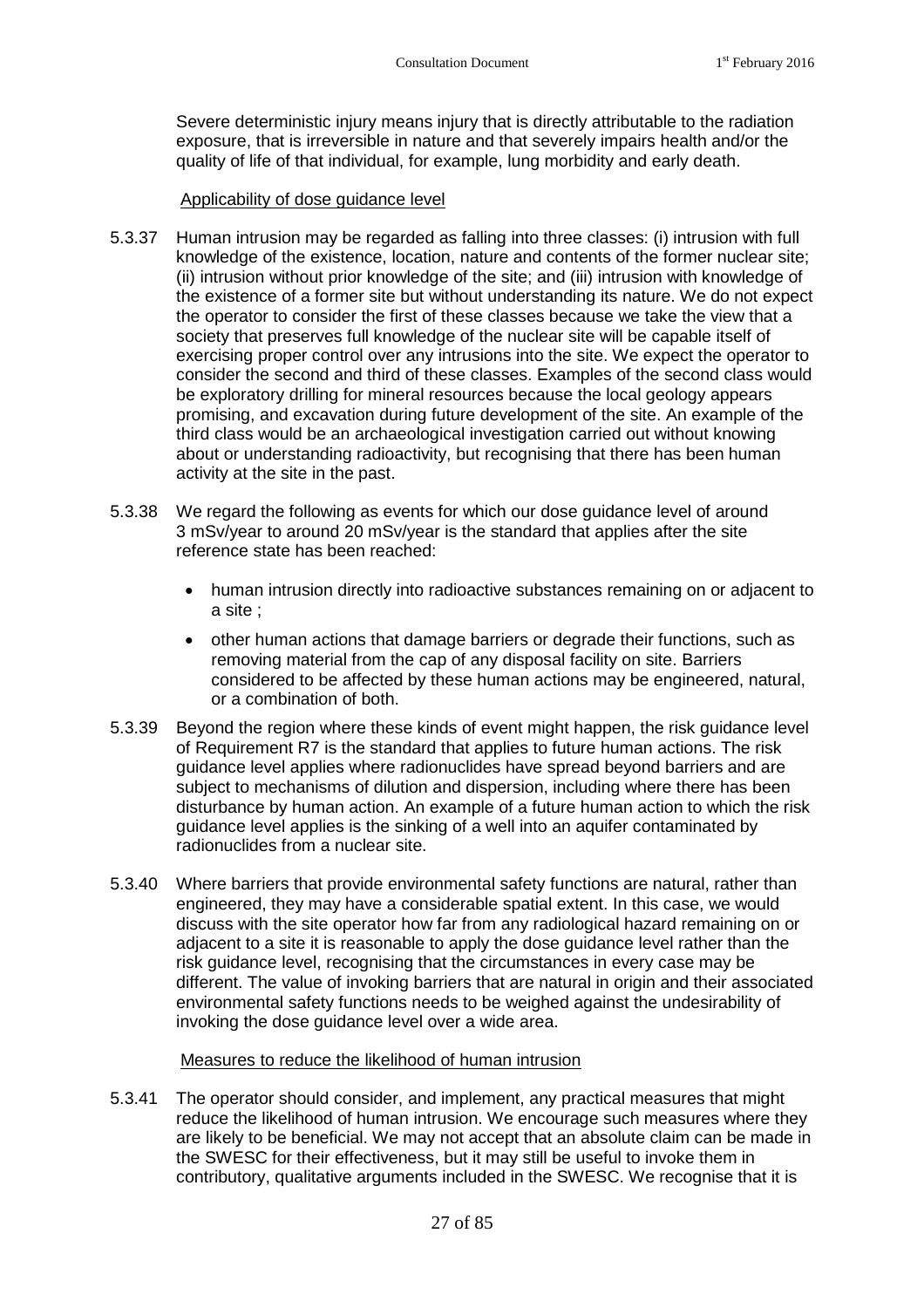not easy to judge the benefits of these measures and that some measures, such as providing a marker at the surface, might in the longer term have the opposite of the intended effect. We also recognise that there are practical limits to what can be done. In particular, it is important that any measures intended to reduce the likelihood of human intrusion do not compromise the environmental safety performance claimed in the SWESC if human intrusion does not occur. We shall expect the operator to consider measures to reduce the likelihood of human intrusion as part of option studies under Requirement R9, Optimisation. Implementation of any measures intended to reduce the likelihood of human intrusion is subject to our agreement to those measures.

#### Assessing the consequences of human intrusion on people and the environment

- 5.3.42 The timing, type and extent of human intrusion into a nuclear site are so uncertain that they need to be explored through one or more 'what-if' scenarios, separate from the scenarios representing evolution of the site undisturbed by human intrusion that are considered under [Requirement R7,](#page-25-0) Risk Guidance Level.
- 5.3.43 Human intrusion scenarios should be based on human actions that use technology and practices similar to those that currently exist, or that have historically existed, in similar geological and geographical settings anywhere in the world. The assumed habits and behaviour of people should be based on present and past human habits and behaviour that have been observed and are judged relevant. Scenarios should include all human actions associated with any material removed from the nuclear site, including considering what is then done with this material. The number of people involved in actions associated with intrusion should be assessed, and may be assumed to be similar to the typical number involved in similar actions now or historically. Similarly, the number of people who might be exposed as a result of occupying the site or neighbourhood after the intrusion should also be assessed. These numbers will be important in assessing radiological effects for optimisation purposes(see [5.3.46\)](#page-31-0). The operator will need to substantiate each scenario considered as being reasonable and suited to the particular circumstances.
- 5.3.44 The operator should present assessments of radiation doses to individuals representative both of those undertaking the intrusion and of those who might occupy the site or the neighbourhood afterwards. The assessments presented should also explore the consequences of intrusion in a wider geographical sense and on the long-term behaviour of the site after disturbance in this manner. The assessments should take into account all radionuclides that may be present and all decay products making a significant contribution to dose.
- 5.3.45 The operator should present assessments of the radiation doses received by nonhuman organisms as a result of human intrusion into the facility and demonstrate that these are not at a level liable to cause significant harm to populations of such organisms (see also Requirement R10 below).
- <span id="page-31-0"></span>5.3.46 We shall expect the operator to use the results from the human intrusion scenarios above as part of option studies under [Requirement R10,](#page-34-0) Optimisation. The aim will be to reduce the radiological effects resulting from human intrusion, subject to balancing all the other considerations relevant to optimisation.
- 5.3.47 Figure 7 illustrates the approach described above to human intrusion after the authorisation has been revoked.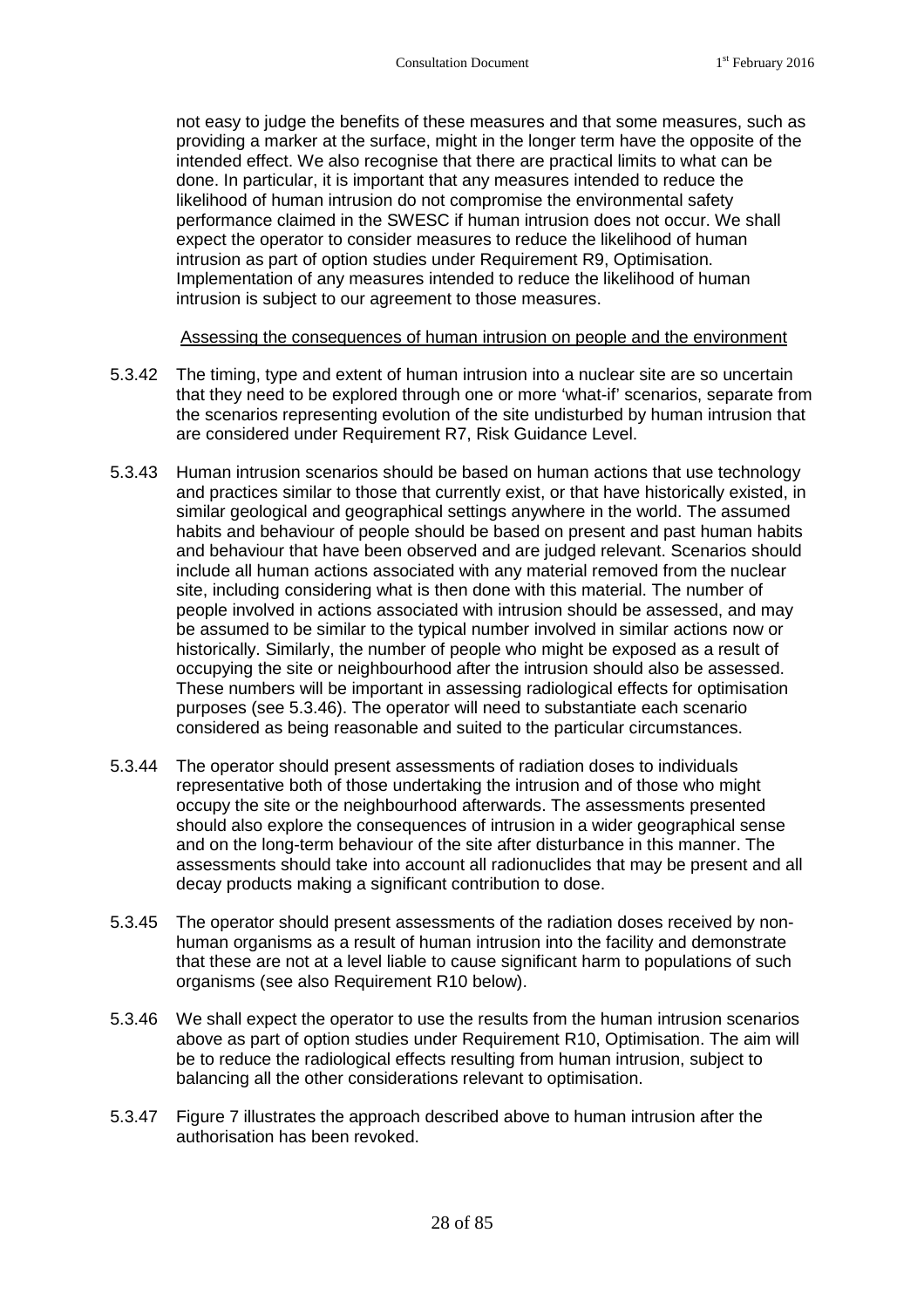#### Practical measures and claims in the SWESC

- 5.3.48 Because of the uncertainties surrounding human intrusion and other unpredictable and disruptive events, a difference may arise between what would seem on balance to be desirable practical measures to reduce the likelihood or consequences of disruption and what can reasonably be claimed in the SWESC. In such cases, we may expect or require the operator to take practical measures that go beyond what we accept as a substantiated claim in the SWESC.
- 5.3.49 For substances containing radiologically significant quantities of long-lived radionuclides, it is possible that human intrusion could result in doses around the dose guidance level. In such cases, we would expect the operator's plans for decommissioning and clean-up to give full consideration to measures to reduce the likelihood or consequences of intrusion. Measures that may be warranted by the consequences include immobilisation or isolation in situ, or extraction to allow for disposal on or off the site.
- 5.3.50 For many substances presenting some degree of radiological hazard that might be left on a former nuclear site, human intrusion after release of a site from RSR and any period of subsequent control is likely to result in doses well below the dose guidance levels. In such cases, we would look for any possible proportionate measures for reducing the likelihood of intrusion.

#### Other considerations

- 5.3.51 Where a non-radiological hazard is associated with the radiological hazard (as with radioactively contaminated asbestos, for example), the operator should include an assessment in the SWESC to demonstrate adequate protection against the nonradiological hazard presented by the radioactive substances exposed by human intrusion (see also Requirement R11).
- 5.3.52 The operator should also carry out assessments to show that the consequential effects of human intrusion on non-human species are acceptable (see also Requirement R10).

#### <span id="page-32-0"></span>**Requirement R9.** *Natural disruptive processes after release from radioactive substances regulation*

#### 5.3.53 **The operator should show in the SWESC that people and the environment will be adequately protected in the case of natural disruptive processes after the site is released from radioactive substances regulation.**

- 5.3.54 A nuclear site may be subject to natural disruptive processes after release from radioactive substances regulation. In particular, many nuclear sites are in coastal or estuarine locations, or are adjacent to watercourses. If engineered provisions such as sea or flood defences and site drainage systems are not adequately maintained a site may eventually be subject to natural disruptive processes such as coastal erosion or flooding. The onset and severity of these processes may be exacerbated by factors such as climate change and sea level rise. It is possible that buried radioactive substances might become exposed to the accessible environment by such processes while these substances still present a significant hazard.
- 5.3.55 In assessing the consequences of natural disruptive processes, the operator should not rely on the repair and maintenance of engineered provisions such as sea or flood defences and drainage systems, except where the operator can identify an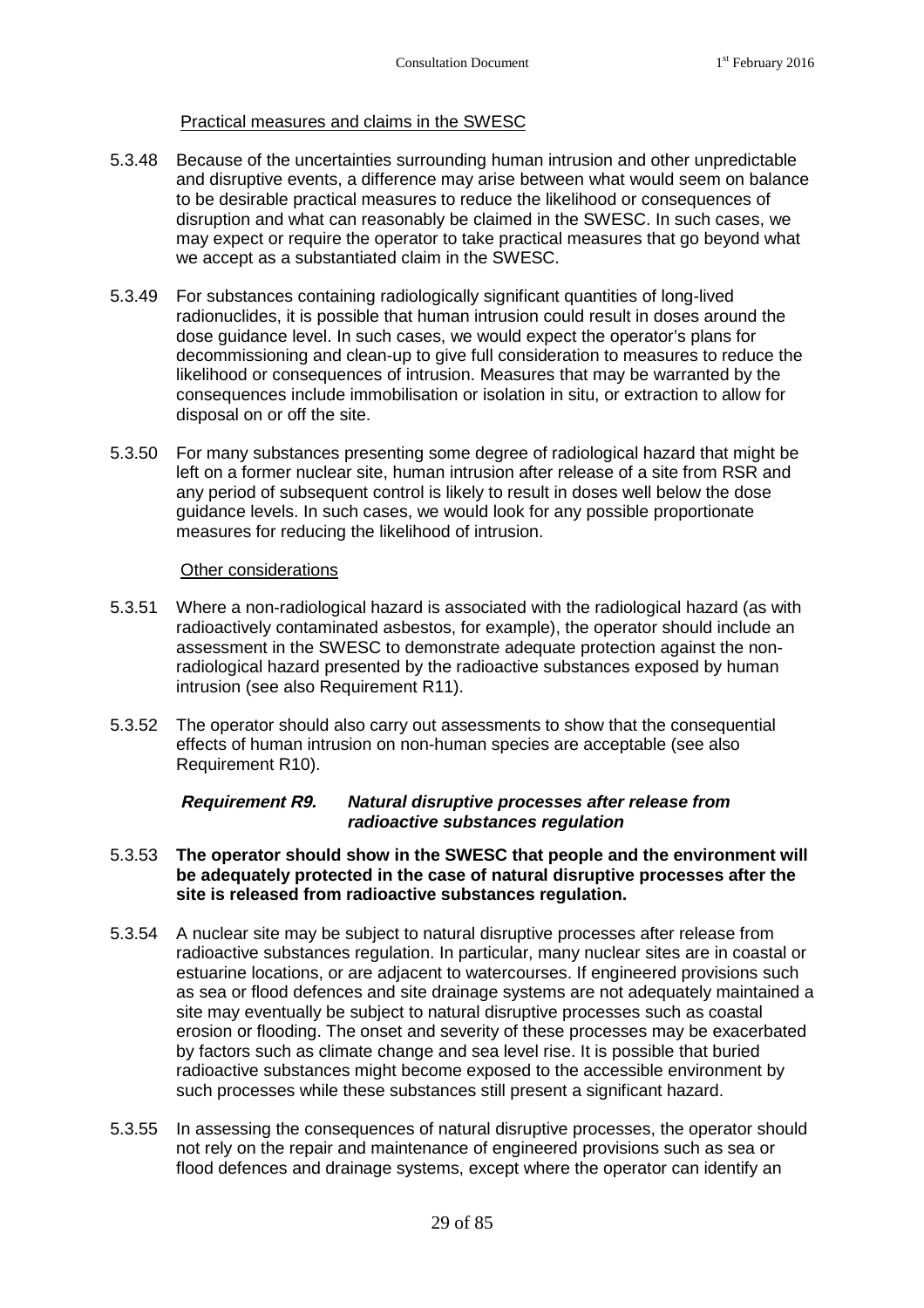organisation that is willing and technically competent to take responsibility for carrying out such repair and maintenance, and that also has access to suitable financial provisions.

- 5.3.56 The radiological risks that may arise from coastal erosion are likely to be mainly from the progressive exposure of radioactive substances in the face of the eroding foreshore. The radiological risks that may arise from flooding are likely to be mainly from leaching of radioactive substances from the flooded land, although repeated or persistent flooding may also expose radioactive substances by surface erosion.
- 5.3.57 In some cases, natural disruptive processes such as coastal erosion and flooding may give rise only to exposure or leaching of radioactive substances that are broadly homogeneous, without any local concentrations of radioactivity. In such cases, the operator should include suitable scenarios in the SWESC to assess the risks and should compare the results of the assessments with the risk guidance level under [Requirement R7](#page-25-0).
- 5.3.58 In other cases, local concentrations of radioactivity or discrete, individuallycontaminated items may become accessible for people to receive a dose from them. Such concentrations or items might range in size from particles to large objects and might include visually identifiable objects of a recognisable type, such as a hand tool.
- 5.3.59 Items the size of a particle, indicatively up to around 1 mm in diameter, require special consideration. People will experience only random encounters with particles unless they have a means of identifying them individually. Metallic particles, for example, could be identified using metal detectors and hence could be separated and collected. It may be reasonable to assume that suitable precautions will be taken in handling a particle if the persons concerned recognize it as radioactive, but they will not necessarily do so. For particles encountered randomly, the operator should include suitable scenarios in the SWESC and assess risks against the risk guidance level under [Requirement R7](#page-25-0).
- 5.3.60 For local concentrations of radioactivity or discrete, individually-contaminated items, except for particles randomly encountered, the operator should carry out illustrative dose assessments, comparing the results of the assessments with the dose guidance level for human intrusion under [Requirement R8](#page-29-0). For smaller items or particles that have been identified by some means, the operator should consider the possibility that people including children might ingest them or, for particles, inhale them.
- 5.3.61 The likelihood of people encountering local concentrations of radioactivity or discrete, individually-contaminated items exposed by natural disruptive processes cannot reliably be assessed in terms of a numerical value of probability. In this respect, the case is similar to human intrusion [\(Requirement R8](#page-29-0)). In both cases, dose is used as a surrogate for risk.
- 5.3.62 When applying the dose guidance level in the range of around 3 mSv/year to around 20 mSv/year set outin [Requirement R8](#page-29-0) we consider that values towards the lower end of this range are likely to be more generally applicable. This is because where natural disruptive processes uncover local concentrations of radioactivity or discrete, individually-contaminated items, most exposure scenarios are likely to continue for a period of years (prolonged exposures). The upper value of the range is included to allow for possible scenarios with only short term (transitory) exposures.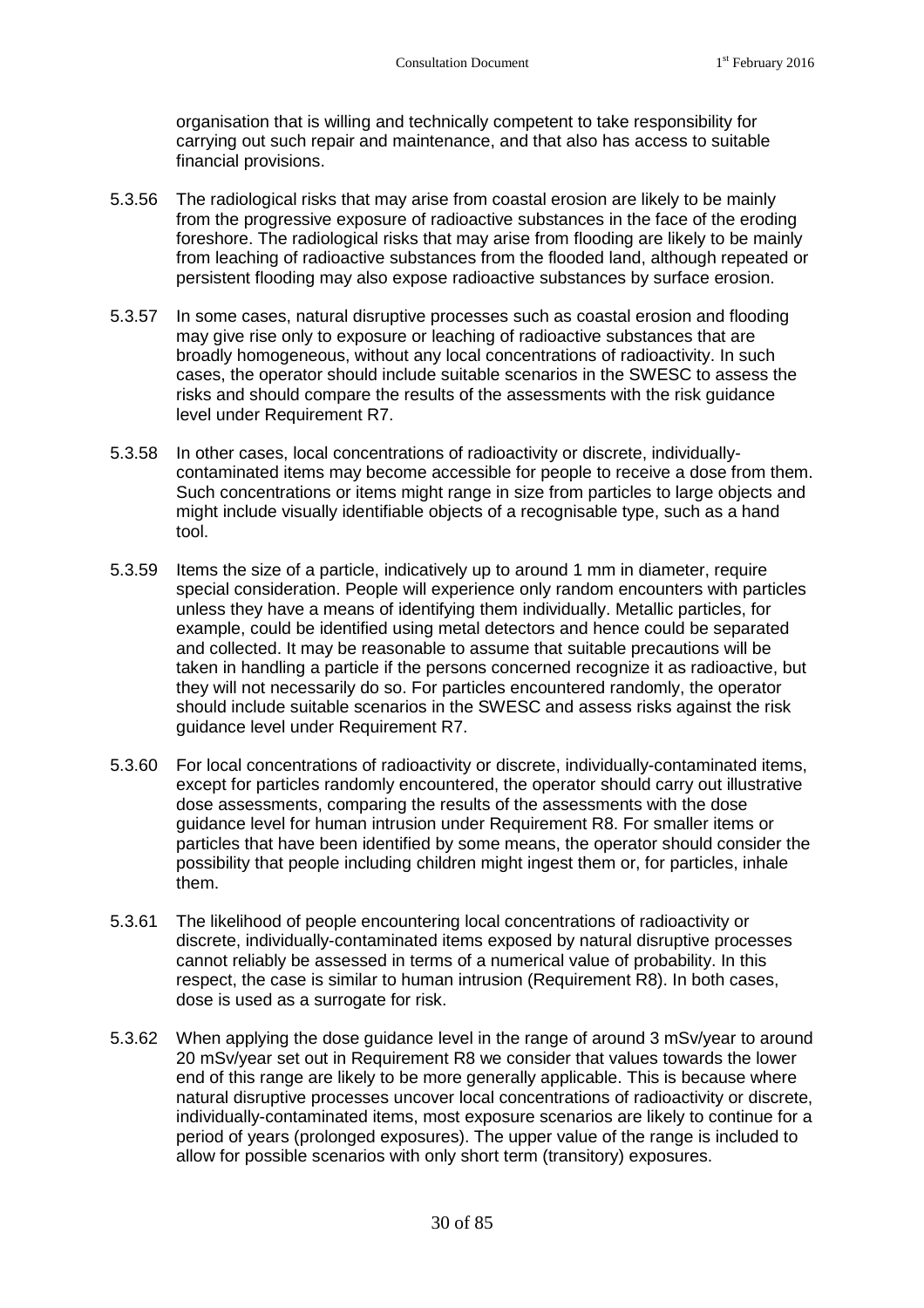- 5.3.63 Where a non-radiological hazard is associated with the radiological hazard (as with radioactively contaminated asbestos, for example), the operator should include an assessment in the SWESC to demonstrate adequate protection against the nonradiological hazard presented by the exposed radioactive substance (see also [Requirement R12\)](#page-38-1).
- 5.3.64 We shall expect the operator to show that intrusion by non-human species, including plant species (for example tree roots), is not a significant issue.
- 5.3.65 The operator should also include assessments in the SWESC to show that nonhuman species are adequately protected (seealso [Requirement R11](#page-37-0)).

#### <span id="page-34-0"></span>**Requirement R10.** *Optimisation*

- 5.3.66 **The operator should bring the site to a condition at which it can be released from radioactive substances regulation, through an optimisation process. This process should ensure that the radiological risks to individual members of the public and the population as a whole are kept as low as reasonably achievable (ALARA) throughout the period of radioactive substances regulation and afterwards, as far as can be judged at the time when relevant actions are taken. Such optimisation shall take into account economic and societal factors and the need to manage radiological risks to other living organisms and any associated non-radiological hazards.**
- 5.3.67 Optimisation is about finding the best way to bring the site to a condition such that the radiological risks to individual members of the public and the population as a whole are as low as reasonably achievable (ALARA) throughout the period of RSR and afterwards.
- 5.3.68 During the period of RSR this may be achieved by reducing direct and/or indirect radioactive discharges. Indirect discharges are discharges from radioactive waste already disposed of and/or associated with radioactively contaminated land or groundwater. The dose constraints([Requirement R6\)](#page-24-1) place upper bounds on optimisation during the period of RSR.
- 5.3.69 After the period of RSR, the objective is to reduce radiological risk. This may be achieved by reducing the probability that an exposure will be received as well as by reducing the exposure. [Requirement R7](#page-25-0)and [Requirement R8](#page-29-0) set out risk and dose guidance levels after the end of the period of RSR. However, although reducing radiological risk is important, it should not be given a weight out of proportion to other considerations. In other words, the best way forward is not necessarily the one that offers the lowest radiological risks.
- 5.3.70 Optimisation will need to balance many considerations including, but not limited to:
	- **Ensuring worker safety;**
	- Minimising waste generation and providing for effective and safe management of wastes that are created;
	- Minimising environmental effects including the re-use and recycling of materials;
	- Using resources effectively, efficiently and economically;
	- Using best practice;
	- Public acceptance;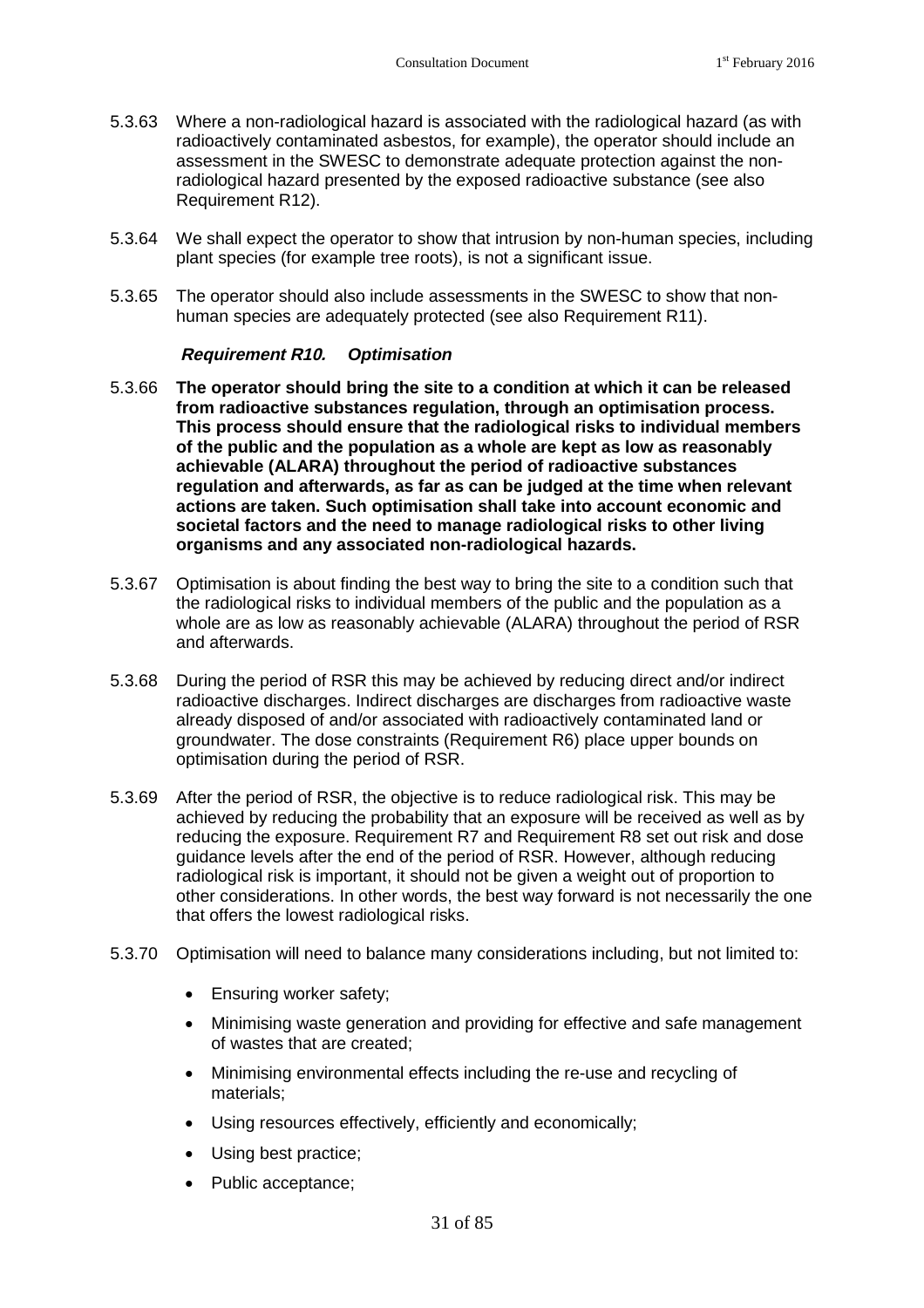- Proportionate site decommissioning and clean-up; and
- Establishing an acceptable SWESC, taking into account radioactive waste and/or contamination still remaining on or adjacent to a site.
- 5.3.71 The timing of decommissioning, including the timing of radioactive waste disposals, is also a consideration which needs to be taken into account in the optimisation process.
- 5.3.72 To identify the best way forward, the operator should carry out options studies where there are choices to be made among significantly different alternatives. The operator should present the results to us and make them publicly available. The studies will inform the operator's decisions. We will not agree to an approach that ignores optimisation by not considering such choices and is based only on assessing supposedly acceptable levels of residual activity consistent with Requirements R7 and R8.
- 5.3.73 In these studies, the operator should consider in relation to the management of the generation and disposal of radioactive waste:
	- the extent and manner of decommissioning and clean-up;
	- the resulting generation of radioactive and other wastes for disposal:
	- whether wastes are to be disposed of on site or consigned for disposal elsewhere.
- 5.3.74 In addition to the general considerations identified above, the operator should have regard to issues such as the following in assessing options:
	- the extent to which is it is proportionate to remediate radioactively contaminated land and groundwater on or adjacent to a site;
	- the availability of suitable disposal facilities for radioactive waste retrieved or created;
	- the effort and cost of retrieving or creating the waste and putting it into a form suitable for transport and disposal;
	- the effort and cost of transport and disposal themselves; and
	- radiation exposure and other sources of risk associated with all the operations involved.
- 5.3.75 To succeed, optimisation requires good communication, both within the operator's own organisation and with supplier organisations, as well as with the regulators and members of the public, including especially the local community.
- 5.3.76 The decommissioning and clean-up of a nuclear site through to release from RSR may be seen as the successive implementation of a series of decisions made by the operator. These decisions should flow from an overall plan, which includes the WMP, for managing decommissioning, clean-up and site restoration. Such a plan may need to be varied in the light of emerging information from investigations carried out as work proceeds. This may be especially true for older facilities, where the as-built design and the state of the plant may be imperfectly known.
- 5.3.77 In the light of this, each decision that changes or updates the plan may be relevant to optimising the decommissioning, clean-up and restoration process and so optimisation needs to be considered at each such stage. Once a decision has been implemented, it forms part of the knowledge framework within which further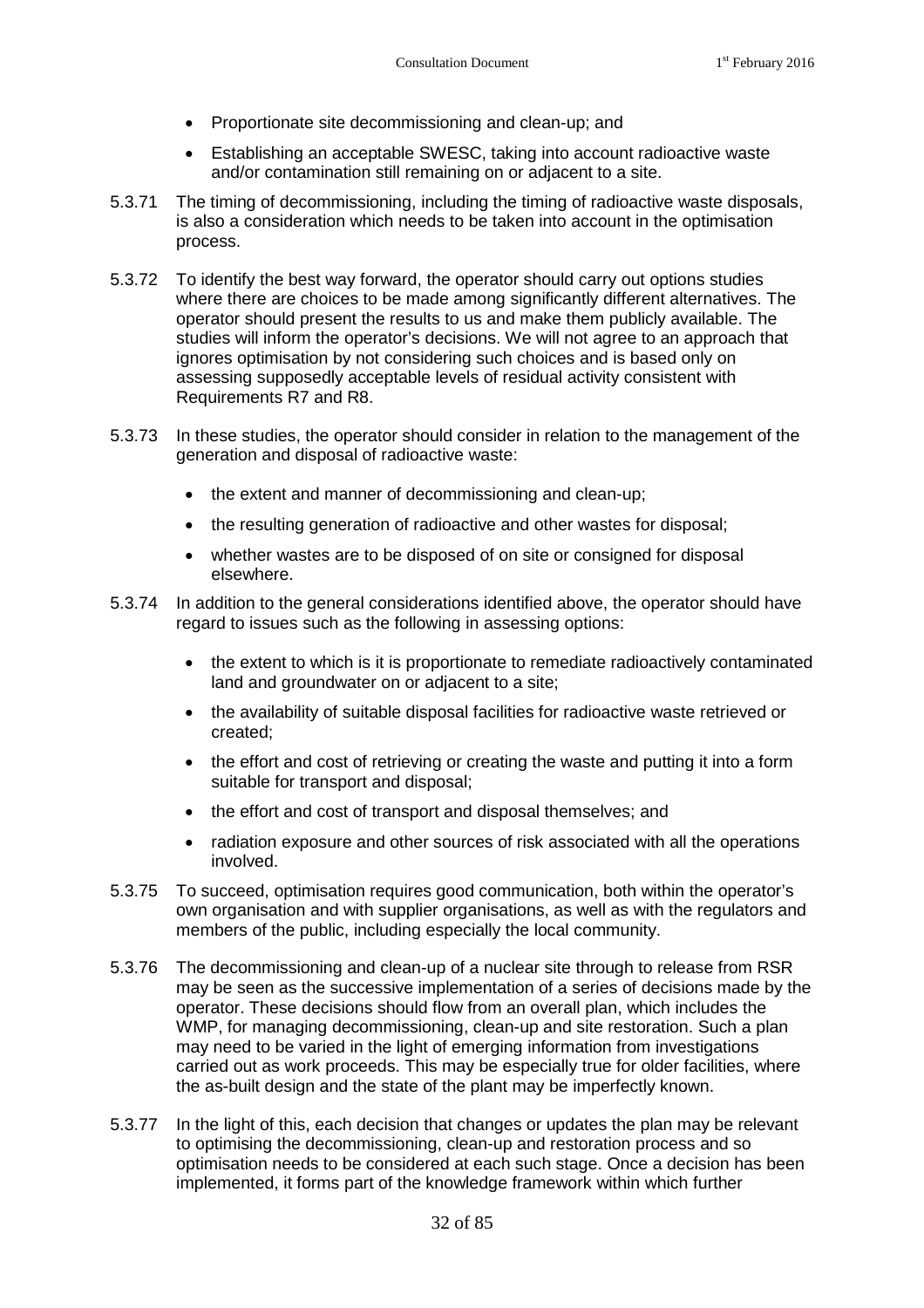decisions, and the optimisation considerations that go with them, must be made. Even when a decision has apparently been made, it continues to represent an uncertainty before it has been implemented, because the decision still might not be implemented or might be implemented in a way different from that envisaged. Operator decision-making in relation to radioactive substances ends with release from RSR.

- 5.3.78 The optimisation of a nuclear site undergoing decommissioning, clean-up and restoration is undertaken in the presence of uncertainties that would not exist, or would not exist to the same extent, for a nuclear site in an operational mode. These uncertainties potentially include decisions not yet implemented and how the site might evolve after the site reference state has been reached.
- 5.3.79 The main optimisation task in the presence of uncertainties is to make sure that an acceptable situation will result, not only in likely future circumstances, but also in circumstances that are possible but unlikely. Acceptability can be measured in terms of radiation dose or risk, but it will often be unnecessary to go as far as calculating these quantities to recognise a situation as unacceptable. We shall judge acceptability in a proportionate way taking account of the circumstances concerned.
- 5.3.80 Once this main optimisation task has been fulfilled, optimisation follows the more usual path of finding the best way forward for each set of circumstances. At this stage, the operator should focus mainly on the likely circumstances. Unlikely circumstances should not have undue influence on the decommissioning plan.
- 5.3.81 We prefer a simple approach to optimisation to a more complex one, where either would provide an adequate outcome. If the operator uses a numerical approach to compare options, it should recognise that the size of the population at risk is a relevant issue as well as the magnitude of individual risks. This may involve carefully considering the distribution of risks. A blunt tool such as overall collective effective dose is unlikely to be useful (for further discussion, see paras [5.3.83](#page-36-0)and [5.3.84\)](#page-36-1).
- 5.3.82 At each decision-making stage (i.e. when the decommissioning plan is significantly changed), we shall expect the operator to provide a written record that it has properly considered optimisation. We shall also expect, as part of the SWESC, a historical record of the decisions the operator has taken and implemented, and the optimisation considerations that contributed to those decisions when they were taken.

## <span id="page-36-0"></span>Collective dose

- 5.3.83 On the use of collective dose for optimisation, ICRP states (ICRP 2006): "When the exposures occur over large populations, large geographical areas, and long periods of time, the total collective dose (i.e. the summation of all individual exposures in time and space) is not a useful tool for decision aiding because it may aggregate information excessively and could be misleading for selecting protective actions". ICRP also states that collective dose is not intended as a tool for epidemiologic risk assessment, and it is inappropriate to use it in risk projections. In particular the calculation of the number of cancer deaths based on collective doses from trivial individual doses should be avoided. PHE (formerly HPA) states (HPA 2009) that it concurs with this view for assessments of solid waste disposal.
- <span id="page-36-1"></span>5.3.84 PHE states that, in situations where collective doses are useful, the ICRP document advises on a move away from collective doses to 'group' doses, thus taking earlier guidance on disaggregation a step further. Essentially ICRP recommends that, in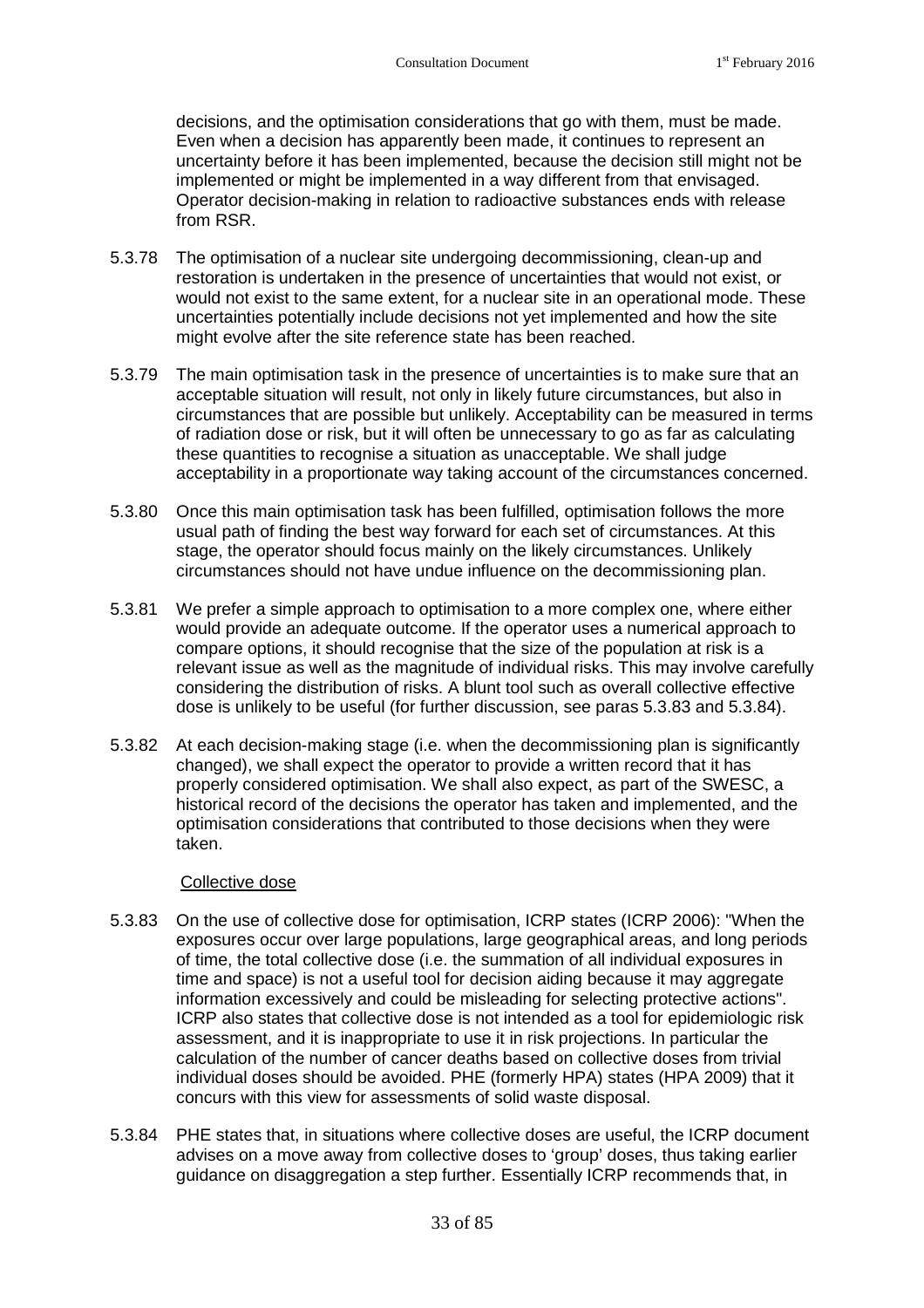broad terms, the concept of collective dose is retained but within the context of a 'dose matrix'. However, as a report by PHE and the Centre d'études sur l'évaluation de la protection dans le domaine nucléaire (CEPN, France) (Smith et al 2007) found, there is little to be gained from the 'dose matrix' approach for times far into the future. Collective doses and 'group' doses should only be calculated for times where they can be a useful discriminator between different management options. This is likely to be of the order of several hundred years after the site reference state has been reached but the exact length of time will depend on the nature of the radiological hazards remaining on or adjacent to a site. However, it is not advisable to consider the very long term collective dose to members of the public in view of the large uncertainties. These uncertainties effectively make any comparison meaningless.

## <span id="page-37-0"></span>**Requirement R11.** *Environmental radioactivity*

- 5.3.85 **The operator should carry out an assessment to investigate the radiological effects of the site on the accessible environment with a view to showing that all aspects of the accessible environment are adequately protected, both during the period of, and after release from radioactive substances regulation. The assessment should include consideration of any envisaged period of restricted use after the permit has been surrendered.**
- 5.3.86 Discharges and migration of radionuclides from a decommissioned site might have a detrimental effect on the accessible environment, through effects on non-human species. This requirement aims to ensure that all aspects of the accessible environment are protected.
- 5.3.87 In addition, there is a range of statutory provisions relating to habitat, biodiversity and conservation matters that the environment agencies need to take account of under RSR. These are described in sections 9.5 and 9.6 of our guidance on "Nearsurface Disposal facilities on Land for Solid Radioactive waste". We will only authorise disposals and release sites from regulation when we are satisfied that these provisions are met.
- 5.3.88 At the time of publication there are no statutory criteria for determining radiological protection of the environment. A number of research studies and regulatory guidance documents have proposed criteria and assessment approaches (e.g. Andersson et al. 2008; Copplestone et al. 2001, and "Environmental Risk from Ionising Contaminants: Assessment and Management" (ERICA)). We currently use ERICA for our own assessments of radiological impacts of discharges upon biota.
- 5.3.89 We expect the operator to carry out an assessment and to draw conclusions about the effects of the site on the accessible environment using the best available information at the time of the assessment. The operator should provide this assessment as an integral part of the SWESC and should update it as new information becomes available and when other parts of the case are updated. We expect the extent and complexity of the assessment to be proportionate to the radiological hazard presented by the site.
- 5.3.90 The assessment of effects on the accessible environment should include (a) an assessment of the effects after human intrusion and (b) an assessment of the effects after natural disruptive processes, in both cases considering the same situations as when assessing the effects on people, as well as any other plausible situations that might have a greater effect on relevant parts of the accessible environment.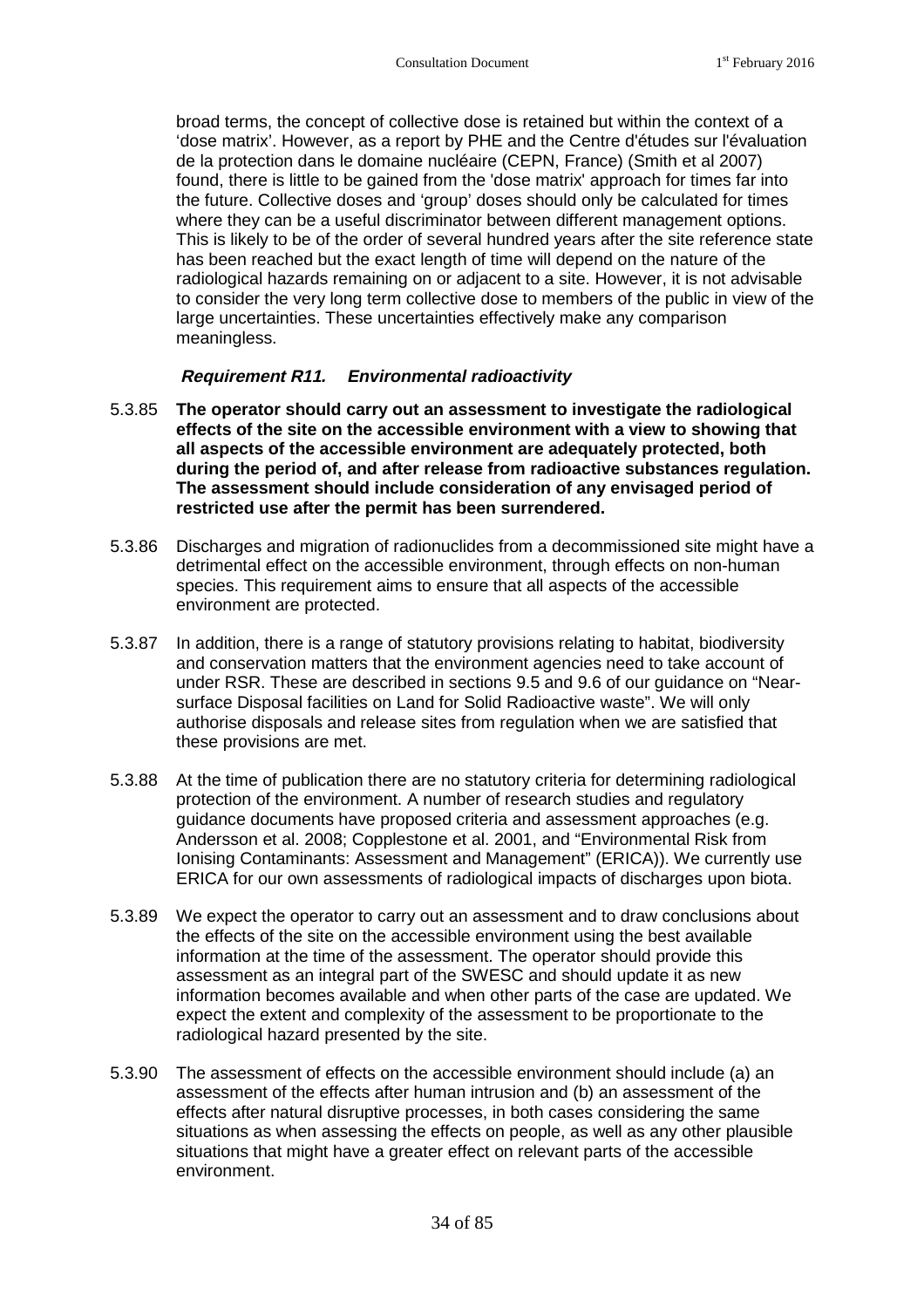## **5.4 Technical requirements**

## <span id="page-38-0"></span>**Requirement R12.** *Protection against non-radiological hazards*

- 5.4.1 **The operator should bring the site to a condition at which it can be released from radioactive substances regulation, through a process that will protect people and the environment against any non-radiological hazards associated with the radiological hazards both during the period of, and after release from, radioactive substances regulation. The level of protection should be consistent with that provided by the national standard applicable at the time when relevant actions are taken.**
- 5.4.2 Some radioactive substances remaining on a site may be potentially harmful wholly or partly because of their non-radioactive properties. There are nationally acceptable standards for managing hazardous substances. However, these standards may not be suitable to apply directly to radioactive substances that present both radiological and non-radiological hazards. Accordingly, these standards need not necessarily be applied, but a level of protection should be provided against the non-radiological hazards that is no less stringent than would be provided if the standards were applied.
- 5.4.3 In some instances, the non-radiological hazards may be greater or more persistent than the radiological hazards. Non-radiological hazards may be to people or to the environment or to both. They may constitute the initial properties of the radioactive substances, or may result from subsequent physical or chemical changes or from chemical or biochemical action. Non-radiological hazards may be presented by a wide range of substances and in diverse ways. Examples of hazardous substances include asbestos, poisonous inorganic chemicals such as heavy metals and their compounds, poisonous organic chemicals such as cyanides, and gases such as methane (generated by biochemical action), that are flammable and/or contribute to climate change.
- 5.4.4 As stated in paragraph [4.4.2](#page-16-0) under Principle 2, optimisation (keeping risks as low as reasonably achievable) only applies to radiological risks. However, adequate protection against non-radiological hazards needs to be maintained, and may be a material factor, when optimising for radiological risks.
- 5.4.5 The SWESC will need to demonstrate that adequate protection is achieved against non-radiological hazards associated with the radiological hazards, using methods and approaches suited to the nature and proportionate to the magnitude of the nonradiological hazards and suited to the characteristics of the site.

## **Requirement R13.** *Site characterisation and monitoring*

- 5.4.6 **The operator should carry out a programme of site characterisation and monitoring to provide information needed to support the SWESC and WMP. This includes monitoring to help identify the future site reference state and to help assess the time within which it will be reached. It also includes appropriate validation monitoring to provide technical confirmation that progress towards the site reference state is as expected.**
- 5.4.7 Site characterisation and monitoring need to be suited to the information requirements of the SWESC and should be presented as part of a well-structured programme that provides the requisite information. The operator should establish a proportionate approach to site characterisation and monitoring that uses appropriate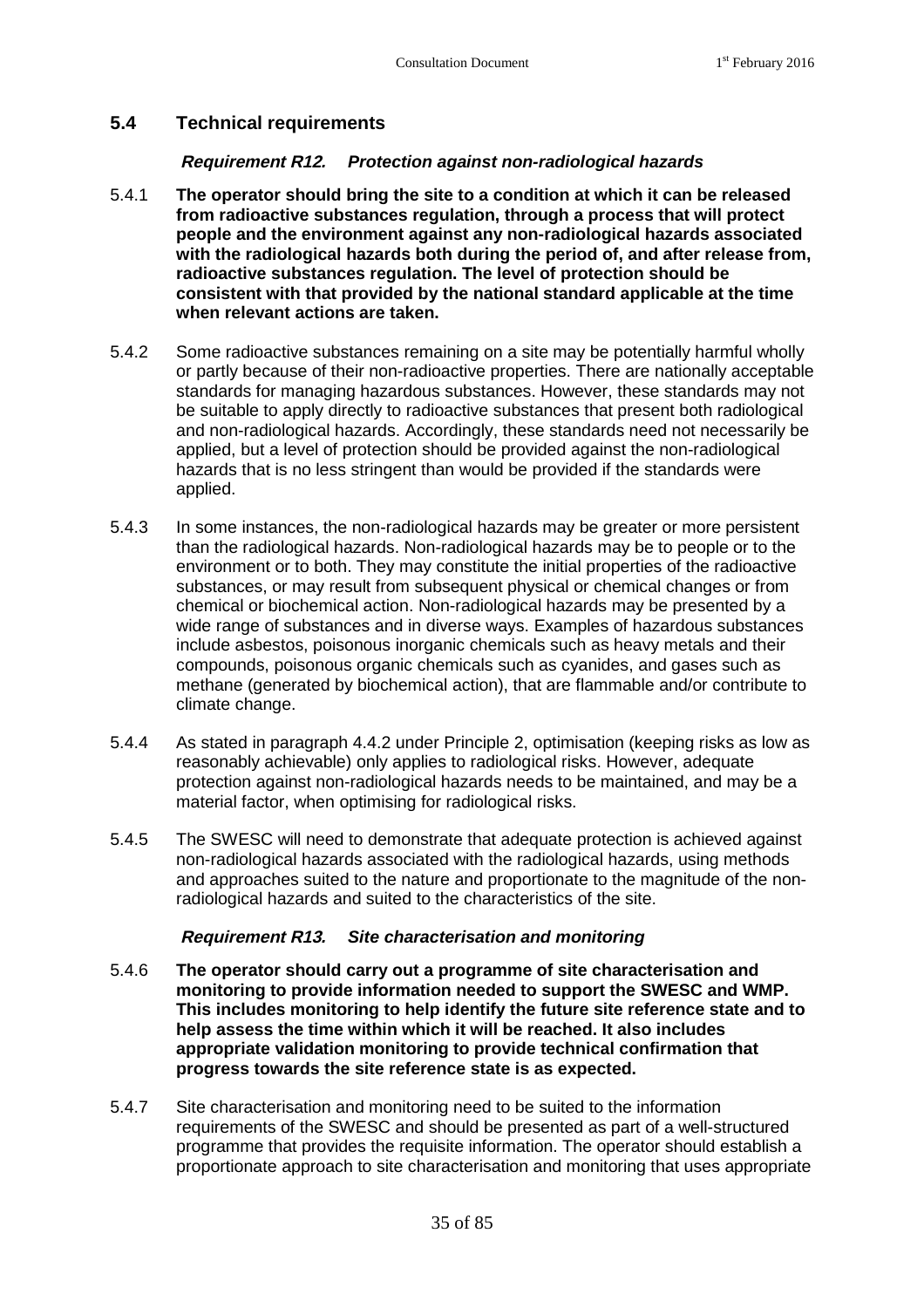studies to guide further investigations, taking into account the nature of operations and former operations on site.

- 5.4.8 Site characterisation and monitoring need to establish, in sufficient detail:
	- The geological properties of the site, including the lithology, the stratigraphy, the geochemistry and the local and regional hydrogeology;
	- The potential for, and effects of, dynamic geological processes that may be significant to the SWESC;
	- The resource potential of the area under and near the site so as to assess the extent to which the site and its surroundings might in future be disturbed through exploitation of the resources;
	- The nature, magnitude and distribution of the radiological hazards remaining on or adjacent to a site;
	- The nature, magnitude and distribution of any non-radiological hazards associated with, or potentially interacting with, the radiological hazards;
	- Past and present rates of movement and diffusion of these hazards, if for example transported by groundwater, so that extrapolations can be made into the future; and
	- Uncertainties in each of the above.
- 5.4.9 The site characterisation programme will also need to gather sufficient information to provide estimates of background radioactivity present at the site. This will include radioactivity of natural origin, together with that of human origin such as from weapons testing and from any local or remote nuclear accidents.
- 5.4.10 The operator will need to show that the biosphere is characterised, understood and capable of analysis to the extent necessary to support the SWESC. This may involve consideration of, for example, topography, soils, surface water systems, flora and fauna distributions and human settlement patterns and activities. Characterisation and monitoring of the biosphere should be sufficiently comprehensive to support dose assessments during the period of RSR and should be proportionate to the assumptions made in the SWESC for assessing risks after the permit has been surrendered.
- 5.4.11 Knowledge of the site characteristics relevant to the SWESC is expected to increase progressively with time. We shall be proportionate in our assessment of the adequacy of the site characterisation and monitoring information presented in the context of an evolving SWESC.

## Monitoring programme

- 5.4.12 The operator should establish a reasoned and proportionate approach to monitoring the site and any disposal facilities it may contain. The monitoring programme will provide data during the period of RSR to ensure that the behaviour of radioactive substances on or adjacent to a site is consistent with the SWESC assessments.
- 5.4.13 To provide a baseline for monitoring at later stages, the operator may need to begin monitoring soon after the monitoring required to support the SWESC becomes apparent. The same measurements may also inform parts of the site characterisation. Monitoring should include measurements of background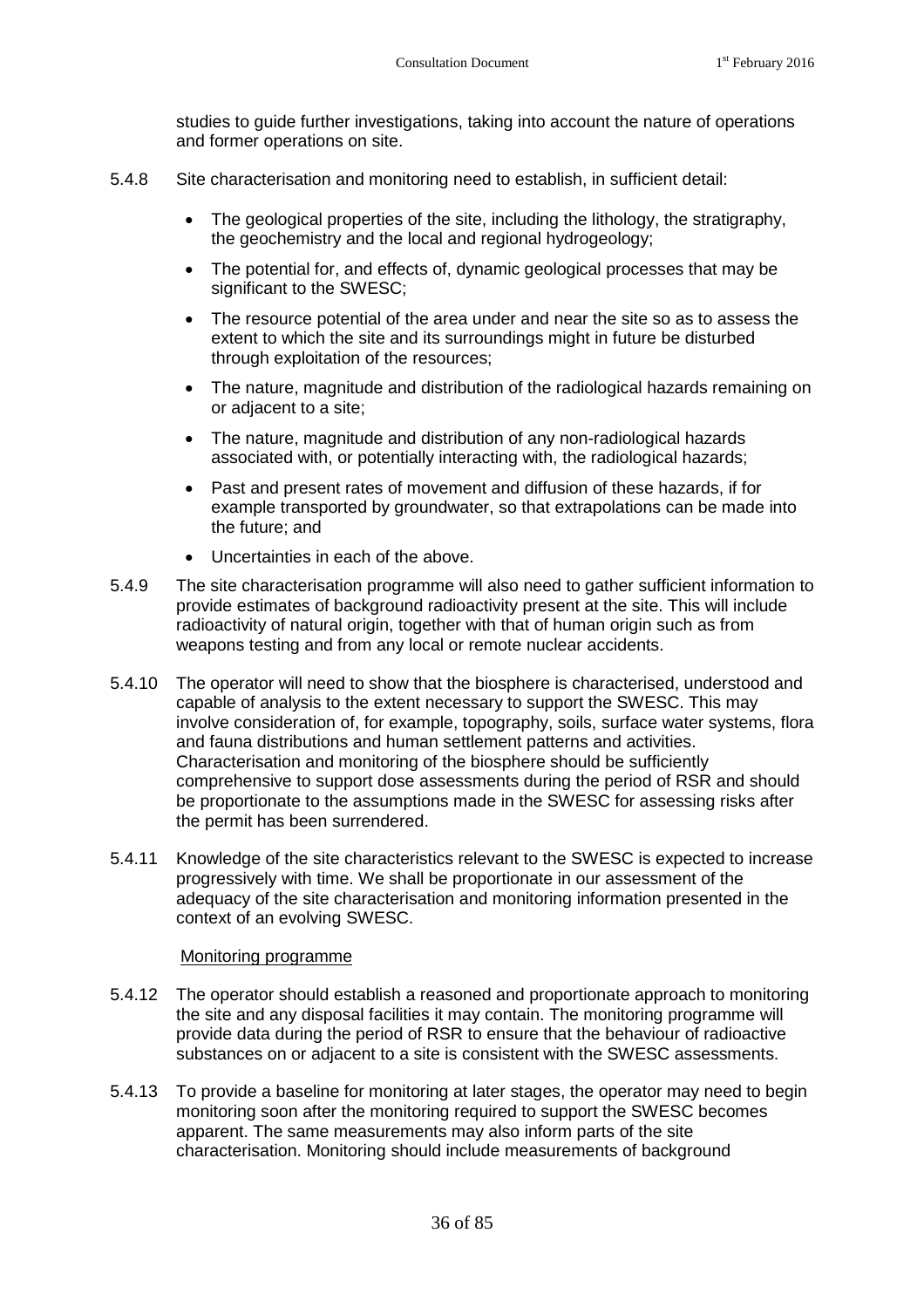radioactivity in appropriate media, together with geological, physical and chemical parameters relevant to the SWESC.

- 5.4.14 During the period of RSR, the operator will need to carry out radiological monitoring and assessment to provide evidence of compliance with the limits and conditions of the RSR permit and assurance of radiological protection of members of the public. The operator will also need to demonstrate that the changes in, and evolution of, the parameters monitored are consistent with the SWESC.
- 5.4.15 The monitoring programme will need to set out clearly the levels of specific contaminants that will trigger action. It should include an action plan to deal with unexpected levels of contamination and an approach to confirming any apparently positive results to avoid inappropriate action being taken in the event of a false positive observation.
- 5.4.16 In accordance with Principle 4, that unreasonable reliance shall not be placed on human action to protect people and the environment, assurance of environmental safety must not depend on monitoring or surveillance after the permit is surrendered.

## <span id="page-40-0"></span>**Requirement R14.** *Preservation of knowledge and records*

- 5.4.17 **The operator should provide knowledge and records of the state of the site at the end of the period of radioactive substances regulation, together with records of any continuing restrictions on use and the related controls. The operator should also provide knowledge and records of the site reference state and the assessed time within which that state will be reached, if this time is still in the future. The operator should provide these records in a form suitable for long-term preservation and access, and should propose arrangements for the long-term safe-keeping and management of this material.**
- 5.4.18 After a permit has been surrendered, neither the former operator nor the relevant environment agency can reasonably be expected to assume continuing responsibility for any matters relating to the permit. However, the operator can pass on the knowledge and records of the site for safe-keeping and management to an organisation or organisations either having, or seeming to have, relevant responsibility or being prepared to accept this responsibility, e.g. the Nuclear Decommissioning Authority or a local planning authority. Whatever subsequently happens to this material is beyond the control of either the former operator or the relevant environment agency (either or both of which may cease to exist, especially in the longer term). Nevertheless, we expect the operator to take all reasonable steps to ensure that such knowledge and records will be preserved.
- 5.4.19 Before the relevant environment agency will accept release from RSR, it will expect the operator to demonstrate that arrangements have been put in place for the transfer, long-term safe-keeping and management of the knowledge and records of the site (including the site reference state) by a suitable organisation. It will also expect the operator to show that these arrangements can be and are being implemented.
- 5.4.20 Relevant material will include records of all radiological hazards remaining on or adjacent to the site. It will include, for example, detailed records of any radioactive waste disposals on site. These records will encompass, but will not necessarily be limited to: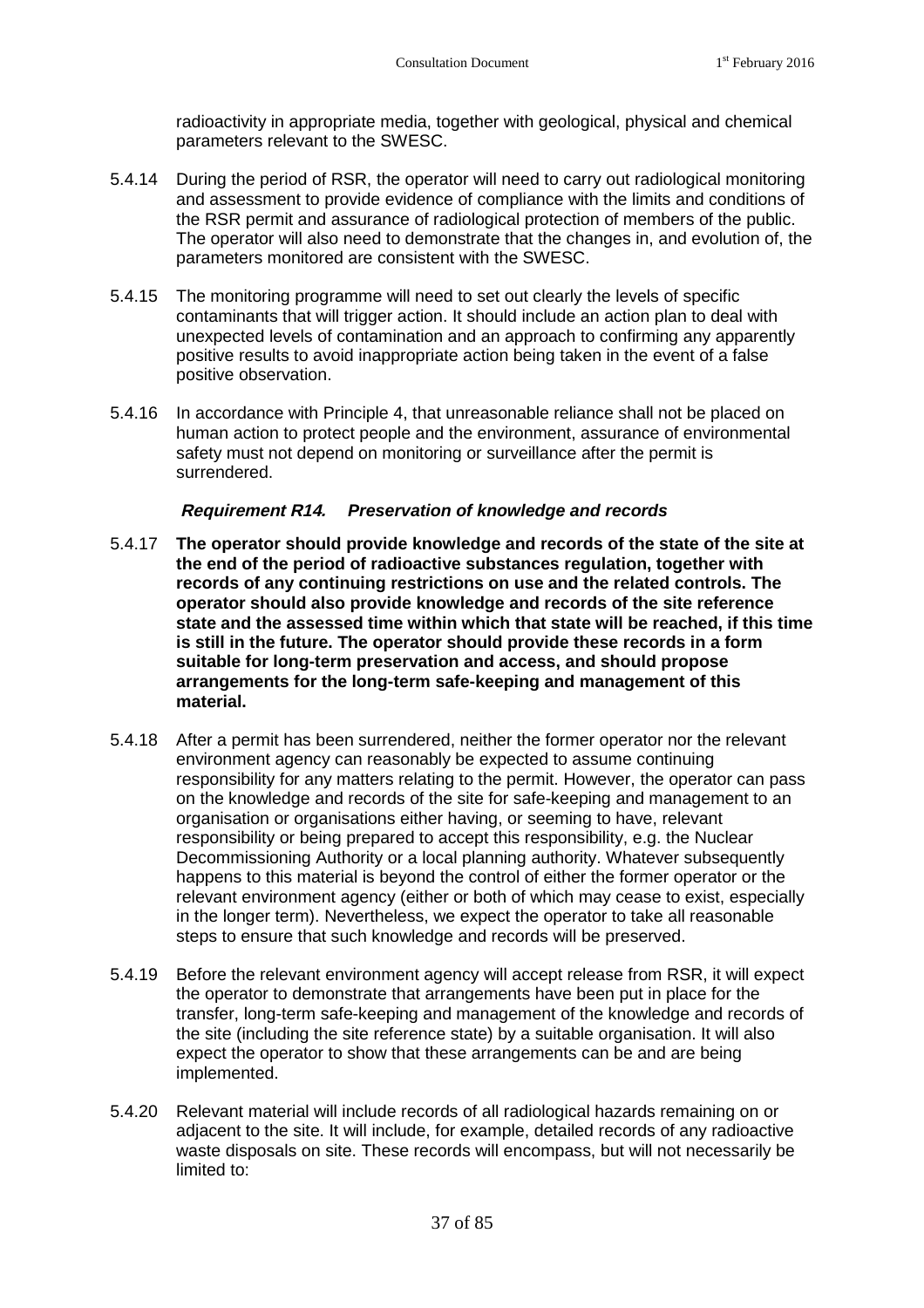- The radiological hazards presented by the waste, including radionuclide inventory, the chemical and physical form of the waste, records of discrete items that have (or may have) elevated levels of activity, and the specific manner of disposal of the waste;
- The non-radiological hazards presented by the waste, supported by appropriate details similar to those for the radiological hazards;
- Any physical measures provided to prevent, or reduce the chances or consequences of, future human intrusion; and
- Any uncertainties that may be of significance in interpreting and using the data recorded.
- 5.4.21 The operator should provide the knowledge and records in a form that can be interpreted by technical specialists who do not have site-specific knowledge. The operator should also provide material that can be interpreted by lay persons so that they can understand whether and when to involve technical specialists.
- 5.4.22 In the preparation of records the operator should take account of relevant standards, guidance and codes of practice that are applicable when the permit is surrendered, to maximise the probability that these records and the means of interpreting them will continue to be preserved into the long-term future.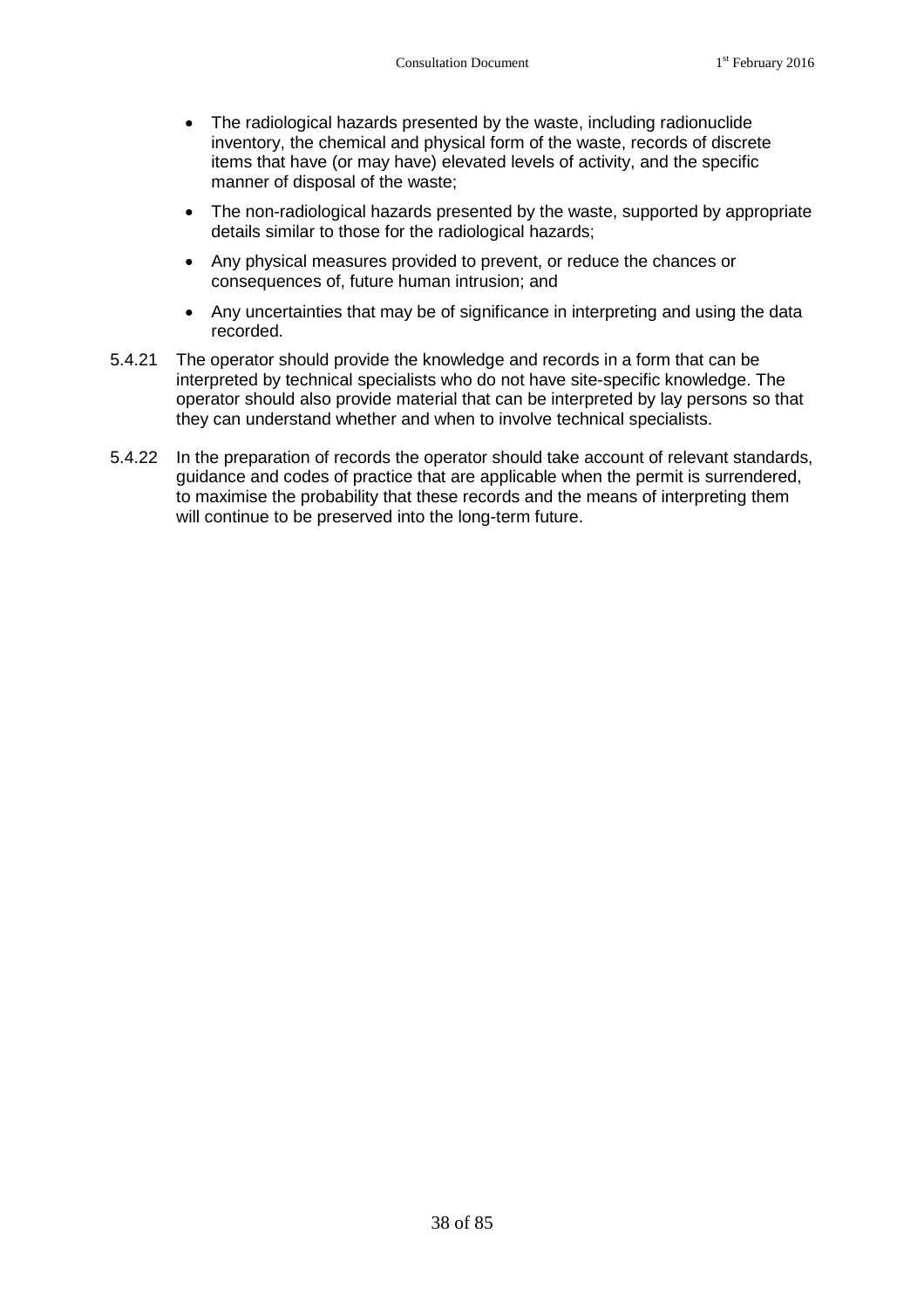## <span id="page-42-0"></span>**6. Site wide environmental safety case (SWESC) (Requirement R3)**

## **6.1 Introduction**

- 6.1.1 An operator should produce and maintain a site wide environmental safety case (SWESC) (see Glossary for definition) to demonstrate that the site is environmentally safe, and will continue to be so. The operator should keep the SWESC consistent with the waste management plan (WMP)(see [Requirement R4](#page-22-0) and Chapter 7). The SWESC needs to be maintained until the site is released from RSR (see Figure 4). The SWESC should demonstrate that the health of members of the public and the integrity of the environment will be adequately protected, both before and after release from RSR. This chapter gives information on how to establish and maintain a SWESC and on what it should contain.
- 6.1.2 The operator of a nuclear site should maintain a SWESC proportionate to the radiological, and any associated non-radiological, hazards that the operator's decommissioning and clean-up plans are intended to reduce or remove, and to those that will remain on or adjacent to the site when all planned operations involving radioactive substances are complete. A simple SWESC may be adequate for a site at which it can be demonstrated straightforwardly that only very low concentrations or quantities of radioactivity need to be managed. A more complex SWESC may be needed for a site where there is contamination of ground or groundwater by radioactivity, and/or where the operator proposes to dispose of radioactive waste on-site.
- 6.1.3 To ensure that an appropriate level of effort is put into producing a SWESC that is proportionate to the hazards involved, an operator may wish to adopt a step-wise approach to its development. An initial screening assessment of the likely impacts of any hazards remaining on or adjacent to the site could be used to inform early discussions between the operator and the environment agency, which in turn could be used to guide the development of subsequent versions of the SWESC.
- 6.1.4 Where a site already has a dedicated radioactive waste disposal facility, or the operator proposes to construct such a facility, environment agencies' guidance regarding near-surface disposal facilities (Environment Agency et al 2009) will apply to that facility, including the requirement to produce a facility-specific environmental safety case (ESC). In such a case the SWESC will need to take account of the risks assessed in the facility-specific ESC (see Figure 5).

## **6.2 General considerations**

## What should the SWESC demonstrate?

6.2.1 The SWESC should demonstrate a clear understanding of the site in its operational state, including during decommissioning and clean-up, during the period leading up to the site reference state and during the subsequent evolution of the site. The SWESC should be designed to demonstrate consistency with the principles set out in Chapter [4](#page-15-0) of this document and that the management, radiological and technical requirements set out in Chapter [5](#page-20-0) are met. The principles and requirements provide for protection of members of the public and the environment from radiological and non-radiological hazards, both during the period of RSR and subsequently. The SWESC needs to demonstrate that the site will comply with all the requirements set out in Chapter [5](#page-20-0) both now and in the future.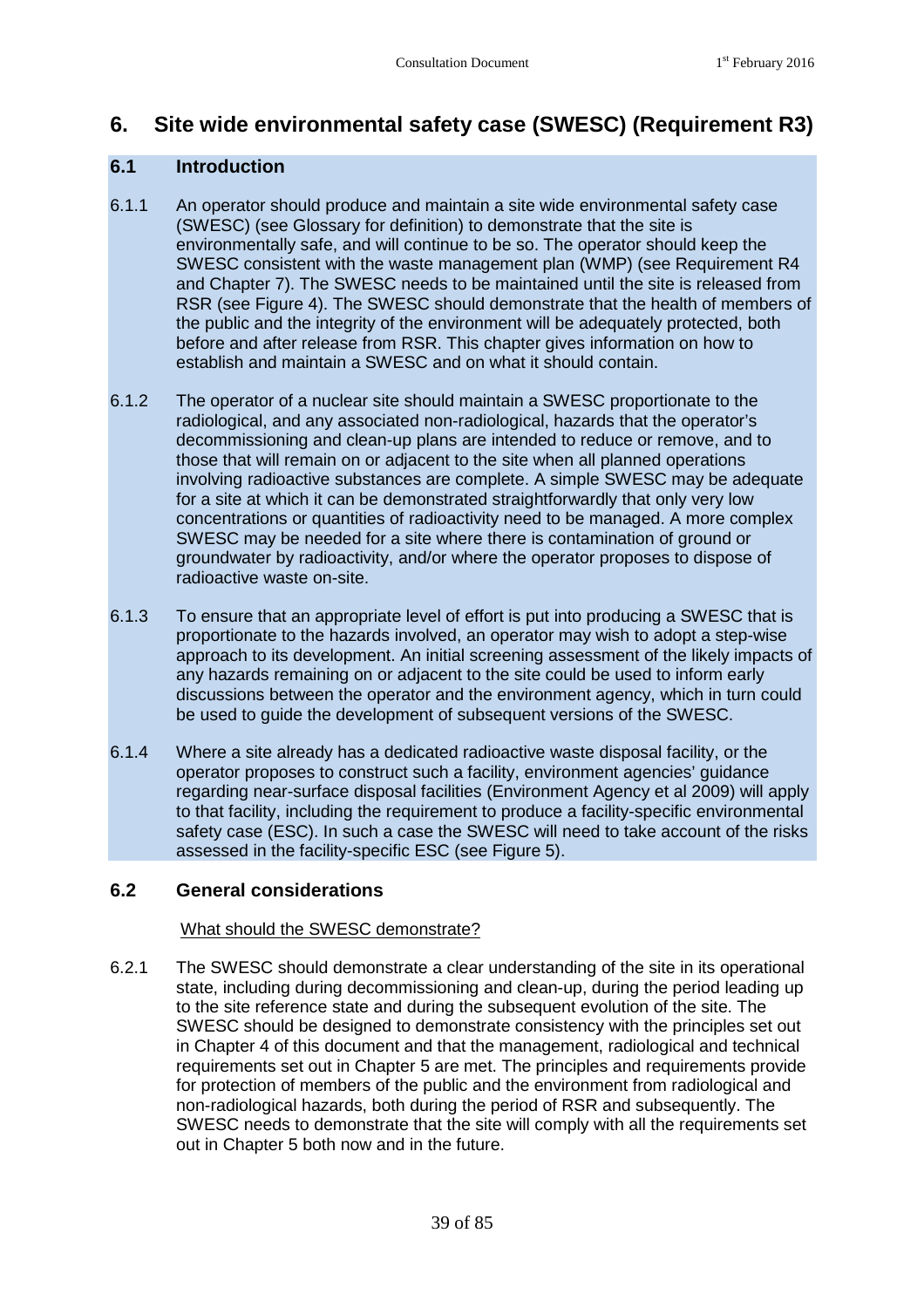- <span id="page-43-0"></span>6.2.2 The SWESC should include an environmental safety strategy supported by detailed arguments to demonstrate environmental safety. The environmental safety strategy should present a top level description of the fundamental approach taken to demonstrate environmental safety. It should include a clear outline of the important environmental safety arguments and say how the major lines of reasoning and underpinning evidence support these arguments.
- 6.2.3 The SWESC should demonstrate, using a structure based on clear linkages, how the environmental safety strategy is supported by the detailed arguments and how the arguments are supported by evidence, analysis and assessment. Internal consistency within the SWESC needs to be established and maintained.
- 6.2.4 The SWESC should explain how uncertainties have been considered and will be managed in the future and demonstrate that there can be confidence in the SWESC notwithstanding the uncertainties that remain. It should also demonstrate that potential biases and their effects on the SWESC have been identified and eliminated or minimised.
- 6.2.5 Everything significant that is claimed or assumed in the SWESC should be supported by evidence that is comprehensive, robust, and suitable. It may be difficult at the outset to determine in full which claims or assumptions are significant. The operator may find it useful to discuss the significance of various claims and assumptions with the environment agency, as development of the SWESC proceeds.

## What should the SWESC include?

- 6.2.6 The SWESC should describe all aspects that may affect environmental safety, including the geology, hydrogeology and surface environment of the site, the characteristics of any remaining contamination and on-site disposals including any relevant engineering details.
- 6.2.7 To an extent appropriate to the complexity of the site and the radiological hazards to be managed, the SWESC should make use of multiple lines of reasoning based on a variety of evidence, leading to complementary environmental safety arguments. The evidence may be both qualitative and quantitative, supported where appropriate by robust numerical analyses. The reasoning and assumptions should be clear and the evidence supporting them traceable.
- 6.2.8 The SWESC should include quantitative environmental safety assessments for both the period of RSR and afterwards. These assessments will need to extend into the future sufficiently beyond the site reference state to provide reasonable confidence that radiological risks have peaked (for example, taking into account any delayed releases of activity from an engineered disposal facility) or until the uncertainties have become so great that quantitative assessments cease to be meaningful. They should show how radionuclides might be expected to move through the environment. After the site has been released from RSR and while any significant hazard remains, the SWESC should explore the consequences not only of the expected evolution of the site, but also of less likely evolutions and events. For some sites with only a small residual hazard after completion of all decommissioning and clean-up work, the risks may be so low that the case can be very simple.
- 6.2.9 The SWESC should describe the operator's arguments for having confidence in the case including, for example, reference to: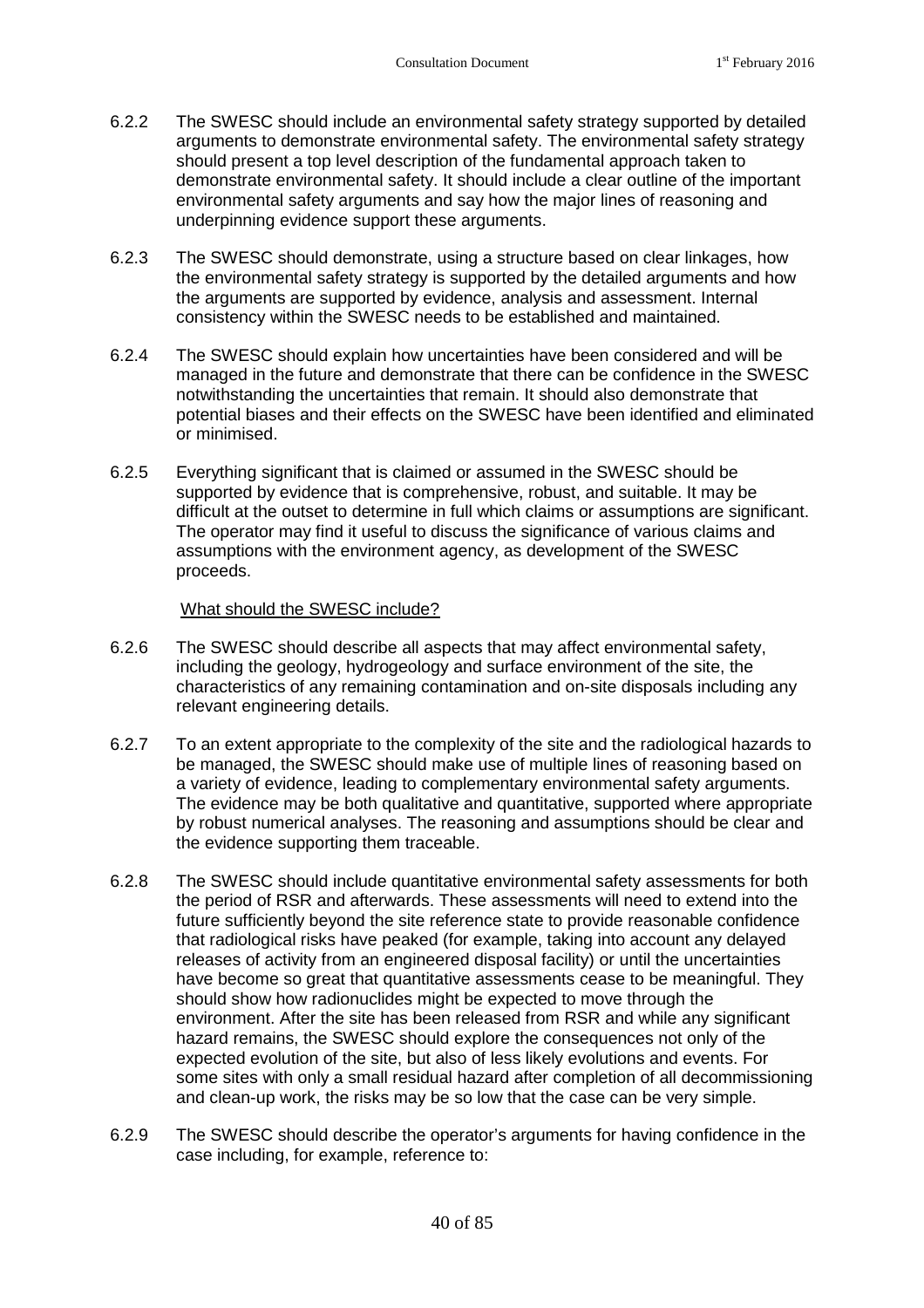- the quality and robustness of the quantitative safety assessment and consideration of uncertainty;
- the quality, robustness and relevance of the other arguments and evidence presented;
- the operator's environmental safety culture and the breadth and depth of expertise and experience of individuals involved in activities supporting the SWESC;
- the main features of the operator's management system, such as planning and control of work, the application of sound science and good engineering practice, commissioning of appropriate research and development, provision of information, documentation and record-keeping, and quality management (see [Requirement R5](#page-23-0)).

## What should the SWESC achieve?

- 6.2.10 The SWESC should describe and substantiate the level of protection provided both during the period of RSR and afterwards. It should describe the site reference state and specify the time by which that state will be reached. It should be sufficiently comprehensive and robust to provide adequate confidence in the environmental safety of the site taking into account:
	- the radiological and any associated non-radiological hazards that the operator's decommissioning and clean-up programme is intended to reduce or remove; and
	- the radiological and any associated non-radiological hazards that will remain on or adjacent to the site when all planned operations involving radioactive substances are complete.
- 6.2.11 The SWESC should avoid complexity disproportionate to technical understanding and the availability of data. Peer review will be important to help assure quality. The operator should be alert to possible future changes to standards and to basic data, and should make the SWESC as robust as reasonably practicable in this respect.

## How will the environment agencies consider the SWESC?

6.2.12 We shall consider the SWESC against the principles and requirements of this document. Quantitative assessments are likely to be important to our consideration, but regulatory acceptance of the case will ultimately be based on judgement. The quantitative and qualitative assessments provided in the SWESC will aid the judgements we make.

## Maintaining the SWESC

- 6.2.13 The operator should maintain the SWESC in the light of factors such as developments at the site, new information, changes in legislation and Government policy, and should comprehensively review the SWESC no less frequently than every 10 years.
- 6.2.14 The operator will be responsible for developing and updating the SWESC at suitable intervals up to the release from RSR. The SWESC, including quantitative assessments, will need at each stage to be sufficiently detailed and comprehensive to inform and support the operator's decommissioning and clean-up programme in accordance with the waste management plan (WMP).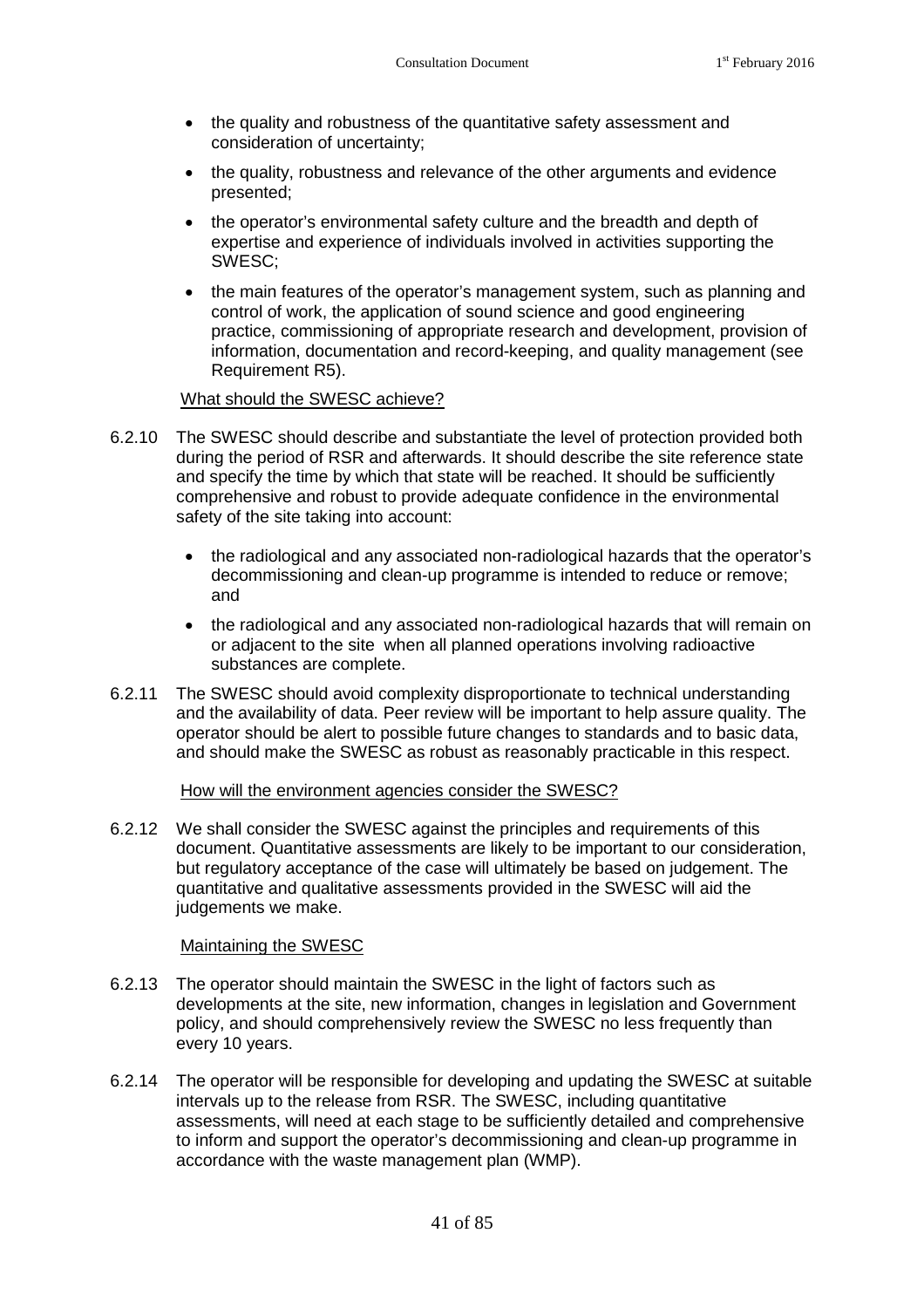- 6.2.15 Updates to the SWESC should reflect growing knowledge about the site and should increasingly reflect the site as it is decommissioned and cleaned up in accordance with the WMP. Updates should also take into account, for example, feedback from regulators, developments in environmental safety assessment techniques, in radiological protection and in technical understanding more generally. The eventual aim will be to show that people and the environment will be adequately protected when the site reference state has been reached.
- 6.2.16 The operator should consider how the documentation will be structured and updated to ensure traceability and transparency. The operator should also maintain a detailed audit trail for changes to the SWESC and documentation.

## Presenting and preserving the SWESC

- 6.2.17 The operator will need to secure and maintain the confidence of local interested people, communities and organisations by presenting the SWESC in a way that people will understand. Different styles and levels of detail are likely to be needed to present the SWESC to different audiences, but these should be consistent in referring to the same fundamental arguments.
- 6.2.18 The operator will be responsible throughout the period of RSR for preserving the SWESC documentation and all relevant records and providing access to these by interested people (seealso [Requirement R14\)](#page-40-0).

## Other uses for the SWESC

- 6.2.19 The SWESC should be used to help specify the WMP and decommissioning and clean-up programme. Operational decisions and practices should be consistent with the SWESC.
- 6.2.20 The SWESC will provide an input to deriving site-specific regulatory limits and conditions. It may also help to guide the environmental monitoring programme for the site and the surrounding area.
- 6.2.21 ONR has indicated that the SWESC may provide a suitable location for the safety cases that organisation requires, provided that it can be clearly identified as such, and meets the requirements of ONR guidance.

## **6.3 Additional considerations**

6.3.1 Below, we provide further information on aspects we consider are particularly important in preparing a SWESC.

## Multiple lines of reasoning and complementary environmental safety arguments

- 6.3.2 For assessments covering times after the permit has been surrendered, our main environmental safety standard is a risk guidancelevel [\(Requirement R7](#page-25-0)). We shall expect the operator to provide one or more quantitative assessments aimed at calculating risk, which can then be compared to the risk guidance level, as an important part of the SWESC for these times. However, quantitative risk assessments – even with appropriate treatment of uncertainties (see below) – may not be sufficient on their own to establish the SWESC.
- 6.3.3 Where environmental safety needs to be assured over long timescales, multiple lines of reasoning based on a variety of evidence may be needed, leading to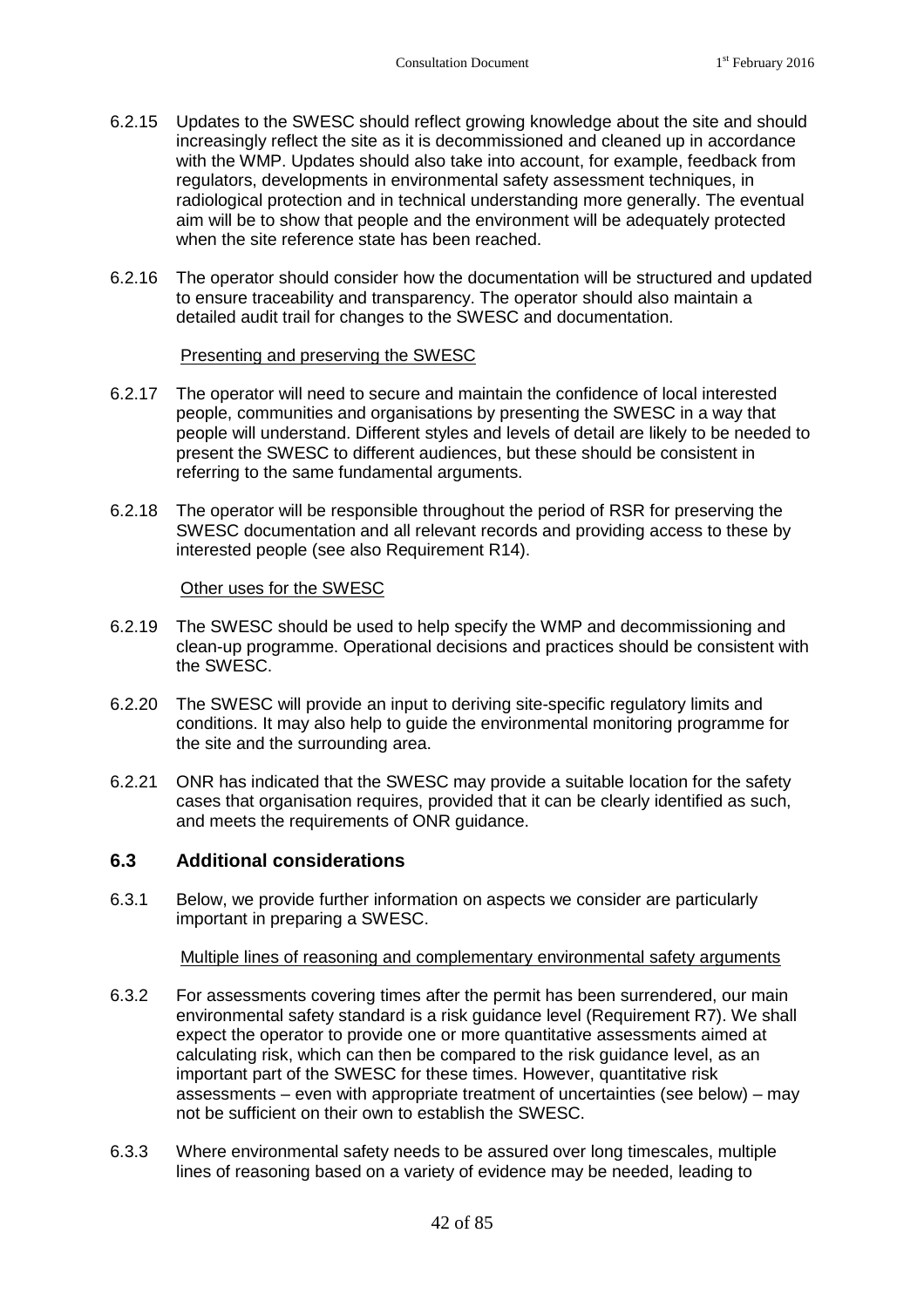complementary environmental safety arguments. In the overall SWESC, such complementary arguments need to be brought together in a structured way.

- 6.3.4 Examples of environmental safety indicators that might be used to strengthen the SWESC include radiation dose, radionuclide flux, radionuclide travel times, environmental concentration and radiotoxicity. Where the radiological hazard warrants it, the operator should provide a wide range of information relating to such indicators, for example:
	- assessments of the concentrations in the accessible environment of radionuclides and comparison of these with naturally occurring levels of radioactivity in the environment;
	- where appropriate, assessment of collective radiological impact (as a measure of how widespread any significant increase in risk may be as a result of radioactivity released into the accessible environment) - however, see paras [5.3.83](#page-36-0)and [5.3.84;](#page-36-1)
	- unifying statements that aim to place in context the different items of information that contribute to assuring environmental safety.

## Managing uncertainties

- 6.3.5 Managing uncertainties is a necessary and important part of establishing the SWESC, and will need to be addressed each time the SWESC is updated. Where necessary the operator may need to account for uncertainties explicitly, analyse their possible consequences and consider where they may be reduced or their effects lessened or compensated for. Uncertainties themselves are not obstacles to establishing the SWESC, but they do need to be properly considered and included in the structure of the SWESC as appropriate.
- 6.3.6 The operator will need to demonstrate that the SWESC, for both the period of RSR and afterwards, takes adequate account of all uncertainties that have a significant effect on the SWESC. This will mean establishing and maintaining:
	- a register of significant uncertainties;
	- a clear forward strategy for managing each significant uncertainty, based on considering, for example, whether the uncertainty can be avoided, mitigated or reduced, and how reliably it can be quantified.
- 6.3.7 The operator should explain the significance of uncertainties important to the SWESC, in a way that people will understand. This material could form part of the environmental safety strategy (seepara [6.2.2](#page-43-0)). The relevant environment agency will provide its own view on the operator's statements.
- 6.3.8 As explained under [Requirement R7,](#page-25-0) an important distinction can be made between two types of uncertainty: those that can reliably be quantified and those that cannot. Natural variability and statistical inexactness belong to the first type (capable of being assessed statistically), while problems of data relevance, lack of understanding of processes, and uncertainty about future human behaviour belong to the second type. Uncertainties of the second type are no less real and important than those of the first type and both types need to be taken into account in the SWESC.
- 6.3.9 The two extreme types of uncertainty described above may be considered to lie at the opposite ends of a range. When dealing in practice with a particular uncertainty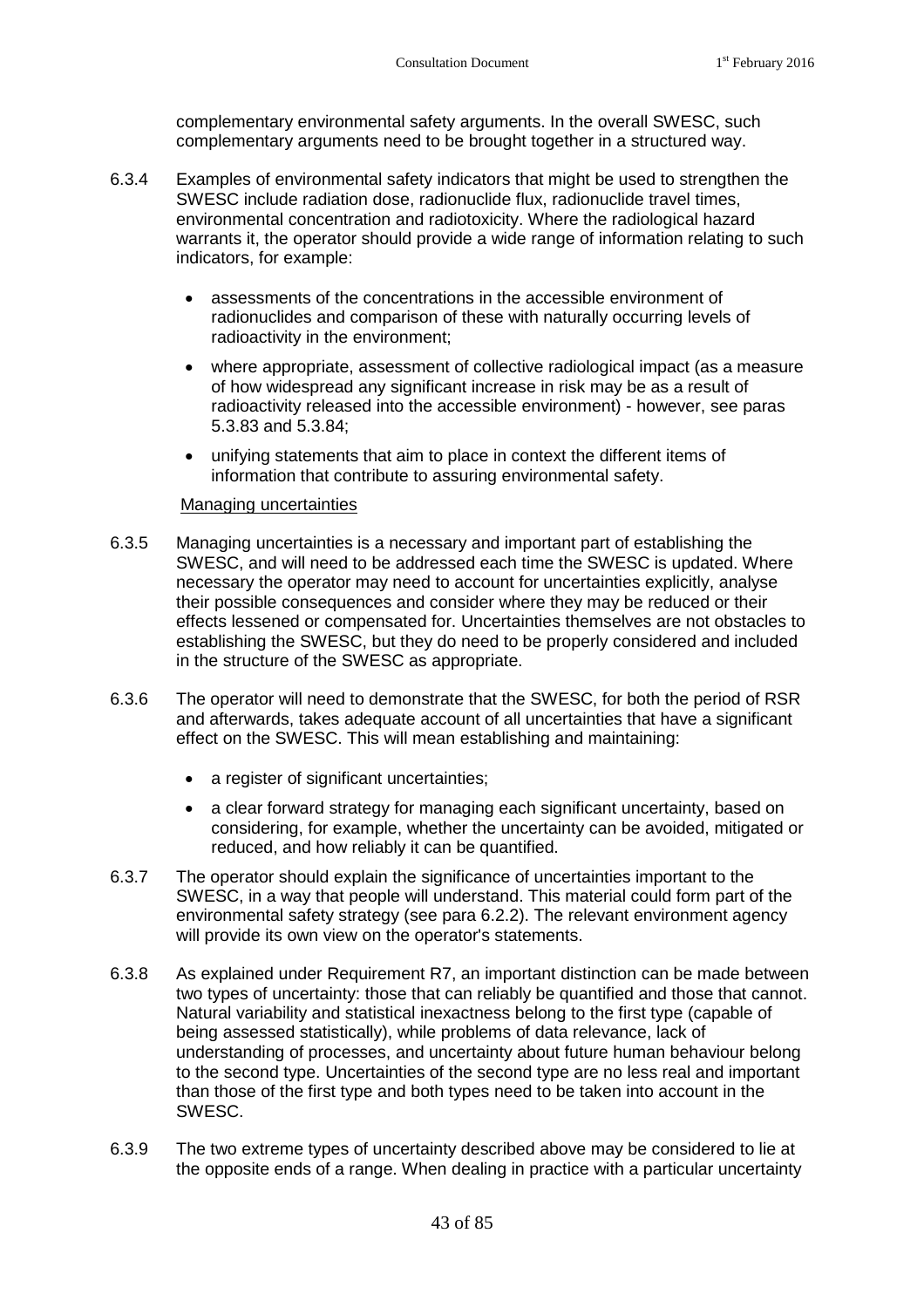for which only limited data exist, it may be necessary to regard it as including both a quantifiable and an unquantifiable component in order to take it properly into account in the SWESC. Expert judgement (see paras below) may often play a significant part in developing approaches to handling such uncertainties.

- 6.3.10 The operator should follow radiological protection advice that is applicable at the time of the assessments of dose and risk (e.g. dosimetric data and the applicable risk coefficient) are carried out. Uncertainties in these areas are common to all radiological assessments and are normally left implicit. There is, therefore, no special reason to include them explicitly in assessments supporting the SWESC for a nuclear site.
- 6.3.11 Some uncertainties may be quantified and applied to parameter values used in quantitative environmental safety assessments. There are established methods for carrying out these calculations, and the SWESC should make clear which uncertainties have been addressed in this way.
- 6.3.12 Some uncertainties may be managed by making simplifying deterministic assumptions based on reasoned arguments. Because processes that take place in a natural environment are liable to be highly complex, some simplifications in environmental safety assessments are likely to be unavoidable. As part of the SWESC, the operator needs to show that any simplifications used either have an insignificant effect on the outcome of the assessment, or have a conservative effect (i.e. do not lead to the effects being underestimated).
- 6.3.13 It may be inappropriate to quantify some uncertainties because relevant and reliable data are not available. If these uncertainties are important to the SWESC, they may be treated by a series of risk assessments, in each case making deterministic assumptions and exploring the effects of varying these. Important examples include qualitatively different sequences of events that could occur in the future (for example different evolutions of climate or landscape), and alternative conceptual models that are each consistent with the data available but that produce different projections of future environmental performance.
- <span id="page-47-0"></span>6.3.14 In some circumstances, where few or no relevant data can be gathered, a 'stylised' approach may be taken, in which arbitrary assumptions are made that are plausible and internally consistent but tend to err on the side of conservatism. The evolution of the biosphere and human intrusion provide examples of where it may be appropriate to use a stylised approach. If a stylised approach is used for modelling the site, or part of the site, the operator needs to take care that the use of this approach does not distort the modelling of the rest of the system such that important properties of other parts of the system are obscured in the overall model.
- 6.3.15 Because there may be various uncertainties in the SWESC for times after the site reference state has been reached that cannot reliably be quantified, the results of quantitative environmental safety assessments in the form of calculated risks are likely to be only broad indicators of environmental safety. This is one reason why the SWESC may need to be based on multiple lines of reasoning and on a variety of evidence, leading to complementary environmental safety arguments.
- 6.3.16 Uncertainties are not confined entirely to times after the site reference state has been reached. The design and implementation of the WMP and the decommissioning and clean-up programme for a nuclear site all contain their own uncertainties. These are caused, for example, by data not yet gathered, work not yet carried out and decisions not yet taken. These types of uncertainty will be resolved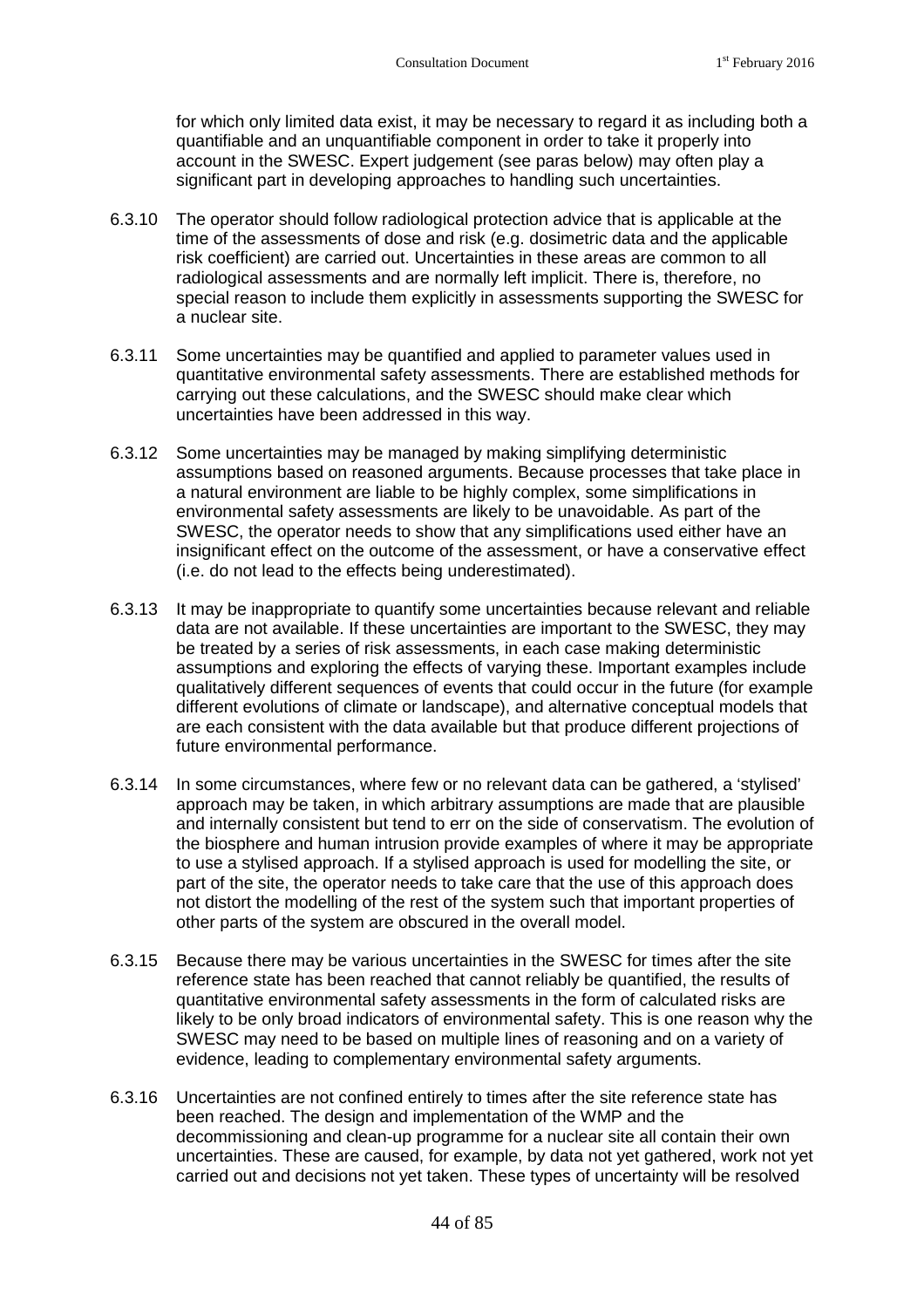as the decommissioning and clean-up programme progresses and the WMP is executed. Meanwhile, however, they can affect environmental safety projections in the SWESC for both the period of RSR and afterwards, and need to be managed alongside all other uncertainties. The SWESC will need to be updated as these uncertainties are resolved, taking into account, for example, data on the site as characterised, in place of data assumed during planning.

## Modelling studies and confidence-building

- 6.3.17 Modelling studies are likely to make up an important part of the quantitative site wide environmental safety assessment; however, they should be proportionate to the hazards and appropriate to the available data. They may also contribute to or support complementary arguments based on alternative lines of reasoning. As well as the results of the studies, the operator will need to provide details of the models and methodologies used, including any assumptions and model validation.
- 6.3.18 The general aim of modelling studies will be to help in understanding the characteristics and behaviour of the overall site. However, in order to contribute usefully to the SWESC, each specific set of modelling studies will need to have more specific defined and documented objectives:
	- modelling objectives should take account of the decisions that the results are intended to support; the selected approach should be driven mainly by the modelling objectives, and not by the availability of models or software or by considering what models or software were used previously (unless there is an overriding need for consistency);
	- modelling objectives should be defined in terms of what can be accomplished with the available data. Complex models should not be developed if there is not enough data to support them;
	- the objectives should be reviewed throughout the modelling process.
- 6.3.19 In cases where there are likely to be extensive modelling studies, we encourage the operator to consider discussing the modelling objectives at an early stage with the relevant environment agency.
- 6.3.20 The operator will need to carry out a systematic programme of work to build confidence in the modelling. This will include interpreting raw data and developing and testing conceptual, mathematical and computational models. The process of building confidence in a model for its intended purpose is iterative and progressive. In some cases where long timescales are modelled to support the SWESC it may not be possible to have meaningful direct validation by comparing model outputs with observations. The measures taken in a confidence-building programme should include:
	- systematic approaches to model building and consideration of alternative models;
	- iteration between model building, quantitative assessments and data collection;
	- good communication between modellers (including those developing and using models), suppliers of data (including those planning research or data collection and those actually making observations) and those using modelling results;
	- continuing peer review of model development;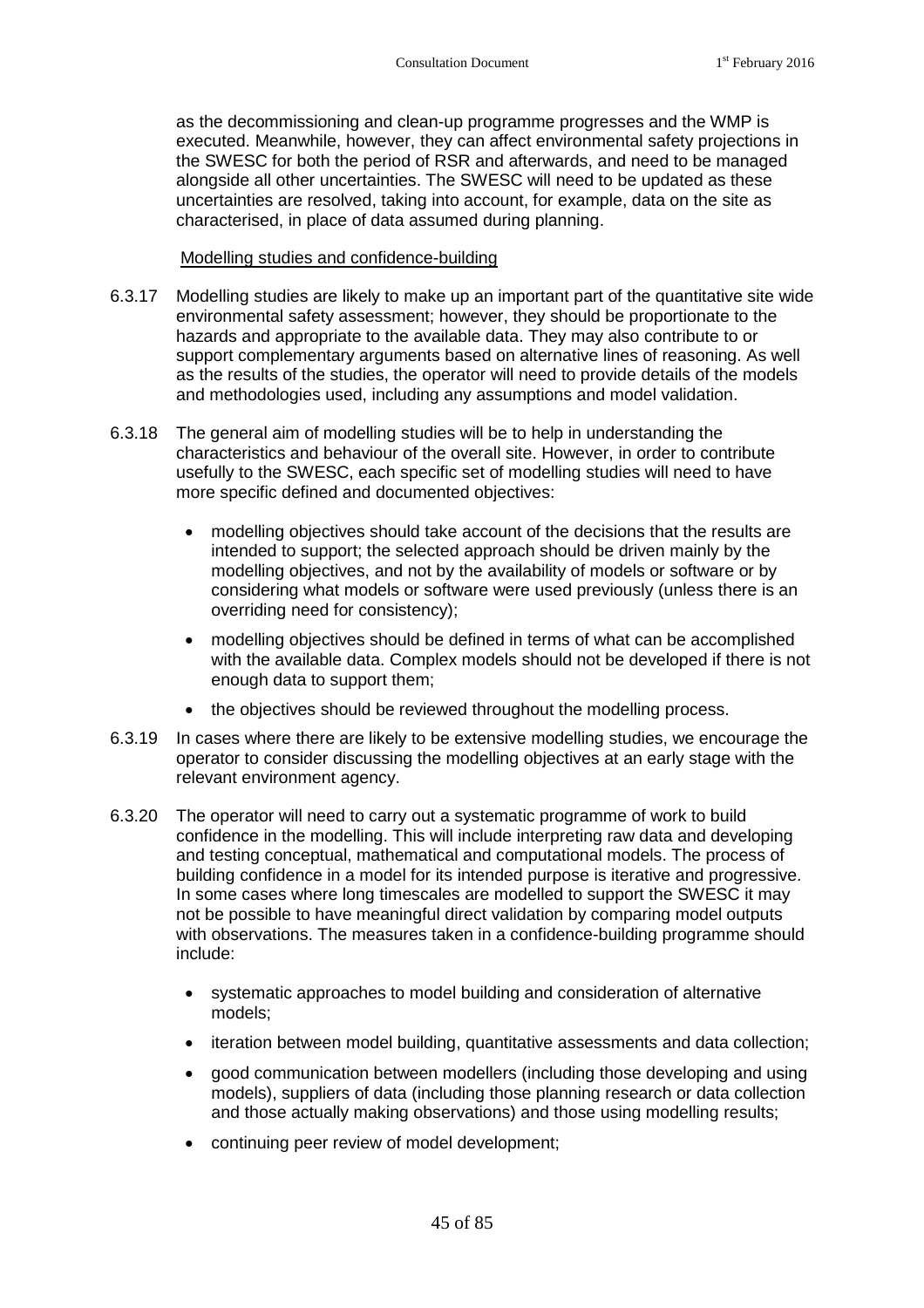- rigorous quality assurance of all modelling activities and associated data handling, including controls over changes to models and data and a detailed audit trail.
- 6.3.21 Models and associated parameter values should, to the extent possible at the time of the assessment, be site-specific. The use of generic or default data instead of site-specific data will need to be supported by considering the effect that this has on the SWESC: in general the use of such data should be shown not to lead to an underestimation of the effects. Using generic models and parameter values may be more acceptable in the early stages of developing the SWESC or where the radiological hazard is particularly low.
- 6.3.22 In some areas, there may be a number of alternative credible interpretations of the data. Thus, no one conceptual model of the system can be regarded as uniquely valid. Where considering only one preferred conceptual model could significantly underestimate the actual overall uncertainty, we shall expect the operator to show that the SWESC is not unduly sensitive to alternative interpretations or conceptual models.
- 6.3.23 Area by area, the operator will need to judge when it will be sensible to end the programme of building confidence in the modelling. The operator will need to provide us with the basis for these judgements.
- 6.3.24 Computational models need to be used in an appropriate manner. In particular, the input parameters will have ranges of values outside which the results from a model cannot be relied on. The operator needs to provide a statement of the range of validity of each model used, together with appropriate evidence.
- 6.3.25 We recognise that models supporting the SWESC may be used to provide projections over time periods far exceeding any period for which the models have been tested against observations. Modelling projections of this nature cannot be regarded as predictions, but as assessments provided to support judgements about environmental safety. Quantitative modelling projections should not be made for times so far into the future that uncertainties render the modelling results meaningless.

## Use of expert judgement

- 6.3.26 Expert judgement is essential in gathering and interpreting evidence and applying it to construct and use the qualitative and quantitative models that will support the SWESC. Much expert judgement is held in common and is fundamental to standard approaches. As far as possible, the operator should use standard approaches to establish the SWESC, thus relying on this kind of expert judgement.
- 6.3.27 There may be parts of the SWESC, however, where expert judgement that is not held in common will be used to complement or interpret evidence or to compensate for data gaps. Such judgement may be made in an informal fashion or may be elicited using more formal structured procedures, as appropriate to the situation. Where this type of expert judgement is used, the operator should, to an extent proportionate to the significance of the judgements to the SWESC: explain the choice of experts and method of elicitation; document explicitly expert judgements that have been made and the reasons given by experts to support their judgements; and take and document reasonable steps to identify and eliminate or minimise any biases resulting from the use of expert judgement and/or the elicitation methods used.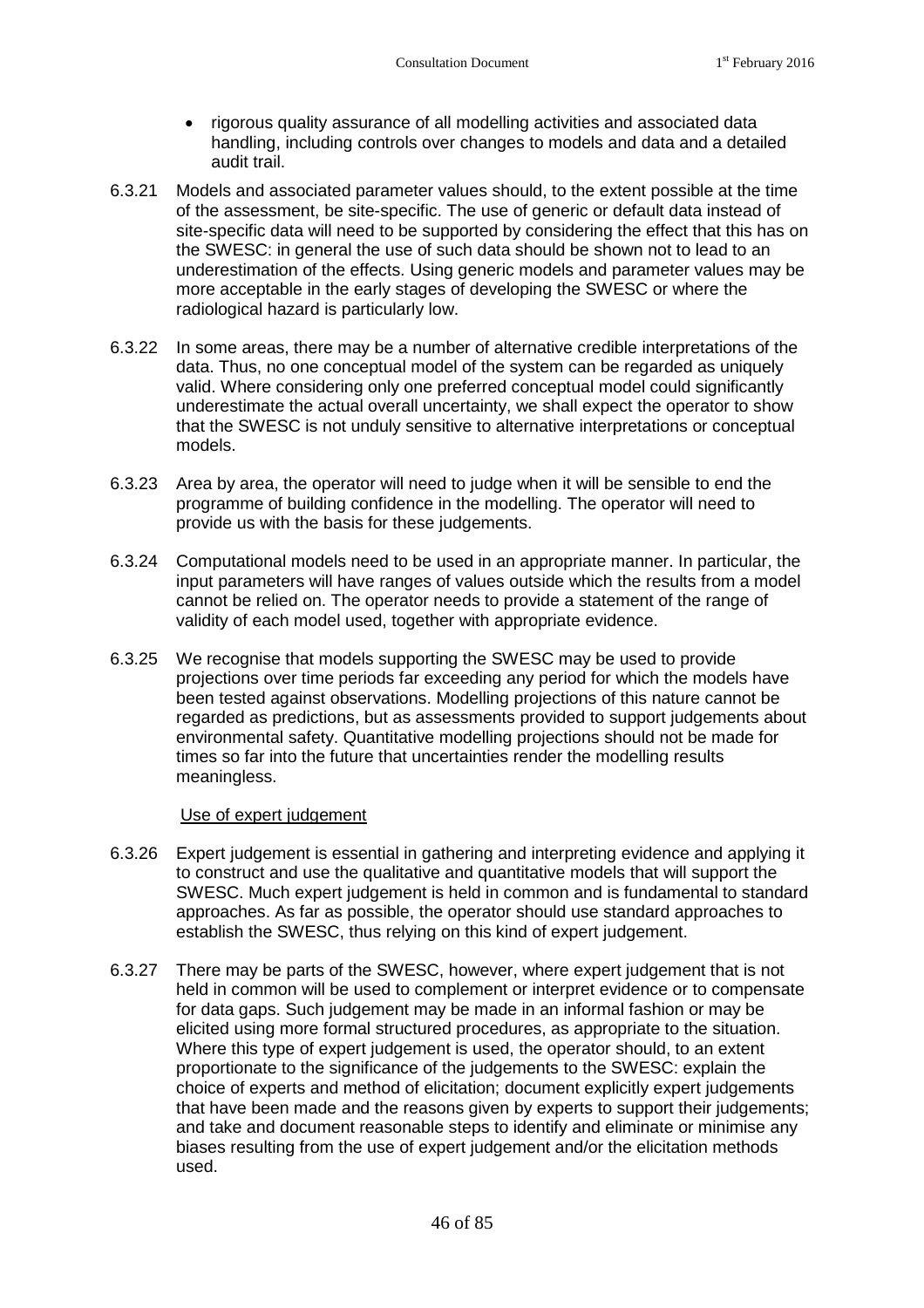## Environmental safety standard before the release from RSR

- 6.3.28 Before the release from RSR (i.e. during decommissioning and clean-up and implementation of the WMP) and during any subsequent period of continuing operator control, [Requirement R6](#page-24-0) (dose constraint) applies because the site is under the operator's control. Many of the issues associated with demonstrating compliance with the dose constraint are the same as at other times during operation. The state of the site, however, is progressively changing during this period, rather than resembling a steady state as during operation. During decommissioning and clean-up and implementation of the WMP, the SWESC needs not only to demonstrate the acceptability in environmental safety terms of the present state of the site, but also to anticipate future site states. Without this forward-looking component, the SWESC might demonstrate an acceptable current state but conceal unacceptable future states.
- 6.3.29 For instance, an operator might propose putting parts of the site into a quiescent state for an extended period of time to gain the benefits of radioactive decay. An example of this might be putting a defuelled reactor into 'safestore' for an extended period. In this case, the SWESC would need to demonstrate not only that people and the environment are protected during the quiescent period, but also that they will continue to be protected when decommissioning and clean-up activities resume afterwards.

## Environmental safety standards that apply after release from RSR

- 6.3.30 The SWESC, together with the evidence that supports the claims made in the SWESC, will provide a basis for release from RSR. When the permit is surrendered, the relevant environment agency will relinquish regulatory control and no further operator control of the site can be presumed. Hence [Requirement R7](#page-25-0) (risk guidance level), which is forward-looking and is not dependent on continuing operator control, becomes relevantand [Requirement R6](#page-24-0) (dose constraint), which is dependent on operator control, ceases to apply.
- 6.3.31 The SWESC should demonstrate either that the site will be available for unrestricted use after the permit is surrendered, or that it will be available for restricted use with a suitable body exercising control until the site reference state is reached. If the SWESC shows that the site will be available only for restricted use initially, this is likely to be to allow for natural processes including radioactive decay, dilution and dispersion. In this case, the period of restricted use would be likely to require controls to limit the possible scenarios for human intrusion.
- 6.3.32 Natural processes of dilution and dispersion of radioactive substances in the environment will need to be taken into account. The SWESC should include suitable scenarios to assess the risks and compare the results of the assessments with the risk guidance level under [Requirement R7](#page-25-0).

## **Groundwater**

6.3.33 The requirements of the Groundwater Directive 2006 (EC 2006) will need to be taken into account in the development of the SWESC. Guidance on the application of EC 2006 to radioactive substances and to other pollutants is provided for England and Wales by DEFRA (2011) and for Scotland by SEPA (2014).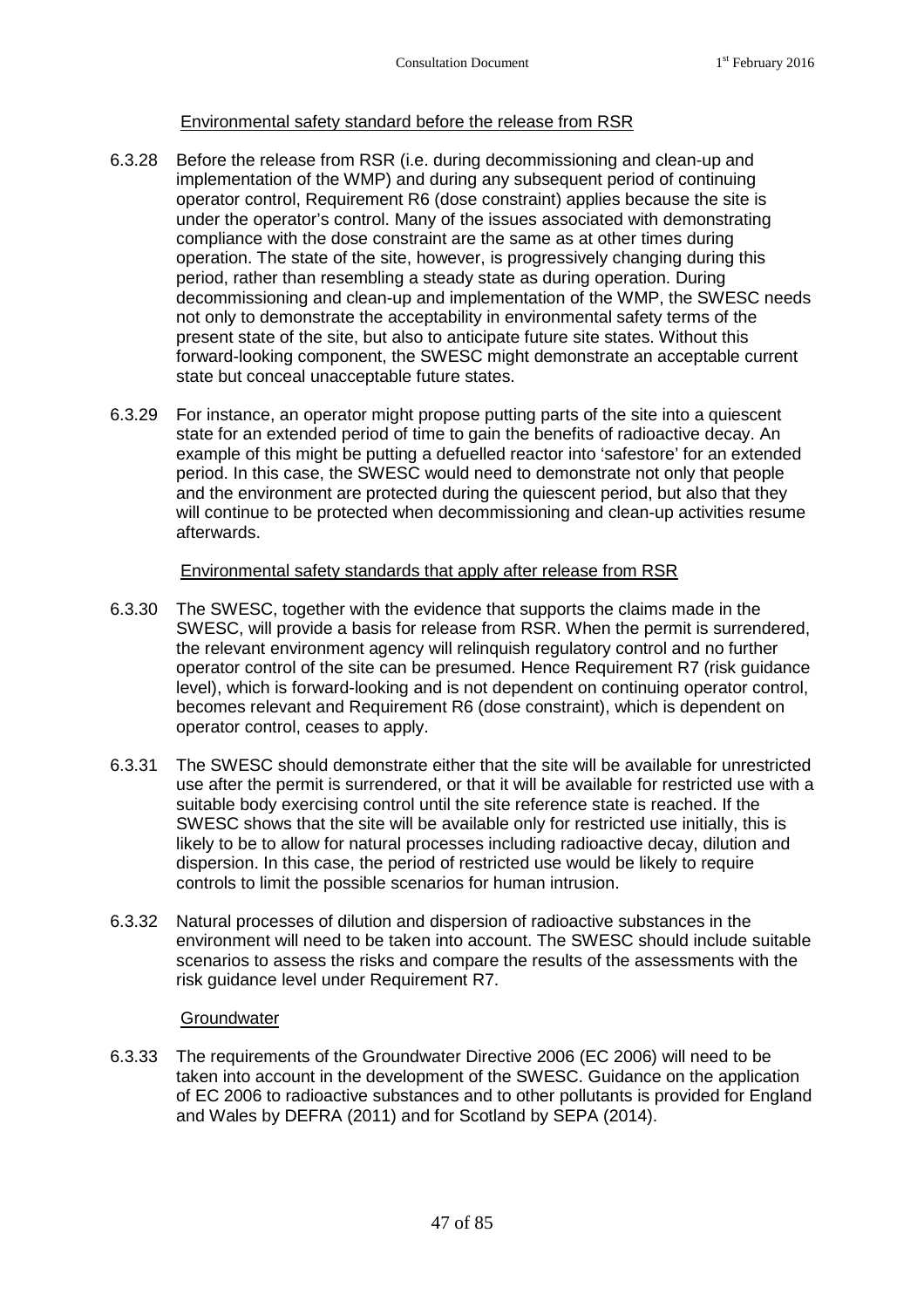## Climate change

6.3.34 The SWESC will need to take into account the potential for climate change. Possible climate change may be induced by natural processes, or by human actions affecting natural processes. There is considerable uncertainty regarding the rate, amount and even the direction of possible climate change over different timescales. So, the operator will need to consider a range of possibilities. The potential consequences of climate change include changes in rainfall patterns (which can affect watercourses and aquifers), changes in sea level, increased rates of erosion including coastal erosion, glacial cycling and glaciotectonic movements.

## Human intrusion

6.3.35 We shall expect the operator to consider human intrusion as part of the SWESC in accordancewith [Requirement R8](#page-29-0). Because of the obvious uncertainties in trying to predict what people might do in the future, this is likely to involve using stylised calculations as discussed above (seepara[.6.3.14\)](#page-47-0).

## Natural disruptive processes after release from RSR

6.3.36 We shall expect the operator to consider in the SWESC the possible effects of natural disruptive processes after release from RSR, in accordance with [Requirement R9.](#page-32-0)

## **Optimisation**

6.3.37 We shall expect the operator to demonstrate in the SWESC that optimisation considerations have been applied in all relevant decisions and at all relevant stages, in accordancewith [Requirement R10.](#page-34-0)

## Environmental radioactivity

6.3.38 We shall expect the operator to consider environmental radioactivity as part of the SWESC in accordancewith [Requirement R11](#page-37-0).

## Protection against non-radiological hazards

6.3.39 Radioactive substances at a nuclear site may present non-radiological hazards as well as a radiological hazard. In accordancewith [Requirement R12,](#page-38-0) the SWESC will need to demonstrate that an adequate standard of protection is achieved for any non-radiological hazards.

## Restricted uses

6.3.40 The SWESC may take account of any proposed controls to be exercised over the site or on the surrounding land after release from RSR, if it can provide assurance that these will be implemented and maintained for as long as required (see Chapter [8\)](#page-59-0).

## Knowledge management

6.3.41 The SWESC should not place any unreasonable reliance on the preservation of knowledge and records of the site after release from RSR even though, under [Requirement R14,](#page-40-0) we expect the operator to take all reasonable steps to ensure that such knowledge and records will be preserved.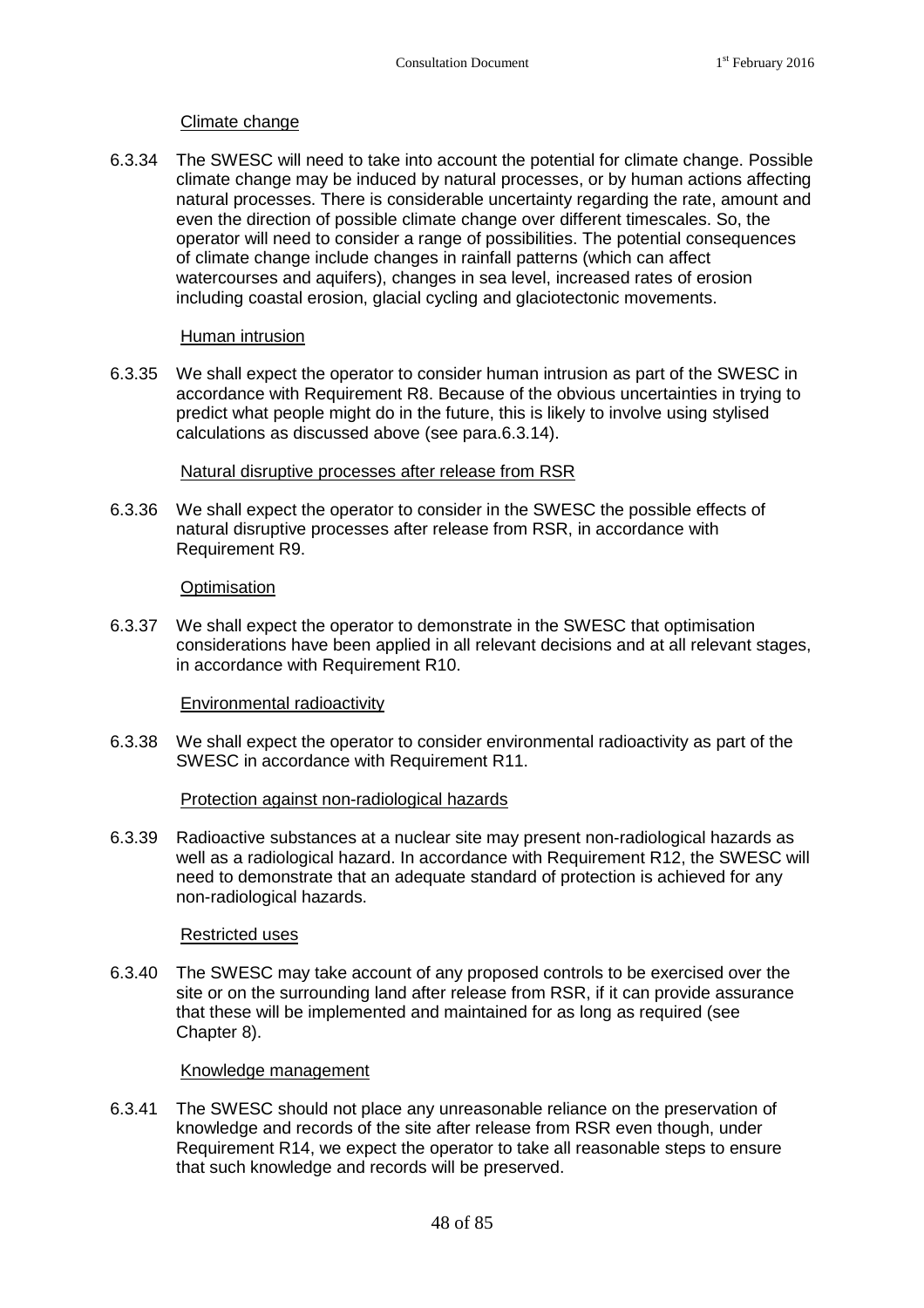## Fissile material

6.3.42 The SWESC should consider the possibility and consequence of a criticality event. However, we do not expect significant amounts of fissile material to remain at a site that has been decommissioned and cleaned up. Therefore we recognise that a simple analysis should be sufficient to demonstrate that such an event will not occur.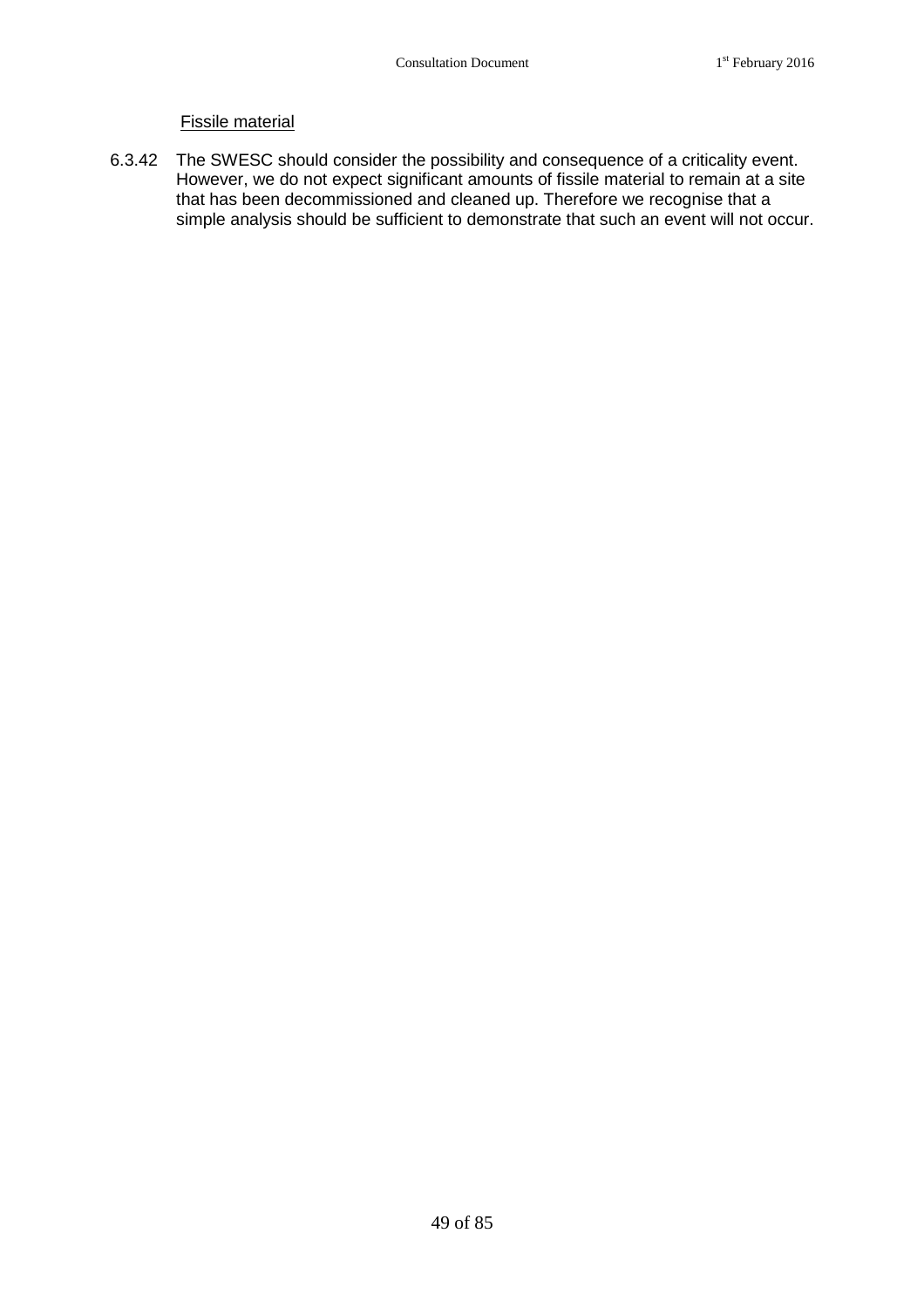## **7. Waste management plan (WMP) (Requirement R4)**

## **7.1 Introduction**

7.1.1 An operator should establish and maintain a waste management plan (WMP) (see Glossary for definition) to manage the programme of disposals of radioactive waste until no further work involving radioactive substances is required to achieve the site reference state (see Figure 4). The operator should keep the WMP consistent with the site wide environmental safety case (SWESC) (see Requirement 3 and Chapter 6).

## **7.2 General considerations**

## Acceptability of the WMP

- 7.2.1 The WMP will be acceptable only if the SWESC demonstrates that any proposals for the disposal of radioactive waste on site are consistent with **all** our requirements. That is to say, any disposals on site must not prevent attainment of an acceptable site reference state within 300 years after all work involving radioactive substances has ceased.
- 7.2.2 We will only authorise the disposal of radioactive waste on-site if the operator demonstrates, through the WMP and the SWESC, that such disposals are both safe and optimised.

## What should the WMP demonstrate?

- 7.2.3 The WMP should demonstrate that any proposed on-site disposals of radioactive waste are optimised, and that the plan itself is consistent with the SWESC. (In turn, the SWESC should demonstrate that the planned disposals are safe, that is the doses and risks presented by those disposals are consistent with our quantitative and qualitative requirements.)
- 7.2.4 The WMP should also demonstrate that all the existing and prospective radioactive waste on site identified in the WMP is in a state that is adequately controlled, i.e. that secondary wastes are not being, and will not be, unnecessarily created and that there is not, and will not be, any avoidable spread of radioactive contamination or associated chemical pollution in the ground and groundwater. This applies to all wastes, whether held in engineered stores, buried in situ, awaiting retrieval or in open stockpiles.
- 7.2.5 The WMP should demonstrate an integrated approach to the management of all wastes, both directive wastes and radioactive wastes, over the lifetime of the facility (see Figure 8).

## What should the WMP include?

- 7.2.6 The WMP should include all forms of radioactive waste, including:
	- existing waste;
	- waste anticipated to arise; and
	- waste in situ.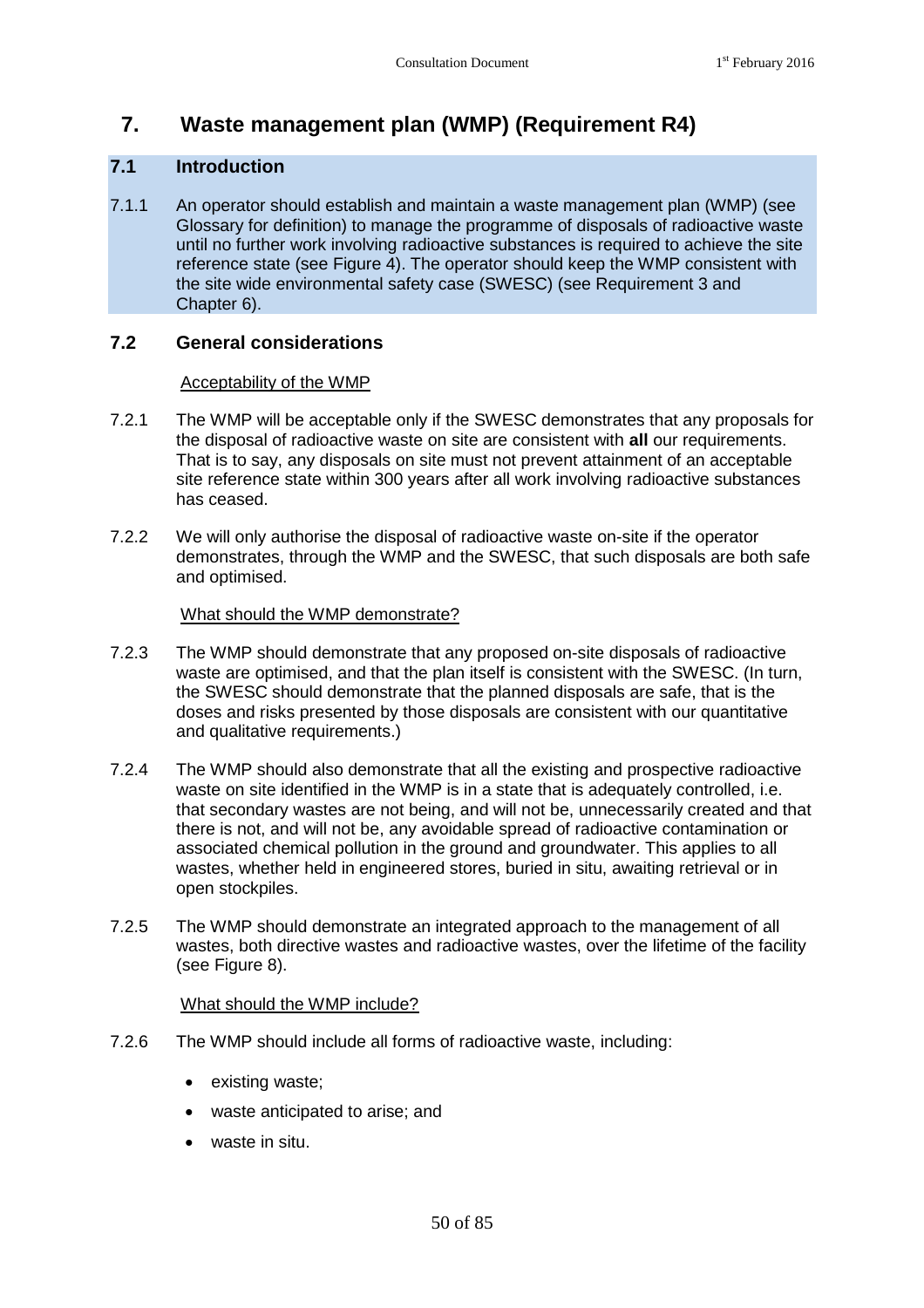- 7.2.7 The WMP should take account of both the radiological and non-radiological hazards of the waste.
- 7.2.8 The WMP should identify any past disposals of radioactive waste on site, and all proposed disposal routes over the remaining lifetime of the facility. Disposal routes may include:
	- disposal by transfer off site;
	- disposal by emplacement on site, e.g. into an on-site waste disposal facility or for void filling; and
	- disposal by leaving waste in situ.

## How will the environment agencies consider the WMP?

- 7.2.9 We shall consider a proposal from an operator to dispose of radioactive waste under the WMP to satisfy ourselves that, in the context of all waste disposals for the site:
	- it is acceptable in terms of current and future doses and risks to people and the environment; and
	- it represents an optimised approach to disposing of the waste concerned.
- 7.2.10 To satisfy ourselves on these points the SWESC will be an important input to our considerations. The WMP and the SWESC will thus need to be up to date and consistent with one another.

## Maintaining the WMP

- 7.2.11 The operator should maintain the WMP in the light of factors such as developments at the site, new information, changes in legislation and Government policy, and should comprehensively review the WMP no less frequently than every 10 years.
- 7.2.12 Site-specific developments necessitating a review may include, for example:
	- Achievement of significant milestones in progress towards the site reference state, as demonstrated by the SWESC;
	- New information about sources of radioactivity in the ground or groundwater, for example as a result of better characterisation of known sources or identification of new sources;
	- New information about the migration of activity in the ground and groundwater, affecting radiological doses to people or the environment;
	- The requirement to maintain currency and best practice; and
	- The requirement to maintain consistency with the SWESC.
- 7.2.13 If the WMP is revised we expect the operator to declare to us any changes that materially affect the SWESC.
- 7.2.14 The operator should also maintain a SWESC(see [Requirement R3](#page-21-0) and Chapter [6\)](#page-42-0) that demonstrates how the WMP is consistent with bringing the site to a condition at which it can be released from radioactive substances regulation at an appropriate time and with achieving the site reference state no later than 300 years after all work involving radioactive substances has ceased.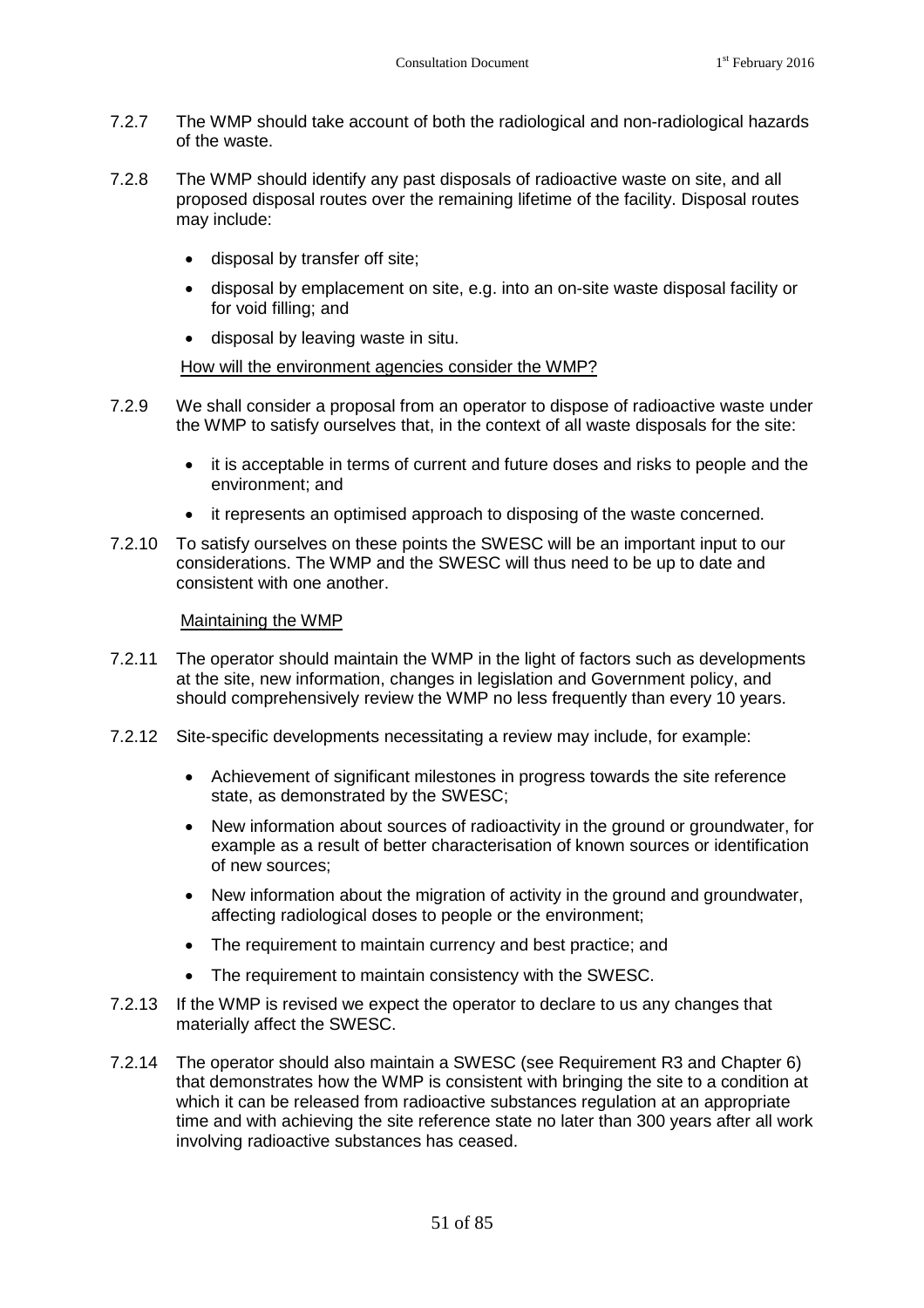7.2.15 We accept that an operator may not initially have the necessary information to identify and characterise waste and select optimised disposal routes for all wastes that might arise. In such a case the operator should demonstrate that it has a programme of work that will lead to the timely identification and characterisation of all the radioactive waste on site, and to the selection of optimised disposal routes and the implementation of appropriate subsequent actions.

## What is radioactive waste?

- 7.2.16 "Radioactive waste" is very broadly defined such that any substance or article that has been used by the operator for the purpose of the undertaking will become waste when no longer used, and will be radioactive waste if it contains or is contaminated with radioactivity above the out of scope values (RSA 93 and EPR 2010).
- 7.2.17 Radioactive waste may include, but is not limited to, redundant objects and structures such as buildings, vaults, ponds, ducts, drains, sumps, or pipes (whether at, above, or below ground level), rubble or scrap resulting from the dismantling or demolition of such objects and structures, and waste resulting from clean-up of ground or groundwater contaminated by radioactivity.
- 7.2.18 Radioactive waste is subject to different legislation from non-radioactive waste. RSR legislation in the UK transposes Directive 96/29/Euratom (EC 1996), whose primary aim is the protection of people from ionising radiation. UK legislation governing nonradioactive waste transposes Directive 2008/98/EC (EC 2008). This is commonly referred to as the "Waste Framework Directive", and the non-radioactive waste to which it applies as "directive waste". The Waste Framework Directive has two primary goals, namely (i) protection of people and the environment from waste while (ii) promoting sustainable development and conserving natural resources, through the establishment of a market in recovered waste. Figure 8 illustrates the interaction between RSR and conventional waste management.
- 7.2.19 The exemption for "land (in-situ) including unexcavated soil and buildings permanently connected to land" in the Waste Framework Directive does not apply to radioactive waste and is not replicated in RSR legislation. This means that:
	- any building or structure becomes radioactive waste when no longer used, and if containing or contaminated with radioactivity above the out of scope values; and
	- authorisation will be required under RSR before these can be left in situ permanently.
- 7.2.20 Ground or groundwater contaminated with radioactivity, for example from past leaks, is not radioactive material or waste, provided it remains in situ. However, if remediation work generates waste, then that will be radioactive waste, if it contains activity above the out of scope values.

#### Integrated waste management

7.2.21 We expect operators to demonstrate strategic planning for the management of all wastes, ie both radioactive and non-radioactive (or "Directive") waste in an integrated way, i.e. in accordance with an integrated strategy, to address the various statutory, Government policy and ONR requirements covering these wastes. Such planning should take into account all current and anticipated future arisings of waste, including the management of material that will become waste in the future, and their radiological and non-radiological properties. Operators should thereby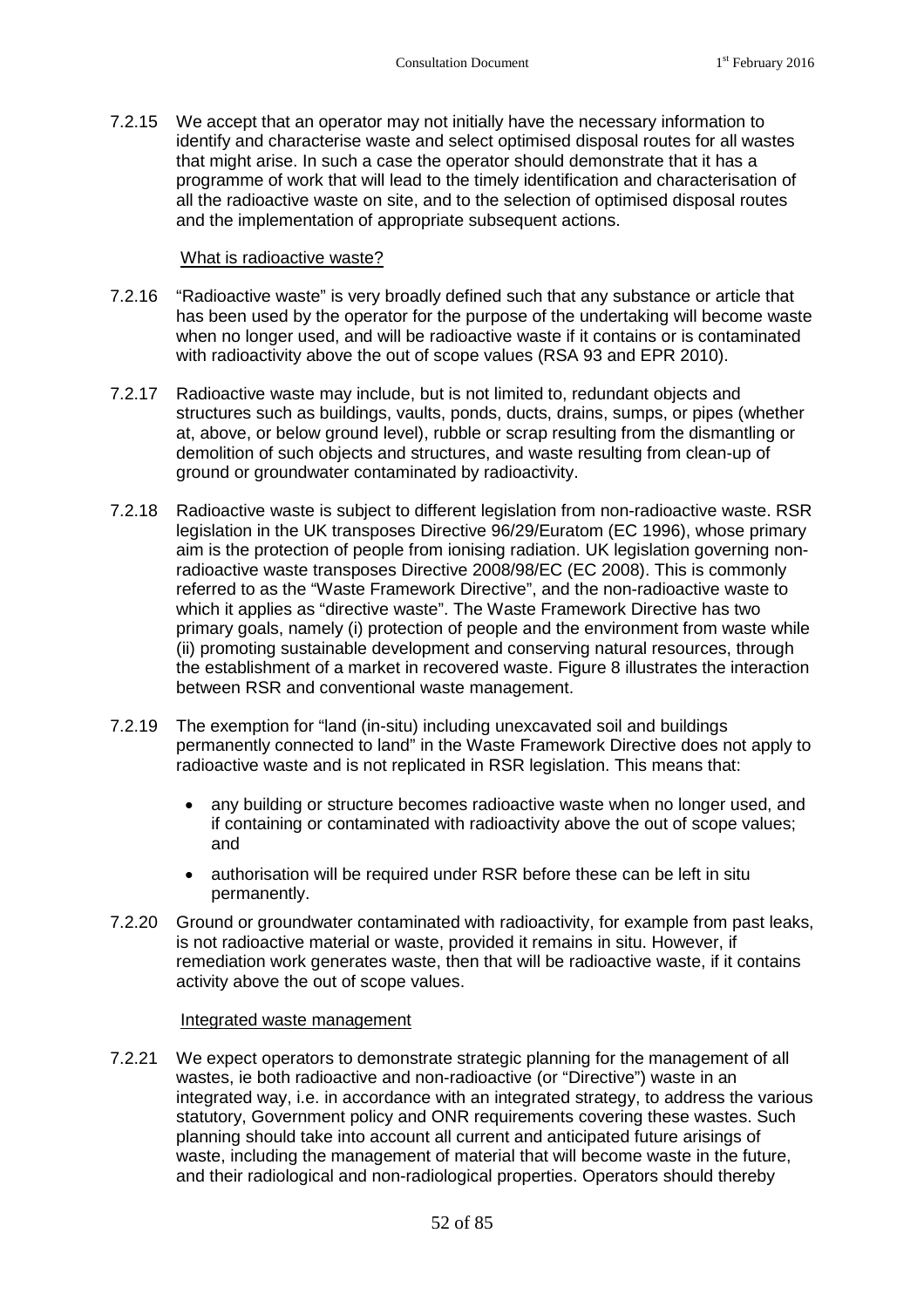maintain a clear strategic overview of how they intend to manage the generation and disposal of waste over the lifetime of the facility. This should include the management of the generation and disposal of waste associated with planned work that will in due course bring the site to a condition at which it can be released from radioactive substances regulation.

- 7.2.22 Such an integrated approach is necessary to ensure that statutory requirements are addressed in an integrated and efficient way and to ensure that people and the environment are properly protected against both the radiological and conventional properties of the waste. The WMP needs to be consistent with the integrated waste management strategy.
- 7.2.23 Such planning should seek to ensure that decommissioning and clean-up are carried out so as (a) to minimise waste generation and (b) to facilitate the management and disposal of those wastes that are generated in accordance with legislation and Government Policy. For radioactive wastes, this includes considerations such as:
	- the segregation of waste to maximise the volume of waste that is not radioactive waste and minimise the volume of radioactive waste;
	- the appropriate use of exemptions for radioactive waste:
	- for LLW, the requirements of the LLW policy in general, including the need for early solutions for waste disposal in particular;
	- for wastes for which there are no immediate disposal options, how that waste will be treated and stored in a passively safe way until disposal can take place;
	- for higher activity wastes, the need for operators to produce Radioactive Waste Management Cases.

## Waste characterisation

- 7.2.24 In general, operators will need to undertake characterisation before and during waste generation and disposal, to the extent necessary to inform decision making about decommissioning and clean-up and the associated management of the generation and disposal of waste.
- 7.2.25 In particular, structures such as buildings, vessels and pipes are likely to be contaminated in parts that have previously been exposed to radioactive substances during operation or exposed to contamination from leaks or spills. Such contamination may be limited to the surface of impermeable structures or may have migrated into porous structures. The extent of migration may vary depending on the radionuclides present and their chemical form. The degree and nature of contamination may be very variable over such structures as a whole. In addition, parts of these structures may be difficult to access, making in situ assessment of the extent and levels of contamination difficult.
- 7.2.26 In such situations we expect operators to use an approach that takes into account the possibility that the structure comprises parts that may be below the out of scope values for radioactive substances and parts that are above these values, and to consider how best to achieve overall effective waste management for the structure and its constituent parts, within an integrated approach to waste management (of both radioactive and directive waste) for the site as a whole.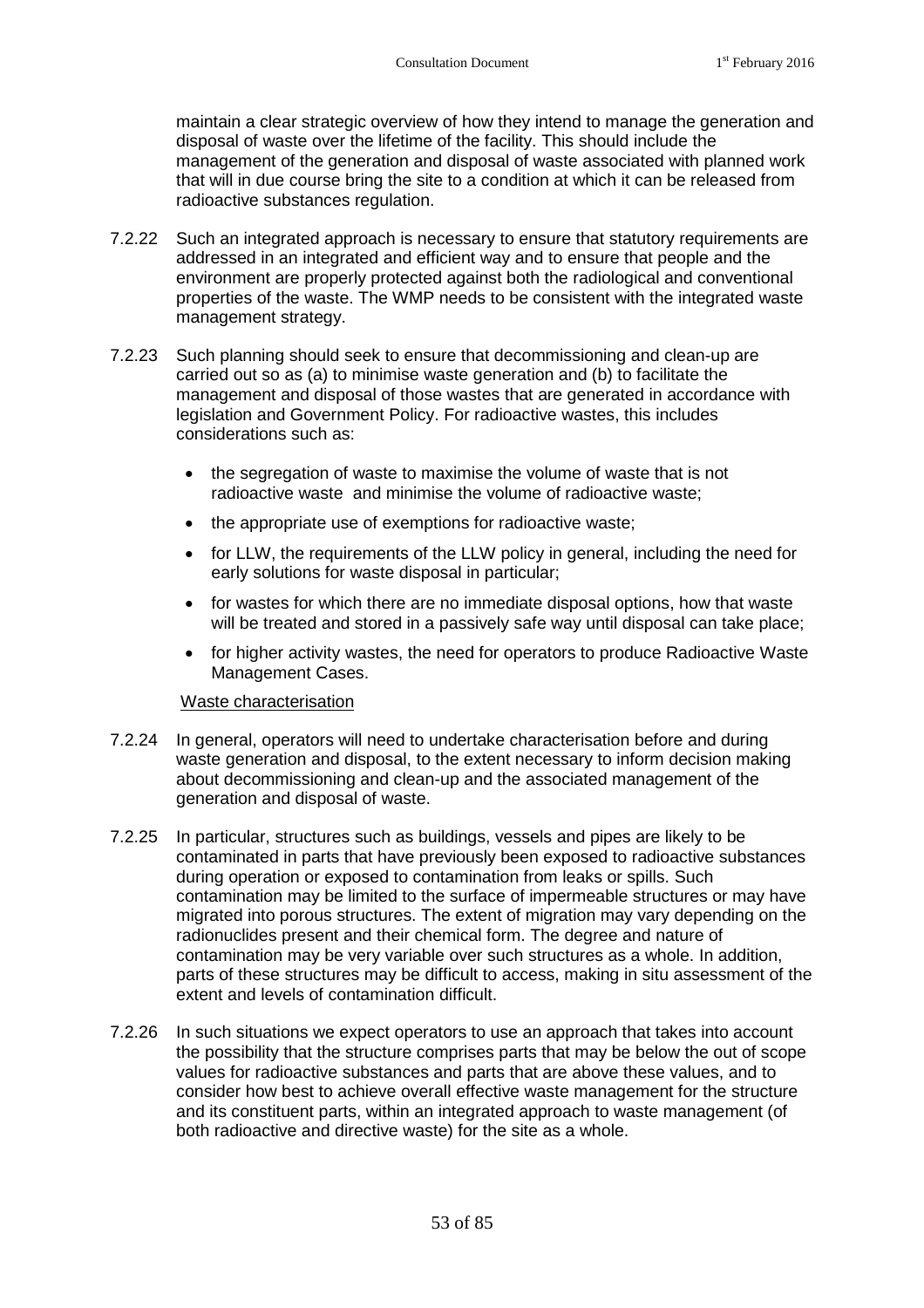7.2.27 In general, it is not acceptable to average the estimated activity over the total mass of the structure and then to argue that the waste structure, as a whole, is out of scope or exempt. And in any event, the average is unlikely to be accurate having regard to the difficulty of assessing the inventory of radionuclides in buried structures. The nuclear industry code of practice (NICoP) on clearance and radiological sentencing (Nuclear Industry Safety Directors' Forum 2012) provides guidance on this subject: it does not support the concept of averaging over a structure to determine whether it is radioactive waste, exempt or out of scope.

## Waste minimisation

7.2.28 Decommissioning and clean-up activities, such as retrieval of waste, decontamination, cutting and dismantling plant for removal, and demolition of buildings, have the potential to spread radioactivity more widely resulting in the generation of large volumes of lower activity wastes or the generation of "secondary wastes". Operators' decommissioning arrangements should seek to avoid and minimise the generation of such wastes.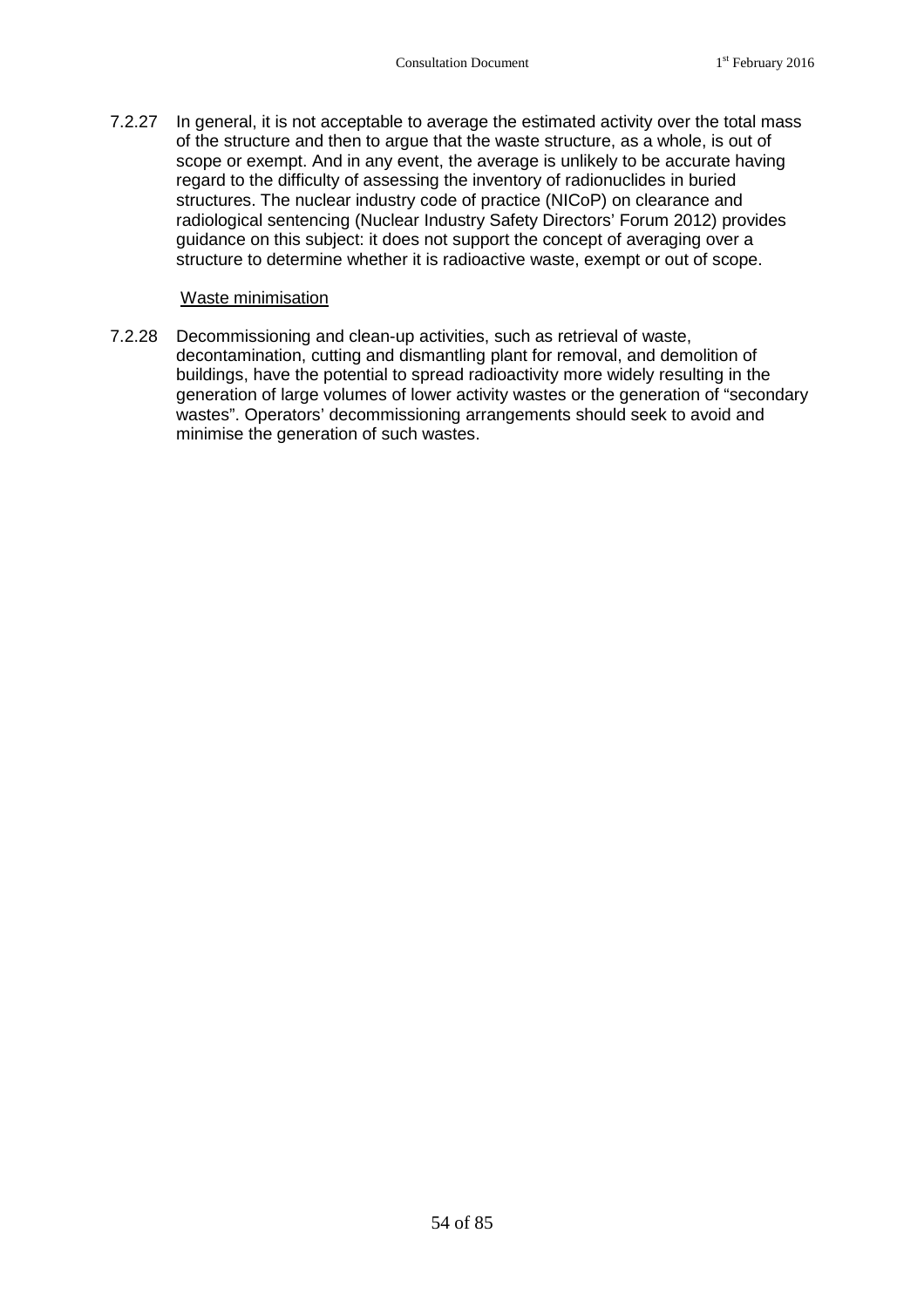## *Part III: Regulatory requirements and considerations.*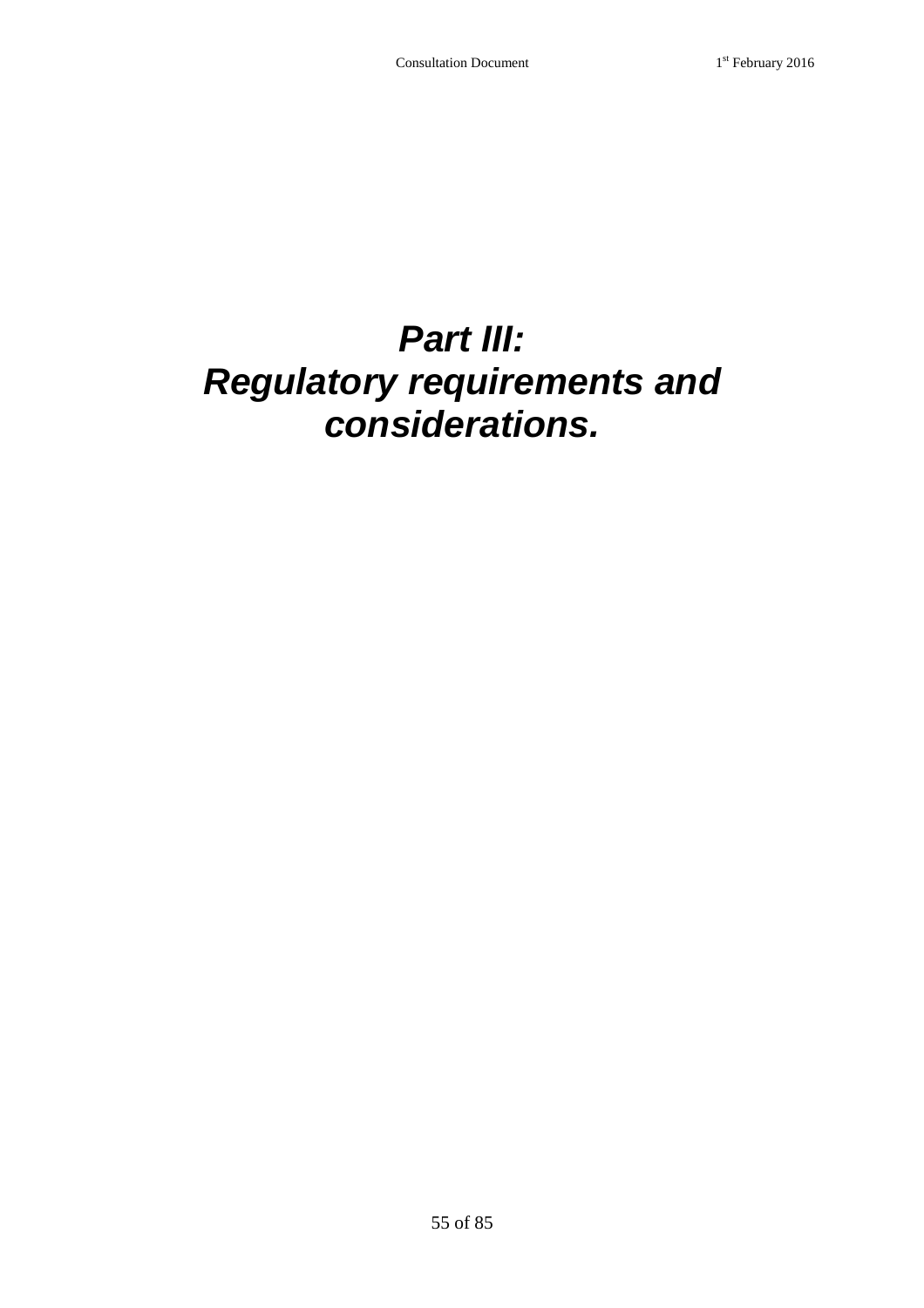## <span id="page-59-0"></span>**8. Regulatory requirements and considerations**

## **8.1 Introduction**

8.1.1 This chapter describes the regulatory requirements and considerations regarding how operators prepare for and then obtain release from radioactive substances regulation; that is, how we expect operators to implement the requirements in this guidance over the lifetime of a site.

## **8.2 Overview of regulatory requirements and considerations**

- 8.2.1 In outline, operators will need to assess, plan and undertake the work necessary to bring the site to a condition at which it can be released from RSR. This may involve disposals of radioactive waste on and off site and remediation work in relation to ground and groundwater contaminated by radioactivity. To support that work, we will require operators, under their permits, to:
	- a) maintain a waste management plan (WMP) that identifies all current and prospective disposals of waste to attain the condition at which can be released from regulation; and
	- b) maintain a site wide environmental safety case (SWESC) that informs the work necessary to bring the site to that condition and assesses progress towards the condition.
- 8.2.2 Operators will need prior authorisation to dispose of waste on site, including disposing of waste in situ. We expect operators to seek authorisation for such disposals based on the WMP and the SWESC at the earliest practicable opportunity.
- 8.2.3 On completion of all planned work involving radioactive substances, either the site may already be suitable for unrestricted use, or the operator may seek to rely on a period of restricted use until radioactive decay and other attenuation processes allow unrestricted use. If the operator proposes the latter, the operator's SWESC will need to show that the controls proposed will be sufficient to meet the requirements for as long as necessary.
- 8.2.4 When applying for release from RSR regulation, the operator will need to show through the SWESC that the site is either already suitable for unrestricted use, or that there are adequate controls in place to maintain any necessary restrictions after release until the site is suitable for unrestricted use.
- 8.2.5 The overall progression towards release, the relationship between the WMP and SWESC, and the potential timings of release are shown in Figures 2 and 4. These are indicative only. The timings for the preparation of the WMP/SWESC and planned works, etc., are site-specific and for existing sites will necessarily reflect their current position on the timeline shown in Figures 2 and 4. In addition, different parts of a site may be at different stages in the lifecycle, leading potentially to some parts of a site being released from RSR earlier than others.
- 8.2.6 This chapter describes requirements and considerations in relation to
	- WMPs and SWESCs;
	- the on-site, including in-situ, disposal of radioactive waste;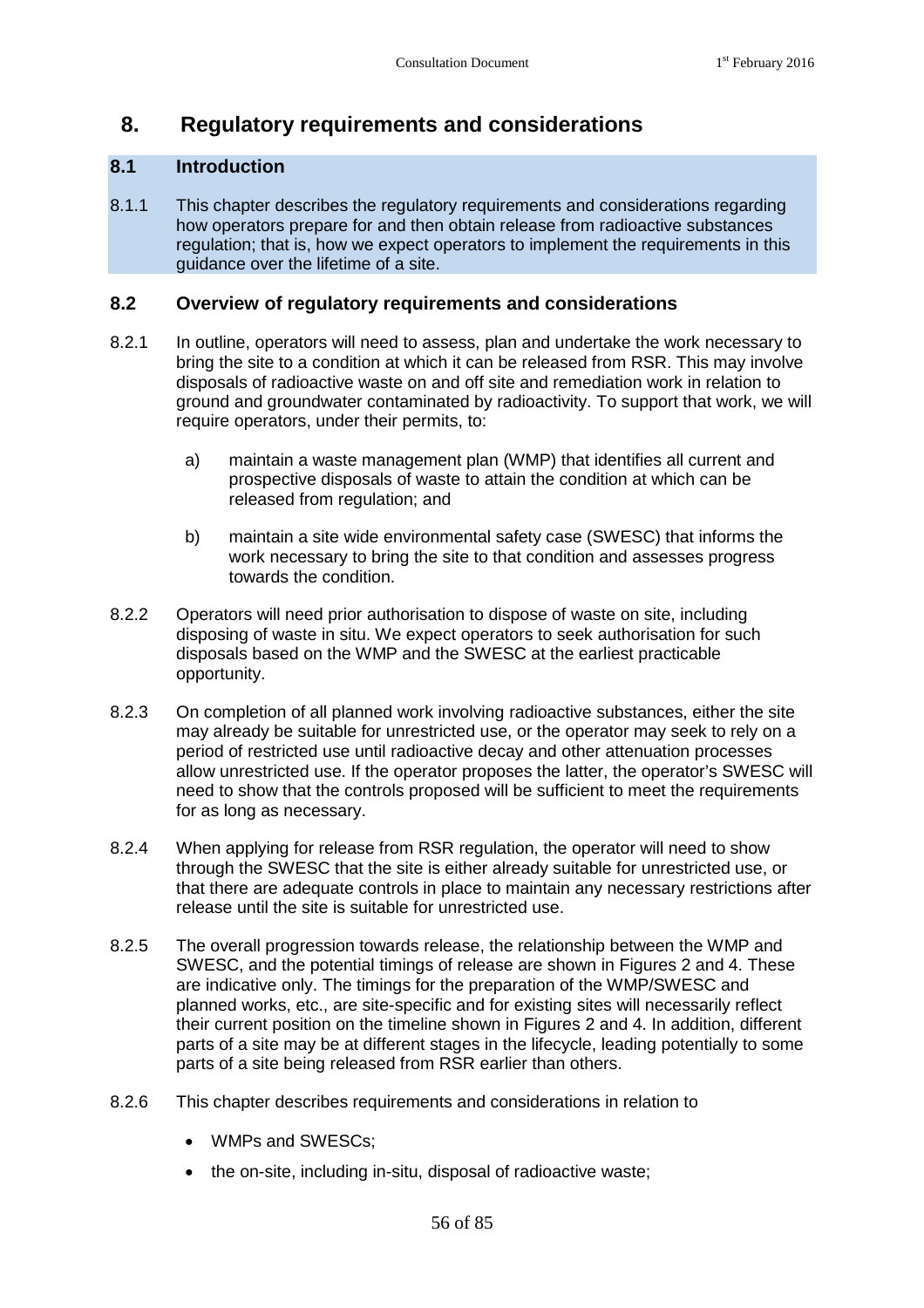applications for release from RSR regulation.

## **8.3 WMP and SWESC**

- 8.3.1 A nuclear site operator will normally hold a single RSR permit that will require the operator to maintain (that is develop and keep up to date) a WMP (Requirement R4) and a SWESC (Requirement R3). The WMP and SWESC should together demonstrate, using available evidence and conservative arguments and assumptions, that the proposed future disposals will enable the site reference state to be achieved in due course, i.e. that the totality of radioactive waste disposals and radioactive contamination remaining on and adjacent to the site will, with unrestricted use of the site, meet our requirements for protection of people and the environment.
- <span id="page-60-0"></span>8.3.2 "Site" in the SWESC includes the maximum extent of the operator's premises and may also need to take account of other significant adjacent sources of radiological exposure, such as contamination outwith the premises and any adjacent nuclear site(s). The land area assessed through the SWESC does not reduce where there has been partial release from RSR, but remains fixed until full and final release of the site from RSR. We take this approach because the dose limits and constraints in the legislation and our dose and risk based principles and requirements relate to all sources of exposure to members of the public including sources on adjacent sites or land and on parts of the premises previously released from RSR.
- 8.3.3 We refer to WMP and SWESC for convenience; we do not require operators necessarily to produce specific documentation (other than, as a minimum, 'head' or signposting documents). We encourage operators to take an integrated approach to meeting all relevant requirements, including those that relate to non-radioactive waste and those of other regulators, such as ONR. The WMP and SWESC, however structured, must ensure that all the relevant information is kept, and the demonstrations made in a clear, comprehensive and integrated manner for the site as a whole, and in a manner compliant with the permit conditions. If the operator is making use of information set out in other documentation, then it must be clear which specific information is being relied on and for what purpose, and how the information makes the necessary demonstrations.
- 8.3.4 We expect operators to prepare the WMP and SWESC at the earliest practicable opportunity and to ensure that they are consistent with wider strategies and plans, such as the site decommissioning plan, to show the pathway towards eventual release of the site from RSR. Operators should have regard to the requirements of this guidance when planning, designing, constructing and operating new facilities.
- 8.3.5 Operators will need to engage with the relevant environment agency and with stakeholders, in the production of the WMP and SWESC [\(Requirement R1](#page-20-1) & [Requirement R2\)](#page-20-2).
- 8.3.6 The WMP and SWESC should take into account all planned work associated with bringing the site to a condition at which it can be released from RSR, whether that work is continuous or not, including periods such as "care and maintenance", during which decommissioning is deferred. In particular where a period or periods of deferred decommissioning are proposed, the WMP and SWESC must address the planned work necessary after those periods to bring the site subsequently to a condition at which it can be released from RSR.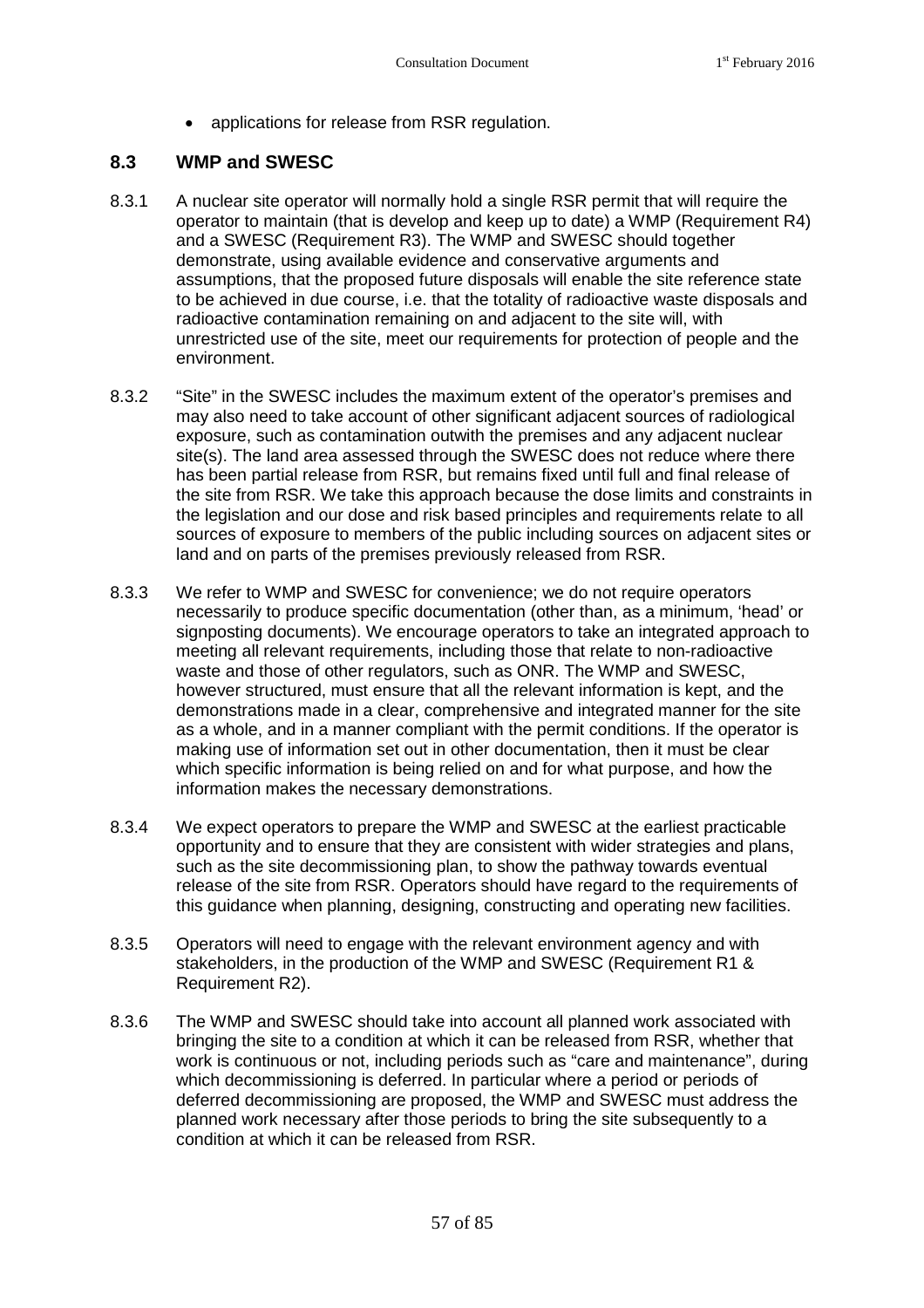- 8.3.7 All proposed disposals of radioactive waste set out in the WMP, whether on-site or off-site, will require authorisation in the normal way and are subject to the usual considerations. The plan cannot be considered to be feasible until and unless such authorisation is granted. The authorisation of disposals is discussed further in the next sub-section. We expect the WMP and SWESC to be comprehensive in their coverage at the time of application for a variation to dispose of radioactive waste, but we recognise that they may change.
- 8.3.8 The WMP and SWESC, as living documents, need to be consistent with each other, as they evolve with time. As decommissioning and clean-up proceed, implementation of the WMP will generate detailed records such as those for any onsite disposals. Understanding of the risks presented by disposals and contamination remaining on or adjacent to the site will improve, and hence uncertainties in the SWESC will tend to diminish.
- 8.3.9 The operator will need to maintain and modify both the SWESC and the WMP in the light of factors such as developments at the site, new information, changes in legislation and Government policy, and should comprehensively review them no less frequently than every 10 years . Crucially, the SWESC should be regularly reviewed and as necessary updated, to reflect the extent to which the WMP has been implemented. Likewise, the WMP should be reviewed and, steered by the SWESC, revised as necessary to ensure that it remains on track to achieve the site reference state at the due time.
- 8.3.10 Once an operator has completed all planned work involving radioactive substances, that is the WMP has been fully implemented, the risks to people and the environment presented by any remaining radioactive substances (in the form of residual contamination, or authorised on-site disposals), may be sufficiently low to allow for immediate unrestricted use of the site. But where the risks presented by the radioactive substances remaining on or adjacent to the site do not allow immediate unrestricted use, an operator may propose a period of restricted use, as part of an optimised plan for returning the site to a state where no control of the site is necessary for the purpose of protecting people and the environment.
- <span id="page-61-0"></span>8.3.11 If an operator wishes to make such a proposal, the operator will need to show in the SWESC that the controls provided for this period will be sufficient to meet the relevant requirements and that the arrangements for applying the controls can be relied on to be implemented as planned and maintained as long as necessary.
- 8.3.12 A proposal for a period of restricted use may need to include provisions for site surveillance with scope for remedial work if needed, a programme of environmental monitoring, arrangements for the preservation of records, and other controls. It will need to be supported by evidence that these provisions can be relied on to remain effective throughout the claimed period of time. Because of the major social changes that may accumulate over long periods of time, it is unlikely that the environment agencies would accept a claim for a period of restricted use lasting longer than 300 years from the end of planned operations involving radioactive substances. In that event we would expect the operator to undertake further work so as to reduce the proposed period of restricted use to less than 300 years.
- 8.3.13 If an operator proposes a period of restricted use for longer than several decades, issues such as site ownership, surveillance of the site and compliance with RSR permit conditions will be important considerations in our decisions regarding whether to accept that proposal.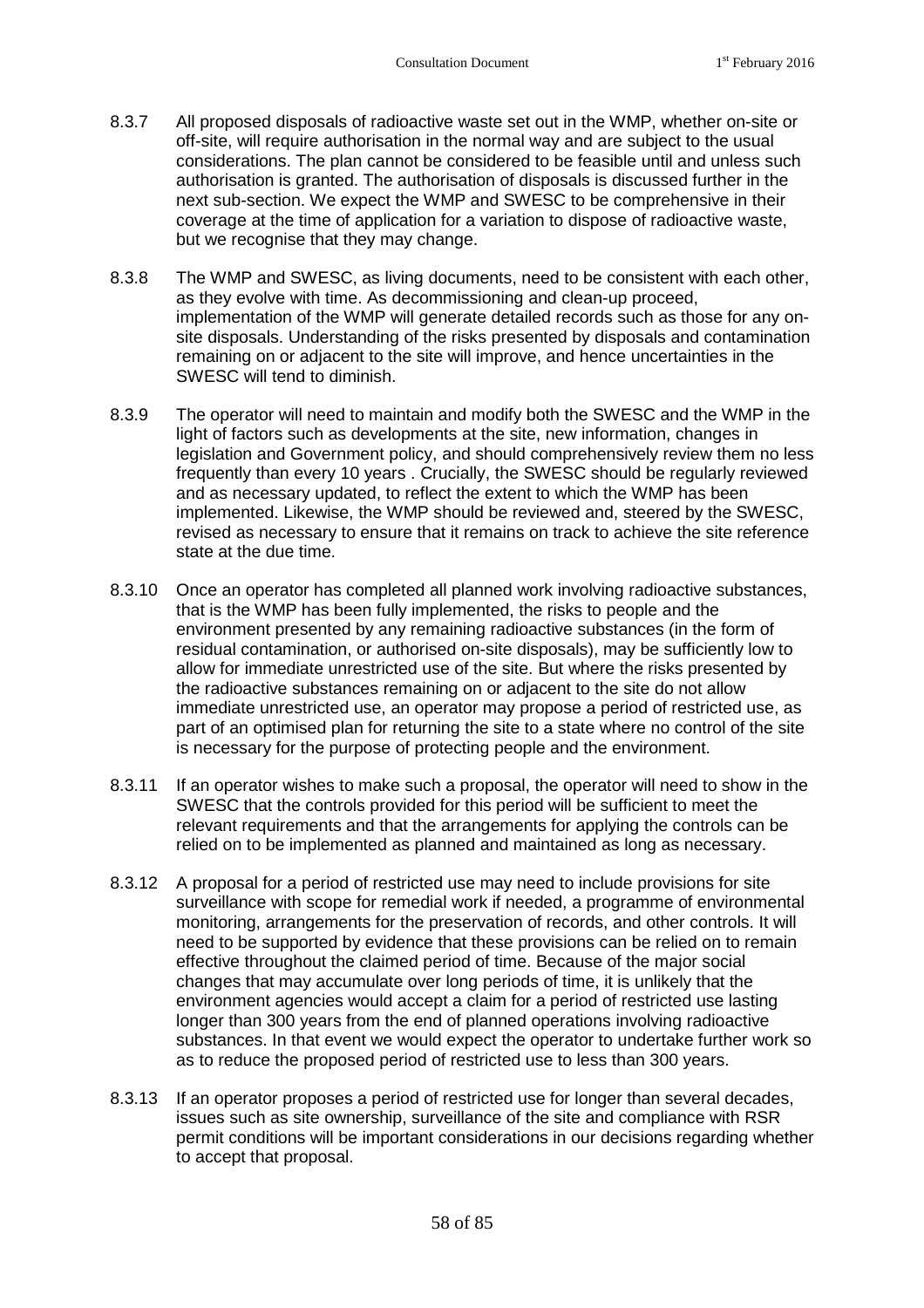- 8.3.14 The degree and extent of controls required will depend upon the risks presented by the radioactive substances remaining on or adjacent to the site, and are likely to change as those risks diminish with time. Figure 2 illustrates how such controls may change between the time that all planned works have ceased and the time at which the site reference state is attained. It is likely that the controls will initially be provided by the site operator's management arrangements for ensuring compliance with a RSR permit, and those will be regulated by the relevant environment agency. As the risks diminish, so will the degree and extent of controls, which may eventually be managed and regulated by parties other than the operator and the environment agency. The period of restricted use we describe here provides a function similar to "institutional control" or "institutional oversight", terms often used in international literature. We have chosen not to use this terminology here as definitions and understanding can vary. However, many of the concepts and intentions discussed above have similarities to the ideas presented in the literature that makes use of these terms.
- <span id="page-62-0"></span>8.3.15 By the time the operator submits an application for release of the site from RSR, work under the WMP should be complete and the SWESC should be in its final form. Uncertainties should have been reduced to levels requiring no further action.

## **8.4 Authorisation of specific disposals**

- 8.4.1 Most nuclear sites are permitted to dispose of radioactive waste by transfer off site to other "waste permitted persons". However, nuclear sites are not routinely permitted to dispose of radioactive waste to land on site.
- 8.4.2 Operators cannot emplace, or leave buried in situ, radioactive waste until and unless authorised to do so under RSR. An operator who wishes to do so should apply for a variation to the permit at the earliest practicable opportunity. An application for such a variation should be accompanied by:
	- a WMP setting out the proposed disposals, including options assessments demonstrating that these represent the optimised options; and
	- a SWESC demonstrating that, after implementation of the WMP, the site will reach a condition consistent with our requirements for release from RSR, such that the site reference state will be achieved at an appropriate time.
- 8.4.3 An operator will need to seek subsequent variations if it proposes changes to the on-site waste disposals set out in the WMP.
- 8.4.4 Where disposal is to a dedicated on-site specialised waste disposal facility, we may authorise this separately where appropriate.
- 8.4.5 Figure 1 illustrates a range of possibilities for the disposition of radioactivity from a decommissioning nuclear site. It shows examples of the disposal of radioactive waste, on-site or by transfer off site and, for completeness, includes ground/groundwater contaminated by radioactivity and left in situ.

## Optimisation of radioactive waste disposal

8.4.6 In all cases operators should undertake an assessment of all reasonably practicable options for the management and disposal of radioactive solid waste, including waste in situ, as part of identifying the optimised disposal route. Where the operator wishes to dispose of waste on site, including leaving waste in situ, the operator should demonstrate that this: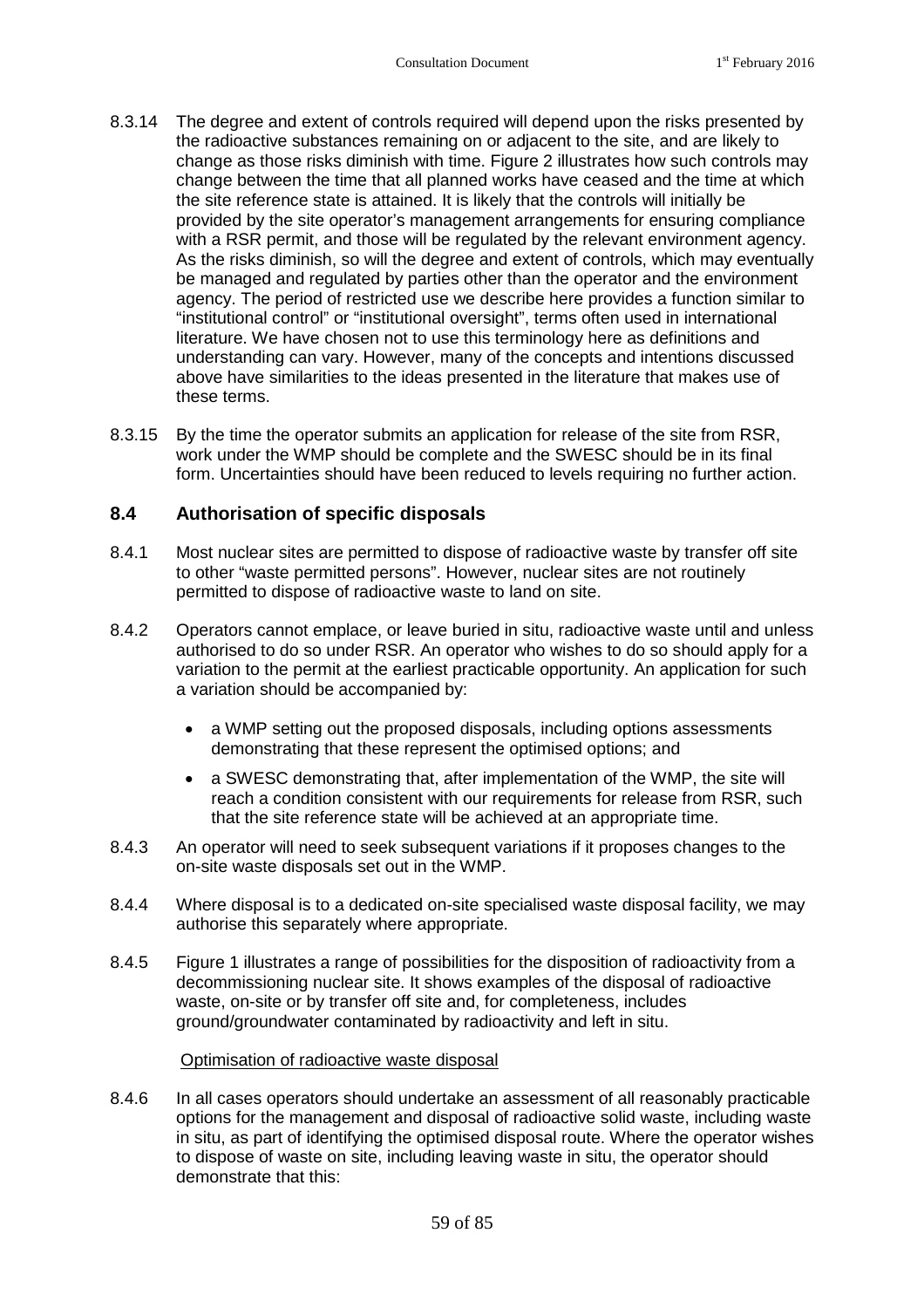- is an optimised disposal option for that waste in the context of the site as a whole;
- is consistent with bringing the site to a condition at which it can be released from RSR; and
- can be done in accordance with the relevant principles and requirements in our guidance, as demonstrated through the SWESC and an ESC for a dedicated disposal facility where required.
- 8.4.7 Operators should have regard to the considerations set out in the low level waste (LLW) policy (DEFRA 2007). In general, these considerations also apply to waste having higher levels of activity, such as buried structures with localised areas of higher contamination.
- 8.4.8 Operators should also manage radioactive waste in relation to its non-radiological properties to standards consistent with that for non-radioactive waste and should therefore have regard to these in their options assessments. This is likely to be particularly relevant to demolition or excavation waste, where waste may be chemically and physically similar to non-radioactive waste, differing only by having elevated radioactivity content.

## Taking advantage of radioactive decay

- 8.4.9 An operator may wish to take advantage of radioactive decay in optimising the management of radioactive waste, including its eventual disposal. The operator will need to declare any such intention in the WMP, and demonstrate how this is the optimised management option for the waste. Any such arguments will also need to ensure that the radioactivity is adequately controlled to minimise migration into or through the environment during the period of radioactive decay.
- 8.4.10 Proposals for taking advantage of decay and hence delaying disposal will only be acceptable to the environment agencies where, at the end of the decay storage period, the intention is to remove the waste and transport it for disposal at another location. Where there is no intention by the operator to remove waste after a period of decay storage, we regard this as a de facto decision to dispose of the waste in situ while it is still radioactive waste. We shall expect the operator to declare this intention in the WMP and to apply for authorisation to dispose of the radioactive waste.
- 8.4.11 If the waste has decayed to out-of-scope levels at the time of any removal and transport, it will be subject to environmental legislation applicable to directive waste and will need to be dealt with accordingly.

## On-site disposal of radioactive waste in a dedicated facility

- 8.4.12 An operator may seek to dispose of radioactive waste to a dedicated on-site facility (see Figure 1. B). For full guidance on the environment agencies' requirements for authorisation of such a facility, operators should refer to our NS-GRA (Environment Agency et al 2009).
- 8.4.13 Such a dedicated radioactive waste disposal facility will require its own ESC. The operator should take full account of the risks assessed in the facility-specific ESC within the SWESC for the site as a whole.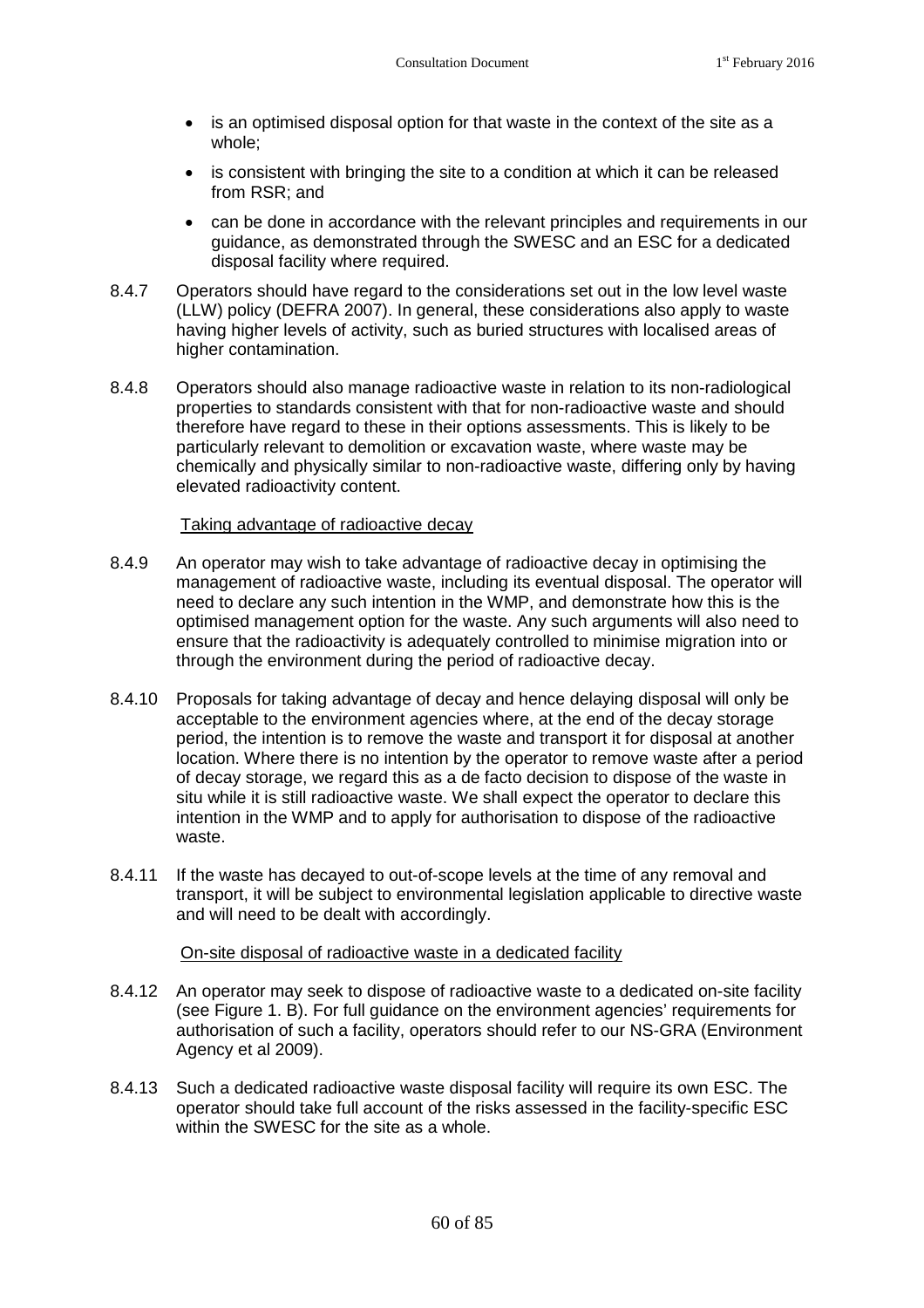## On-site disposal of buried waste in situ

- 8.4.14 An operator may seek to dispose of radioactive waste, such as a buried object or structure, by leaving it in situ permanently (see Figure 1. C & D). As with all radioactive waste, an operator must apply for a variation to the site permit before such disposals can be authorised.
- 8.4.15 We consider it imperative that the operator makes a timely assessment of the optimised disposal option for buried radioactive waste, i.e. whether to dispose of it in situ, or to retrieve and dispose of it in some other manner. The operator should therefore set out the intent in the WMP at the earliest opportunity.
- 8.4.16 Unless and until we authorise an in situ disposal, we will normally regard buried waste as waste awaiting retrieval and disposal. We will need to be satisfied that:
	- the operator intends to retrieve and dispose of the waste and that that intent is feasible; and
	- the waste will not lead to unacceptable impacts before or after retrieval.
- 8.4.17 In this context we regard "feasible" as including legal considerations in general and RSR legislation and policy in particular. That is, to be feasible, proposals should in general meet the requirements of RSR legislation and the objectives of Government policy, as well as being implementable in practical terms.
- 8.4.18 Where there are substantial reasons to leave waste in place for long periods of time prior to its retrieval, operators must set out the optimised timescales for this in their WMPs. In determining those timescales, the operator must consider issues such as the potential for migration of radioactivity from the waste into the environment before retrieval and physical changes to the waste affecting the ability to retrieve it.
- 8.4.19 We may conclude that an operator has in effect disposed of waste in situ where:
	- the operator has not declared any intent to retrieve the waste in the WMP; or
	- we are not satisfied that any stated intent to retrieve the waste is feasible or will be implemented.
- 8.4.20 We will take appropriate enforcement action for any unauthorised disposal of radioactive waste.

## On-site disposal of radioactive waste for a purpose

- 8.4.21 An operator may seek to dispose of radioactive waste on site for a purpose (see Figure 1. E, F & G) such as:
	- making land safe, for example by filling voids;
	- constructing roads, tracks and hard-standing; or
	- constructing bunds, barriers or screens.
- 8.4.22 An operator proposing to dispose of radioactive waste for such a purpose, in addition to demonstrating that the disposal is in accordance with the requirements summarised at 8.4.2, should also demonstrate that such waste has a suitable physical and chemical specification and averts, or reduces, the need to import to the site, material that would otherwise be needed for that purpose. All such works must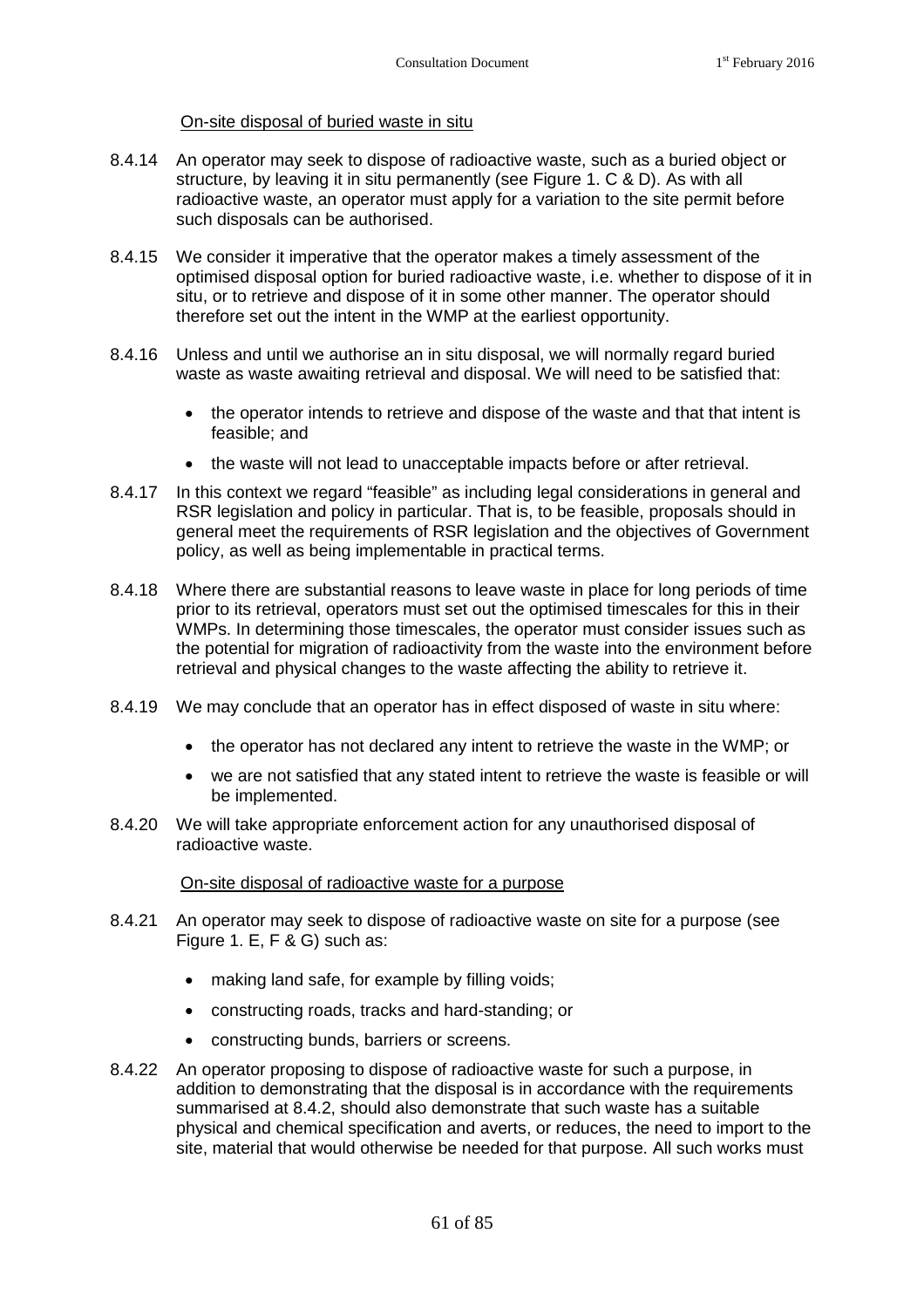be done in accordance with relevant legislation and engineering standards and good practice.

- 8.4.23 The operator also needs to take account, in a proportionate manner, of additional relevant considerations in the NS-GRA, in particular:
	- NS-GRA Requirement R12 : the design, construction, operation and closure of the facility (whether engineered or natural); and
	- NS-GRA Requirement R13: waste acceptance criteria (in relation to the nature of waste to be emplaced).
- 8.4.24 There is no equivalent in RSR to the concept of "recovery", as used in the Waste Framework Directive. Radioactive waste disposed of for a purpose remains radioactive waste until the site on which it was disposed of is released from RSR.

## Management of waste awaiting disposal

- 8.4.25 Where radioactive waste is stored in a dedicated storage facility, the waste should be packaged and the facility designed and operated to prevent escape of radionuclides and to minimise waste from eventual decommissioning and demolition of the facility.
- 8.4.26 Where the proposal is to leave waste in situ for a period of time or in open stockpiles (as might be the case for demolition rubble) the operator will need to demonstrate that any migration of radioactivity into the environment during storage is acceptably low. Such a demonstration will require characterising the waste adequately in terms of its radionuclide content and physical and chemical form so that the storage period and the potential magnitude and effect of migration can be assessed in the SWESC. The stored waste may also require monitoring for migration.

## **8.5 Release from RSR**

- 8.5.1 An operator may apply for release from RSR for part or all of a nuclear site. The detailed application process differs between Scotland and England and Wales and is not described in this guidance. The following describes the substantive approach to release which is common across the UK.
- 8.5.2 Operators may seek release of the site as a whole, or in steps whereby parts of a site are released before final release of the remaining part of a site. Decisions on the timing of applications for release and their extent, that is whether for partial or full release, are for the operator to make, and not for the relevant environment agency to stipulate. However, we encourage the operator to minimise the number of separate applications to minimise the administrative burden on both itself and us.
- 8.5.3 Before we will agree to release from RSR, operators must meet the following criteria:
	- all disposals of radioactive waste have definitively ceased; and
	- the site meets our standards (as set out in chapters 4 and 5).
- 8.5.4 In all cases, the operator will need to demonstrate that the first criterion above is met for the area subject to the application (whether part or all of the site) and that the second criterion will be met for the site as whole. Here "site" has the meaning described in paragraph [8.3.2.](#page-60-0)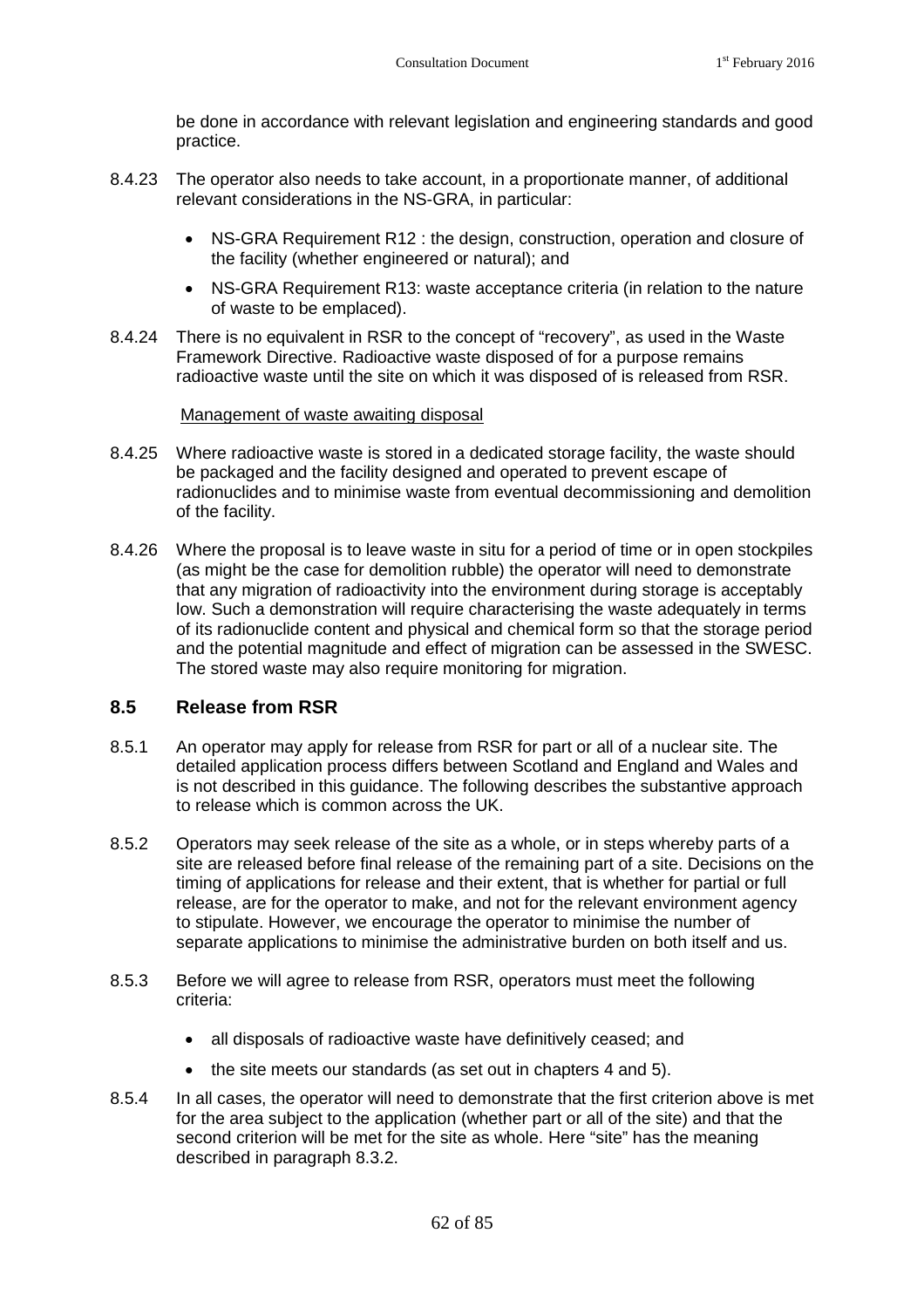- 8.5.5 Where an operator seeks release of a part of a site, we will need to be satisfied that further work in the area for which release is sought will not be required in order to meet the standards across the site as a whole.
- 8.5.6 Operators need to satisfy both criteria before we will agree to their release from RSR and we can refuse the application where the operator is unable to make these demonstrations to our satisfaction.
- 8.5.7 These criteria are described in turn below.

## Definitive cessation of radioactive waste disposal

- 8.5.8 RSR permits for nuclear sites are issued for the disposal of radioactive waste, and operators thus need to have definitively ceased waste disposal before we will agree to any application for release from RSR. This means in practice:
	- operators are no longer carrying on any process or activity on site involving the generation and disposal of radioactive waste and there is no prospect of resuming such activities. This includes all work involving radioactive substances necessary to bring the site to a condition at which it can be released; and
	- there is no waste on site awaiting disposal (whether disposals on-site or transfers off-site).
- 8.5.9 The first point means that, in general, all processes or activities that may generate radioactive waste for disposal, such as operational plant, the processing and treatment of waste, or decommissioning and clean-up, have definitely ceased on the part of the site for which release is sought. That is, they have ceased permanently rather than are being suspended for a period, such as during "care and maintenance", before being restarted later.
- 8.5.10 In particular, operators will need to demonstrate that all planned work involving radioactive substances necessary to bring the site to a condition at which it can be released has been completed. That is, the site (or the part of the site subject to the application) has passed the "end of planned work", shown in Figure 4. Operators should demonstrate the end of planned work through a combination of:
	- Completion of all planned works as set out in the WMP; and
	- Demonstration through the SWESC that the standards for release will be met without the need for further work involving radioactive substances. This demonstration is linked to "meeting our standards for release" in the next subsection.
- 8.5.11 Waste awaiting disposal means radioactive waste that has not yet been disposed of lawfully by transfer from the site, or by on-site burial, deposit or leaving in situ in accordance with the site's RSR permit. Waste lawfully disposed of on the site remains radioactive waste until the site is released from RSR, at which point it ceases to be radioactive waste. We will not grant release from RSR where waste, including waste in situ, remains on site awaiting disposal.

## Meeting our standards for release

8.5.12 The second criterion for release in 8.5.3 is that the operator uses the SWESC to demonstrate to us that the site meets the standards in this guidance for the protection of people and the environment.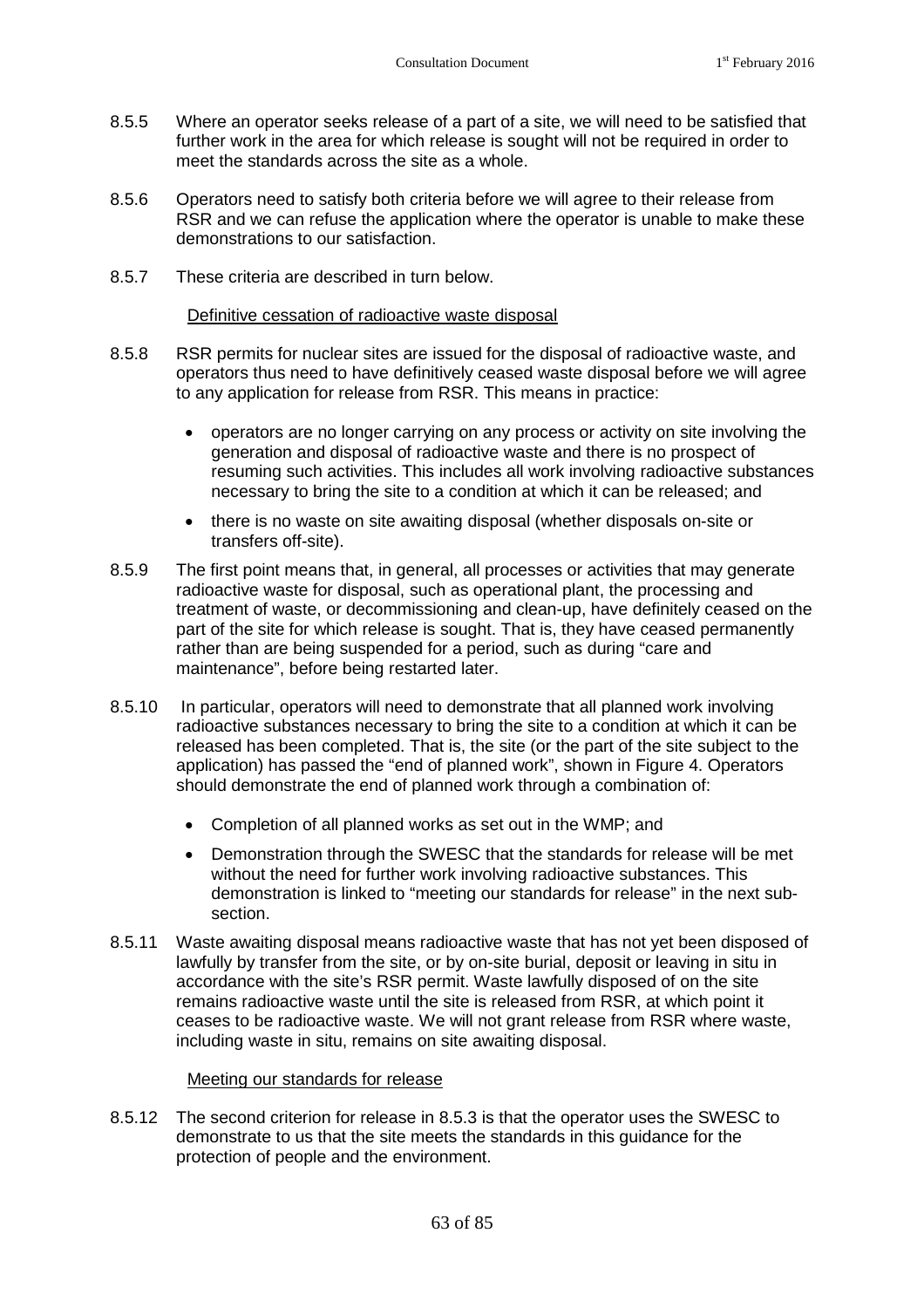- 8.5.13 The site reference state has been attained when the SWESC shows that the residual risks presented by radioactivity remaining on site are, and will continue to be, consistent with our risk and dose guidance levels (including human intrusion), without the need for controls to limit exposures. This means that the site is available for unrestricted use and the operator may apply for release of the site from RSR.
- 8.5.14 However, if the SWESC relies on a period of restricted use(see [8.3.11](#page-61-0)to [8.3.15\)](#page-62-0) to maintain controls to limit exposures until the residual risks have naturally attenuated to become consistent with our guidance levels, the site reference state will not be attained until the need for those controls has come to an end (see Figure 2). As we explain at 8.3.12, this must occur no later than 300 years after cessation of all planned works on site involving radioactive substances.
- 8.5.15 The operator may also apply for release of the site from RSR before the end of the period of restricted use. We may agree, if the operator can provide assurance that the arrangements for control of the site, necessary to protect people and the environment, can and will be undertaken and maintained by another suitable body for the duration of the period of restricted use claimed in the SWESC. This corresponds, in Figure 2, to the time of release taking place at a point where substantial controls, needed to protect people and the environment, can give way to reduced controls, which may be managed and regulated by bodies other than the operator and the environment agency. Depending on the particular circumstances of a site this could occur at any point between the times of "earliest release" and "latest release" in Figure 2.
- 8.5.16 In all cases we anticipate there will be a minimum period before release from RSR to allow for validation monitoring (see Requirement R13).
- 8.5.17 We will not normally agree to partial release of a site, where this leaves a number of physically separate parts of the original site subject to regulation and potentially with restrictions on use. That is because we consider that such partitioning of the site into separate areas might have an adverse effect on regulation under RSR and on the provision of site surveillance and controls on use, both before and after release from RSR. A site may decrease in extent by progressive release of peripheral areas, but we expect there to be a single and continuous permitted area until full and final release from RSR.
- 8.5.18 As a general simplifying presumption, any land containing or contaminated by radionuclides below the RSR out-of-scope values may be taken to meet the standard for release from RSR without further assessment of radiological effects. This does not mean there is a general expectation that land should be remediated to out-of-scope values, but rather that where this is the case the standard is presumed to have been met without more detailed assessment. This remains subject to satisfactory characterisation of the area being considered for release from RSR.

## Interaction with ONR de-licensing

8.5.19 There is currently no formal statutory link between surrender of the RSR permit and ONR's process for de-licensing (taken to include ending of the period of responsibility) under NIA 65. Under EPR an operator can apply for surrender at any time. For clarity, this means that there are no legal requirements about the order in which an operator can seek surrender of the permit and de-licensing of the site, nor any statutory interaction between the two.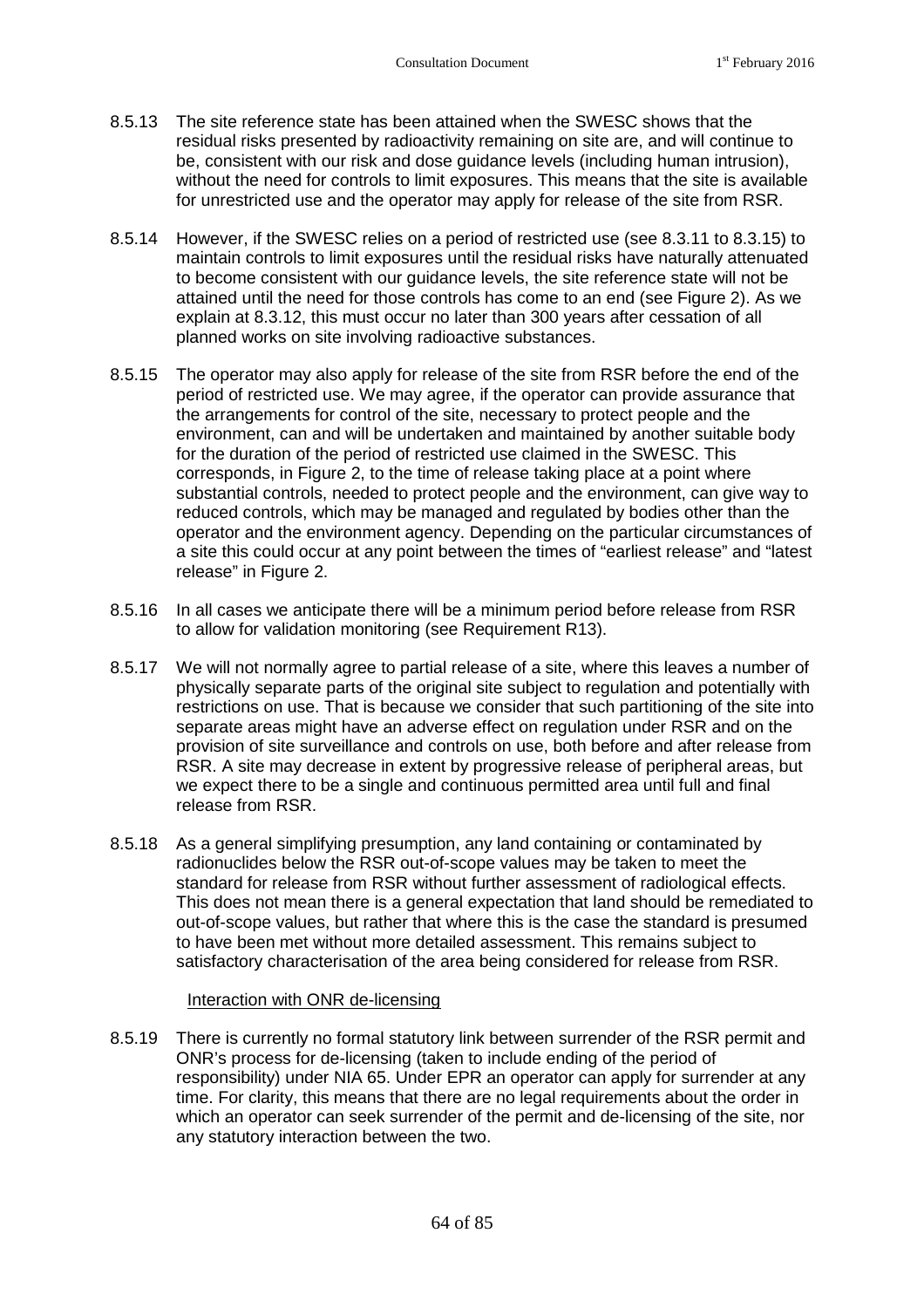- 8.5.20 We do not accept that ending of the period of responsibility under NIA 65 is an automatic or sufficient demonstration that the permit can be surrendered. In every case, the operator needs to apply and make the necessary demonstrations to the relevant environment agency for surrender of its RSR permit.
- 8.5.21 We would, however, encourage operators to coordinate their plans for RSR release with arrangements for compliance with the specific conditions in its nuclear site licence that affect land quality management. As appropriate, the operator's planning for RSR release should also align with its intent to satisfy ONR requirements.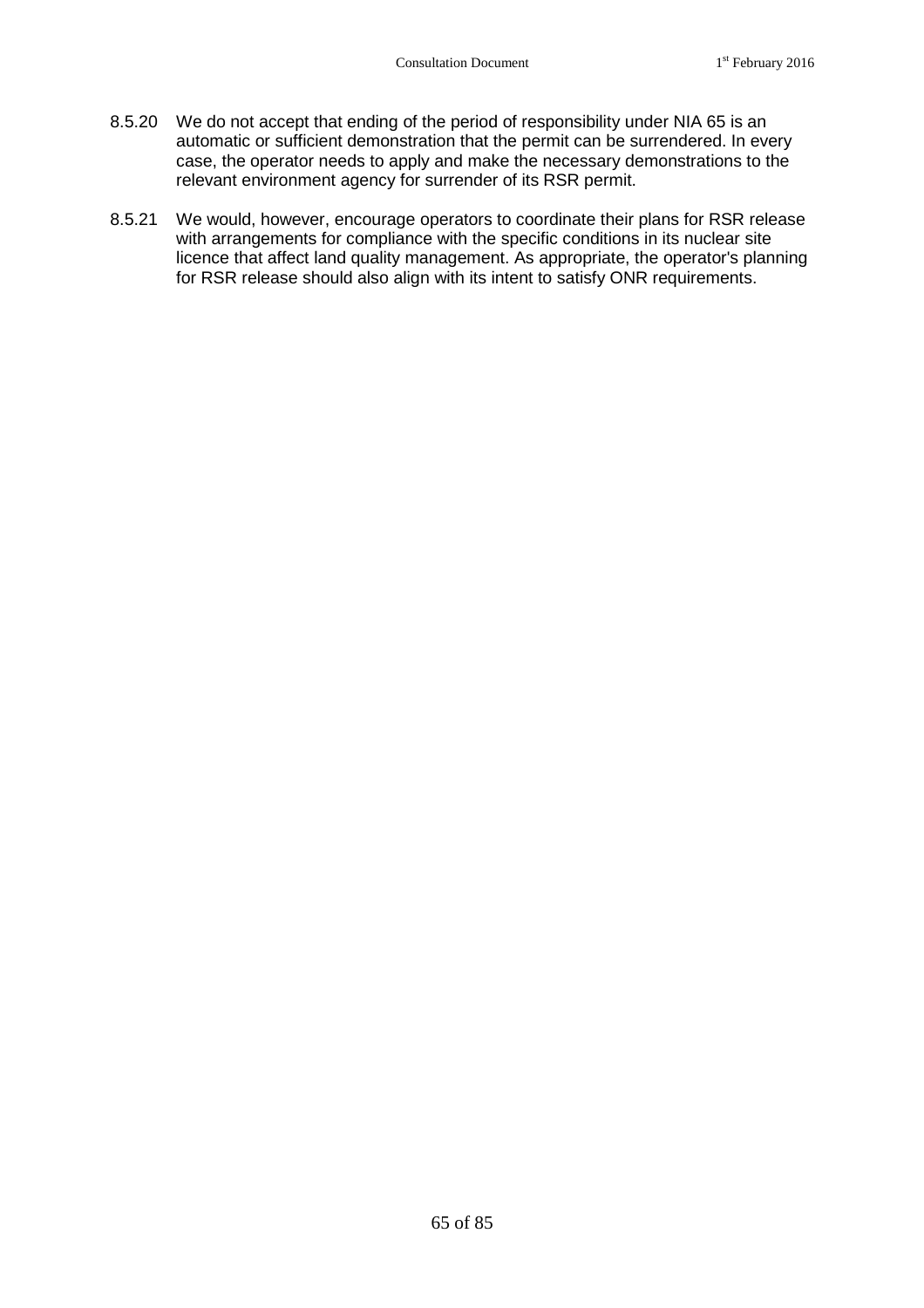# *Part IV Figures*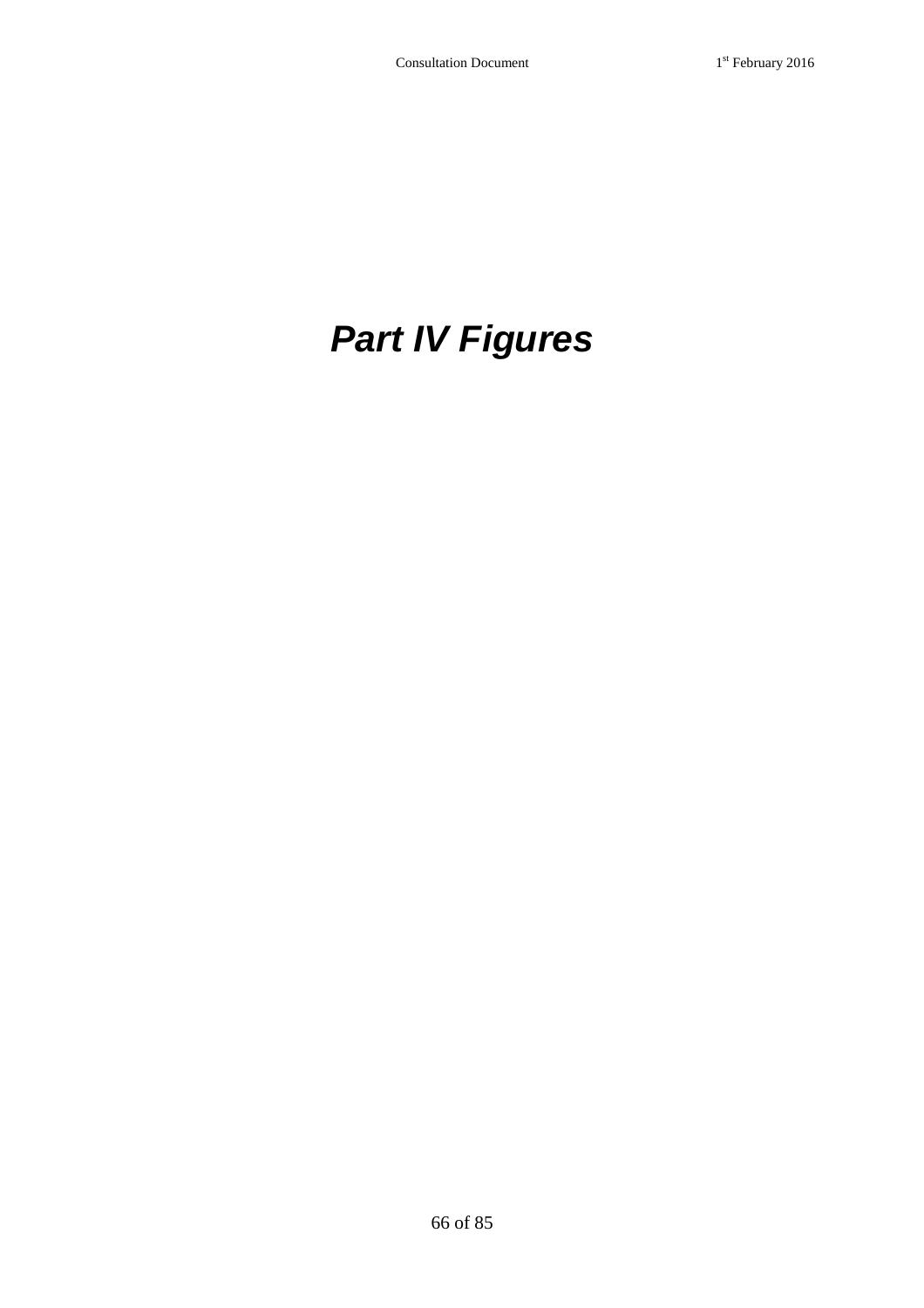## **9. Figures**

## **Figure 1 Possible disposition of radioactivity from a decommissioning nuclear site**

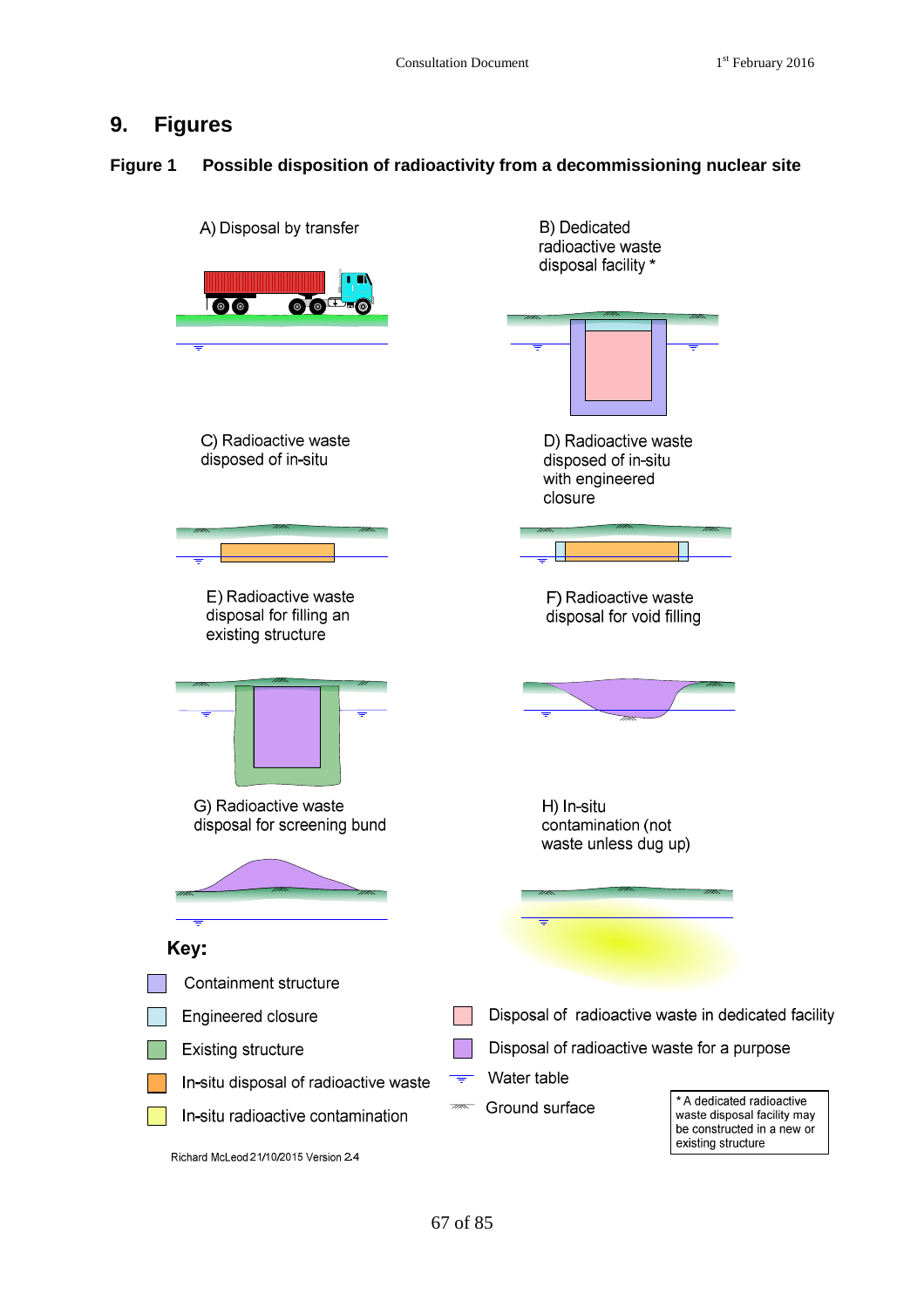

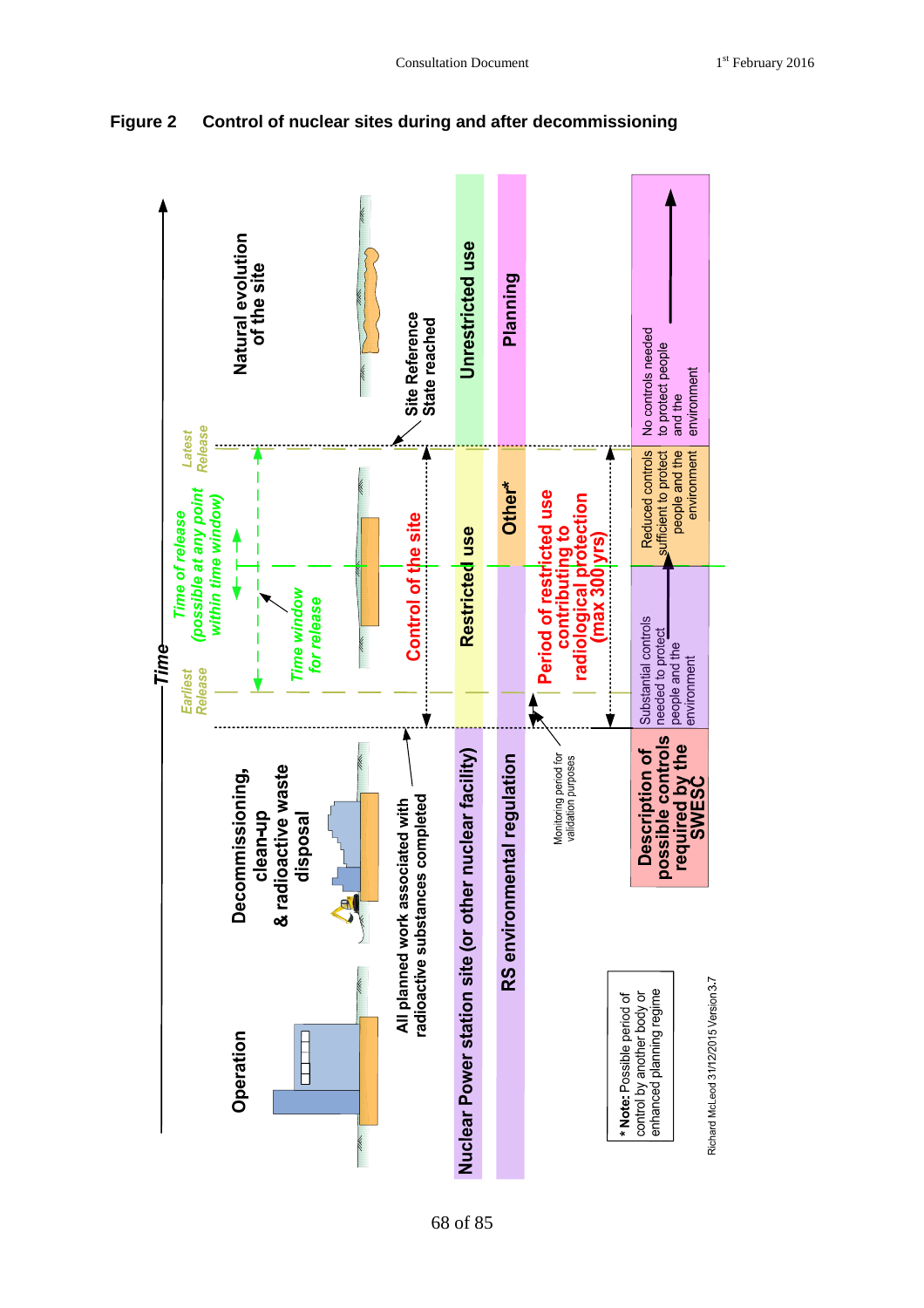

**Figure 3 Trade-offs for on-site management of radioactive waste**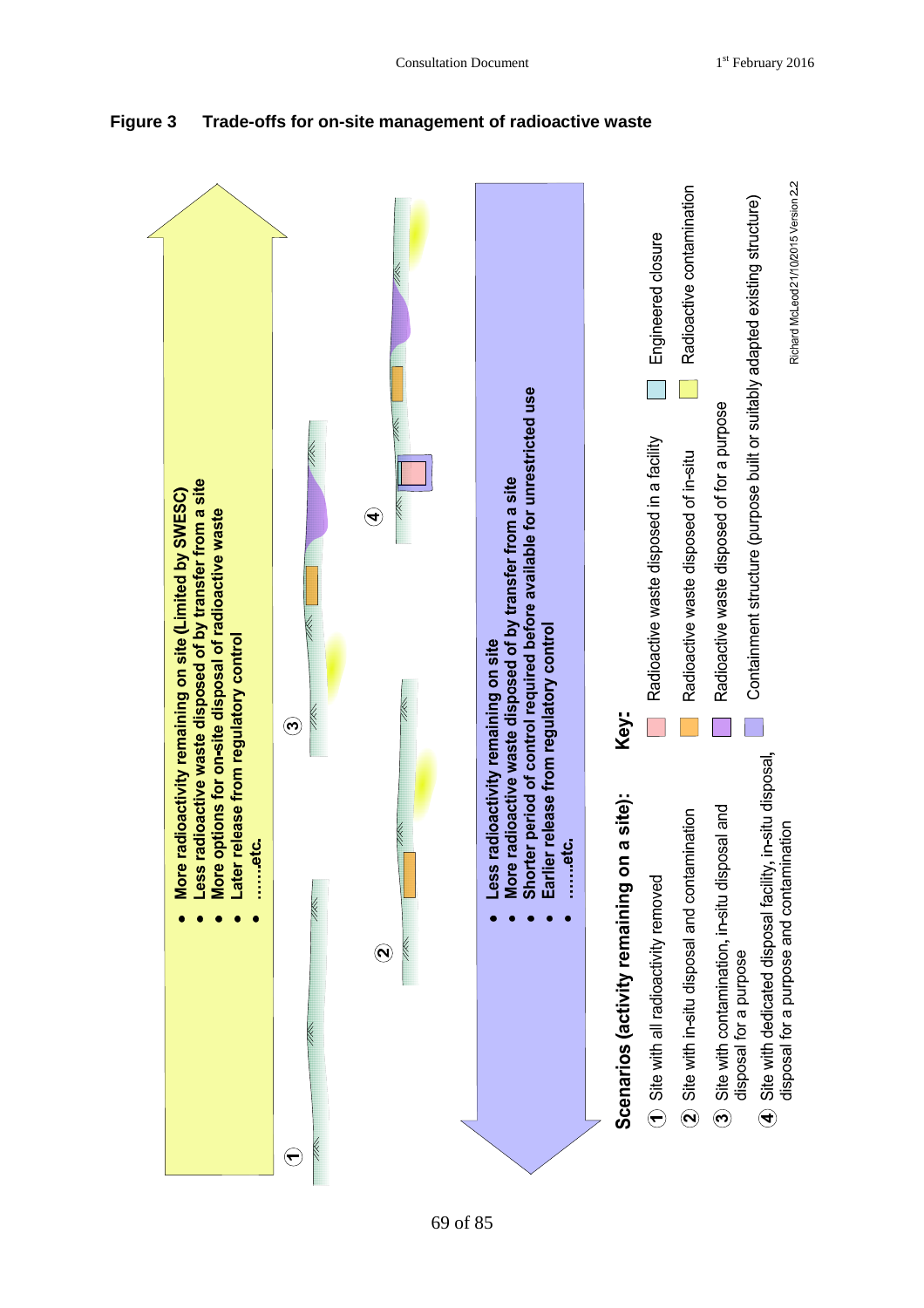



#### 70 of 85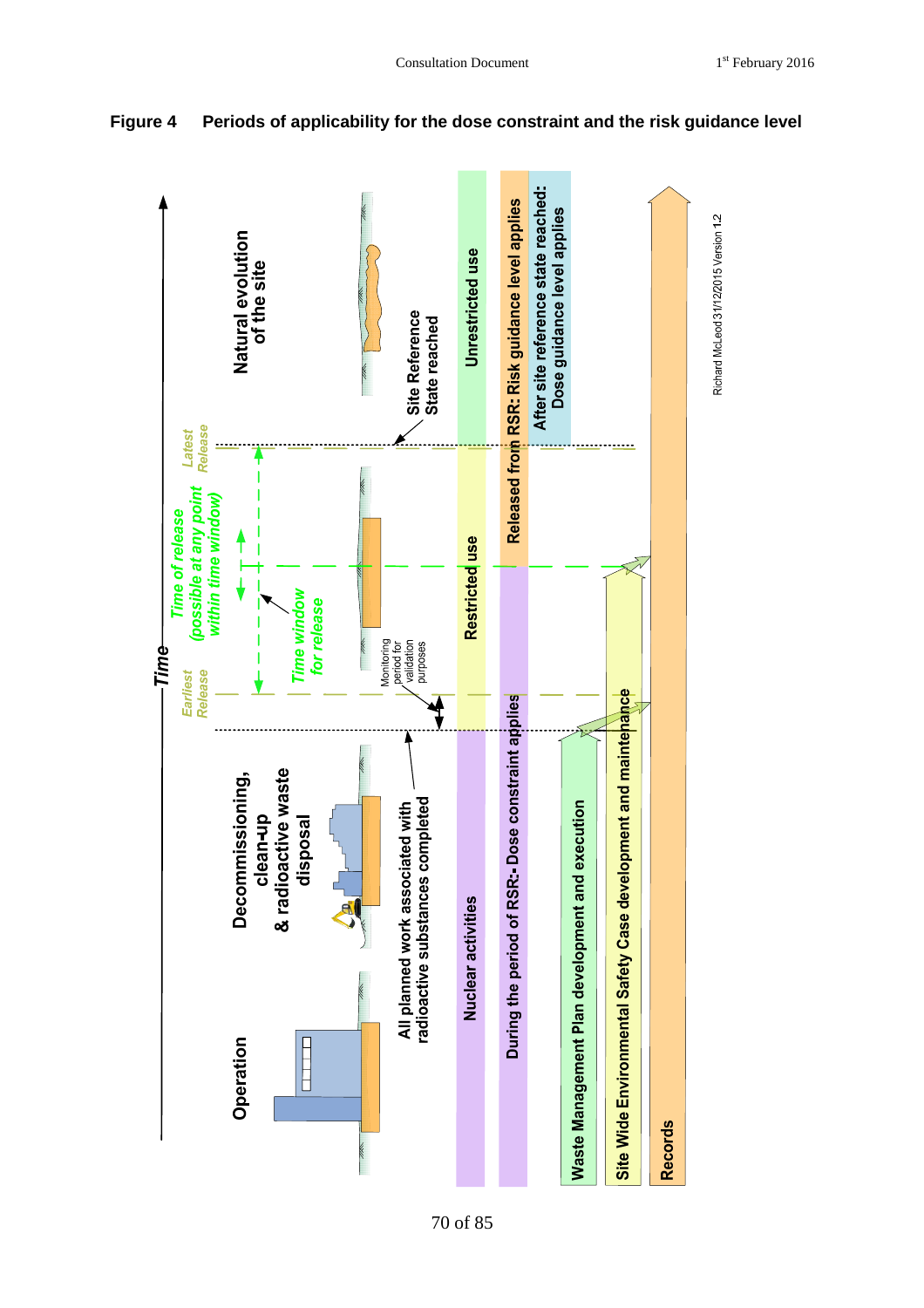# **Figure 5 Relationship between SWESC and the NS-GRA**



# **SWESC addressing all requirements (on and adjacent to the site)**

Richard McLeod 31/12/2015 Version 1.0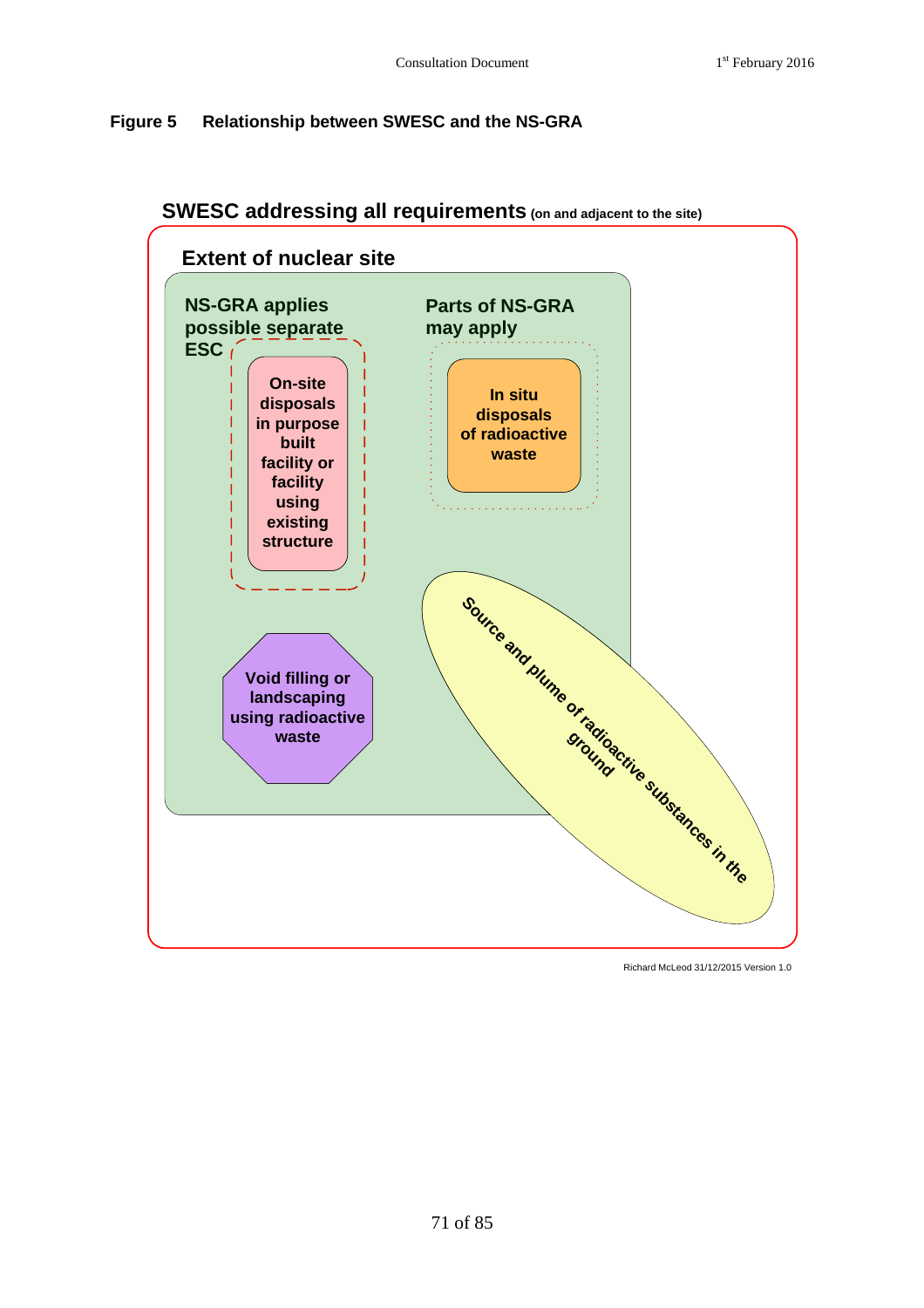

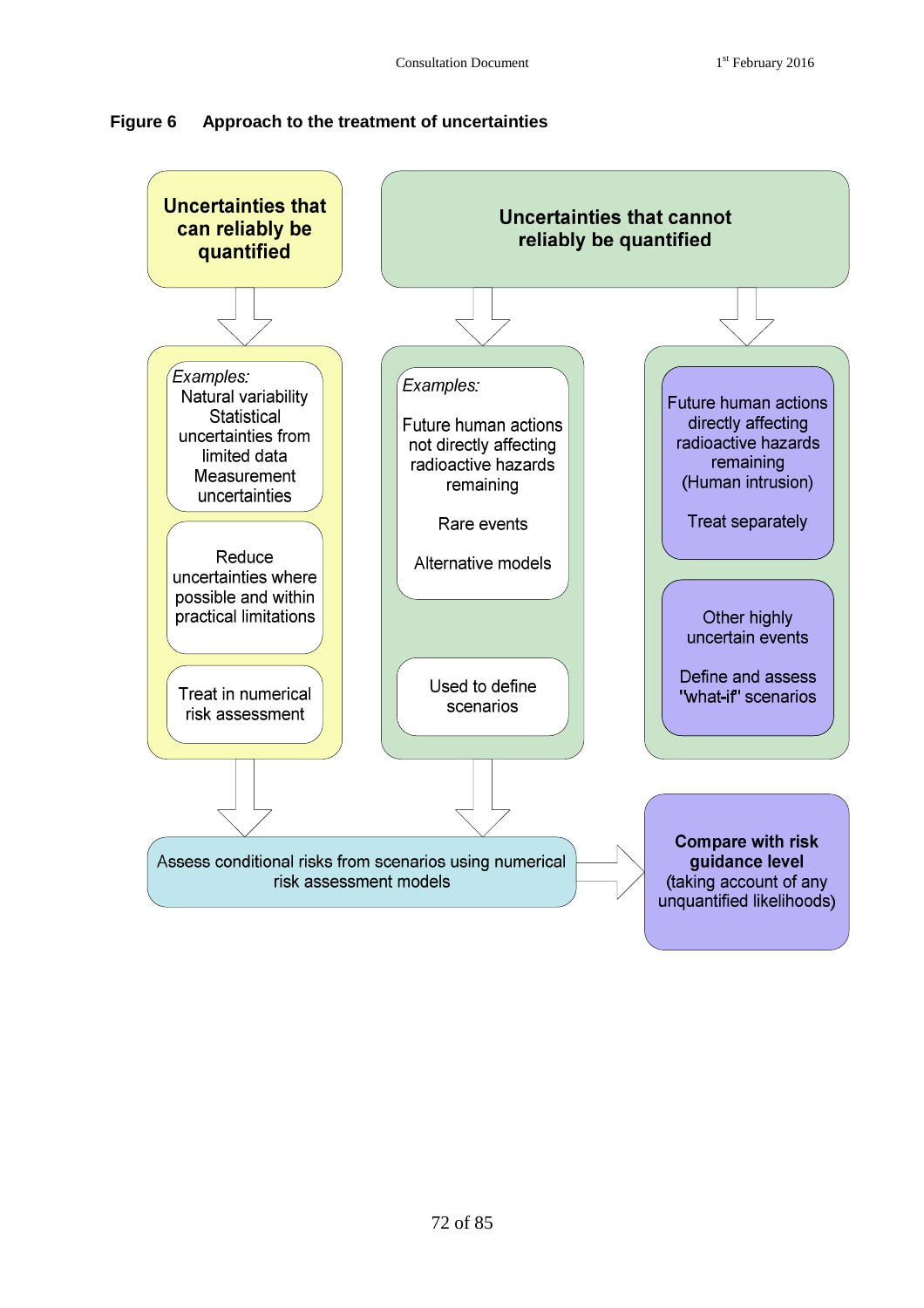# **Figure 7 Approach to the treatment of human intrusion after the site reference state has been reached.**

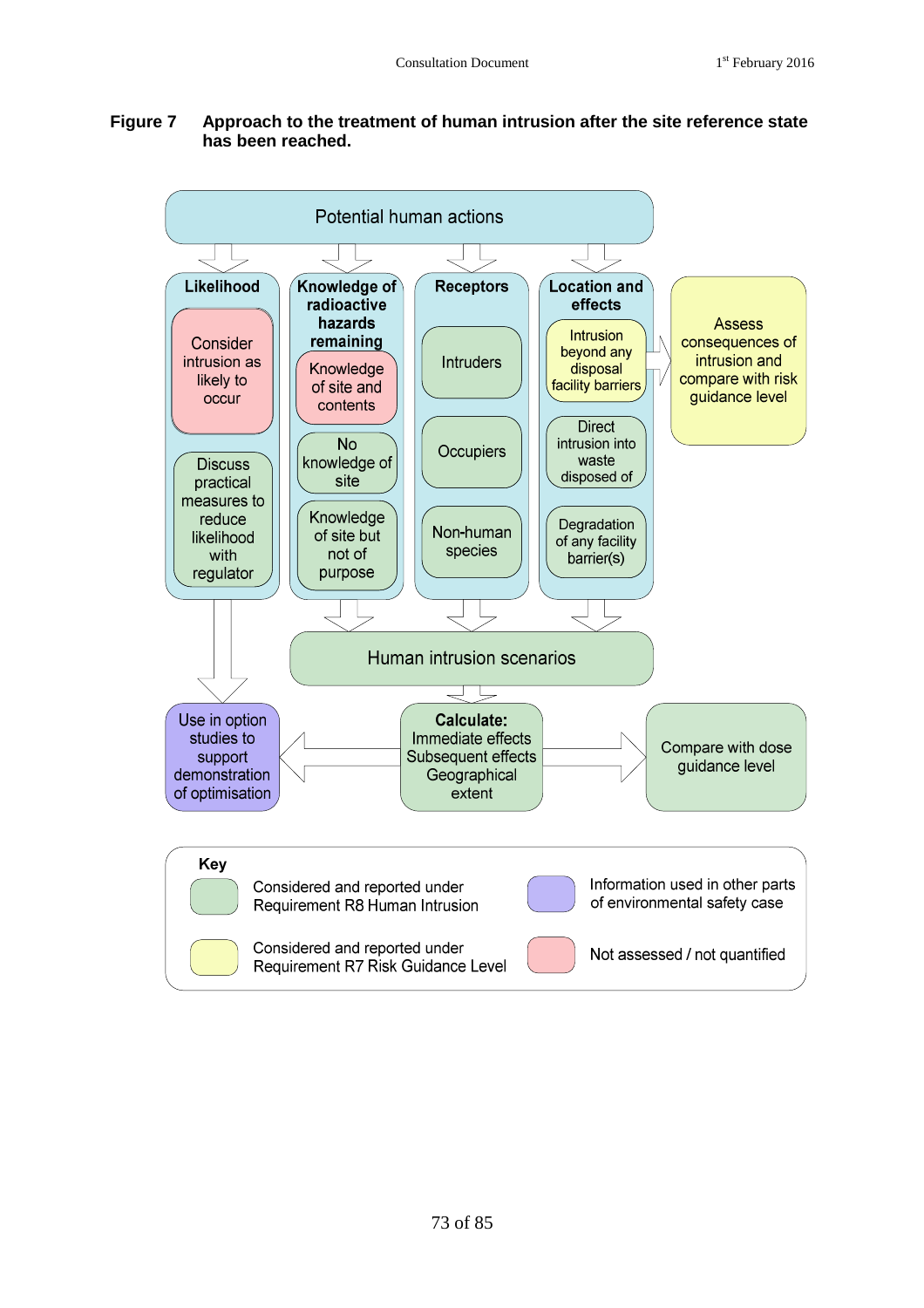#### **Figure 8 Relationship between "radioactive waste" and "directive waste" management**



Key: RSA93 = Radioactive Substances Act 1993 EPR10 = Environmental Permitting (England & Wales) Regulations 2010<br>WML(S)R11 = Waste Management Licensing (Scotland) Regulations 2011 W(E&W)R11 = Waste (England & Wales) Regula

Andrew Whittall 21/10/2015 Version 1.0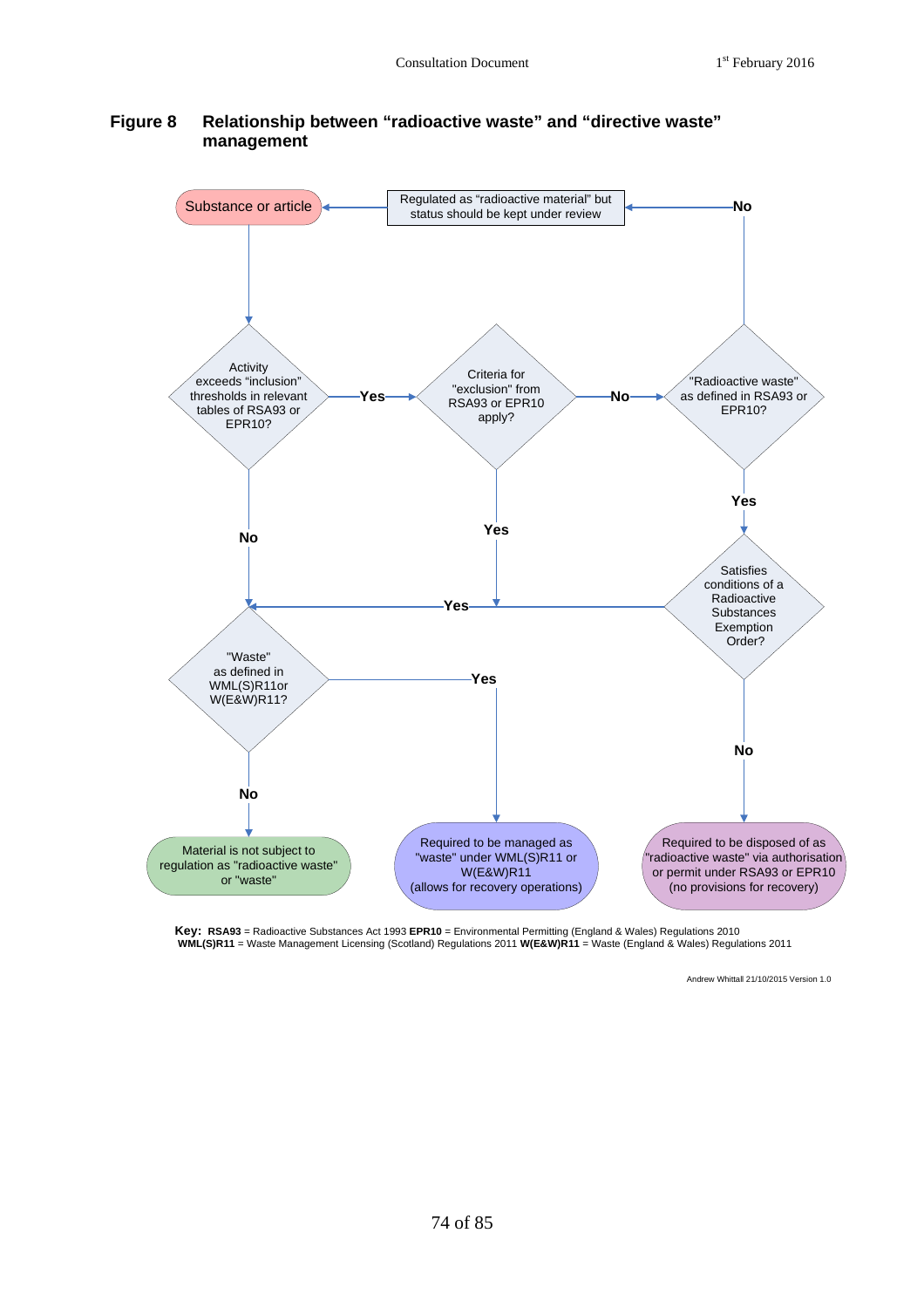Notes to Figure 8

- Background, both natural and artificial (arising from global circulation of radionuclides from past activities) may (with some restrictions) be deducted prior to comparison with relevant tables in RSA93/EPR10.
- A substance or article containing radionuclides only with half-life <100s is excluded.
- A substance or article contaminated by radioactivity is not radioactive material provided it was not contaminated to use its radioactive, fissile or fertile properties AND it remains on the premises where it was contaminated. This exclusion ceases to apply once the material is removed from the premises, and/or it becomes radioactive waste.
- A substance or article contaminated as a result of lawful disposal of radioactive waste is excluded from RSA93/EPR10 i.e. it is neither radioactive material nor radioactive waste. Solid radioactive waste ceases to be radioactive waste once the authorisation or permit under which it was disposed of has been revoked or surrendered. Any such excluded substances, articles or waste may become radioactive waste again if subsequently subject to a process, unforeseen at the time of disposal, that significantly increases exposures to people or biota.
- Property (i.e. land) contaminated by radioactivity is excluded, provided the contamination remains in situ. If remediation of the property produces waste which falls within scope of RSA93/EPR10, then that is radioactive waste, and must be disposed of in accordance with a permit or an exemption order.

NB. These notes are intended only as a summary; for full understanding of the law, please consult the relevant legislation and the Government-published Guidance on the scope of and exemptions from the radioactive substances legislation in the UK(PB 13624)September 2011.

## NOTE:

On a nuclear licensed site, radioactive material, radioactive waste and radioactively contaminated land and groundwater are regulated by the Office for Nuclear Regulation as "nuclear matter" under the conditions of the nuclear site licence.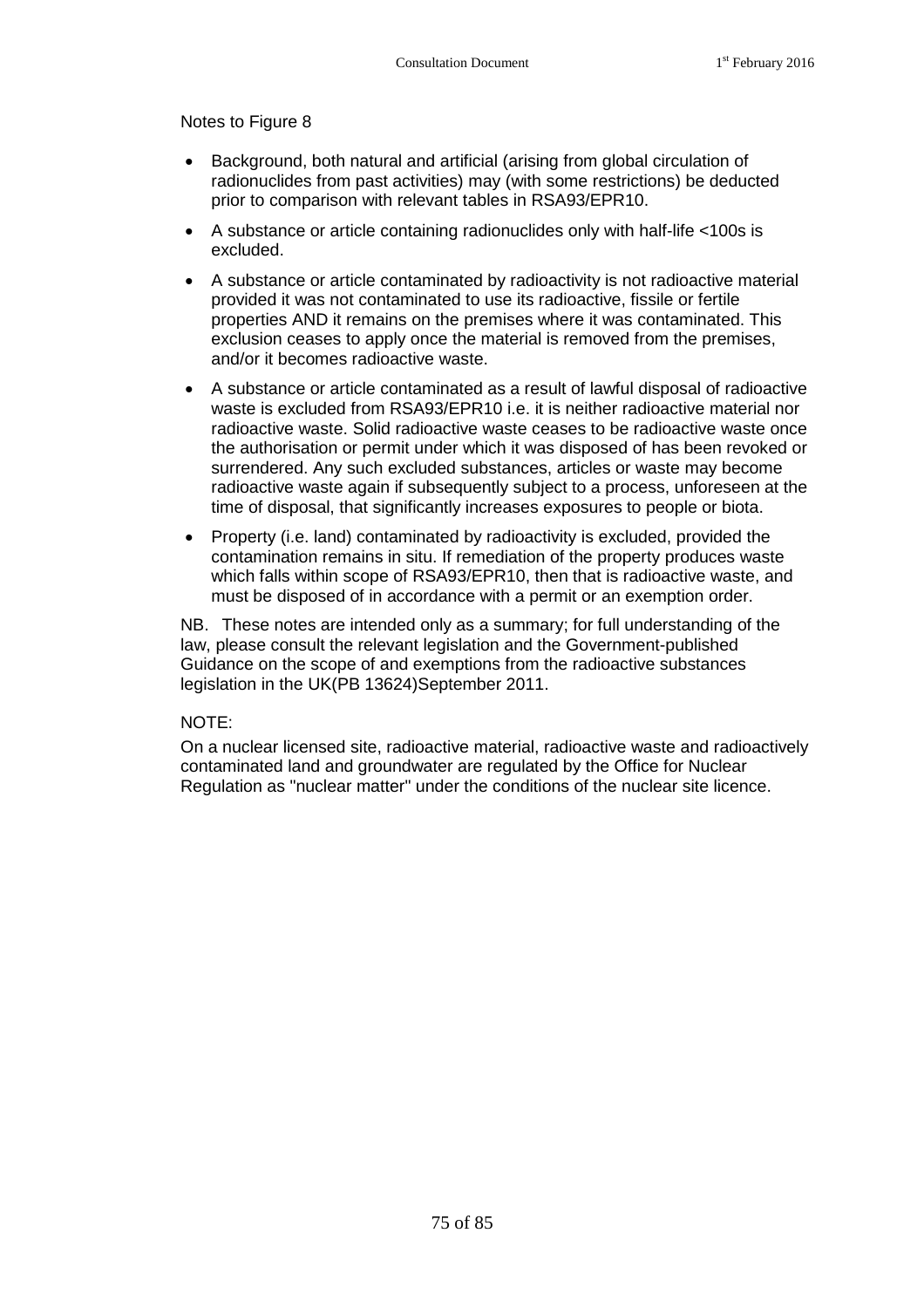# *Part V: References, Glossary and Acronyms*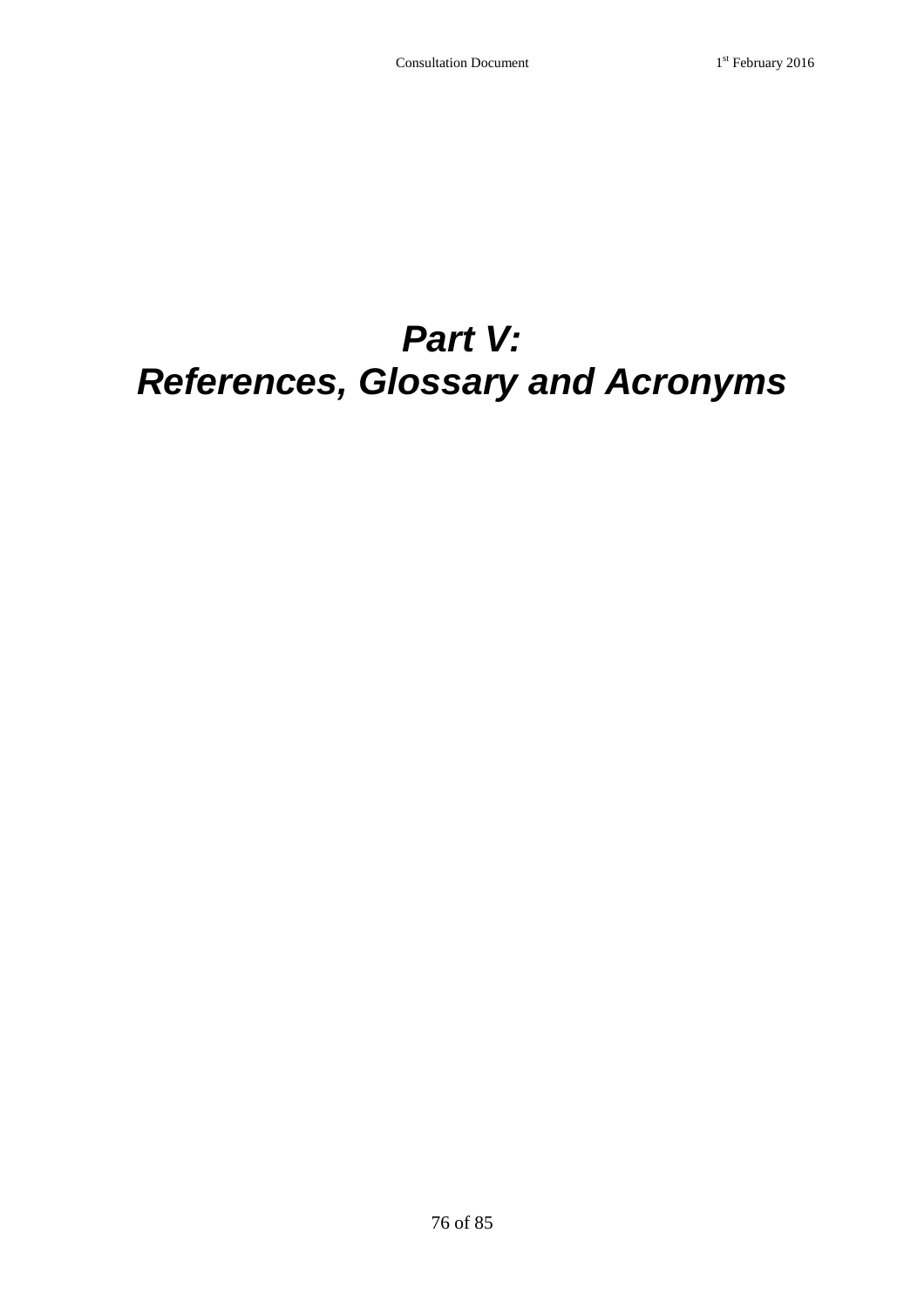# **10. References**

Andersson, P., Beaugelin-Seiller, K., Beresford, N. A., Copplestone, D., Della Vedova, C., Garnier-Laplace, J., Howard, B. J., Howe, P., Oughton, D.H., Wells, C. and Whitehouse, P. 2008. Numerical benchmarks for protecting biota from radiation in the environment: proposed levels, underlying reasoning and recommendations. Deliverable 5 of the Protection of the Environment from Ionising Radiation in a Regulatory Context Project (EC Contract Number: 036425 (FI6R)). http://www.ceh.ac.uk/protect/outputs/documents/PROTECT\_D5\_final.pdf

Copplestone, D., Bielby, S., Jones, S.R., Patton, D., Daniel, P., and Gize, I. 2001. Impact assessment of ionising radiation on wildlife. R&D Publication 128. Environment Agency, Bristol. ISBN 185705590X.

DEFRA 2007. Policy for the Long Term Management of Solid Low Level Radioactive Waste in the United Kingdom. PB12522.

DEFRA 2011. Environmental permitting guidance: Groundwater activities. For the Environmental Permitting (England and Wales) Regulations 2010. PB13555.

EC 1992. Council Directive 92/43/EEC of 21 May 1992 on the Conservation of Natural Habitats and of Wild Fauna and Flora. Official Journal L 206, 22.7.1992, p.7–50.

EC 1996. Council Directive 96/29/EURATOM of 13 May 1996 Laying down basic safety standards for the protection of the health of workers and the general public against the dangers arising from ionizing radiation. Official Journal L 159, 29.6.1996, p. 1 - 114.

EC 2006. Council Directive 2006/118/EC of the European Parliament and of the Council of 12 December 2006 on the protection of groundwater against pollution and deterioration (Daughter to 2000/60/EC). Official Journal L 372, 27.12.2006, p. 19–31.

EC 2008. Directive 2008/98/EC of the European Parliament and of the Council of 19 November 2008 on waste and repealing certain Directives Official Journal L 312, 22.11.2008, p. 3–30.

Environment Agency, Scottish Environment Protection Agency & Northern Ireland Environment Agency 2009. Near-Surface Disposal Facilities on Land for Solid Radioactive Wastes: Guidance on Requirements for Authorisation.

Environment Agency 2010. Radioactive substances regulation: Management arrangements at nuclear sites v2, GEHO0709BQXB-E-EPDF.

European Atomic Energy Community 1957. Treaty establishing the European Atomic Energy Community (EURATOM).

HMSO 1993. Radioactive Substances Act 1993: Elizabeth II. Chapter 12.ISBN 0105412937.

HMSO 2010. Environmental Permitting (England and Wales) Regulations 2010.

HMSO 2014. Regulatory Reform (Scotland) Act 2014. ISBN 9780105902102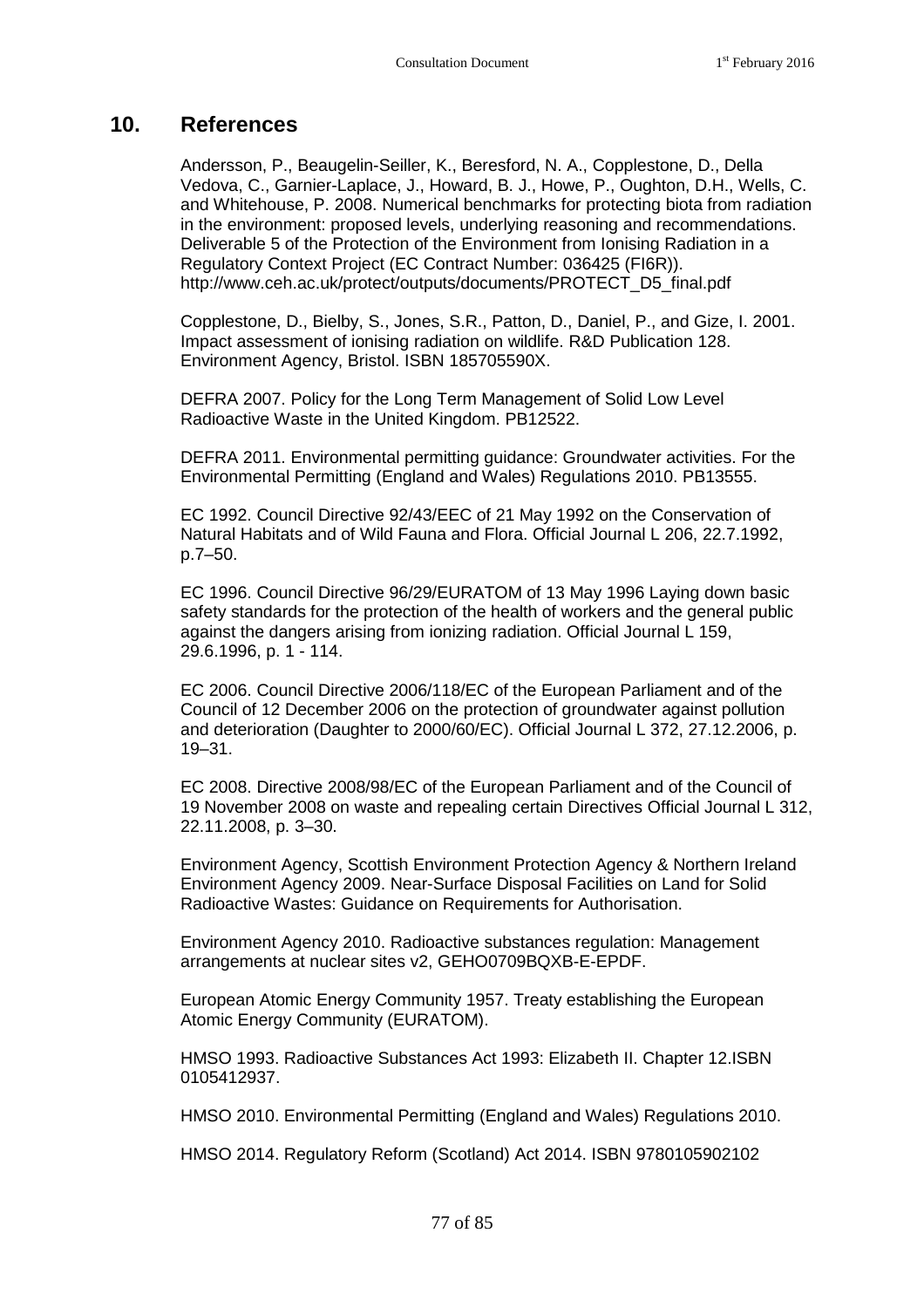HPA 2009. Radiological Protection Objectives for the Land-based Disposal of Solid Radioactive Wastes: Advice from the Health Protection Agency.

HSE 2001. Reducing Risks, Protecting People. HSE's decision-making process. HSE Books, Sheffield. ISBN 0717621510.

IAEA 2006. Fundamental Safety Principles: Safety Fundamentals. Safety Standards Series No.SF-1, IAEA, Vienna. ISBN 9201107064.

ICRP 2006. ICRP Publication 101: Assessing dose of the representative person for the purpose of radiation protection of the public and the optimisation of radiological protection. Annals of the ICRP, Volume 36(3). ISBN 0702029270.

ICRP 2007. ICRP Publication 103: The 2007 Recommendations of the International Commission on Radiological Protection. Annals of the ICRP, Volume 37(2-4), Pages 1-332. ISBN 0702030481.

Nuclear Industry Safety Directors' Forum 2012. Clearance and Radiological Sentencing: Principles, Process and Practices for Use by the Nuclear Industry. A Nuclear Industry Code of Practice. Issue 2 December 2012.

Scottish Executive 2000. Radioactive Substances (Basic Safety Standards) (Scotland) Direction 2000.

SEPA 2014. Position Statement (WAT-PS-10-01): Assigning groundwater assessment criteria for pollutant inputs.

Smith K.R., Bexon A.P., Sihra K., Simmonds J.R., Lochard J., Schneider T. and Bataille C. 2007. Guidance on the calculation, presentation and use of collective doses for routine discharges. Radiation Protection 144. Luxembourg: Office for Official Publications of the European Communities. ISBN 978-92-79-04929-3.

TSO 2003a. The Radioactive Substances (Basic Safety Standards) Regulations (Northern Ireland) 2003. Statutory rules of Northern Ireland 2003 208. ISBN 0337950636.

UK Government and the Devolved Administrations 2004. The decommissioning of the UK Nuclear Industry's Facilities.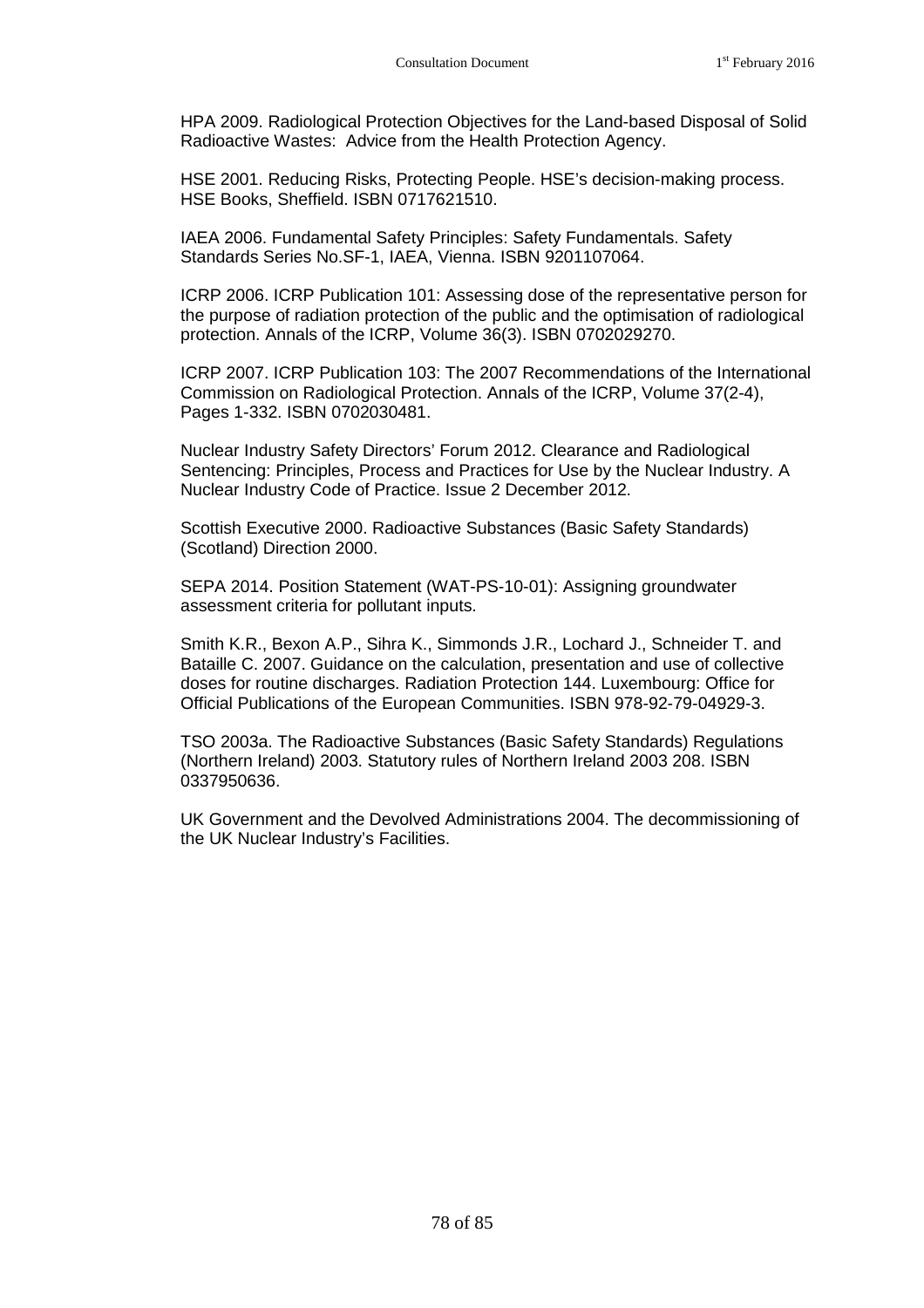# **11. Glossary and Acronyms**

# **11.1 Glossary of terms**

For terms not listed below, refer to:

- 1. IAEA Safety Glossary at: [http://www-pub.iaea.org/MTCD/publications/PDF/Pub1290\\_web.pdf;](http://www-pub.iaea.org/MTCD/publications/PDF/Pub1290_web.pdf)
- 2. Documents available on the Health Protection Agency website, especially the Glossary at: [http://www.hpa.org.uk/radiation/glossary/default.htm;](http://www.hpa.org.uk/radiation/glossary/default.htm)
- 3. General technical dictionary.

#### **Definitions**

#### **Accessible environment**

Those parts of the environment in contact with or readily available for use by humans.

#### **Assessed radiological risk**

See *Radiological risk.*

#### **Biosphere**

That part of the environment normally inhabited by living organisms. In practice, the biosphere is generally taken to include the atmosphere and the Earth's surface, including the soil and surface water bodies, seas and oceans and their sediments. There is no generally accepted definition of the depth below the surface at which soil or sediment ceases to be part of the biosphere, but this might typically be taken to be the depth affected by basic human actions, in particular farming.

#### **Closure**

Technical and administrative actions to put a *Disposal facility* in its intended final state after the completion of waste *Emplacement*.

#### **Collective radiological impact**

An indicator of the total radiological consequences from a particular source of exposure on a defined population over some period of time. It might be expressed as an assessed collective dose together with the assessed probability of that collective dose arising.

#### **Conceptual model**

A set of qualitative assumptions used to describe a system, or part of a system, in the real world.

#### **Conservative (of assumptions and data)**

Selection of cautious assumptions, or worst case data values, for the purposes of modelling.

#### **Deterministic assumption**

Fixed assumption, taken to have a probability of 1, made for the purpose of exploring, developing, or establishing the *Environmental safety case*.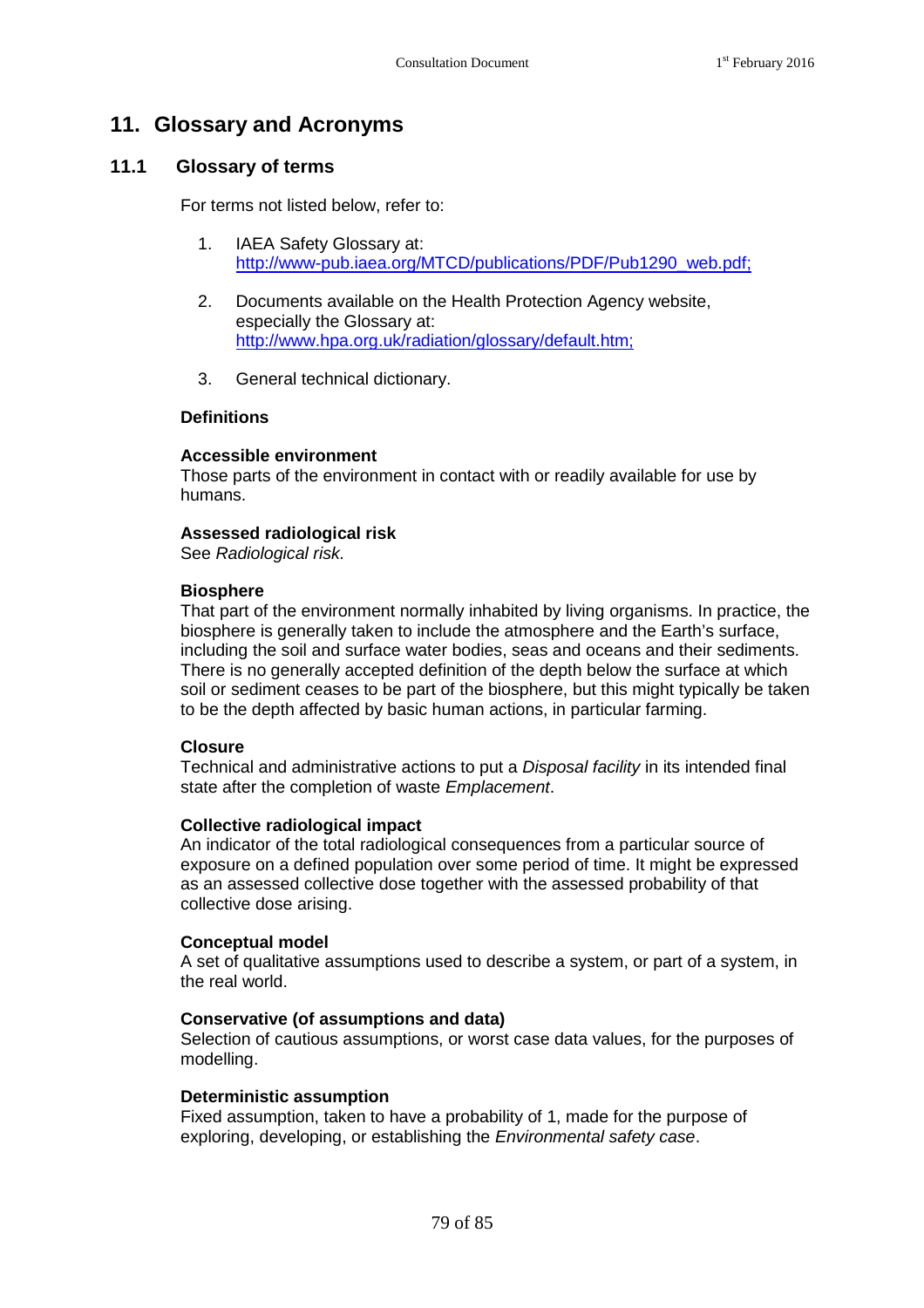# **Disposal**

Disposal is the *Emplacement* of waste without intent to retrieve it at a later time; retrieval may be possible but, if intended, the appropriate term is storage. We shall regard the time of emplacement as the time of disposal.

#### **Disposal (in situ)**

An application for authorisation to dispose of the waste based on a decision not to retrieve it.

#### **Disposal facility (for solid radioactive waste)**

An engineered facility for the *Disposal* of solid radioactive wastes.

#### **Dose guidance level (for human intrusion)**

The dose standard against which the radiological consequences of *Human intrusion* are assessed. It indicates the standard of *Environmental safety* expected but does not suggest that there is an absolute requirement for this level to be met.

#### **Environmental safety**

The safety of people and the environment both during the period of RSR and afterwards into the indefinite future.

#### **Environmental safety case**

The collection of arguments, provided by the developer or operator of a disposal facility, that seeks to demonstrate that the required standard of *Environmental safety* is achieved.

#### **Environmental safety culture**

The characteristics and attitudes of organisations and individuals that ensure that the protection of people and the environment receives proper attention.

#### **Environmental safety functions**

The various ways in which components of the *Disposal system* may contribute towards *Environmental safety*, e.g. the host rock may provide a physical barrier function and may also have chemical properties that help to retard the migration of radionuclides.

#### **Environmental safety strategy**

An approach or course of action designed to achieve and demonstrate *Environmental safety*.

#### **Expert judgement**

Expert judgement is an approach for obtaining and using informed opinions from individuals with particular expertise. Such judgement may be required when the data available require expert interpretation. Structured expert judgement, or expert elicitation, refers to the application of transparent methodological rules to the judgement process.

#### **Exposed group**

For a given source, any group of people within which the exposure to radiation is reasonably homogeneous; where the exposure is not certain to occur, the term 'potentially exposed group' is used.

#### **Hazard**

A property or situation that in certain circumstances could lead to harm.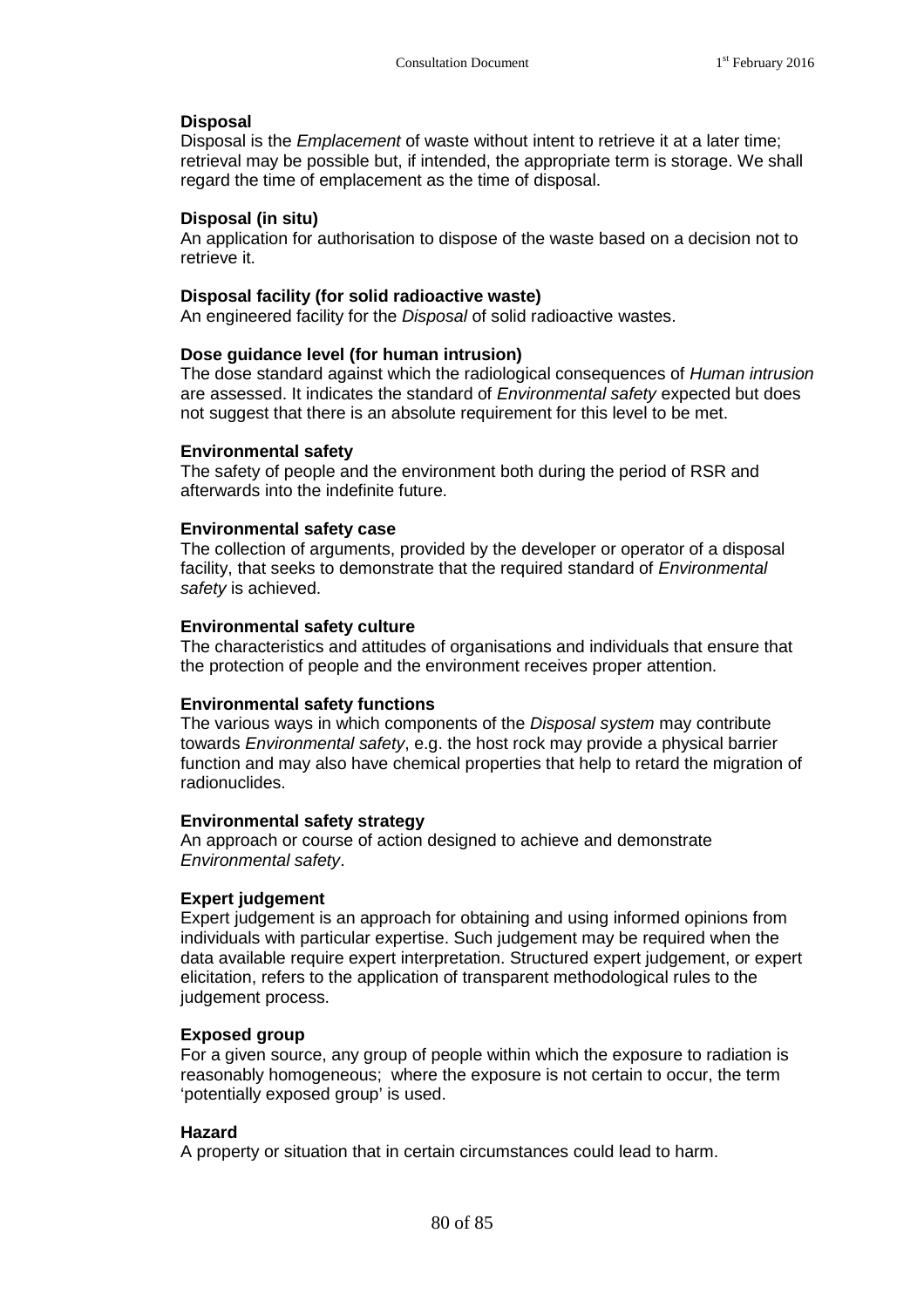#### **Host rock**

The geological medium in which a disposal facility is located.

#### **Human intrusion**

Any human action that accesses the waste or that damages a barrier providing an *Environmental safety function* after the release from RSR.

#### **Low level waste (LLW)**

In Government policy, low level waste is defined as 'radioactive waste having a radioactive content not exceeding four gigabecquerels per tonne (GBq/te) of alpha or 12 GBq/te of beta/gamma activity'. It consists largely of paper, plastics and scrap metal items that have been used in the nuclear industry, hospitals and research establishments. In future, there will also be large volumes of LLW in the form of soil, concrete and steel, as existing nuclear facilities are decommissioned.

#### **Model**

A representation or description of a system (or part of a system) in the real world, designed to show or explore how the system would behave under specified conditions.

#### **Monitoring**

Taking measurements so as to be aware of the state of the site and any changes to that state. Monitoring may include measuring levels of radioactivity in samples taken from the site or from the environment, and also measuring geological, physical and chemical parameters relevant to environmental safety.

#### **Near-surface disposal facilities**

Facilities located at the surface of the ground or at depths down to several tens of metres below the surface. Near-surface facilities may use the geology (rock structure) to provide an *environmental safety function*, but some may rely solely on engineered barriers.

#### **Nuclear site (definition from RSA 93 or EPR 2010)**

(a) any site in respect of which a nuclear site licence is for the time being in force, or

(b) any site in respect of which, after the revocation or surrender of a nuclear site licence, the period of responsibility of the licensee has not yet come to an end,

The authorised premises may not always be identical to the nuclear licensed site. In our use of the term "nuclear site" in this document we are referring to the area of land that is subject to our legislation as indicated by the plan in the permit.

#### **Optimisation**

Optimisation is the principle of ensuring that radiation exposures are as low as reasonably achievable (ALARA) in the given circumstances. Optimisation is an important principle of radiation protection recommended by the International Commission on Radiological Protection (ICRP) and incorporated into UK legislation.

#### **Peer review**

A formally documented examination of a technical programme or specific aspect of work by a suitably qualified expert or group of experts who have not been involved in the programme or aspect of work.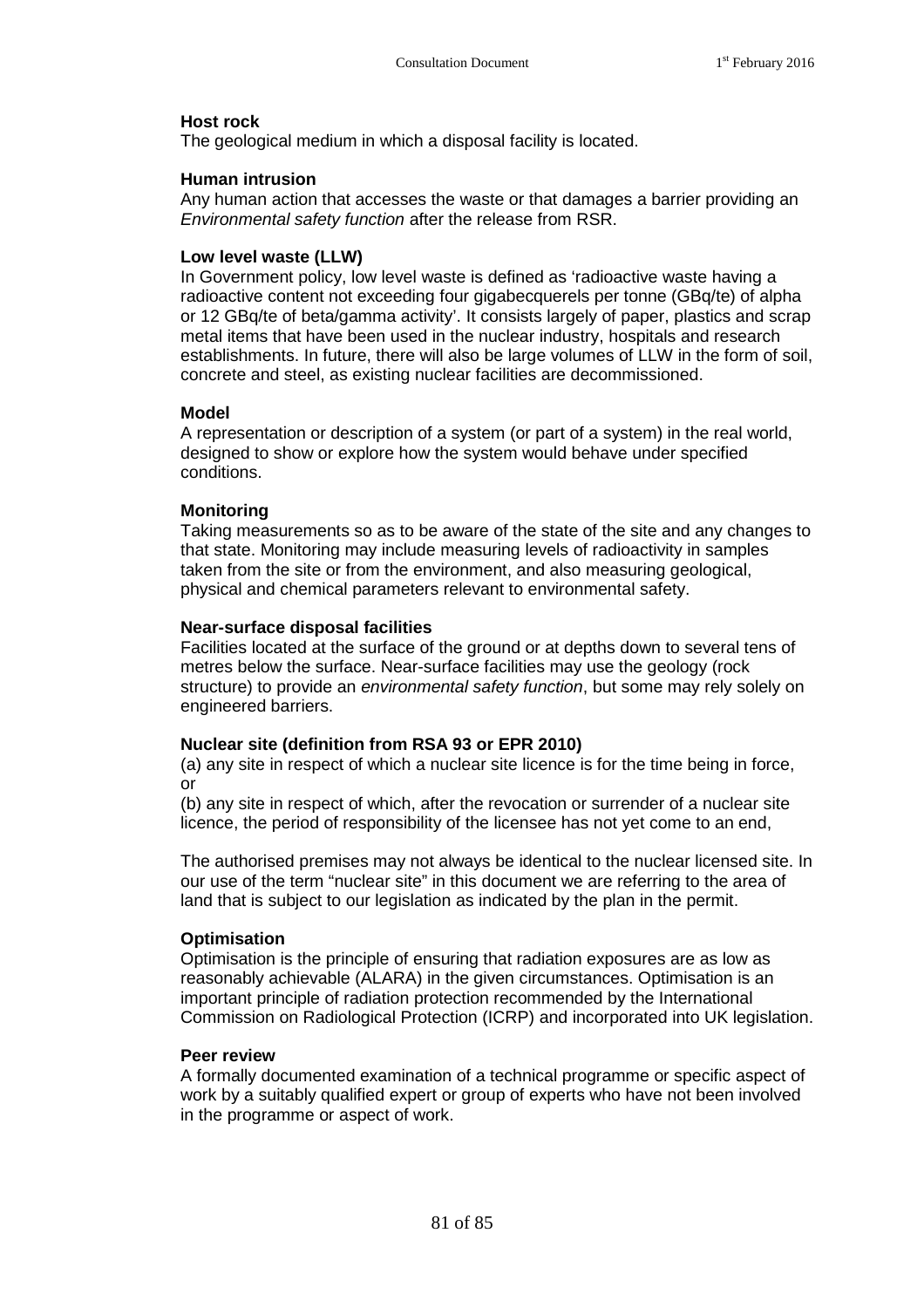# **Period of restricted use**

A period of time during which controls over a site provide a contribution to radiological protection of people and the environment.

#### **Potential exposure (to ionising radiation)**

Exposure to ionising radiation that is not certain to occur.

#### **Potentially exposed group**

See *Exposed group.*

#### **Probability distribution (of dose)**

A distribution of exposures to ionising radiation that expresses the probability that a given exposure or range of exposures will occur.

#### **Quantifiable Uncertainties**

*Uncertainties* associated with a parameter for which numerical estimates of possible values can be made. Uncertainties are quantifiable when there are observations, experiments or models available that can give rise to distributions of values. *Expert judgement* may be needed to interpret such distributions in order to estimate a numerical value for the uncertainty associated with a particular use of the parameter.

#### **Radiological risk**

The probability per unit time that an individual will suffer a serious radiation-induced health effect as a result of the presence of a radiation source, for example, a disposal facility. In this context, a serious radiation-induced health effect is a fatal cancer or a severe hereditary defect. Radiological risk can only be assessed and not measured.

#### **Risk**

A combination of the probability that someone or something valued will be adversely affected by a *Hazard* and the magnitude of the consequences that might arise from that hazard.

#### **Risk assessment**

An assessment of *Radiological risk*.

#### **Risk guidance level**

A level of *Radiological risk* from a nuclear site which provides a numerical standard for assessing the *Environmental safety* of the site after the release from RSR.

#### **Scenario**

A postulated or assumed set of conditions and/or events.

#### **Site**

For a disposal facility, the piece of land where the facility is, or is intended to be, located. More generally, the piece of land where one or a number of sources of radioactivity are, or are intended to be, located.

For decommissioning sites, the piece of land that is delineated by the permit as constituting the authorised premises.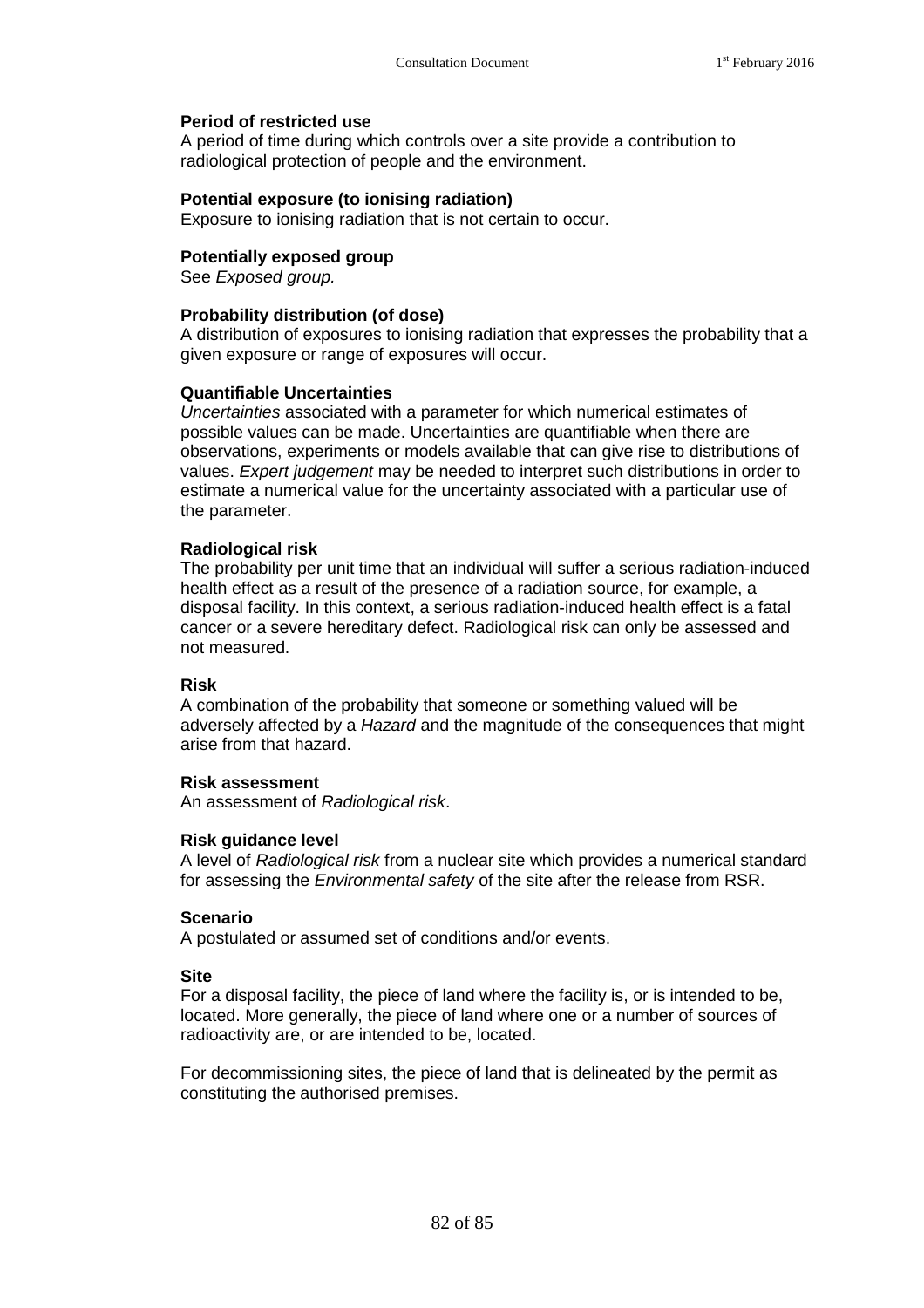#### **Site characterisation**

Surface and sub-surface investigations to determine the suitability of a site for a disposal facility for solid radioactive waste and to gather information about the site to support an *Environmental safety case*.

#### **Site constraint**

The site-related dose constraint applies to the aggregate exposure resulting from discharges from a number of sources with contiguous boundaries at a single location. It includes the radiological effects of current discharges from the entire site, but excludes the effects of direct radiation and historical discharges. The site constraint of 0.5 mSv/year applies irrespective of whether different sources on the site are owned and operated by the same or by different organisations.

#### **Site reference state (of a nuclear site):**

Site state marking the boundary between the period of restricted use of a site and a subsequent period of unrestricted use.

#### **Site-wide environmental safety case (for a nuclear site)**

A set of claims, prepared by the site operator, concerning the environmental safety of the nuclear site taken as a whole. The site-wide environmental safety case (SWESC) addresses the present state and all envisaged future states of the site, both during the lifetime of the permit and during the indefinite period after the permit has been surrendered. The SWESC considers all the anthropogenic radioactivity remaining on or adjacent to the site, seeking to demonstrate that, with respect to the radiological hazard and any non-radiological hazards associated with this radioactivity, people and the environment will be protected. For the period after the permit has been surrendered, the SWESC considers evolution of the site without operator control. The SWESC is closely linked to the waste management plan (WMP) and should maintain consistency with it.

#### **Stakeholder**

People or organisations, having a particular knowledge of, interest in, or be affected by, radioactive waste, examples being the waste producers and owners, waste regulators, non-Governmental organisations concerned with radioactive waste and local communities and authorities.

#### **Storage (of waste)**

Placing waste in a suitable facility with the intent to retrieve it at a later date.

#### **Stylised approach (to demonstrating environmental safety)**

An approach to constructing part of an *Environmental safety case* (e.g. modelling the biosphere), through making arbitrary assumptions that are either generally reasonable or clearly *Conservative*. Can be used in the absence of specific information.

#### **Surveillance (of a nuclear site)**

Close observation of specified aspects of the site, either by the site operator during the lifetime of the permit, or through other organisational arrangements subsequently. After the end of all planned work on site involving radioactive substances, surveillance is needed during any period of restricted use to ensure that the state of the site remains consistent with the assumptions of the SWESC. Surveillance determines whether any physical actions not previously planned, or interventions to prevent actions by others, may be needed to restore or maintain consistency with the SWESC. It hence implies the ability to initiate such actions or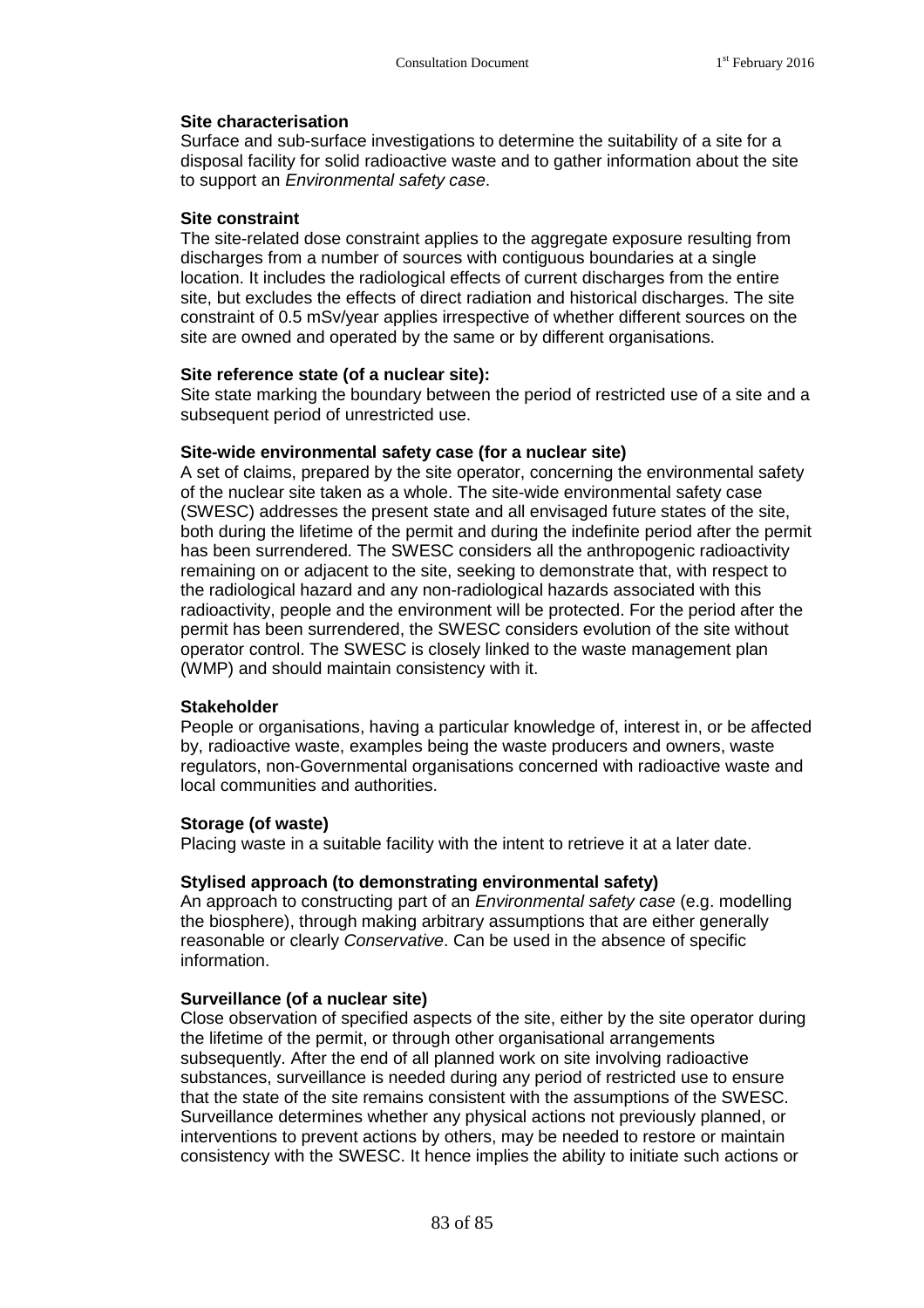interventions if they should be needed. Surveillance may include validation monitoring, during any period while this form of monitoring is being undertaken.

#### **Uncertainty**

Lack of certainty. A state of limited knowledge that precludes an exact or complete description of past, present or future.

#### **Unquantifiable Uncertainties**

*Uncertainties* for which no numerical estimates can reliably be made. Uncertainties are unquantifiable when there are no observations, experiments or models available that can be used to provide numerical estimates. The effect of these uncertainties may be explored by making alternative sets of conjectural assumptions and determining how these affect the outcome of an analysis.

#### **Unrestricted use**

Possible uses of a site after release of a site from RSR that are reasonable based on current human behaviours but not including fanciful uses.

#### **Validation monitoring**

Monitoring to confirm that the state and behaviour of the site is in accordance with the assumptions of the SWESC. Validation monitoring is carried out by the permit holder and may continue for a period after the end of all planned work on site involving radioactive substances.

#### **Waste acceptance criteria**

Quantitative and/or qualitative criteria, specified by the operator of a *Disposal facility* and approved by the regulator, for solid radioactive waste to be accepted for disposal.

#### **Waste management plan (for a nuclear site)**

A plan, prepared by the site operator, for the nuclear site as a whole, which provides a comprehensive description of the current intent for dealing with all the anthropogenic radioactivity remaining on or adjacent to the site. The waste management plan (WMP) may be regarded as part of the wider decommissioning and clean-up plan for the site. It covers all actual and prospective forms of radioactive waste, including existing waste, waste anticipated to arise and waste in situ. It identifies all current and prospective forms of radioactive waste disposal on or off site, including disposal by emplacement on site (e.g. into an on-site waste disposal facility or for void filling), disposal by leaving waste in situ and disposal by transfer off site. It takes into account both radiological and non-radiological hazards, and is based on an integrated approach to the management of all wastes, both directive and radioactive wastes, over the lifetime of the facility. The WMP is closely linked to the site wide environmental safety case (SWESC) and should maintain consistency with it.

#### **'What-if' scenario**

A *Scenario* put forward to explore the consequences of a defined set of assumptions.